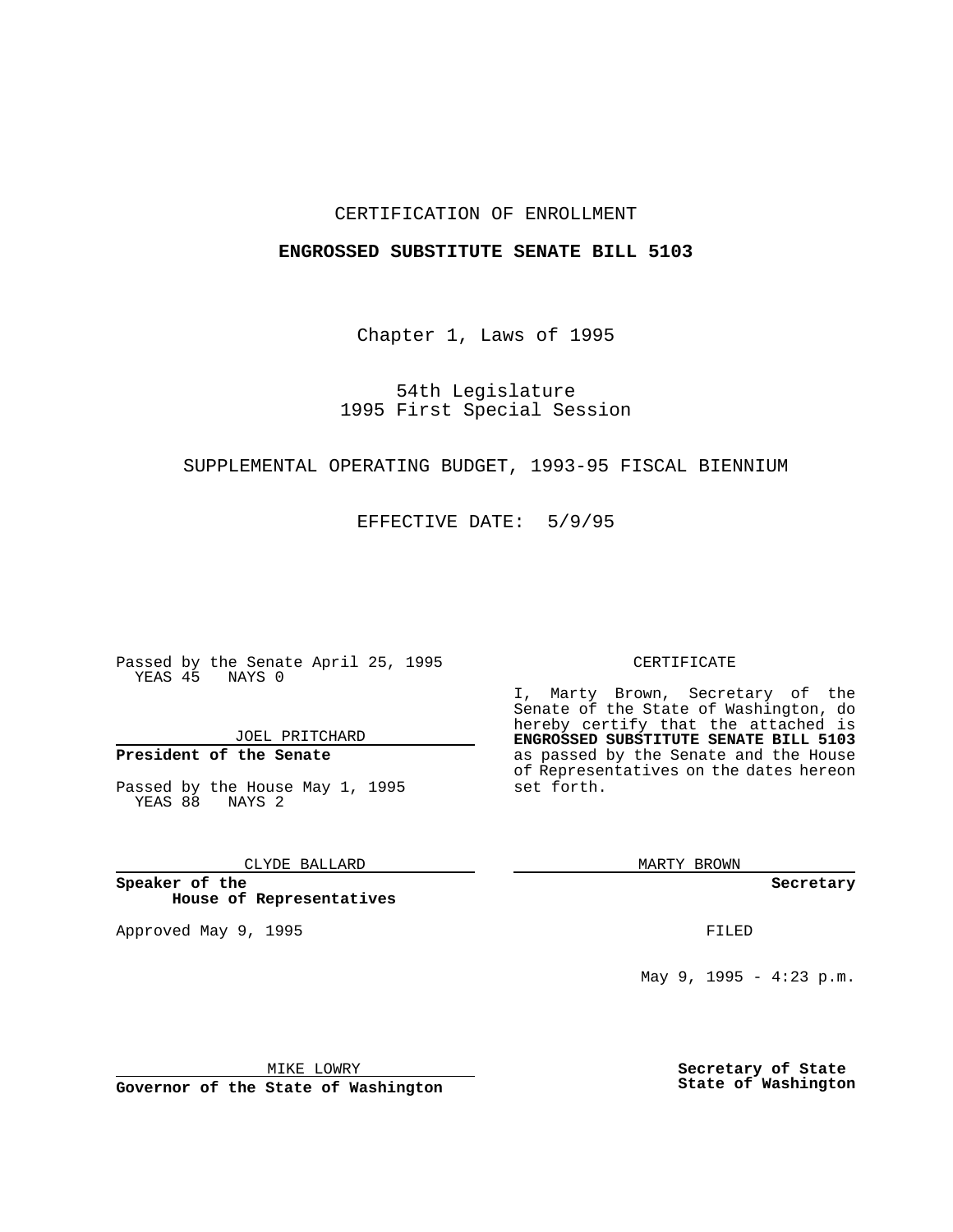### **ENGROSSED SUBSTITUTE SENATE BILL 5103** \_\_\_\_\_\_\_\_\_\_\_\_\_\_\_\_\_\_\_\_\_\_\_\_\_\_\_\_\_\_\_\_\_\_\_\_\_\_\_\_\_\_\_\_\_\_\_

\_\_\_\_\_\_\_\_\_\_\_\_\_\_\_\_\_\_\_\_\_\_\_\_\_\_\_\_\_\_\_\_\_\_\_\_\_\_\_\_\_\_\_\_\_\_\_

Passed Legislature - 1995 First Special Session

#### **State of Washington 54th Legislature 1995 Regular Session**

**By** Senate Committee on Ways & Means (originally sponsored by Senators Rinehart and West; by request of Office of Financial Management)

Read first time 01/20/95.

 AN ACT Relating to fiscal matters; amending 1994 sp.s. c 6 ss 101, 110, 111, 113, 117, 119, 122, 218, 124, 132, 135, 136, 137, 138, 142, 145, 202, 203, 204, 205, 206, 208, 212, 213, 214, 217, 221, 223, 224, 225, 228, 303, 310, 311, 313, 314, 315, 502, 503, 504, 505, 507, 508, 509, 510, 511, 512, 516, 602, 603, 604, 605, 606, 607, 608, 613, 617, 803, and 804 (uncodified); 1994 sp.s. c 7 s 919 (uncodified); 1993 sp.s. c 24 ss 201, 218, 711, and 804; 1993 sp.s. c 22 s 816 (uncodified); adding new sections to 1993 sp.s. c 24 (uncodified); repealing 1993 sp.s. c 2 s 709 (uncodified); making appropriations; and declaring an emergency.

BE IT ENACTED BY THE LEGISLATURE OF THE STATE OF WASHINGTON:

### **PART I**

#### **GENERAL GOVERNMENT**

 **Sec. 101.** 1994 sp.s. c 6 s 101 (uncodified) is amended to read as follows:

### **FOR THE HOUSE OF REPRESENTATIVES**

17 General Fund Appropriation . . . . . . . . . . \$ 45,515,000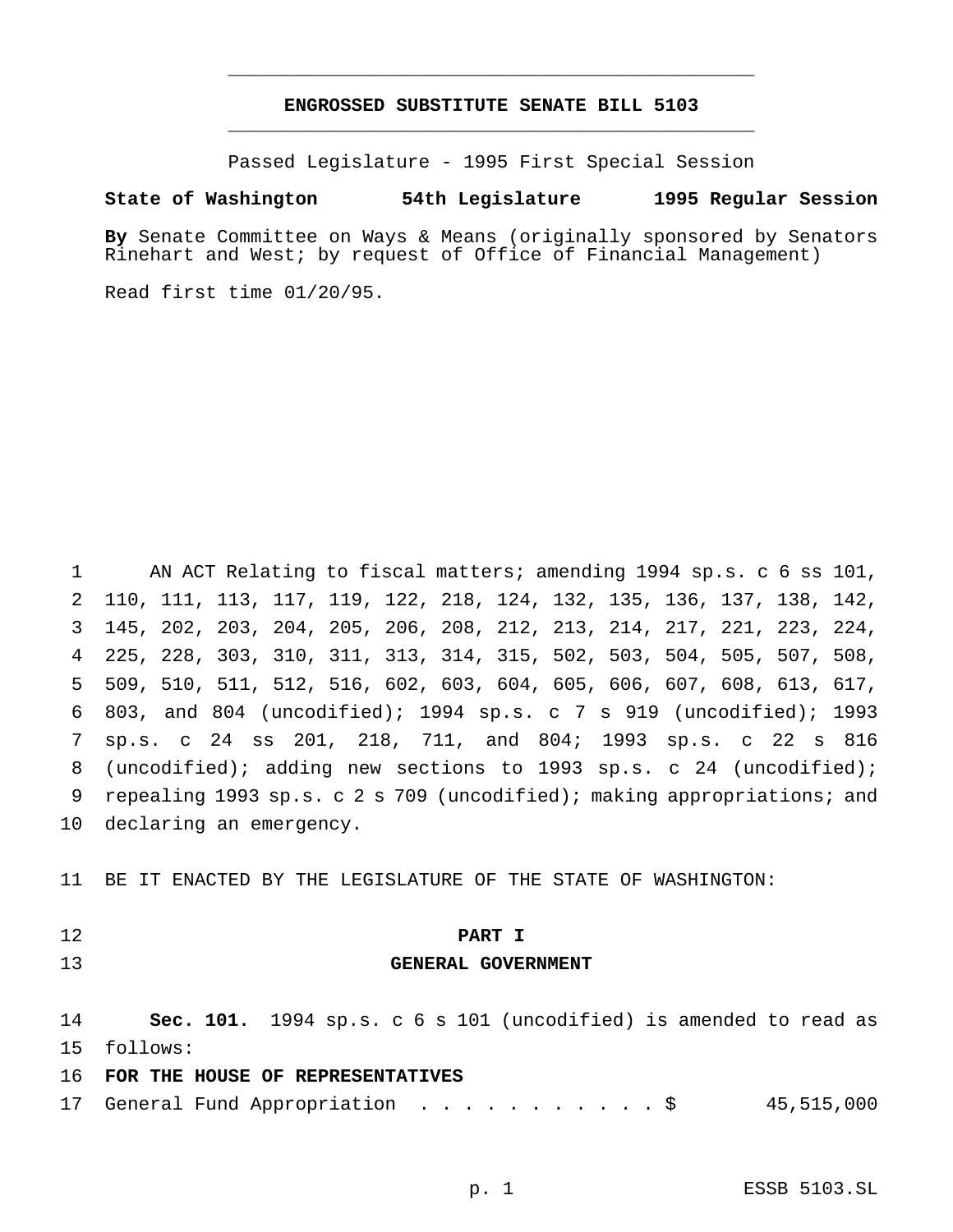((The appropriation in this section is subject to the following conditions and limitations: \$250,000 is provided solely for the fiscal 3 accountability project.)) **Sec. 102.** 1994 sp.s. c 6 s 110 (uncodified) is amended to read as follows: **FOR THE COMMISSION ON JUDICIAL CONDUCT** 7 General Fund Appropriation . . . . . . . . . . \$  $((1,067,000))$ 8 1,101,000 The appropriation in this section is subject to the following conditions and limitations: \$68,000 is provided solely to implement Substitute Senate Bill No. 6111 (ethics for state officers and employees). If the bill is not enacted by June 30, 1994, the amount provided shall lapse. **Sec. 103.** 1994 sp.s. c 6 s 111 (uncodified) is amended to read as follows: **FOR THE ADMINISTRATOR FOR THE COURTS** General Fund Appropriation ...........\$ 24,029,000 Public Safety and Education Account 19 Appropriation . . . . . . . . . . . . . . . \$ 36,102,000 Judicial Information System Account 21 Appropriation . . . . . . . . . . . . . . \$ 5,277,000 22 Health Services Account Appropriation . . . . . \$ 117,000 23 Violence Reduction and Drug Enforcement ((and 24 Education)) Account Appropriation . . . . . \$ 6,510,000 TOTAL APPROPRIATION.......\$ 72,035,000 The appropriations in this section are subject to the following conditions and limitations: (1) \$23,699,000 of the general fund appropriation is provided solely for the superior court judges program. Of this amount, a

 maximum of \$20,000 may be used to reimburse county superior courts for superior court judges temporarily assigned to other counties that are experiencing large and sudden surges in criminal filings. Reimbursement shall be limited to per diem and travel expenses of assigned judges.

 (2) \$110,000 of the general fund appropriation is provided solely to implement Substitute Senate Bill No. 5753 (judgeship for Cowlitz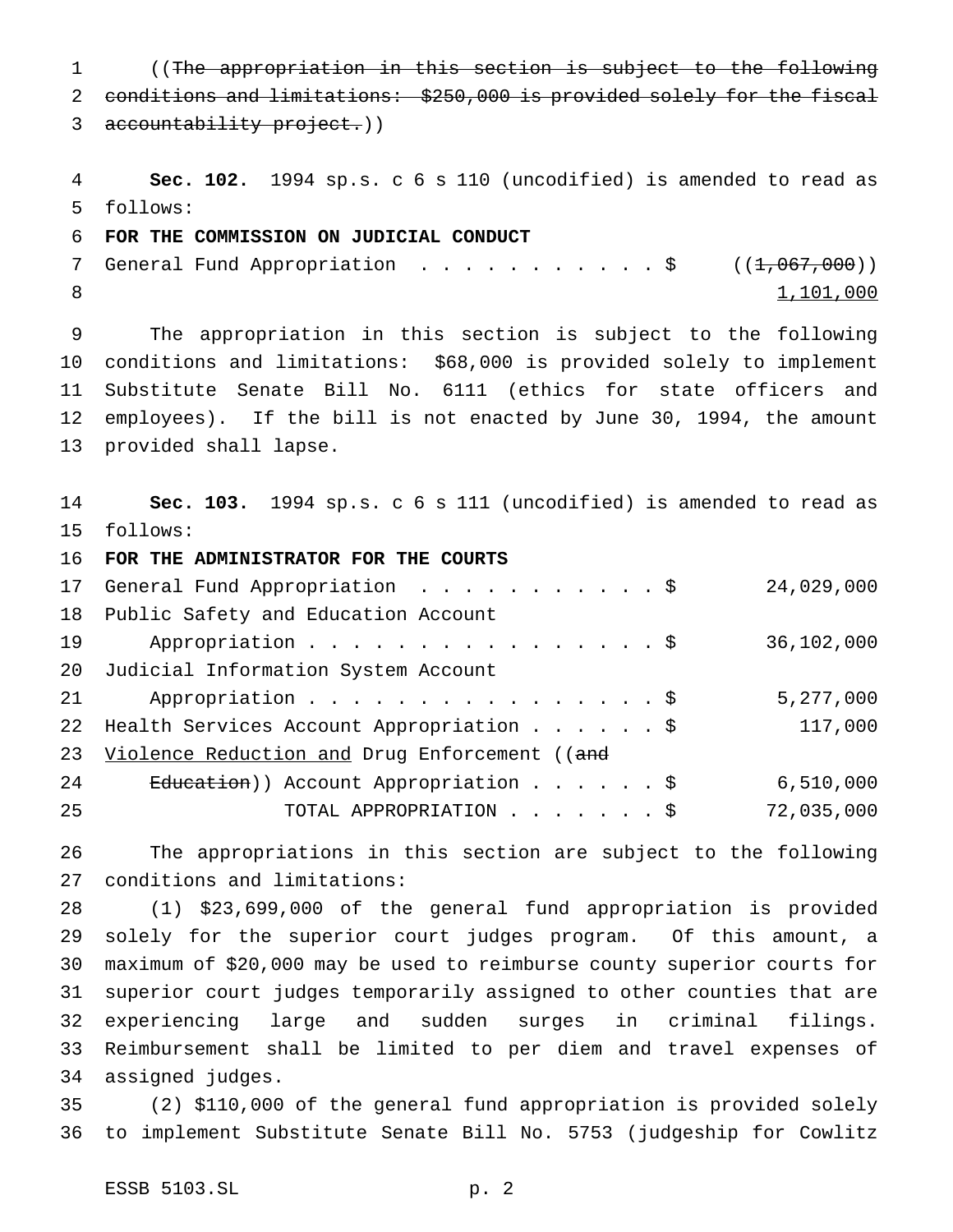county). If the bill is not enacted by June 30, 1993, the amount provided in this subsection shall lapse.

 (3) \$6,510,000 of the drug enforcement and education account appropriation is provided solely for the continuation of treatment- alternatives-to-street-crimes (TASC) programs in Pierce, Snohomish, Clark, King, Spokane, and Yakima counties.

 (4) The administrator for the courts shall provide data processing support to the department of social and health services' division of juvenile rehabilitation in the allocation of grant moneys to local governments.

 (5) \$9,820,000 of the public safety and education account is provided solely for the indigent appeals program.

 (6) \$50,000 of the general fund appropriation is provided solely to implement the racial disproportionality study recommendations in Engrossed Substitute House Bill No. 1966.

 (7) \$170,000 of the general fund appropriation is provided solely to implement sections 3 and 11 of Engrossed Substitute House Bill No. 1084 (jury source list). The office of the administrator for the courts shall allocate funds to the counties and the department of information services for the purposes of implementing these sections.

 (8) \$117,000 of the health services account appropriation is provided solely for the implementation of section 418 of Engrossed Second Substitute Senate Bill No. 5304 (medical malpractice review). If section 418 of the bill is not enacted by June 30, 1993, the health services account appropriation shall lapse.

 (9) No moneys appropriated in this section may be expended by the 27 administrator for the courts for payments in excess of fifty percent of 28 the employer contribution on behalf of superior court judges for insurance and health care plans and federal social security and medicare and medical aid benefits. Consistent with Article IV, section 31 13 of the state Constitution, it is the intent of the legislature that 32 the cost of these employer contributions shall be shared equally 33 between the state and the county or counties in which the judges serve. 34 The administrator for the courts shall establish procedures for the collection and disbursement of these employer contributions.

 **Sec. 104.** 1994 sp.s. c 6 s 113 (uncodified) is amended to read as follows:

**FOR THE SECRETARY OF STATE**

p. 3 ESSB 5103.SL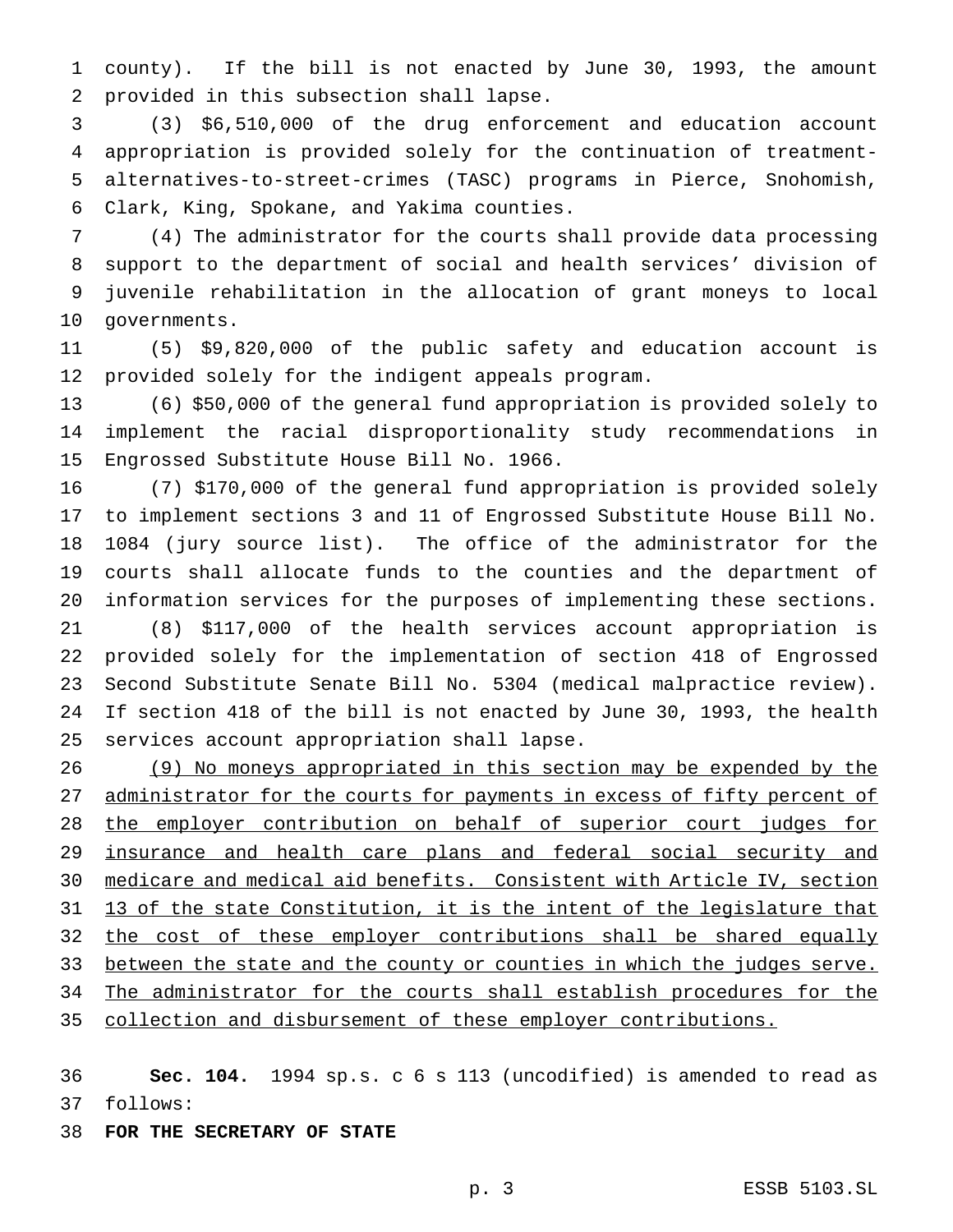|   | 1 General Fund Appropriation \$ ((8,549,000)) |            |
|---|-----------------------------------------------|------------|
|   |                                               | 10,931,000 |
| 3 | Archives and Records Management Account       |            |
| 4 |                                               |            |
|   |                                               | 3,232,000  |
| 6 | Personnel Service Account Appropriation \$    | 600,000    |
|   | TOTAL APPROPRIATION \$ $((12, 299, 000))$     |            |
| 8 |                                               | 14,763,000 |

 The appropriations in this section are subject to the following conditions and limitations:

11 (1) \$((702,505)) 1,715,505 of the general fund appropriation is provided solely to reimburse counties for the state's share of primary and general election costs and the costs of conducting mandatory recounts on state measures.

15 (2) \$((2,507,000)) 3,767,000 of the general fund appropriation is provided solely for the verification of initiative and referendum petitions, maintenance of related voter registration records, legal advertising of state measures, and the publication and distribution of the voters and candidates pamphlet.

 (3) The appropriation from the archives and records management account assumes that at least \$250,000 will be received from local governments during the second year of the biennium to cover the costs to the state archives program of locally generated archival materials. (4) The productivity board shall not approve any payment to, or agreement with, state employees under the teamwork incentive program under chapter 41.60 RCW unless the board determines that all expenditures savings or revenue increases recognized under the teamwork incentive program award are attributable exclusively to participating employees. Awards under the teamwork incentive program shall not exceed two thousand five hundred dollars per participating employee.

 (5) \$95,000 of the general fund appropriation is provided solely for the implementation of the national voters registration act.

 **Sec. 105.** 1994 sp.s. c 6 s 117 (uncodified) is amended to read as follows:

# **FOR THE PUBLIC DISCLOSURE COMMISSION**

36 General Fund Appropriation . . . . . . . . . . \$  $((2,178,000))$ 2,189,000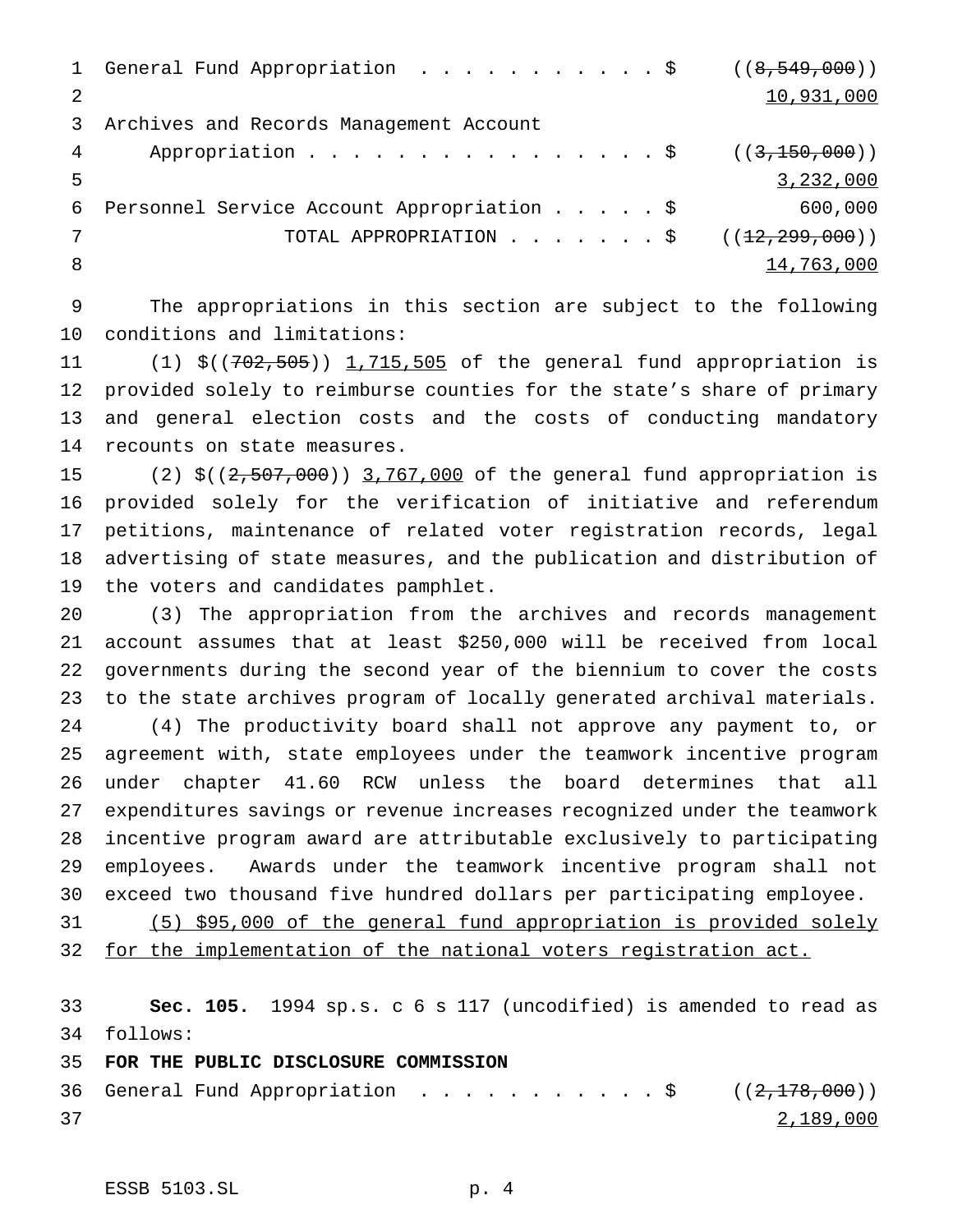The appropriation in this section is subject to the following conditions and limitations: \$64,000 is provided solely for implementation of a program to provide public electronic access to records maintained by the public disclosure commission pursuant to Second Substitute Senate Bill No. 6426 (electronic access). The funds shall not be expended until the program is reviewed by the department of information services to ensure compatibility with other state information systems.

 **Sec. 106.** 1994 sp.s. c 6 s 119 (uncodified) is amended to read as follows:

**FOR THE ATTORNEY GENERAL**

|    | 12 General Fund--State Appropriation \$        | 6,005,000  |
|----|------------------------------------------------|------------|
|    | 13 General Fund--Federal Appropriation \$      | 1,632,000  |
|    | 14 Health Services Account Appropriation \$    | 175,000    |
|    | 15 Public Safety and Education Account         |            |
| 16 | Appropriation \$                               | 1,249,000  |
| 17 | Legal Services Revolving Fund Appropriation \$ | 96,341,000 |
|    |                                                |            |
|    |                                                |            |

|    | 18 New Motor Vehicle Arbitration Account   |             |
|----|--------------------------------------------|-------------|
| 19 | Appropriation $\frac{1}{5}$                | 1,784,000   |
|    | 20 State Investment Board Expense Account  |             |
| 21 | Appropriation \$ $((4,000,000))$           |             |
| 22 |                                            | 4,300,000   |
| 23 | TOTAL APPROPRIATION \$ $((111, 186, 000))$ |             |
| 24 |                                            | 111,486,000 |

 The appropriations in this section are subject to the following conditions and limitations:

 (1) The attorney general shall report each fiscal year on actual legal services expenditures and actual attorney and support staffing levels for each agency receiving legal services. The report shall be submitted to the office of financial management and the fiscal committees of the senate and house of representatives no later than ninety days after the end of each fiscal year.

 (2) The attorney general shall include, at a minimum, the following information with each bill sent to agencies receiving legal services: (a) The number of hours and cost of attorney services provided during the billing period; (b) the number of hours and cost of support staff services provided during the billing period; (c) attorney general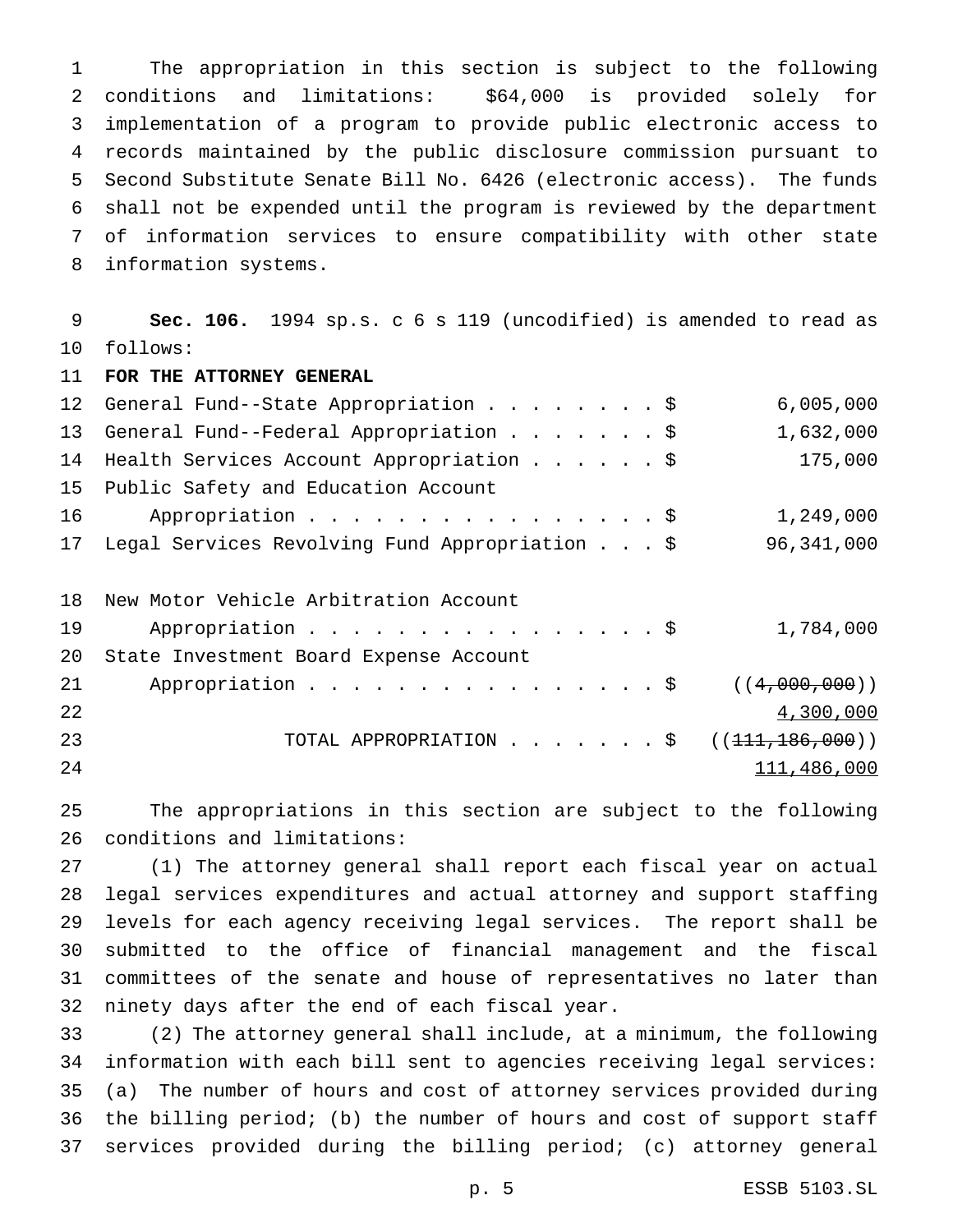overhead and central support costs charged to the agency for the billing period; (d) direct legal costs, such as filing and docket fees, charged to the agency for the billing period; and (e) other costs charged to the agency for the billing period. If requested by an agency receiving legal services, the attorney general shall provide the information required in this subsection by program.

 (3) \$1,249,000 of the public safety and education account appropriation and \$406,000 of the general fund--state appropriation are provided solely for the attorney general's criminal litigation unit.

 (4) The attorney general shall, in conjunction with the various state hearings boards, develop recommendations for more cost-efficient processing of administrative appeals and report such recommendations to appropriate committees of the legislature by November 15, 1993.

 (5) The attorney general shall, in conjunction with state agencies, examine the efficiencies of consolidating support services within the office of the attorney general and report recommendations for consolidation to the office of financial management by April 1, 1994. (6) \$175,000 of the health services account appropriation and \$350,000 of the legal services revolving fund appropriation are provided solely for anti-trust activities required by Engrossed Second Substitute Senate Bill No. 5304 (health care reform). If the bill is not enacted by June 30, 1993, the amounts provided in this subsection shall lapse.

24 (7) \$((4,000,000)) 4,300,000 from the state investment board expense account appropriation is provided solely for attorney general costs and related expenses in aggressively pursuing litigation related to real estate investments on behalf of the state investment board. To the maximum extent possible, attorney general staff shall be used in pursuing this litigation. The attorney general shall report to the appropriate committees of the legislature regarding litigation expenses and progress and the need for a 1995 supplemental appropriation by December 1, 1994.

 (8) The legislature recognizes the need for the attorney general to offer competitive salaries in order to retain experienced legal staff. The attorney general shall submit a report to the legislative fiscal committees by December 1, 1994, comparing the compensation paid by the attorney general's office to other public and private agencies and firms.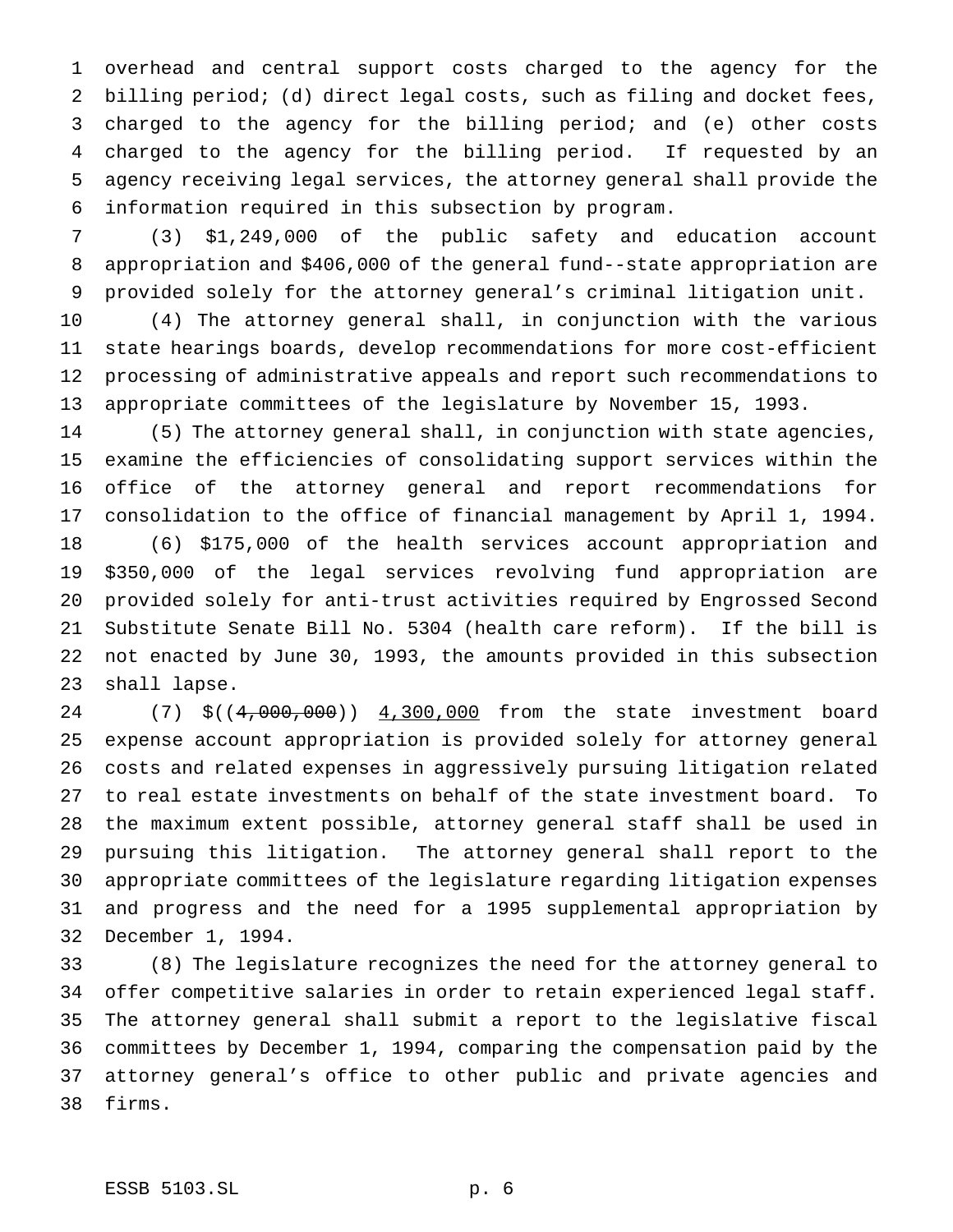(9) The attorney general shall develop recommendations, after consultation with the various state hearings boards, for cost-efficient implementation of alternative dispute resolution and report such recommendations to the appropriate committees of the legislature by December 1, 1994.

 (10) \$205,000 of the general fund--state appropriation is provided solely for implementation of Substitute Senate Bill No. 6111 (executive ethics board). If the bill is not enacted by June 30, 1994, the amount provided in this subsection shall lapse.

 **Sec. 107.** 1994 sp.s. c 6 s 122 (uncodified) is amended to read as follows:

**FOR THE DEPARTMENT OF COMMUNITY DEVELOPMENT**

| 13  | General Fund--State Appropriation \$                      | ((89, 550, 000)) |
|-----|-----------------------------------------------------------|------------------|
| 14  |                                                           | 107,339,000      |
| 15  | General Fund--Federal Appropriation \$                    | 182,029,000      |
| 16  | General Fund--Private/Local Appropriation \$              | 624,000          |
| 17  | Public Safety and Education Account Appropriation \$      | 8,402,000        |
| 18  | Building Code Council Account Appropriation \$            | 1,068,000        |
| 19  | Public Works Assistance Account Appropriation \$          | 1,192,000        |
| 20  | Violence Reduction and Drug Enforcement ((and             |                  |
| 2.1 | Education)) Account Appropriation \$                      | 3,908,000        |
| 22  | Low Income Weatherization Account Appropriation . \$      | ((6, 582, 000))  |
| 23  |                                                           | 3,802,000        |
| 24  | Manufactured Home Installation Training                   |                  |
| 25  | Account Appropriation \$                                  | 78,000           |
| 26  | Washington Housing Trust Fund Appropriation \$            | 4,643,000        |
| 27  | Enhanced 911 Account Appropriation \$                     | 18,539,000       |
| 28  | Administrative Contingency Fund Appropriation \$          | 1,476,000        |
| 29  | TOTAL APPROPRIATION $\cdot \cdot \cdot \cdot \cdot \cdot$ | ((318,013,000))  |
| 30  |                                                           | 333,100,000      |

 The appropriations in this section are subject to the following conditions and limitations:

 (1) \$8,208,000 of the general fund--federal appropriation is provided solely for the drug control and system improvement formula grant program, to be distributed in fiscal year 1994 as follows:

 (a) \$3,630,255 to local units of government to continue existing local drug task forces;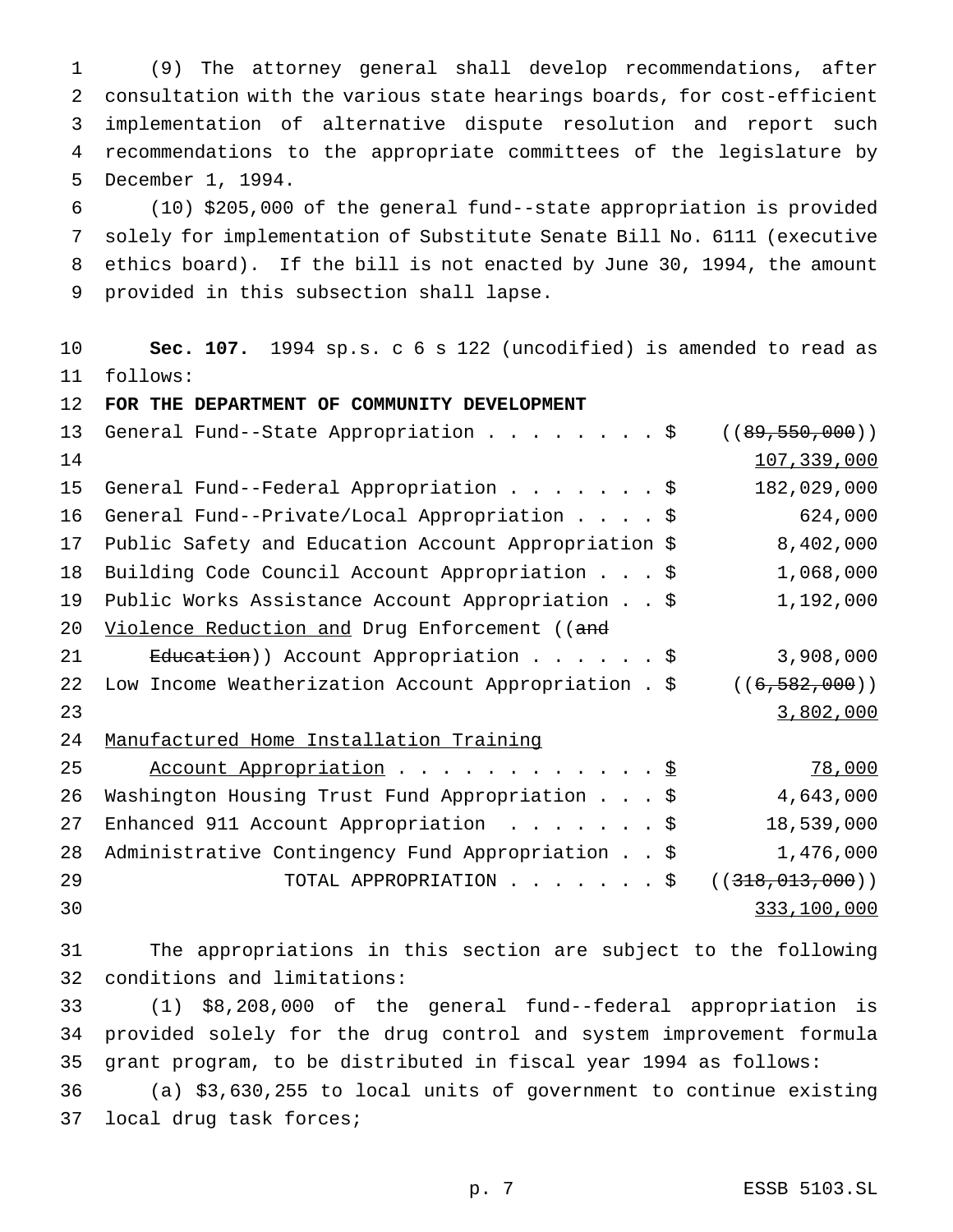(b) \$1,086,240 to the Washington state patrol for coordination, 2 training, and task force expansion to unserved areas of the state;

 (c) \$697,128 to the department of community development to continue the state-wide drug prosecution assistance program;

 (d) \$93,000 to the department of community development to establish a substance-abuse treatment in jails program, to test the effect of treatment on future criminal behavior;

 (e) \$279,000 to local units of government for urban projects. The distribution shall be made through a competitive grant process 10 administered by the department;

 (f) \$174,840 to the department of community development to 12 establish the youth violence prevention and intervention project;

 (g) \$214,830 to the department of community development for the state-wide drug offense indigent defense program;

 (h) \$782,734 to the department of corrections for the expansion of correctional industries programs. It is the intent of the legislature that this program receive an equal amount of funding from the fiscal year 1995 drug control and system improvement formula grant program appropriation;

 (i) \$479,000 to the department of community development for grant administration and program evaluation, monitoring, and reporting, pursuant to federal requirements;

 (j) \$46,000 to the Washington state patrol for data collection; and (k) \$410,400 to the office of financial management for the criminal history records improvement program.

 (l) \$128,573 for continuation of the high impact offender 27 prosecution project; and

 (m) \$186,000 to the department of community development for allocation to public or private nonprofit groups or organizations with experience and expertise in the field of domestic violence, for the purpose of continuing existing domestic violence advocacy programs, providing legal and other assistance to victims and witnesses in court proceedings, and establishing new domestic violence advocacy programs. (2) \$7,020,000 of the general fund--federal appropriation is provided solely for the drug control and system improvement formula

grant program, to be distributed in fiscal year 1995 as follows:

 (a) \$3,122,000 to local units of government to continue multijurisdictional drug task forces;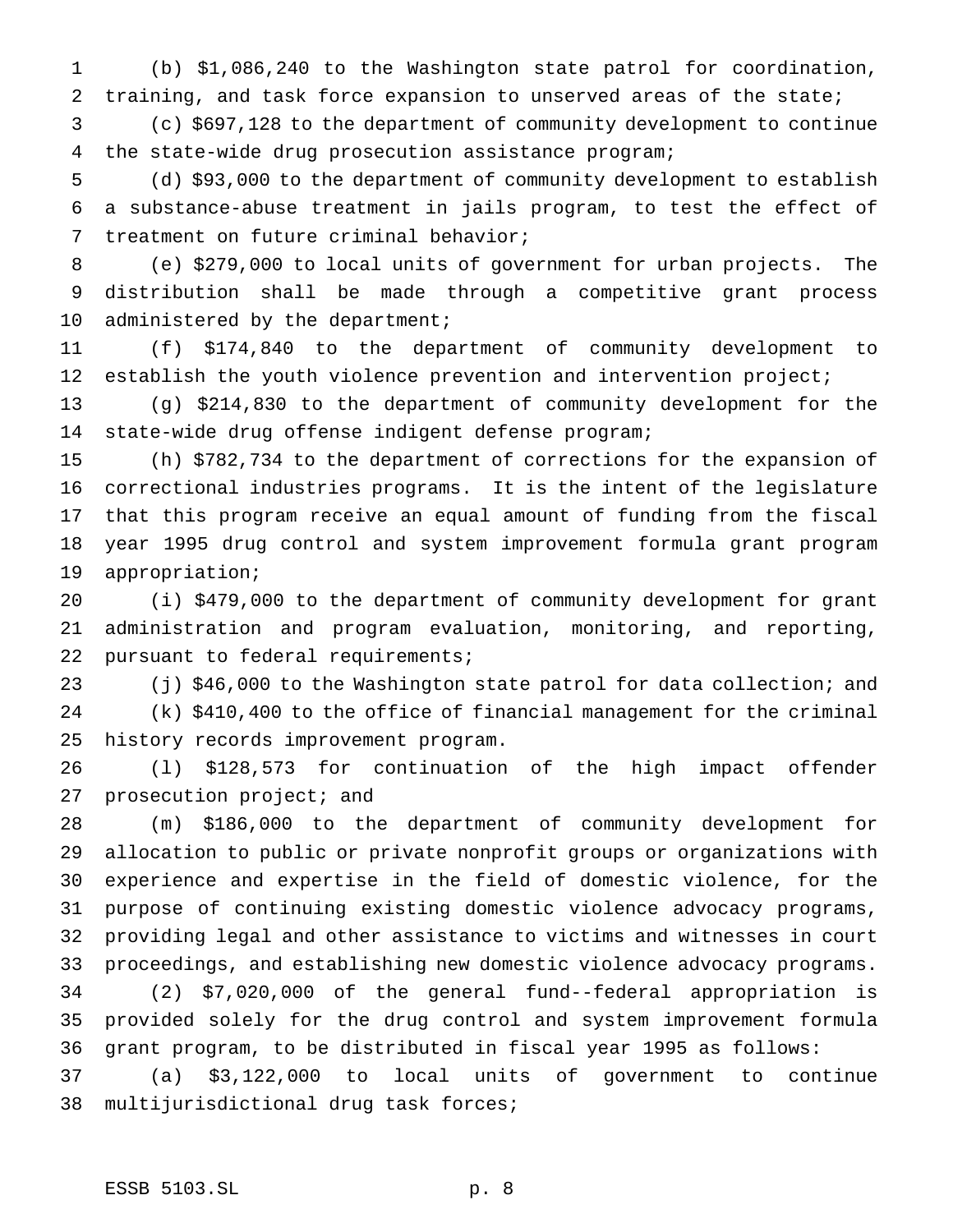(b) \$934,000 to the Washington state patrol for coordination, technical assistance, and investigative and supervisory staff support for multijurisdictional narcotics task forces;

 (c) \$430,000 to the department of community development to continue the state-wide drug prosecution assistance program;

 (d) \$93,000 to the department of community development to continue a substance-abuse treatment in jails program, to test the effect of treatment on future criminal behavior;

 (e) \$744,000 to the department of community development to continue 10 the youth violence prevention and intervention projects;

 (f) \$215,000 to the department of community development for the state-wide drug offense indigent defense program;

 (g) \$673,000 to the department of corrections for the correctional industries programs;

 (h) \$412,000 to the department of community development for grant administration and program evaluation, monitoring, and reporting, pursuant to federal requirements;

 (i) \$46,000 to the Washington state patrol for data collection; and (j) \$351,000 to the office of financial management for the criminal history records improvement program.

 (3) In order to offset reductions in federal community services block grant funding for community action agencies, the department shall set aside \$4,800,000 of federal community development block grant funds for distribution to local governments for distribution to community action agencies state-wide.

 (4) \$350,000 of the general fund--state appropriation is provided for financial assistance to local governments and nonprofit organizations to assist military dependent communities including, but not limited to Kitsap county, in diversifying their economies. In providing assistance, first priority shall be given to defense diversification and conversion projects which leverage additional federal funds.

 (5) \$4,802,000 of the public safety and education account appropriation is provided solely for civil representation of indigent people.

 (6) \$3,600,000 of the public safety and education account appropriation and \$1,059,000 of the general fund--state appropriation are provided solely for the office of crime victim's advocacy and for sexual assault treatment services.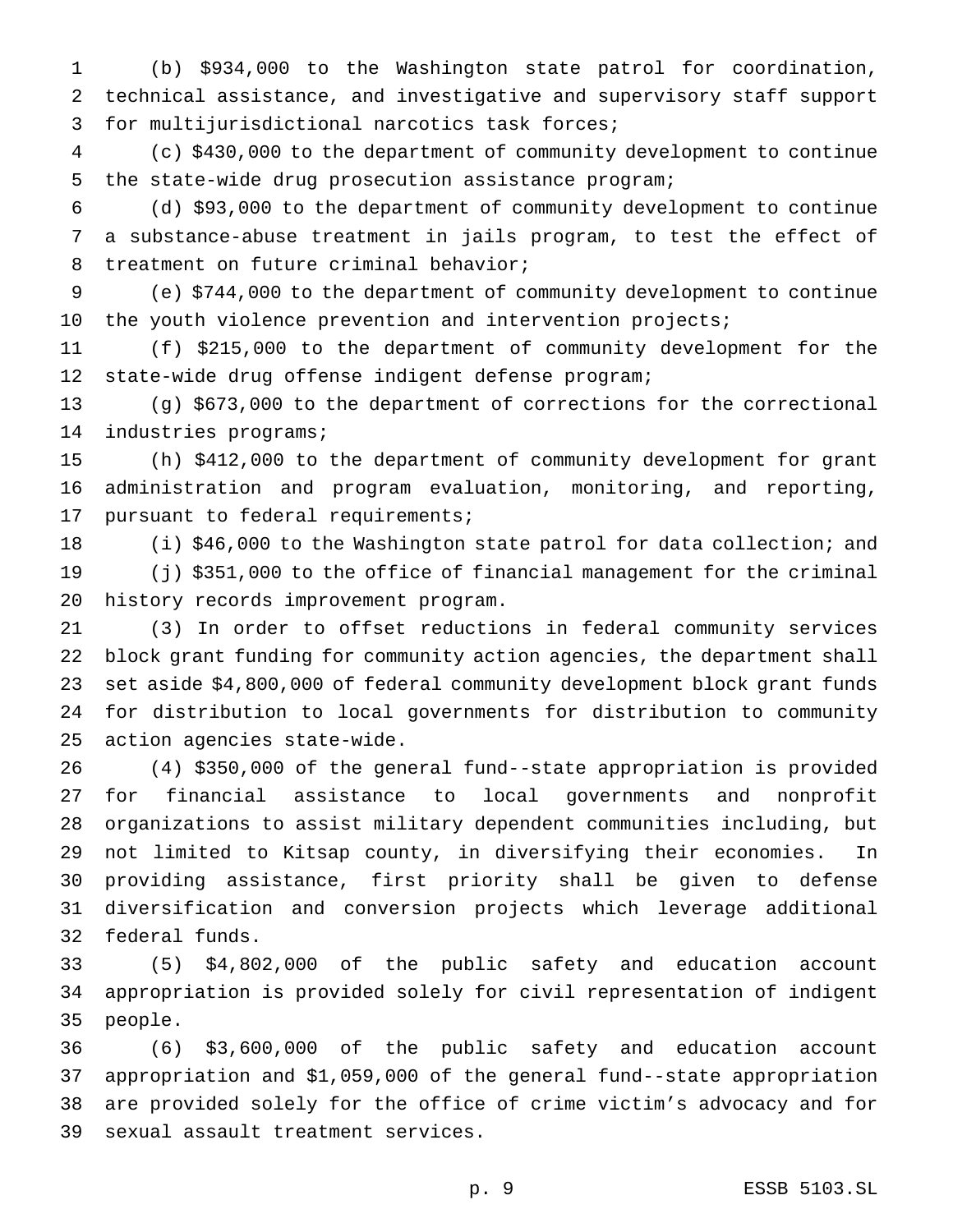(7) \$8,268,000 of the general fund--state appropriation and \$41,610,000 of the general fund--federal appropriation are provided for grant administration and grant assistance as authorized by the president under the federal disaster assistance program. It is the intent of the legislature that the disaster assistance unit continue to be funded as disasters occur not on a permanent basis, and that staffing for the unit be kept to only the minimum number of positions necessary to administer the grants and meet other federal and state requirements.

 (8) \$175,000 of the general fund--state appropriation is provided solely for the retired senior volunteer program.

 (9) \$50,000 of the general fund--state appropriation is provided solely for a grant to Yakima county to study the import-export opportunities associated with expansion of the Yakima airport in conjunction with increased economic opportunities that result from central Washington's status as a foreign trade zone.

17  $((+11))$   $(10)$  \$650,000 of the general fund--state appropriation is provided solely to increase the state's emergency preparedness and planning for catastrophic events.

 $((+13))$   $(11)$  If Senate Bill No. 6023 (transferring emergency management services) is enacted by June 30, 1994, funds appropriated in this section for the division of emergency management shall be transferred to the military department pursuant to section 8 of Senate Bill No. 6023.

 $((+14))$   $(12)$  By November 25, 1994, the department shall report to the fiscal and education committees of the legislature on strategies that maximize the number of children served and, to the greatest extent practicable, preserve or improve program quality within existing resource constraints for the early childhood education assistance program. Strategies evaluated shall include, but not be limited to: (a) Increasing the student-to-staff ratio; (b) over-enrolling slots; (c) increasing the use of nonstate financial resources; (d) reducing the number of nonfour year old children served; (e) administrative program changes; and (f) partnerships with local providers. The department shall also evaluate the reliability of using federal census data to forecast the number of eligible four year old children. The department shall include estimated short-term and long-term savings and costs of each strategy.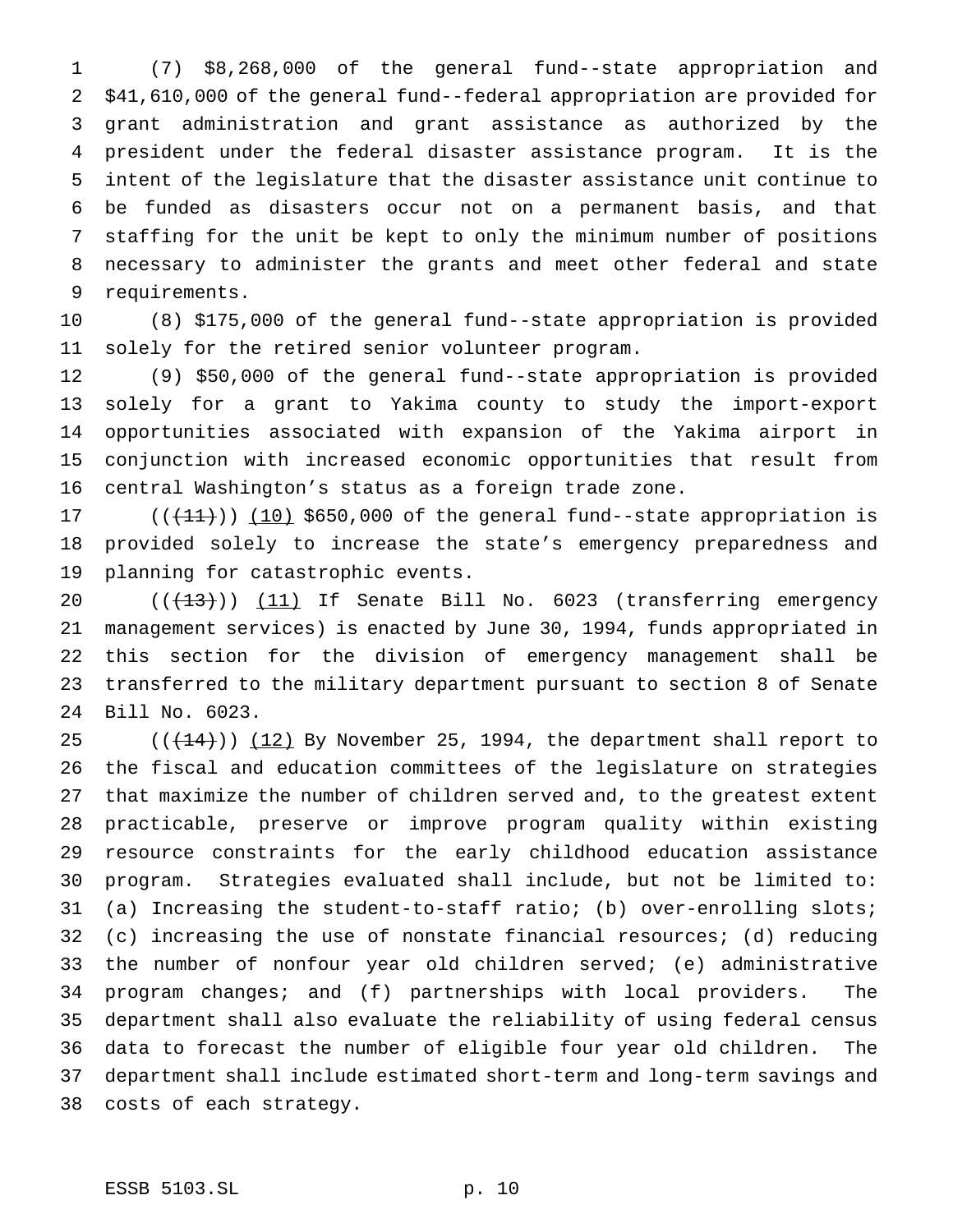$((+15))$   $(13)$  \$25,000 of the general fund--state appropriation is provided solely for a grant to the Seattle school district to conduct a community use planning study of the Sealth high school--Denny middle school field complex. The study shall include representatives from the Seattle school district, Seattle parks department, the business community, and local citizens groups.

 (14) \$13,500,000 of the general fund--state appropriation is provided solely for costs associated with implementation of the 9 emergency coordination center and the state fire mobilization plan.

 (15) \$2,000,000 of the general fund--state appropriation is 11 provided solely for the Lake Chelan School District for the purpose of 12 making repairs to correct construction defects in the district's new middle/high school building: PROVIDED, That the district reimburse the 14 state general fund with any moneys recovered from contractors, 15 subcontractors, insurance carriers, bonding companies, and any other 16 responsible entity.

 **Sec. 108.** 1993 sp.s. c 24 s 218 (uncodified) is amended to read as follows:

 **FOR THE DEPARTMENT OF COMMUNITY DEVELOPMENT--FIRE PROTECTION POLICY BOARD.** \$((4,865,000)) 4,778,000 is appropriated to the department of community development for the purposes of the fire protection policy board. Of this amount, \$2,213,000 is from the general fund--state 23 ((appropriation)), \$1,750,000 is from the fire service training account 24 ((appropriation)), \$((466,000)) 440,000 is from the state toxics 25 control account (( $a$ ppropriation)),  $\zeta$ ((346,000)) 285,000 is from the oil 26 spill administration account ((appropriation)), and \$90,000 is from the 27 fire service trust account ((appropriation)). All expenditures from these funds are subject to the approval of the fire protection policy board. In the event of an across-the-board reduction in general fund allotments under RCW 43.88.110, the percentage reduction in the general--state allotments to the fire protection policy board shall not exceed the percentage reduction to the department's other general fund--state allotments.

 **Sec. 109.** 1994 sp.s. c 6 s 124 (uncodified) is amended to read as follows:

### **FOR THE DEPARTMENT OF PERSONNEL**

Department of Personnel Service Fund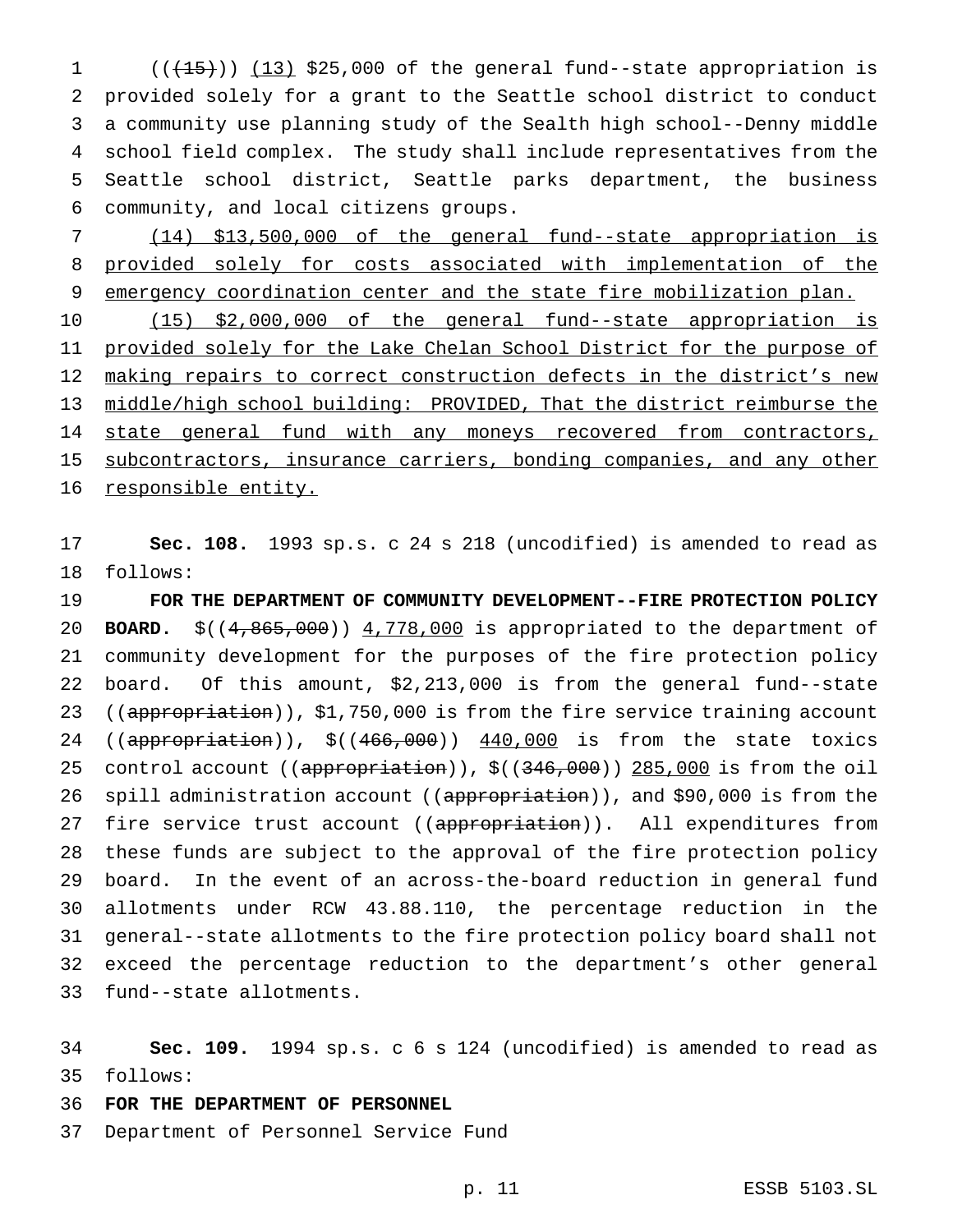|   | Appropriation \$<br>$1 \qquad \qquad$         | 16,616,000 |
|---|-----------------------------------------------|------------|
|   | 2 Higher Education Personnel Services Account |            |
|   | Appropriation \$<br>$\overline{3}$            | 1,898,000  |
| 4 | TOTAL APPROPRIATION \$                        | 18,514,000 |

 The appropriation in this section is subject to the following conditions and limitations:

 (1) The department shall reduce its charge for personnel services to the lowest rate possible.

 (2) \$((600,000)) 430,000 of the department of personnel service fund appropriation is provided solely for extended insurance benefits for permanent state employees separated through reduction-in-force. An eligible employee may receive a state subsidy of \$100 per month toward his or her insurance benefits purchased under the federal consolidated omnibus budget reconciliation act (COBRA) for a period not to exceed six months from the date of separation. The state health care authority shall administer the insurance benefits and the department shall pay the subsidy through interagency reimbursement, subject to the level of appropriation.

 (3) \$500,000 of the department of personnel service fund appropriation is provided solely for a career and employment transition program to assist permanent state employees who are separated due to reduction-in-force, including employee retraining, career counseling, and job placement services.

 (4) \$32,000 of the department of personnel service fund appropriation is provided solely for creation, printing, and distribution of the personal benefits statement for state employees.

 (5) From the department's nonappropriated data processing account, the department shall prepare a feasibility study for the design and implementation of a new human resource information system. Authority to expend funds for the feasibility study is conditioned on compliance with section 902 of this act.

 (6) The department of personnel shall charge all administrative services costs incurred by the committee for deferred compensation for the deferred compensation program to the deferred compensation administrative account. The department and the committee shall develop an interagency agreement, to be approved by the office of financial management, before any billings to the committee commence. Department billings to the committee shall be for actual costs only.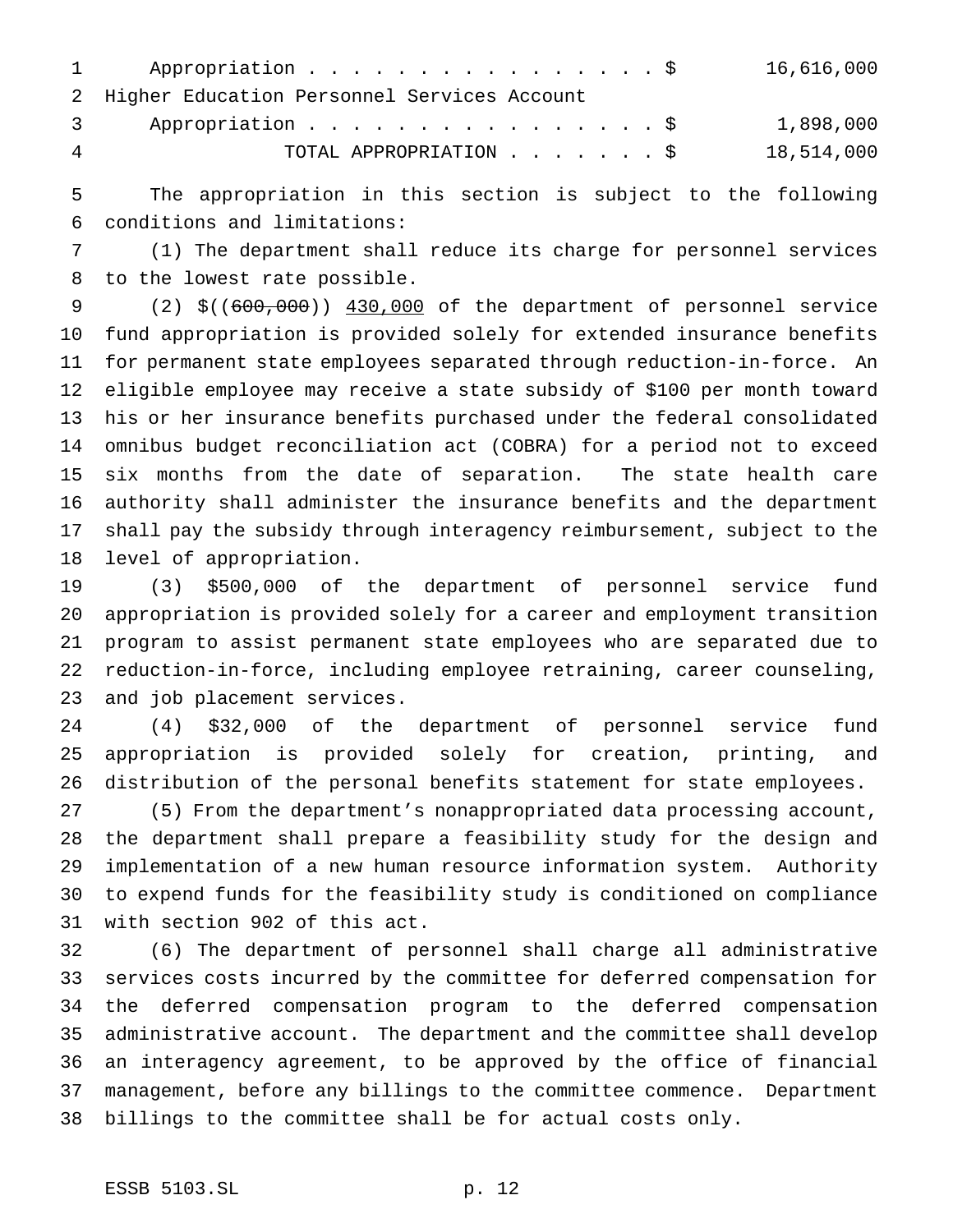(7) The appropriation from the higher education personnel services account shall be reduced by any amounts expended prior to the effective date of this act under section 613, chapter 24, Laws of 1993 sp. sess., which is repealed by this act.

 (8) \$31,000 of the department of personnel service fund appropriation is provided for the employee exchange program with the Hyogo prefecture in Japan.

 **Sec. 110.** 1994 sp.s. c 6 s 132 (uncodified) is amended to read as follows:

 **FOR THE DEPARTMENT OF REVENUE** 11 General Fund Appropriation . . . . . . . . . . \$ ((<del>122,221,000</del>))  $123,962,000$  Timber Tax Distribution Account Appropriation..\$ 4,358,000 14 State Toxics Control Account Appropriation . . . \$ ((74,000)) 15 70,000 16 Solid Waste Management Account Appropriation . . \$ 88,000 Pollution Liability Reinsurance Trust Account 18 Appropriation . . . . . . . . . . . . . . . \$ 231,000 Vehicle Tire Recycling Account Appropriation . . \$ 125,000 Air Operating Permit Account Appropriation ...\$ 36,000 State Oil Spill Administration Account 22 Appropriation . . . . . . . . . . . . . . . \$ 16,000 23 Litter Control Account Appropriation . . . . . \$ ((94,000)) 24 78,000 25 Enhanced 911 Account Appropriation . . . . . . \$ 85,000 26 TOTAL APPROPRIATION . . . . . . \$ ((<del>127,328,000</del>)) and  $129,049,000$ 

 The appropriations in this section are subject to the following conditions and limitations:

 (1) \$760,000 of the general fund appropriation is provided solely for the information systems project known as "revenue account management." Authority to expend this amount is conditioned on compliance with section 902 of this act.

 (2) \$85,000 of the enhanced 911 account appropriation is provided solely to implement House Bill No. 2601 (911 excise tax study). If House Bill No. 2601 or substantially similar legislation, is not enacted by June 30, 1994, this appropriation shall lapse.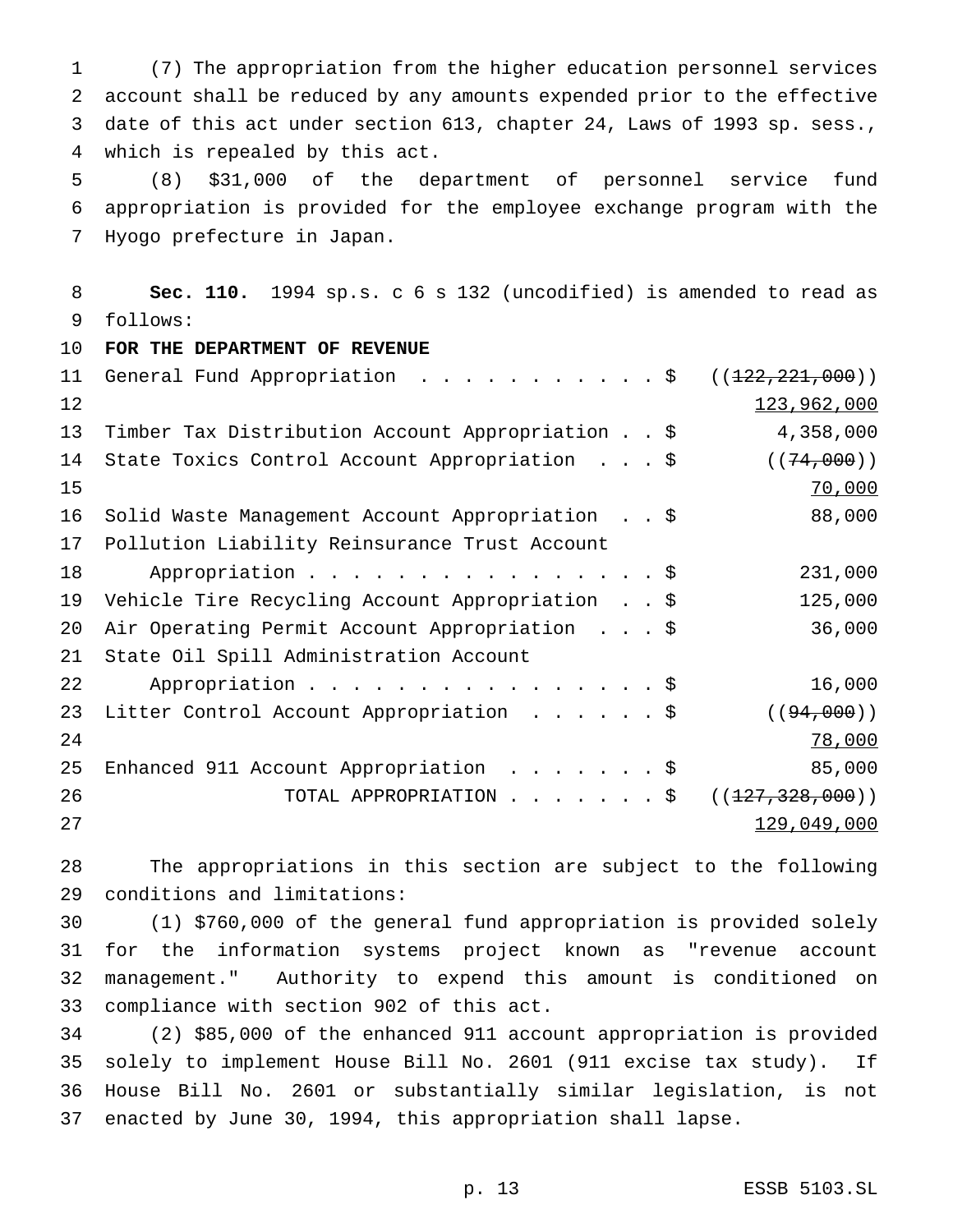(3) \$701,000 of the general fund appropriation is provided solely to implement House Bill No. 1322 (senior/disabled property tax). If House Bill No. 1322 or substantially similar legislation is not enacted 4 by June 30, 1995, the amount provided in this subsection shall lapse. (4) \$1,040,000 of the general fund appropriation is provided solely for senior citizen tax deferral distribution.

 **Sec. 111.** 1994 sp.s. c 6 s 135 (uncodified) is amended to read as follows: **FOR THE DEPARTMENT OF GENERAL ADMINISTRATION**

| 10 | General Fund--State Appropriation \$                | 387,000          |
|----|-----------------------------------------------------|------------------|
| 11 | General Fund--Federal Appropriation \$              | 1,306,000        |
| 12 | General Fund--Private/Local Appropriation \$        | 392,000          |
| 13 | Risk Management Account Appropriation \$            | 2,200,000        |
| 14 | State Capitol Vehicle Parking Account               |                  |
| 15 | Appropriation \$                                    | ((738,000))      |
| 16 |                                                     | 813,000          |
| 17 | Motor Transport Account Appropriation \$            | 11,177,000       |
| 18 | Air Pollution Control Account Appropriation \$      | 114,000          |
| 19 | General Administration Facilities and Services      |                  |
| 20 | Revolving Fund Appropriation \$                     | 21,183,000       |
| 21 | Central Stores Revolving Account Appropriation . \$ | 3,941,000        |
| 22 | Industrial Insurance Premium Refund Account         |                  |
| 23 | Appropriation \$                                    | 59,000           |
| 24 | TOTAL APPROPRIATION $\frac{1}{9}$                   | ((41, 497, 000)) |
| 25 |                                                     | 41,572,000       |
|    |                                                     |                  |

 The appropriations in this section are subject to the following conditions and limitations:

 (1) The department shall develop a consolidated travel contract with a single best bidder state-wide or best bidders within regions to allow agencies to participate in a rebate on processing and handling costs of booking travel, lodging, and rental vehicle services.

 (2) \$870,000 of the motor transport account appropriation is provided solely for replacement of motor vehicles through the state treasurer's financing contract program under chapter 39.94 RCW. The department may acquire new motor vehicles only to replace and not to increase the number of motor vehicles within the department's fleet.

 (3) \$154,000 of the risk management account appropriation is provided solely for the acquisition of a commercial software package to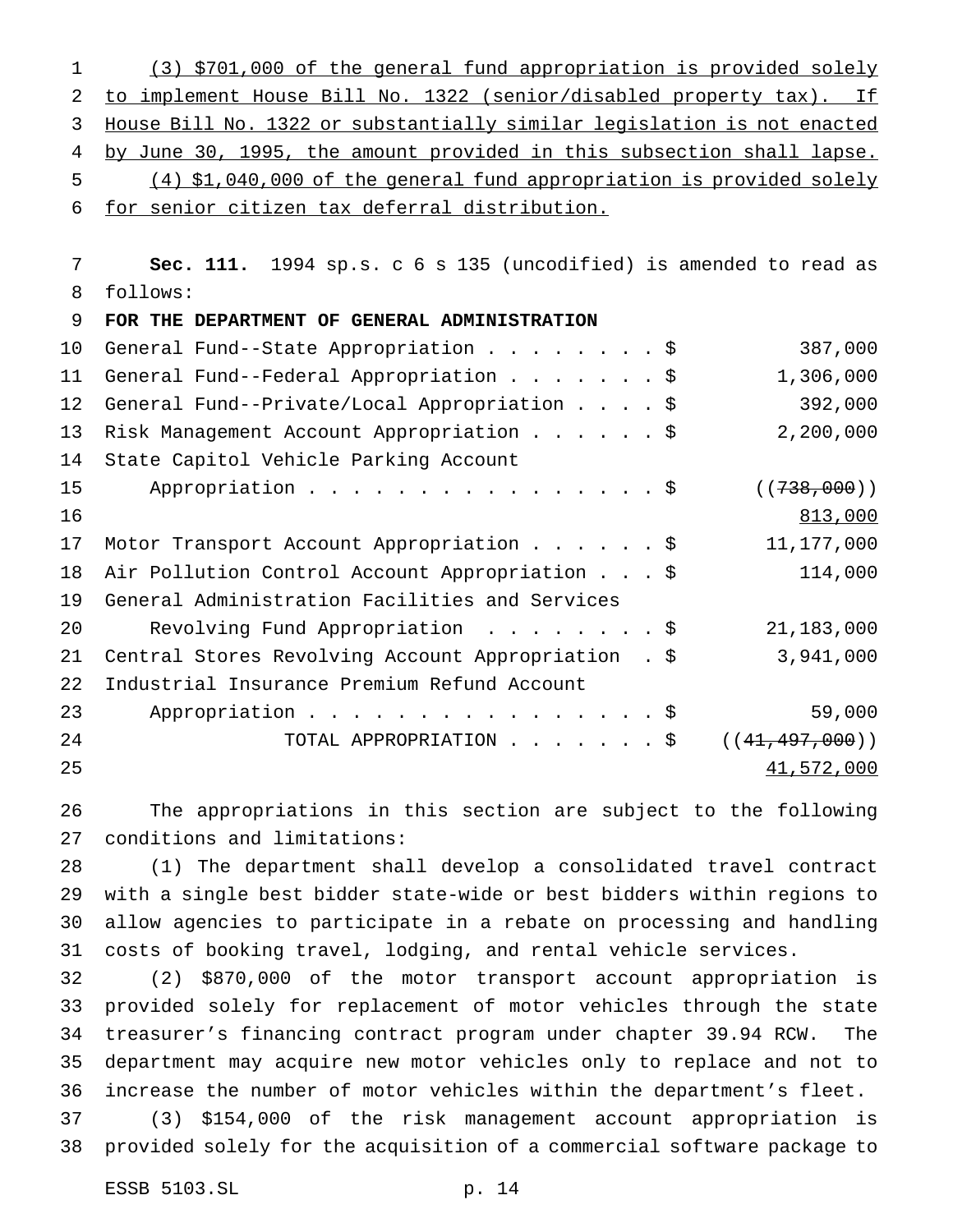identify and analyze risk exposure and to administer the tort claims revolving fund and the self insurance liability fund.

 (4) \$200,000 of the general administration facilities and services revolving fund appropriation is provided solely for security for the capitol's west campus area.

 (5) \$252,000 of the general administration facilities and services revolving fund appropriation is provided solely for administration and provision of the volunteer capitol campus tours program.

 (6) \$160,000 of the motor transport account appropriation is provided solely to replace vehicles purchased under the treasurer's financing contract program that have been demolished by vehicular accident before the expiration of the contract.

 (7) With the exception of the reductions to the office of state procurement, the reductions in this section are intended to be the result of management and operational efficiencies and will not result in a reduced level of direct service to clients, increased delegation or transfer of work to clients, or increased rates for services provided in nonappropriated activities or on a reimbursable basis to clients.

 (8) \$1,000 of the industrial insurance premium refund account appropriation is provided solely for the Washington school director's association.

 **Sec. 112.** 1994 sp.s. c 6 s 136 (uncodified) is amended to read as follows:

**FOR THE DEPARTMENT OF INFORMATION SERVICES**

|    | 26 General Fund Appropriation \$                   |  | 400,000   |
|----|----------------------------------------------------|--|-----------|
|    | 27 Data Processing Revolving Fund Appropriation \$ |  | 3,440,000 |
| 28 | TOTAL APPROPRIATION \$                             |  | 3,840,000 |

 The appropriation in this section is subject to the following conditions and limitations:

 (1) \$400,000 of the nonappropriated data processing revolving fund shall be provided for development and operation of a video telecommunications center. The center shall be financially self- supporting and shall not receive any support from any state sources other than dedicated service fees specifically related to the use of the center.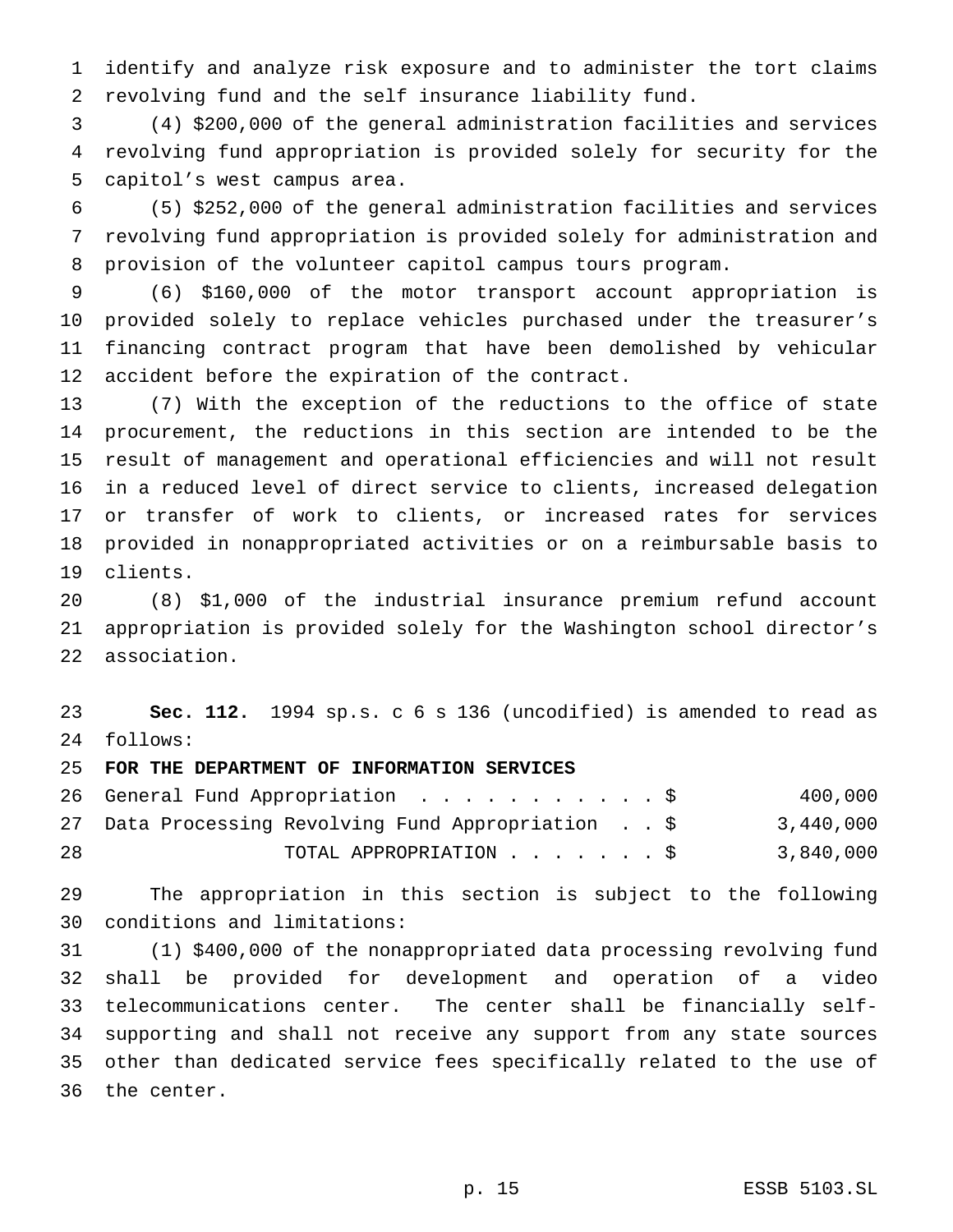(2) The department shall spend up to \$75,000 from the non- appropriated data processing revolving fund to design and construct a campus fiber optic system.

 (3) The department shall provide a toll-free telephone number and operator service staff for the general public to call for information about state agencies. The department may provide such staff, equipment and facilities as are necessary for this purpose. The director shall adopt rules to fix terms and charges for these services. All state agencies and the legislature shall participate in the information program and shall reimburse the department of information services in accordance with rules established by the director. The department shall also provide conference calling services for state and other public agencies on a fee-for-service basis.

14 (4) \$((400,000)) 325,000 of the general fund--state appropriation is provided solely for costs related to the televising of state government deliberations.

 (a) The department shall contract with the nonprofit corporation designated by the office of financial management under section 116(2) of this act for the following services and subject to the following terms and conditions:

 (i) \$200,000 is provided solely to connect the legislative building, the temple of justice, the John A. Cherberg building, and the John L. O'Brien building with optical fiber;

 (ii) \$50,000 is provided solely to remodel the Dawley building to accommodate the office and production space for the designated nonprofit corporation; and

 (iii) \$50,000 is provided solely for construction necessary to access microwave transmission to eastern Washington of the signal produced by the designated nonprofit corporation; and

 (b) \$((100,000)) 25,000 is provided solely to pay for the direct costs of producing interactive hearings over the Washington interactive teleconferencing system. These hearings shall be linked to the public television system provided for in section 116(2) of this act to broadcast the hearings to the general public. Expenditures for the production of interactive hearings must be approved by the administrative committees of both the house of representatives and the senate and may not exceed a total of fifty thousand dollars in any single year.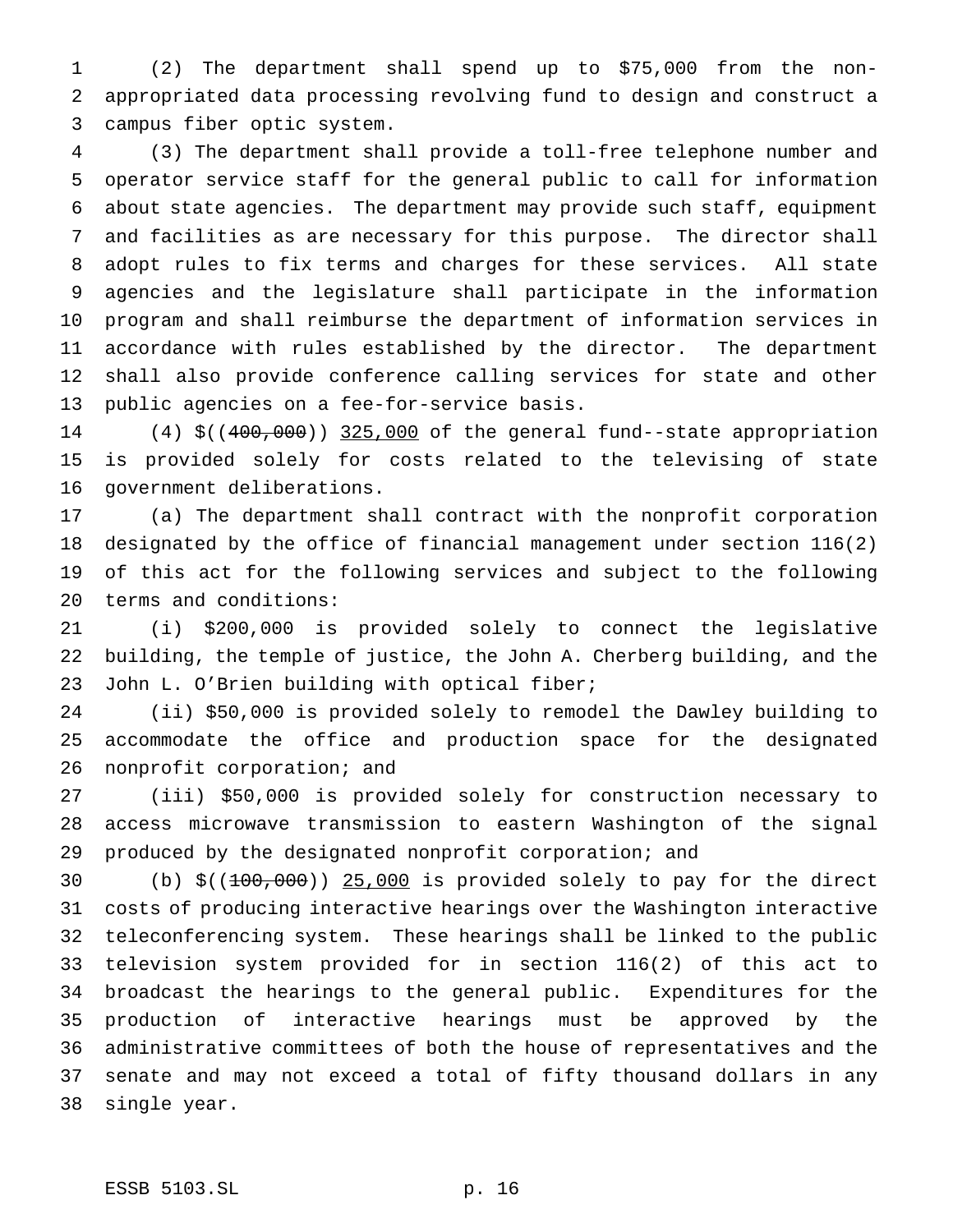(5) \$75,000 of the general fund--state appropriation is provided solely to include legislative information on existing Washington 3 interactive network kiosks throughout the state. **Sec. 113.** 1994 sp.s. c 6 s 137 (uncodified) is amended to read as follows: **FOR THE INSURANCE COMMISSIONER** Insurance Commissioner's Regulatory Account 8 Appropriation . . . . . . . . . . . . . . \$ 18,301,000 9 General Fund--Federal Appropriation . . . . . . \$ 104,000 TOTAL APPROPRIATION.......\$ 18,405,000 The appropriations in this section are subject to the following conditions and limitations: 13 (1)  $\zeta$ ((890,000)) 834,000 of the insurance commissioner's regulatory account appropriation is provided solely to implement health care reform. (2) The insurance commissioner shall obtain the approval of the department of information services for any feasibility plan for proposed technology improvements. **Sec. 114.** 1994 sp.s. c 6 s 138 (uncodified) is amended to read as follows: **FOR THE BOARD OF ACCOUNTANCY** Certified Public Accountants' Account 23 Appropriation . . . . . . . . . . . . . . . \$ ((1,214,000))  $1,272,000$  **Sec. 115.** 1994 sp.s. c 6 s 142 (uncodified) is amended to read as follows: **FOR THE MILITARY DEPARTMENT** 28 General Fund--State Appropriation . . . . . . . \$  $((8,198,000))$  14,922,000 General Fund--Federal Appropriation.......\$ 8,669,000 General Fund--Private/Local Appropriation....\$ 186,000 32 TOTAL APPROPRIATION . . . . . . \$ ((<del>17,053,000</del>)) 23,777,000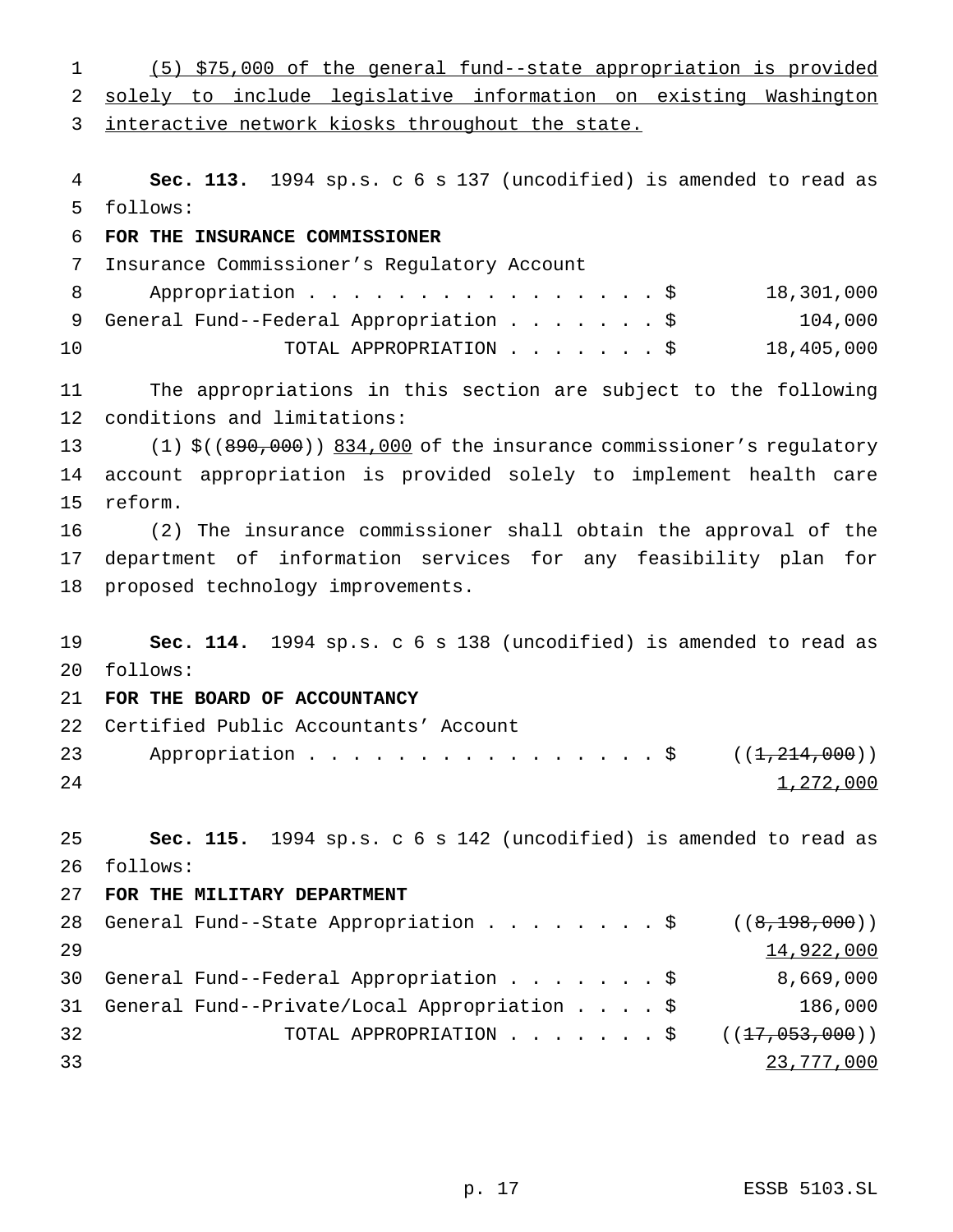The appropriations in this section are subject to the following conditions and limitations: \$6,724,000 of the general fund--state appropriation is provided solely for fire fighting activities. **Sec. 116.** 1994 sp.s. c 6 s 145 (uncodified) is amended to read as follows: **FOR THE DEPARTMENT OF TRADE AND ECONOMIC DEVELOPMENT** 7 General Fund--State Appropriation . . . . . . . \$ 25,167,000 8 General Fund--Federal Appropriation . . . . . . \$ 458,000 9 General Fund--Local Appropriation . . . . . . . \$ 40,000 Marketplace Account Appropriation........\$ 150,000 Motor Vehicle Fund Appropriation ........\$ 582,000 Public Facilities Construction Loan Revolving 13 Account Appropriation . . . . . . . . . . \$ 238,000 14 Litter Control Account Appropriation . . . . . \$ ((3,303,000)) 2,758,000 State Convention/Trade Center Account 17 Appropriation . . . . . . . . . . . . . . . \$ 3,975,000 Solid Waste Management Account Appropriation . . \$ 689,000 19 TOTAL APPROPRIATION . . . . . . \$ ((<del>34,602,000</del>))

34,057,000

 The appropriations in this section are subject to the following conditions and limitations:

 (1) The department shall evaluate the progress of the forest products industry's transition into value-added manufacturing and report its findings to the appropriate legislative fiscal and policy committees by September 30, 1994. The report shall recommend strategies for sustaining the effort to increase value-added manufacturing in Washington while decreasing the reliance on state funding.

 (2) The marketplace account is created in the state treasury to collect fees and expend funds necessary to implement RCW 43.31.524. Fees and other revenue collected by the marketplace program shall be placed in the marketplace account and may be expended only after appropriation by the legislature. The entire marketplace account appropriation is provided to support the department's marketplace program.

 (3) The entire amount from the state convention and trade center account appropriation is provided solely for the Seattle/King county

ESSB 5103.SL p. 18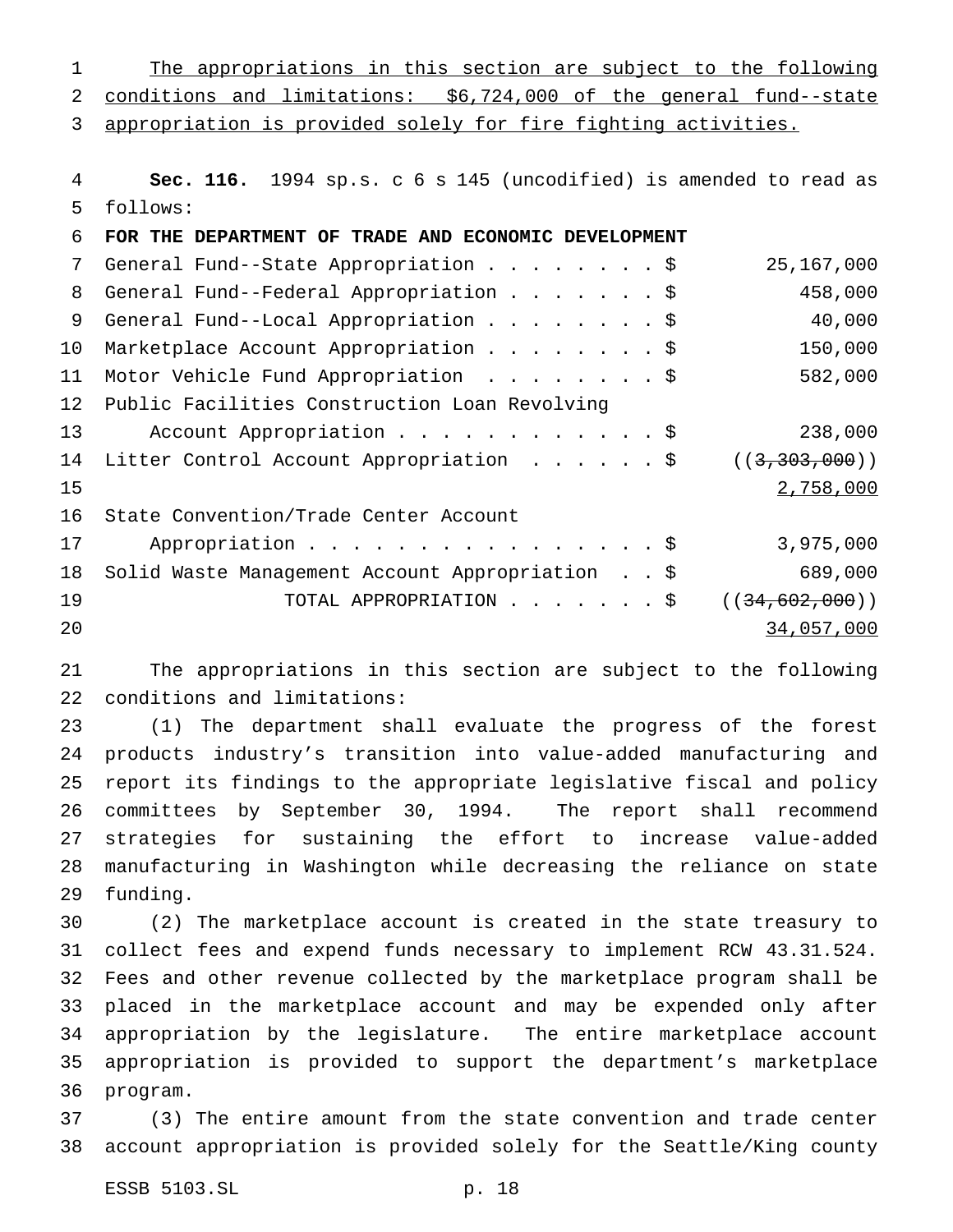visitor and convention bureau for marketing and promoting the facilities and services of the convention center and the locale as a convention and visitor destination, and related activities. The department shall not expend more than is received from revenue generated by the special excise tax deposited in the state convention and trade center operations account under RCW 67.40.090(3), less any amount specifically provided to the state convention and trade center under section 316 of this act. Projections and actual collections of such revenue shall be determined and updated by the department of revenue. The funds provided in this section are subject to enactment of a marketing agreement to be approved and administered by the state convention and trade center.

 (4) \$1,000,000 of the general fund--state appropriation is provided to enhance the off-season tourism program.

 (5) \$292,000 of the general fund--state appropriation and \$208,000 of the general fund--federal appropriation are provided for the local economic development capacity building initiative.

 (6) \$50,000 of the general fund--state appropriation is provided for the department to work with the Tacoma world trade center for the purpose of assisting small and medium-sized businesses with export opportunities.

 (7) Not more than \$774,000 of the general fund--state appropriation may be expended for the operation of the Pacific Northwest export assistance project. The department shall develop and implement a plan for assessing fees for services provided by the project. The amount provided in this subsection is contingent on the receipt of revenues equal to at least twenty-five percent of the expenditures for fiscal year 1995. It is the intent of the legislature that the revenues raised to defray the expenditures of this program will be increased to fifty percent of the expenditures in fiscal year 1996, seventy-five percent of the expenditures in fiscal year 1997, and beginning in fiscal year 1998, the legislature intends that this program will be fully self-supporting.

 (8) \$40,000 of the general fund--state appropriation is provided to establish an overseas trade office to be located in the Russian far east. An additional \$40,000 of the general fund--state appropriation shall be held in reserve and shall be released only upon receipt of at least \$40,000 from the ports association or other public entities for the operation of the office. The office is expressly prohibited from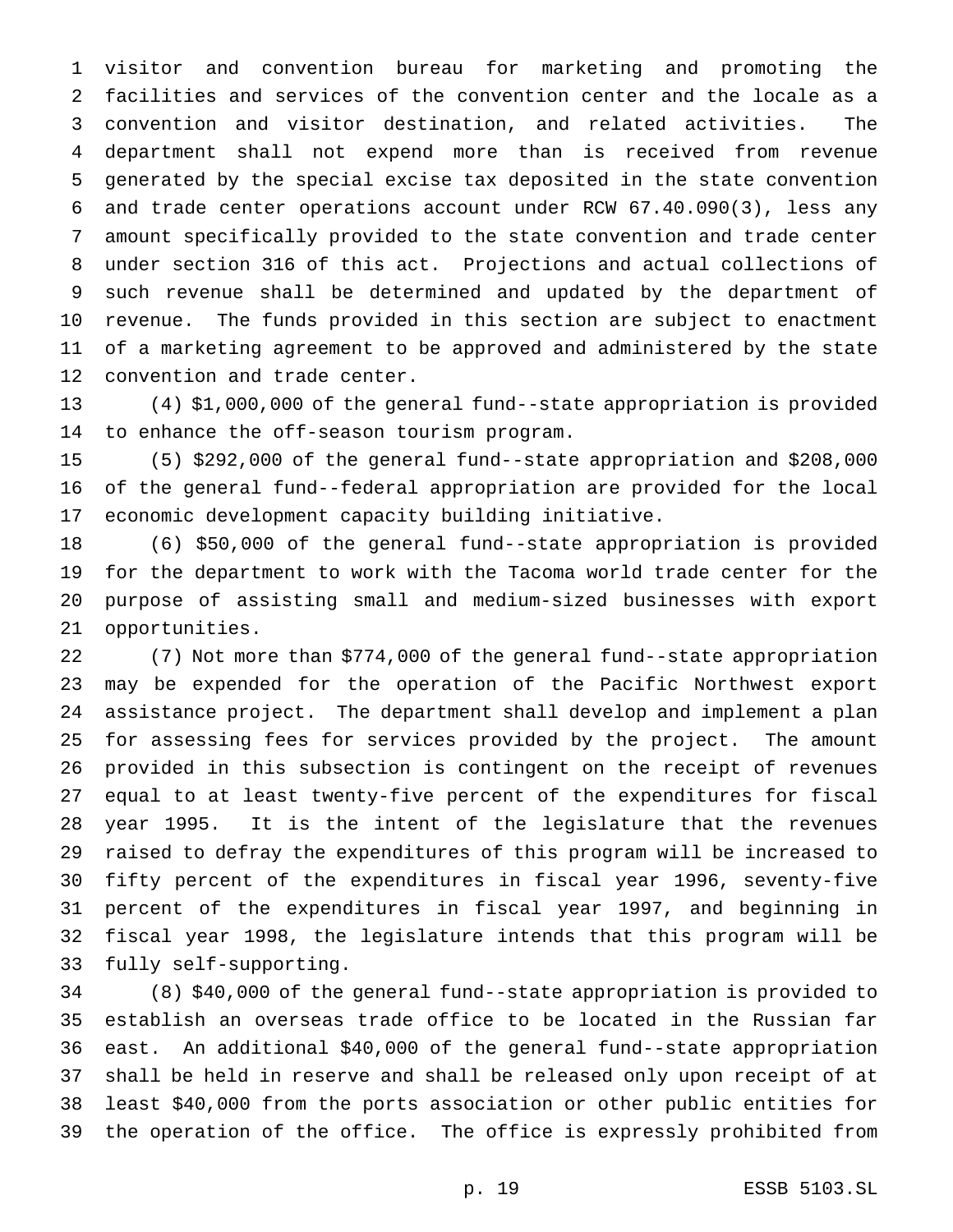accepting any gifts, contributions, or donations of private funds or assistance. It is also the legislature's intent that the trade office remain a publicly owned and operated office for the primary benefit of Russian and Washington state businesses.

 (9) In implementing the appropriations set forth in this section, the department shall minimize disproportionate impacts on any programs.

 (10) \$250,000 of the general fund--federal appropriation is provided for sections 5, 6, and 16 through 27 of chapter 512, Laws of 1993 (minority and women-owned businesses).

 (11) \$30,000 of the general fund--state appropriation is provided solely for an economic analysis related to the construction and operation of a baseball sports facility in King county. The study shall include an analysis of the tax revenues generated as a result of the facility. Each dollar expended from the appropriation in this subsection shall be matched by at least five dollars from nonstate sources expended for the same purpose.

 (12) \$632,000 of the general fund--state appropriation is provided solely for the promotion of international trade.

 (13) \$25,000 of the general fund--state appropriation is provided solely for the minority and women export assistance program.

 (14) \$30,000 of the general fund--state appropriation is provided solely to implement Senate Bill No. 6146 (film and video production facility). If Senate Bill No. 6146 is not enacted by June 30, 1994, this appropriation shall lapse.

 $((+16))$   $(15)$  \$30,000 of the general fund--state appropriation is provided solely to implement Senate Bill No. 5698 (ISO-9000 standards). If Senate Bill No. 5698 is not enacted by June 30, 1994, this appropriation shall lapse.

(End of part)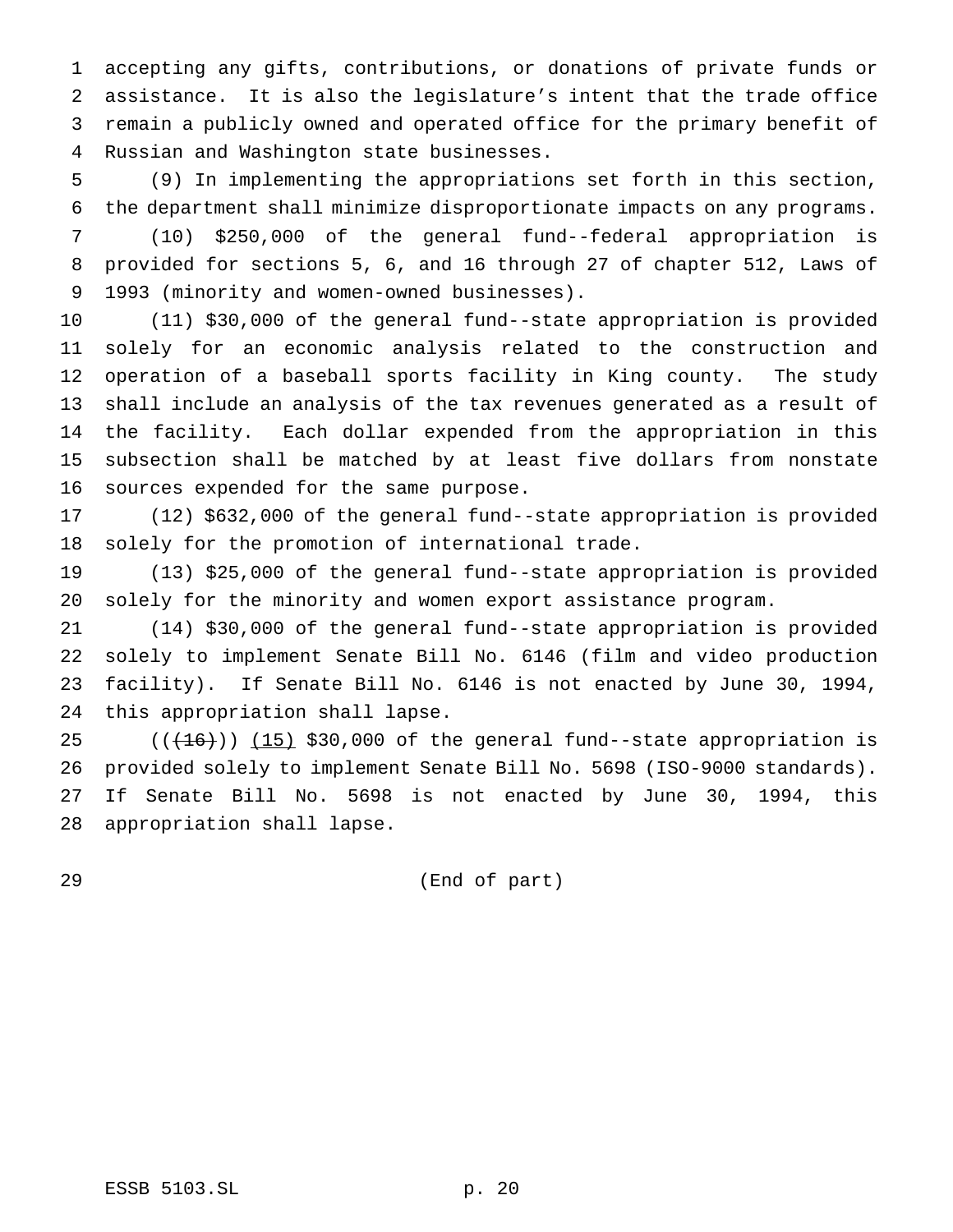| $\mathbf 1$ | PART II                                                                                                          |
|-------------|------------------------------------------------------------------------------------------------------------------|
| 2           | <b>HUMAN SERVICES</b>                                                                                            |
|             |                                                                                                                  |
| 3           | Sec. 201. 1993 sp.s. c 24 s 201 (uncodified) is amended to read as                                               |
| 4           | follows:                                                                                                         |
| 5           | SOCIAL<br><b>AND</b><br><b>HEALTH</b><br>(1)<br><b>FOR</b><br>THE<br><b>DEPARTMENT</b><br>OF<br><b>SERVICES.</b> |
| 6           | ((Appropriations made in this act to the department of social and                                                |
| 7           | health services shall initially be allotted as required by this act.                                             |
| 8           | Subsequent allotment modifications shall not include transfers of                                                |
| 9           | moneys between sections of this act except as expressly provided in                                              |
| 10          | this act, nor shall allotment modifications permit moneys that are                                               |
| 11          | provided solely for a specified purpose to be used for other than that                                           |
| 12          | purpose)) The appropriations in sections 201 through 214 of chapter 24,                                          |
| 13          | Laws of 1993 sp. sess., as amended, shall be expended for the programs                                           |
| 14          | and in the amounts listed in those sections. However, after May 1,                                               |
| 15          | 1995, unless specifically prohibited by this act, the department may                                             |
| 16          | transfer moneys among programs and among amounts provided under                                                  |
| 17          | conditions and limitations after approval by the director of financial                                           |
| 18          | management. Appropriations from the health services account shall not                                            |
| 19          | be transferred under this subsection. The director of financial                                                  |
| 20          | management shall notify the appropriate fiscal committees of the senate                                          |
| 21          | and house of representatives in writing prior to approving any                                                   |
| 22          | deviation from the appropriation levels and any deviation from                                                   |
| 23          | conditions and limitations.                                                                                      |
| 24          | (2) The department of social and health services shall not initiate                                              |
| 25          | any services that will require expenditure of state general fund moneys                                          |
|             | $26$ unlegg errorealy outhorized in this est on others low an unlegg the                                         |

 unless expressly authorized in this act or other law, or unless the services were provided on March 1, 1993. The department may seek, receive, and spend, under RCW 43.79.260 through 43.79.282, federal moneys not anticipated in this act as long as the federal funding does not require expenditure of state moneys for the program in excess of amounts anticipated in this act. If the department receives unanticipated unrestricted federal moneys, those moneys shall be spent for services authorized in this act or in any other legislation providing appropriation authority, and an equal amount of appropriated state general fund moneys shall lapse. Upon the lapsing of any moneys under this subsection, the office of financial management shall notify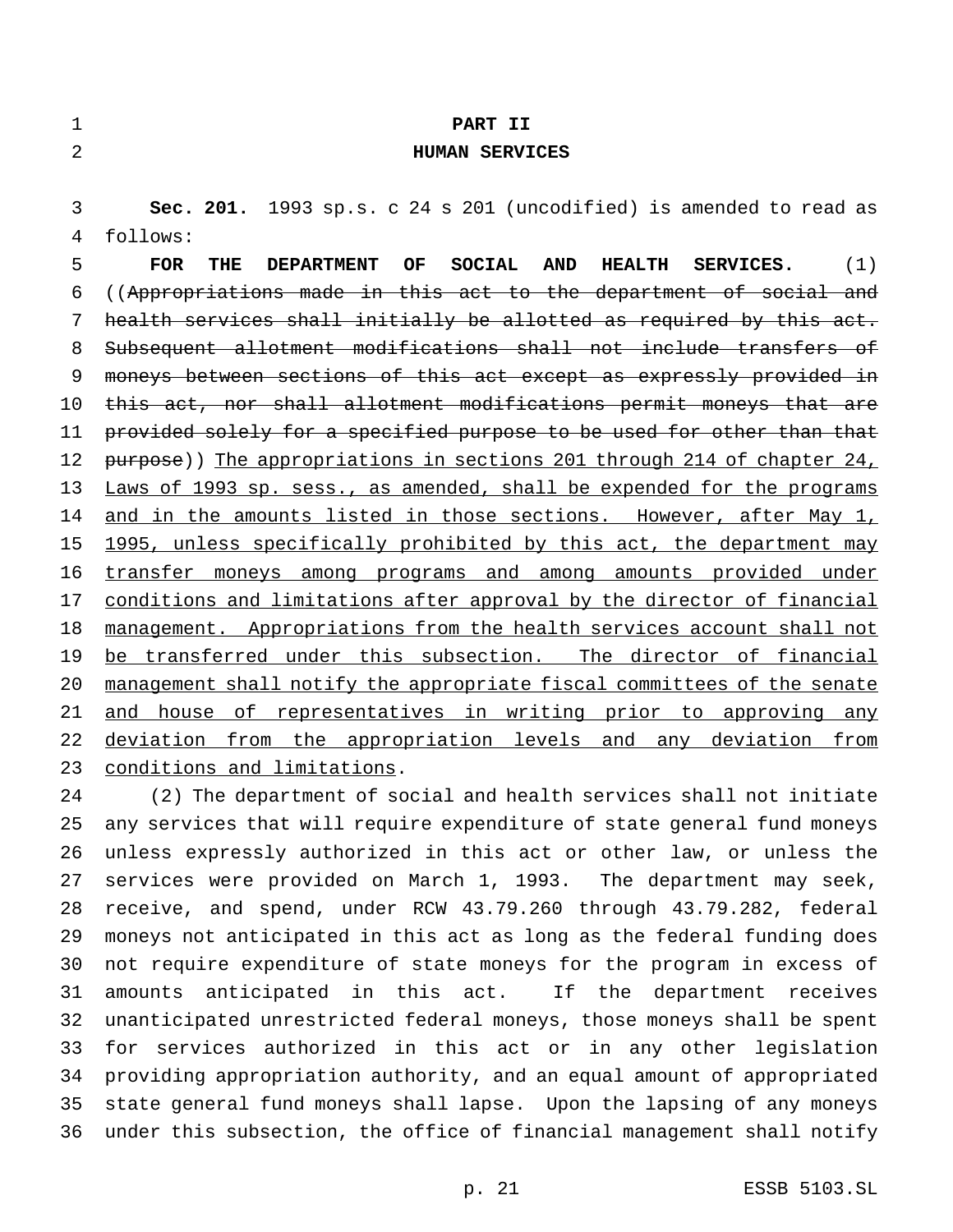the legislative fiscal committees. As used in this subsection, "unrestricted federal moneys" includes block grants and other funds that federal law does not require to be spent on specifically defined projects or matched on a formula basis by state funds.

 (3) The department shall identify social service programs administered by the department to be eliminated in fiscal year 1995. The funding for the identified programs will be used to establish a state social services block grant through which funds will be distributed state-wide on a formula basis to local consortiums, which may include public and private entities. By January 1, 1994, the department shall recommend the following to the appropriate legislative committees: (a) The list of identified programs; (b) a grant proposal process; (c) a method of distribution for the block grant funds including an allocation formula; and (d) a percentage of the block grant to be used for local administration. In developing the recommendations, the department shall consult with representatives of local governments and social service providers. The department's general fund--state appropriation has been reduced by \$1,000,000 to reflect savings which will result in fiscal year 1995 from the elimination of state administration of the identified programs. The department may transfer funds to the division of children and family services from other divisions to the extent that savings are realized in other divisions as a result of these reductions.

 **Sec. 202.** 1994 sp.s. c 7 s 919 (uncodified) is amended to read as follows: **FOR THE DEPARTMENT OF SOCIAL AND HEALTH SERVICES--CHILDREN AND FAMILY SERVICES PROGRAM** 28 General Fund--State Appropriation . . . . . . . \$ ((283,352,000)) 283,479,000 30 General Fund--Federal Appropriation . . . . . . \$ ((216,172,000))  $217,224,000$ 32 Violence Reduction and Drug Enforcement ((and 33 E<del>ducation</del>)) Account Appropriation . . . . . \$ 3,722,000 34 TOTAL APPROPRIATION . . . . . . \$ ((503,246,000)) 504,425,000

 The appropriations in this section are subject to the following conditions and limitations: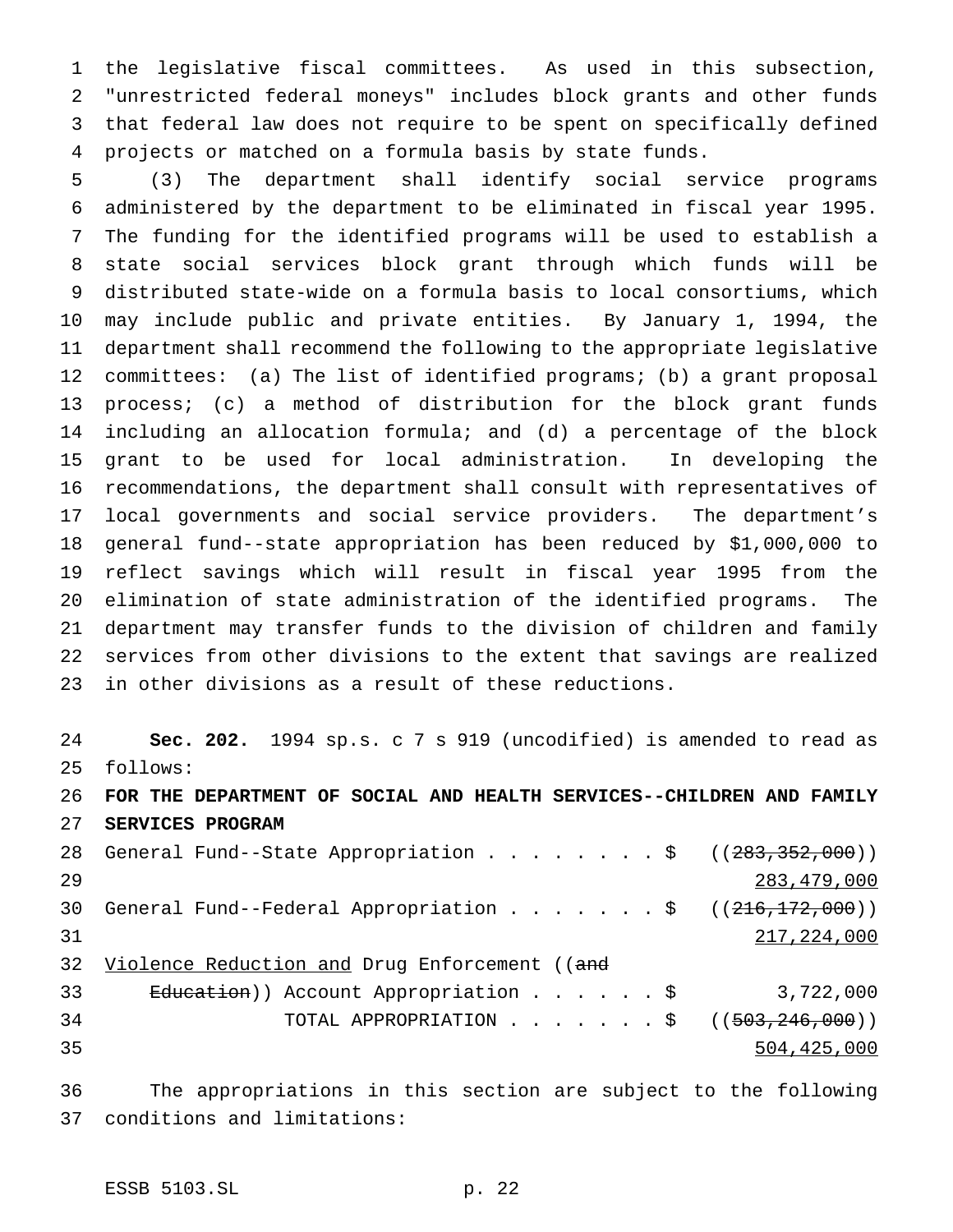(1) \$854,000 of the violence reduction and drug enforcement ((and education)) account appropriation and \$300,000 of the general fund-- state appropriation are provided solely to contract for the operation of one pediatric interim care facility. The facility shall provide residential care for up to twelve children through two years of age. Seventy-five percent of the children served by the facility must be in need of special care as a result of substance abuse by their mothers. The facility also shall provide on-site training to biological, adoptive, or foster parents. The facility shall provide at least three months of consultation and support to parents accepting placement of children from the facility. The facility may recruit new and current foster and adoptive parents for infants served by the facility. The department shall not require case management as a condition of the contract.

 (2) \$700,000 of the general fund--state appropriation and \$262,000 16 of the violence reduction and drug enforcement ((and education)) account appropriation are provided solely for up to three nonfacility based programs for the training, consultation, support, and recruitment of biological, foster, and adoptive parents of children through age three in need of special care as a result of substance abuse by their mothers, except that each program may serve up to three medically fragile nonsubstance-abuse-affected children. In selecting nonfacility based programs, preference shall be given to programs whose federal or private funding sources have expired or have successfully performed under the existing pediatric interim care program.

 (3) In the event that the department consolidates children's services offices, the department shall ensure that services continue to be accessible to isolated communities.

 (4) The department shall develop and implement a plan for removing categorical barriers to access for families needing departmental child care services. The plan shall be developed in consultation with the child care coordinating committee, and shall include strategies such as: (a) Co-location of child care eligibility workers with other relevant service providers such as resource and referral agencies; (b) development of a uniform application form and process across programs; (c) cross-training of departmental and resource and referral agency child care staff; (d) development of parent brochures; and (e) increased coordination at the local level with child care and early childhood programs operated by other agencies and governmental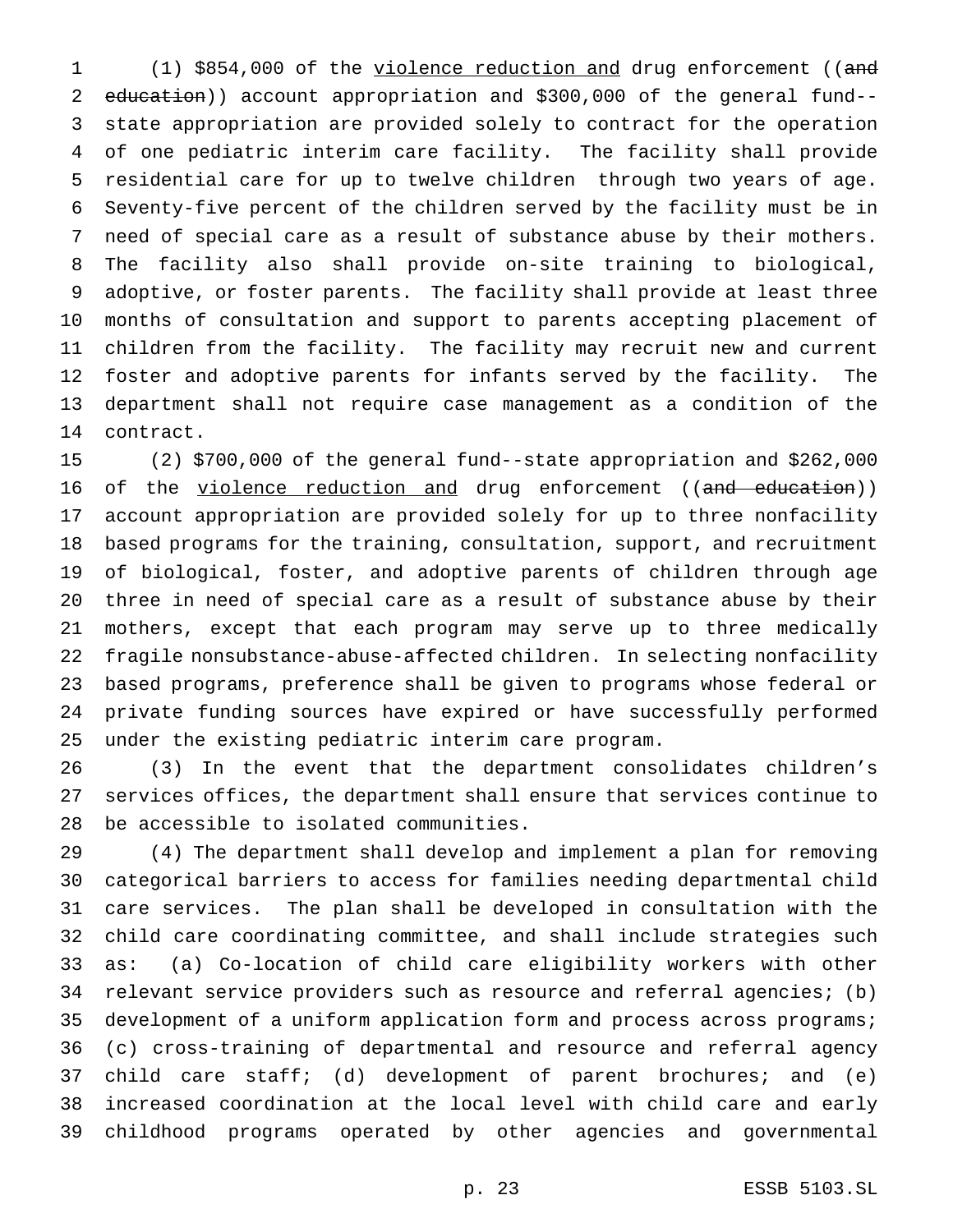jurisdictions. The department shall report to appropriate committees of the legislature on the plan and its implementation status by December 1, 1994.

 (5) The department shall coordinate funding totaling \$400,000 from all available sources to initiate a residential teen welfare protection program in an urban county with a population over 550,000. The program shall be designed to improve employment and parenting skills of teenage mothers to reduce long-term welfare dependence. The department shall select a provider with experience in providing residential services to adolescent mothers and their infants.

 (6) The family policy council under chapter 70.190 RCW shall establish procedures for locating appropriate counseling staff of participating agencies in public schools.

 (7) \$900,000 of the general fund--state appropriation, and \$225,000 of the general fund--federal appropriation, are provided solely to implement Engrossed Second Substitute Senate Bill No. 6255 (permanency planning for children). The department may transfer a portion of this amount to the legal services revolving fund for costs associated with implementation of this bill.

 (8) \$127,000 of the general fund--state appropriation and \$52,000 of the general fund--federal appropriation are provided solely to conduct a comprehensive, independent analysis of the organizational and procedural changes needed within the children's services administration 24 to better safeguard the safety and well-being of children in the state foster care system. This independent analysis shall be submitted to 26 the appropriate policy and fiscal committees of the legislature no later than April 1, 1995, together with a management plan for implementing its recommendations. The management plan shall identify 29 the specific performance measures by which the agency, legislature, and public can monitor to determine whether the goal of increasing the well-being of children in the state's care is being achieved.

 **Sec. 203.** 1994 sp.s. c 6 s 202 (uncodified) is amended to read as follows:

 **FOR THE DEPARTMENT OF SOCIAL AND HEALTH SERVICES--JUVENILE REHABILITATION PROGRAM**

(1) COMMUNITY SERVICES

37 General Fund--State Appropriation . . . . . . . \$ ((63,808,000)) 66,474,000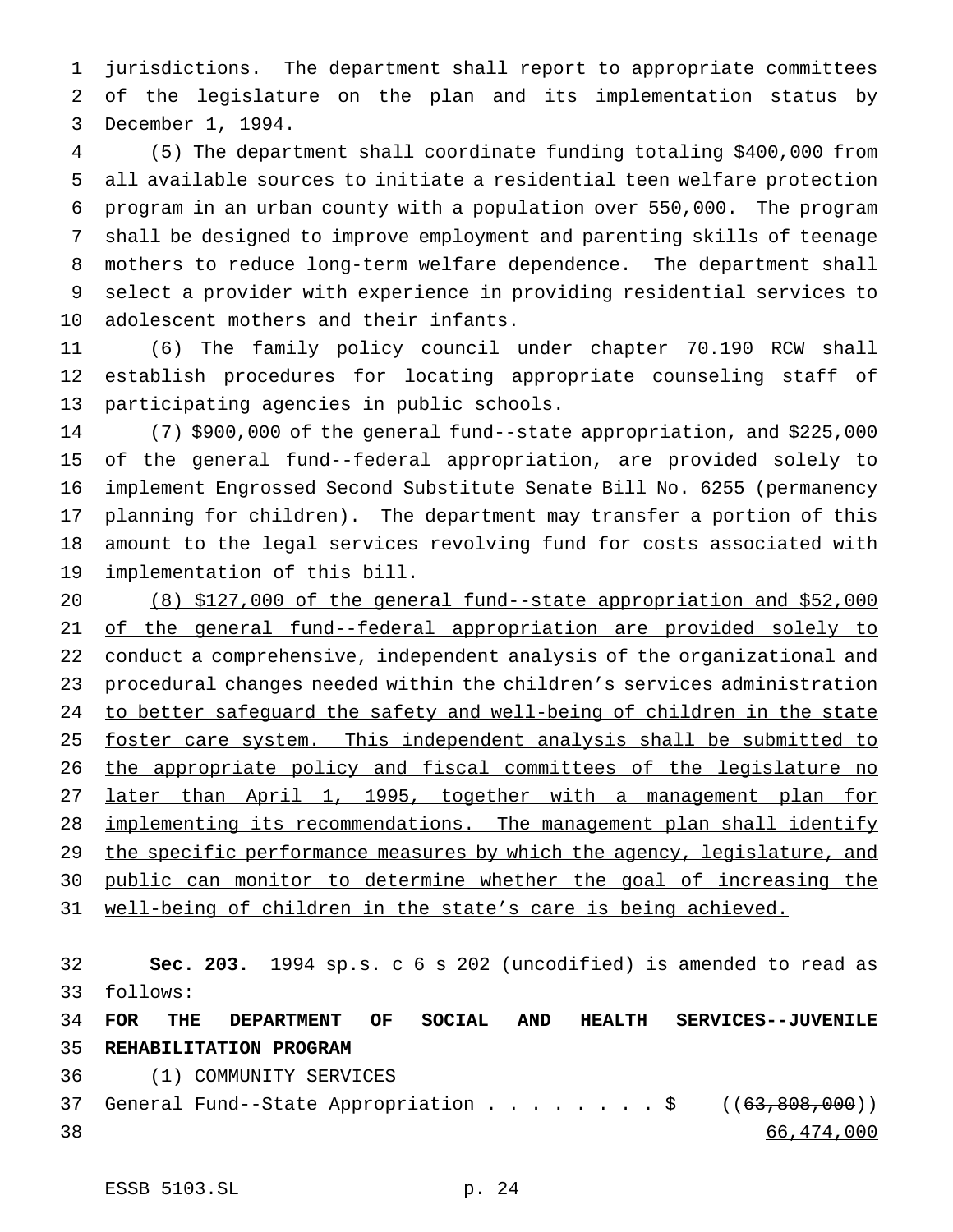```
1 General Fund--Federal Appropriation . . . . . . $ ((6,580,000))
2 2,603,000
3 Violence Reduction and Drug Enforcement ((and
4 Education)) Account Appropriation . . . . . $ 1,743,000
5 TOTAL APPROPRIATION . . . . . . $ ((72,131,000))
6 70,820,000
```
 The appropriations in this subsection are subject to the following conditions and limitations:

 (a) \$2,800,000 of the general fund--state appropriation is provided solely for consolidated juvenile services for youthful offenders. This does not constitute an ongoing funding commitment by the state.

 (b) \$650,000 of the general fund--state appropriation is provided solely to implement Substitute Senate Bill No. 6593 (learning and life skills program). If the bill is not enacted by June 30, 1994, the amount provided in this subsection (1)(b) shall lapse.

(2) INSTITUTIONAL SERVICES

|    | 17 General Fund--State Appropriation \$ $((68,563,000))$            |            |
|----|---------------------------------------------------------------------|------------|
| 18 |                                                                     | 71,057,000 |
| 19 | <u>General Fund--Federal Appropriation</u> \$                       | 1,022,000  |
| 20 | Violence Reduction and Drug Enforcement ((and                       |            |
| 21 | Education)) Account Appropriation \$                                | 826,000    |
| 22 | TOTAL APPROPRIATION $\ldots$ , $\ldots$ , $\ddot{S}$ ((69,389,000)) |            |
| 23 |                                                                     | 72,905,000 |

 The appropriations in this subsection are subject to the following conditions and limitations:

 (a) The division of juvenile rehabilitation shall submit a report to the appropriate policy and fiscal committees of the legislature by December 1, 1993, on proposals to implement early release and structured transition services for juvenile offenders.

 (b) The department of general administration, in conjunction with the division of juvenile rehabilitation and other state agencies, shall evaluate and make recommendations on the future use of the Green Hill school and/or property as a state facility. The recommendations shall be submitted to the appropriate policy and fiscal committees of the legislature by December 1, 1993.

(3) PROGRAM SUPPORT

```
37 General Fund--State Appropriation . . . . . . . $ ((3,866,000))38 38 369,000
```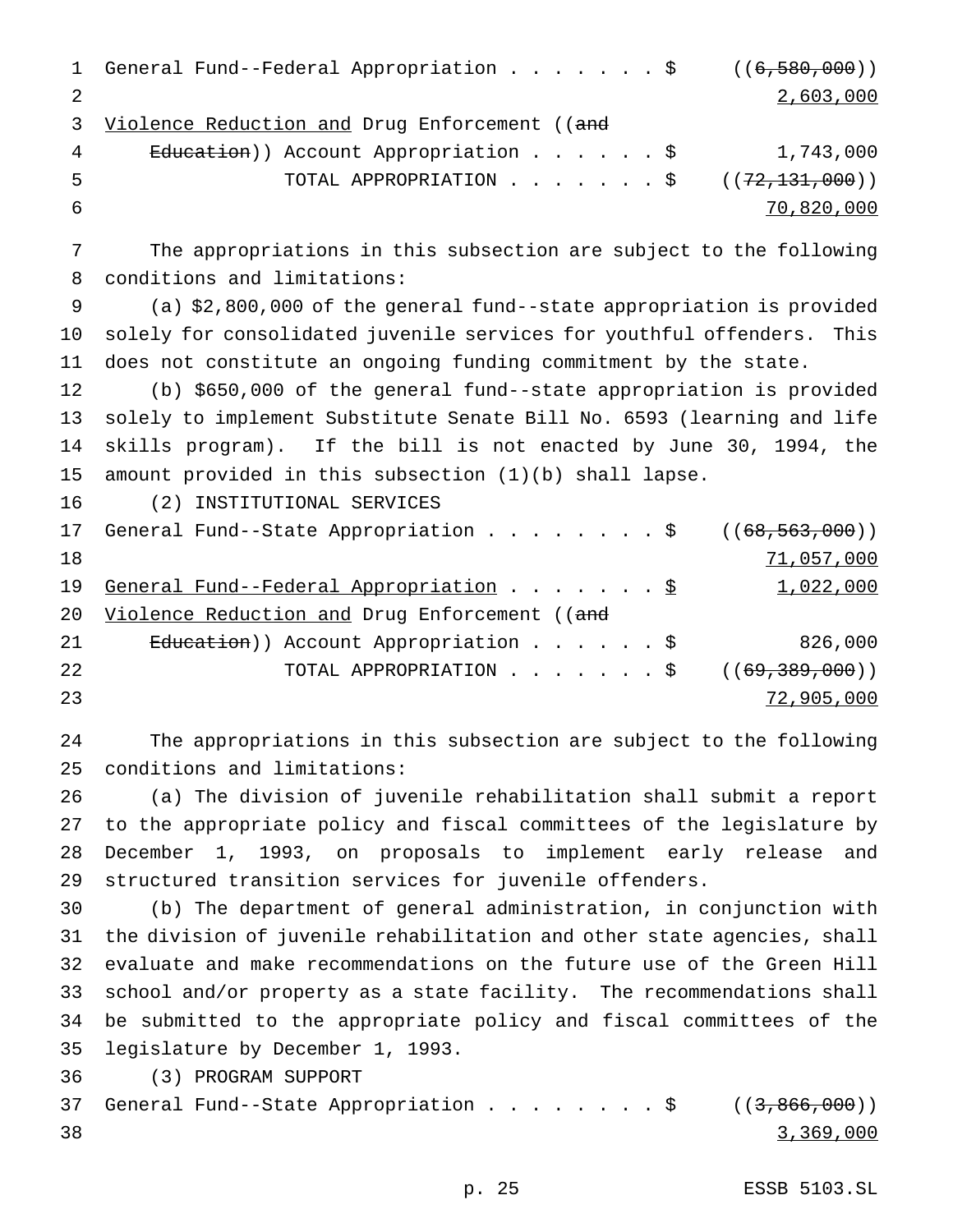1 General Fund--Federal Appropriation . . . . . . \$ ((156,000)) 2 120,000 Charitable, Educational, Penal, and Reformatory Institutions 5 Account Appropriation . . . . . . . . . . . \$ 300,000 Violence Reduction and Drug Enforcement ((and 7 Education)) Account Appropriation . . . . . \$ 265,000 8 TOTAL APPROPRIATION . . . . . . \$ ((4,587,000)) 9 54,054,000 and  $\frac{4,054,000}{2}$ 

 The appropriations in this subsection are subject to the following conditions and limitations:

 (a) \$100,000 of the general fund--state appropriation is provided solely to implement Substitute House Bill No. 1966 (racial disproportionality study recommendations).

 (b) The charitable, educational, penal, and reformatory institutions account appropriation is provided for the development of a master plan for facilities, including state institutions, state- operated and contracted group homes, and the contracted or jointly operated use of local, county, or regional facilities.

(i) The master plan shall include:

 (A) A forecast, in conjunction with the office of financial management, of future confinement and rehabilitation needs of juvenile offenders, including analysis of trends, demographics, and historical patterns, frequency and degree of violence, length of stay, custody level, recidivism, and the impact of current and anticipated legislation;

 (B) An analysis of present facilities and their adequacy, including operational, designed, and emergency capacity, security, safety, infrastructure, program needs, code compliance, and operational costs per unit;

 (C) An analysis of options and operating and capital costs to maximize the capacity and use of presently available facilities and to optimize programs therein;

 (D) An analysis of projected future needs for facilities and operational programs, including educational and vocational programs operated by the appropriate educational entities, for at least the next six years, which addresses the priorities between institutions, group homes, and use of contracted or jointly operated local or regional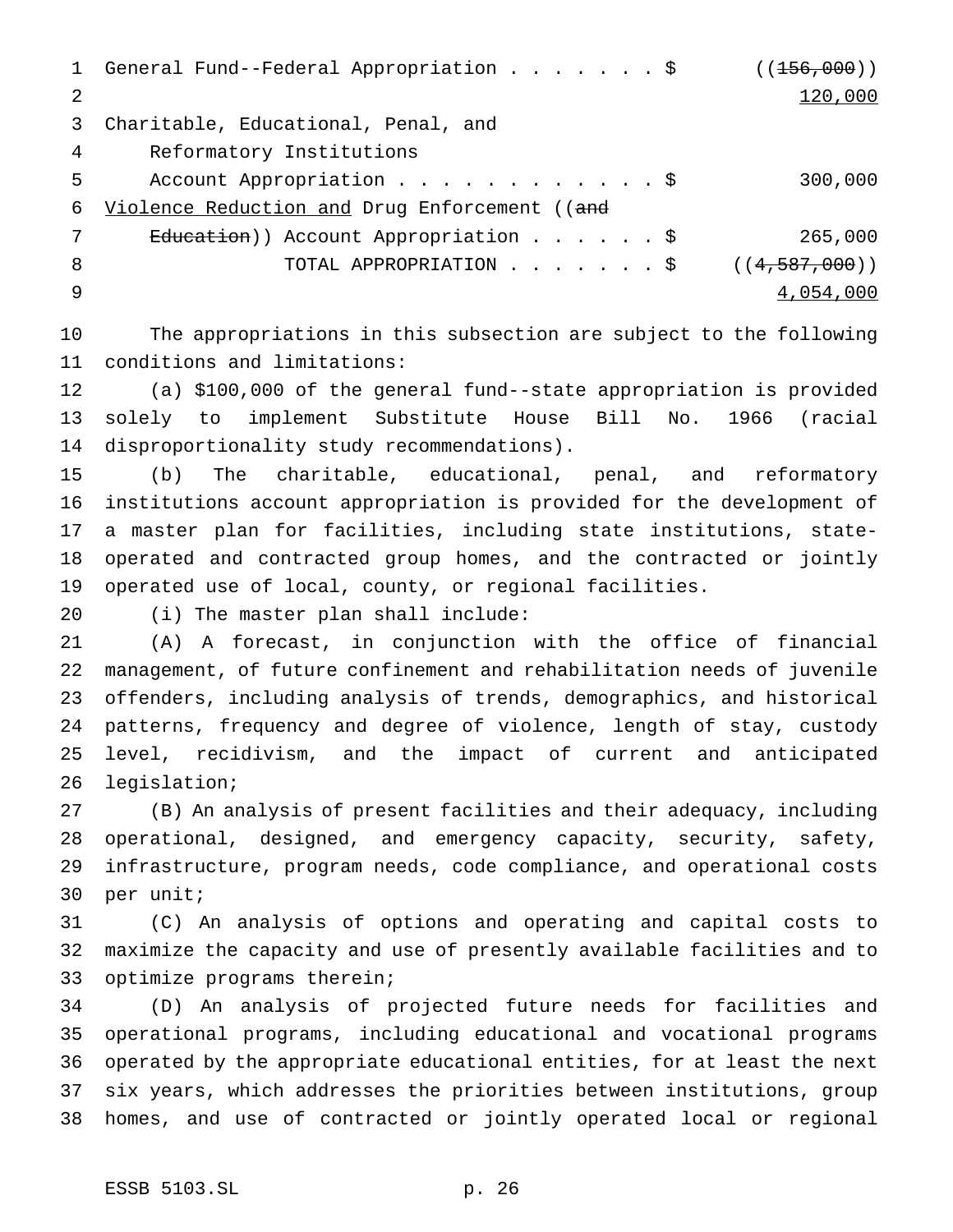beds, and the size, security level, target location, timing and operating and capital costs of any additional facilities;

 (E) An analysis of the adequacy of present and planned local or regional capacity, the need for additional local or regional capacity, available local financing, delays in imposing sentences due to unavailable local facilities, and the feasibility of a state role in providing assistance to develop additional local or regional capacity;

 (F) An analysis of the feasibility of increasing the state's use of local or regional beds and recommendations for any statutory, fiscal, or program changes needed to keep juvenile offenders sentenced for short terms in local or regional facilities; and

 (G) An analysis of which existing or future facilities would best serve as state or regional juvenile offender basic training camps and the capital and operational requirements for their development.

 (ii) Development of the master plan shall be done in consultation with county and local entities responsible for juvenile justice and with the appropriate policy and fiscal committees of the legislature.

 (iii) A preliminary report on the master plan shall be submitted to the appropriate policy and fiscal committees of the legislature no later than December 1, 1994.

 (iv) The division of juvenile rehabilitation shall begin efforts immediately to locate sites for additional facilities and may conduct predesign or undertake preliminary steps for site selection environmental impact statements. However, no funds shall be expended for acquisition, design, or construction of additional state institutional facilities until completion of the master plan and specific authorization by the legislature. It is the intent of the legislature to consider design and construction of additional facilities or other methods to increase capacity in the 1995-1997 biennium.

 (c) The division of juvenile rehabilitation shall submit a report to the appropriate policy and fiscal committees of the legislature by December 1, 1994, on proposals to construct and operate juvenile facilities in this state at a cost of no more than the national average. The division shall identify statutory, policy, and personnel decisions that have caused this state to have higher construction and operating costs than the national average.

(4) SPECIAL PROJECTS

39 General Fund--Federal Appropriation . . . . . . \$ 1,296,000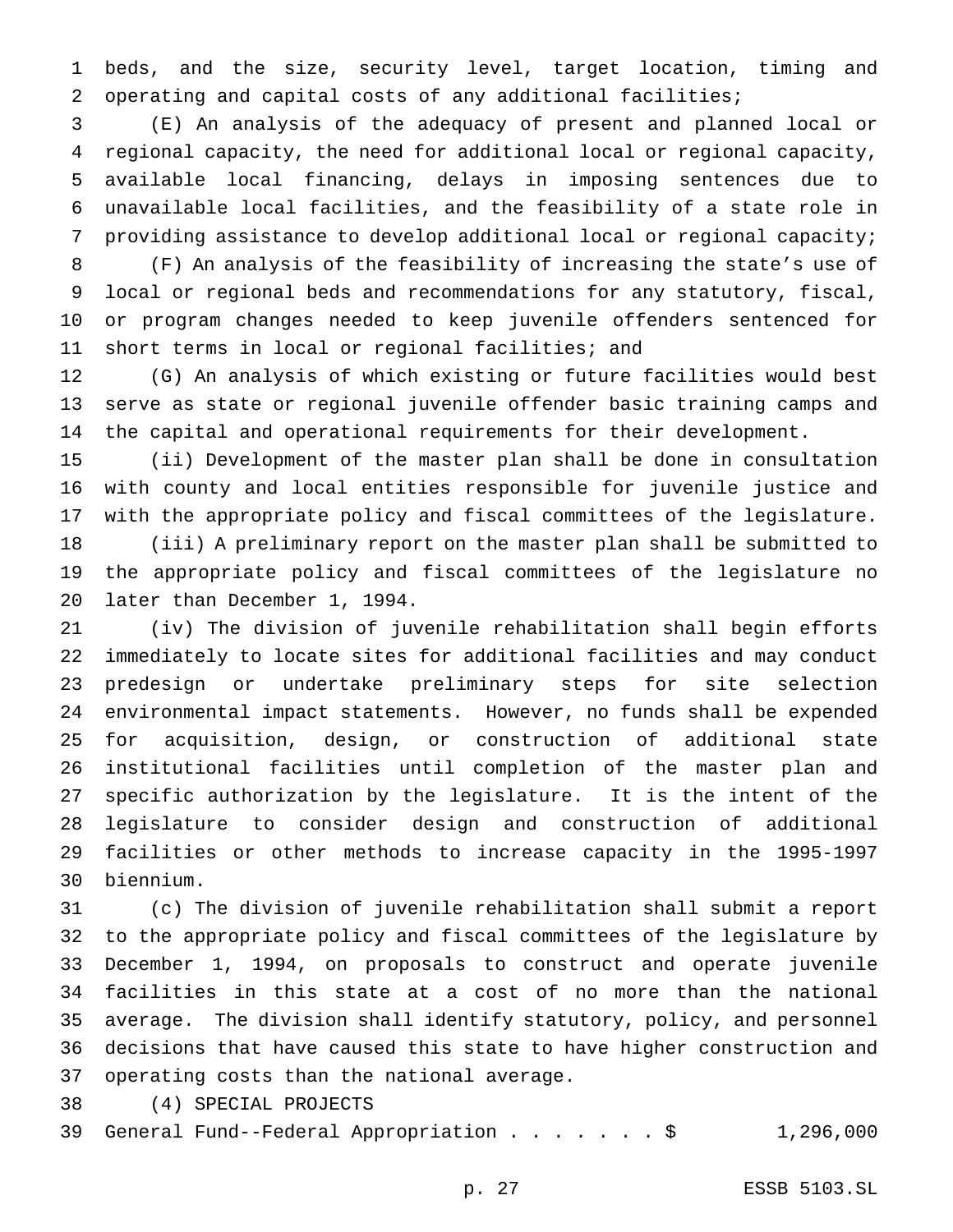**Sec. 204.** 1994 sp.s. c 6 s 203 (uncodified) is amended to read as follows: **FOR THE DEPARTMENT OF SOCIAL AND HEALTH SERVICES--MENTAL HEALTH PROGRAM** (1) COMMUNITY SERVICES/REGIONAL SUPPORT NETWORKS 5 General Fund--State Appropriation . . . . . . . \$  $((239, 460, 000))$  242,460,000 7 General Fund--Federal Appropriation . . . . . . \$ ((166,309,000)) 8 181,124,000 9 General Fund--Local Appropriation . . . . . . . \$ ((9,000,000))  $10\,$   $10\,$ ,600,000 11 Health Services Account Appropriation . . . . . \$ 2,317,000 12 TOTAL APPROPRIATION . . . . . . \$ ((414,769,000)) 436,501,000

 The appropriations in this section are subject to the following conditions and limitations:

 (a) \$4,618,000 of the general fund--state appropriation and \$5,409,000 of the general fund--federal appropriation are provided solely for additional children's mental health services required in accordance with the medicaid early and periodic screening, diagnosis, and treatment program. By January 1, 1994, the secretary of social and health services shall issue practice guidelines to assist mental health regional support networks and providers determine the scope and duration of mental health services typically required by specific conditions for which mental health intervention is medically necessary.

 (b) \$2,000,000 of the general fund--state appropriation, of which \$500,000 shall be from the 1993-95 current level allocation for regional support networks, and \$1,080,000 of the general fund--federal appropriation are provided solely for a risk pool fund to support a collaborative effort between the eastern Washington regional support networks and eastern state hospital. Moneys from this fund shall be expended as payments to regional support networks for reductions in usage of bed days at eastern state hospital, or, to the extent such reductions are not made, to cover resulting budget deficits at the hospital. The intended reductions in hospital bed days, the expected reductions in costs in the state hospitals, and the amount and timing of payments shall be specified in contracts negotiated between the department and the eastern Washington regional support networks. Money from this fund shall not be used to meet any operating deficits at eastern state hospital resulting from causes unrelated to a failure of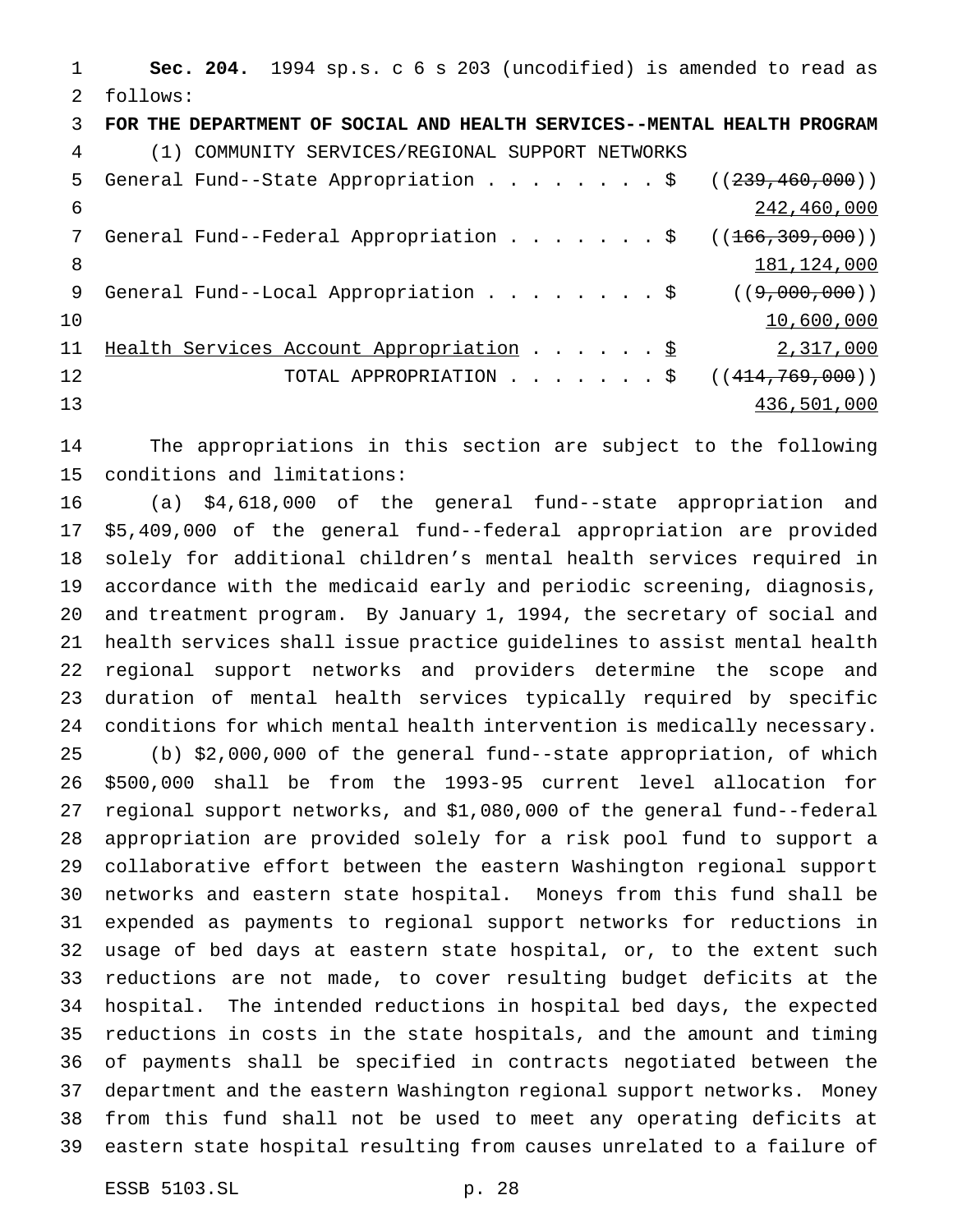the regional support networks to reduce bed day usage as specified in contracts.

 (c) The secretary of social and health services shall allot to the mental health division funds appropriated to the division of medical assistance for voluntary community psychiatric hospitalizations. The amount transferred shall be the total projected expenditures for voluntary psychiatric hospitalizations in the 1993-95 biennium. The mental health division shall work with mental health regional support networks to design and implement improved prevention, crisis intervention, diversion, and other strategies for reducing avoidable psychiatric hospitalizations. Regional support networks that succeed in reducing voluntary and involuntary hospitalization costs below the baseline level forecast for their region shall receive bonus payments for their performance. The mental health division shall seek approval from the federal government to include federal matching funds in the bonus payments under medicaid waivers.

 (d) Regional support networks shall use portions of the general fund--state appropriation for implementation of working agreements with the vocational rehabilitation program which will maximize the use of federal funding for vocational programs.

 (e) \$560,000 of the general fund--state appropriation is provided solely to assist western Washington regional support networks in reducing the average daily population of western state hospital.

 (f) The secretary of social and health services shall assure that any reductions in state grants to recover state payments subsequently reimbursed through federal sources are targeted to those providers at which federal recoveries will actually occur. The reductions shall not be spread on a formula basis across all providers and regional support networks.

 (g) The department shall submit to the house of representatives appropriations committee and the senate ways and means committee by November 15, 1994, a report outlining the following: The ratio of state to local short term commitments, the number of clients receiving services, service types, service costs by type and per person served, and the method of measuring service delivery for each service type. The report shall be presented so that each quarter of the 1993-95 biennium and the 1991-93 biennium is identified separately, each regional support network is identified separately, costs are identified separately, and each service type is identified separately. Service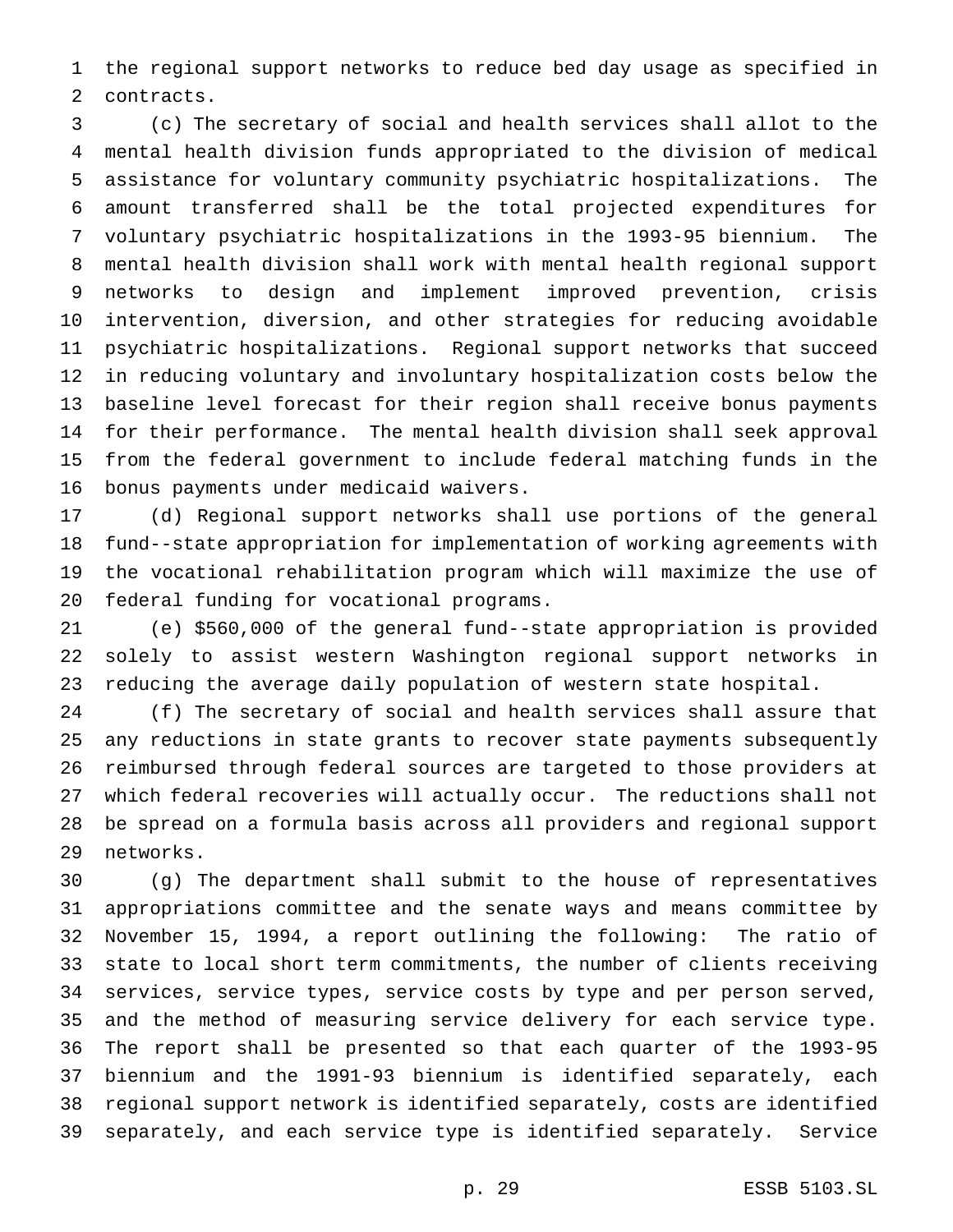types shall include at least residential programs, employment programs, and other service types that lead to normalizing activities. (h) The health services account appropriation is provided solely for services to children eligible for services as a result of the 1994 expansion of medicaid eligibility to two hundred percent of the federal poverty level. (2) INSTITUTIONAL SERVICES 8 General Fund--State Appropriation . . . . . . . \$ ((136,118,000)) 137,347,000 10 General Fund--Federal Appropriation . . . . . . \$ ((99,320,000)) 11 11 100,156,000 General Fund--Local Appropriation........\$ 42,498,000 Industrial Insurance Premium Refund Account 14 Appropriation . . . . . . . . . . . . . . \$ ((507,000))  $1,423,000$ 16 TOTAL APPROPRIATION . . . . . . \$ ((<del>278,443,000</del>)) 281,424,000

 The appropriations in this subsection are subject to the following conditions and limitations:

 (a) The mental health program at western state hospital shall continue to utilize labor provided by the Tacoma prerelease program of the department of corrections.

 (b) From appropriations provided in this section and in section 208 of this act, the secretary of social and health services shall establish a consolidated, privately-operated program specializing in the involuntary treatment of chemically dependent clients, and the voluntary treatment of mentally ill chemical abusers, on the grounds of the northern state multi-service center. In establishing this consolidated program with discrete treatment components, the secretary shall involve mental health and chemical dependency treatment providers, advocacy groups, and local system administrators in designing the program, developing its admission and discharge procedures, and selecting and monitoring the contractor.

 (c) The secretary of social and health services shall phase out operation of the PORTAL program at the northern state multi-service center. In accomplishing this phase down, the secretary shall:

 (i) Work with regional support networks, families and advocacy groups, and other community service providers to assure that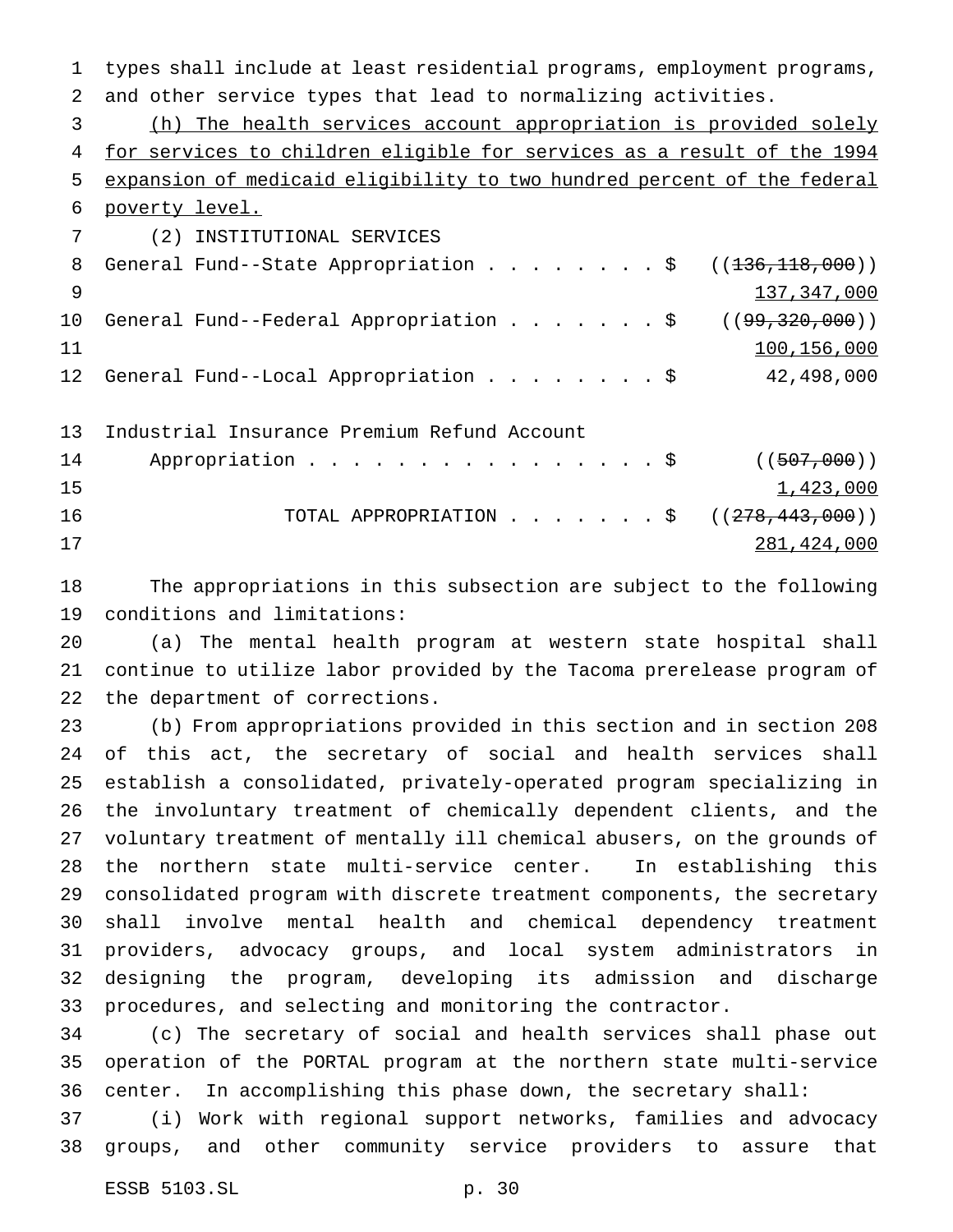appropriate community services are in place for people transitioning out of the PORTAL program; and

 (ii) Develop and implement a transition plan for state employees dislocated by the phase down of the PORTAL program. The plan shall be tailored to the situations of individual workers and shall include strategies such as individual employment counseling through the departments of personnel and employment security, retraining and placement into other state jobs, placement of state employees with private contractors, and small business assistance.

 (d) The division is authorized to purchase goods and services for the state hospitals through alternative means and shall coordinate these efforts with the office of procurement services within the department of general administration.

 (e) The secretary of social and health services shall develop with regional support networks a plan for reducing their utilization of the state mental hospitals during the 1995-97 biennium by at least 90 beds, 60 from western state hospital and 30 from eastern state hospital. All expenditures from regional support network capital reserves which have been accumulated with state payments shall be contingent upon the regional support network's implementation of the plan.

(3) CIVIL COMMITMENT

|    | 22 General Fund Appropriation \$       | ((5, 718, 000)) |
|----|----------------------------------------|-----------------|
| 23 |                                        | 6,053,000       |
| 24 | (4) SPECIAL PROJECTS                   |                 |
| 25 | General Fund--State Appropriation \$   | 1,899,000       |
| 26 | General Fund--Federal Appropriation \$ | 2,946,000       |
| 27 | TOTAL APPROPRIATION \$                 | 4,845,000       |
| 28 | (5) PROGRAM SUPPORT                    |                 |
| 29 | General Fund--State Appropriation \$   | ((4, 951, 000)) |
| 30 |                                        | 5,043,000       |
| 31 | General Fund--Federal Appropriation \$ | 1,757,000       |
| 32 | TOTAL APPROPRIATION \$                 | ((6, 708, 000)) |
| 33 |                                        | 6,800,000       |

 **Sec. 205.** 1994 sp.s. c 6 s 204 (uncodified) is amended to read as follows:

 **FOR THE DEPARTMENT OF SOCIAL AND HEALTH SERVICES--DEVELOPMENTAL DISABILITIES PROGRAM**

(1) COMMUNITY SERVICES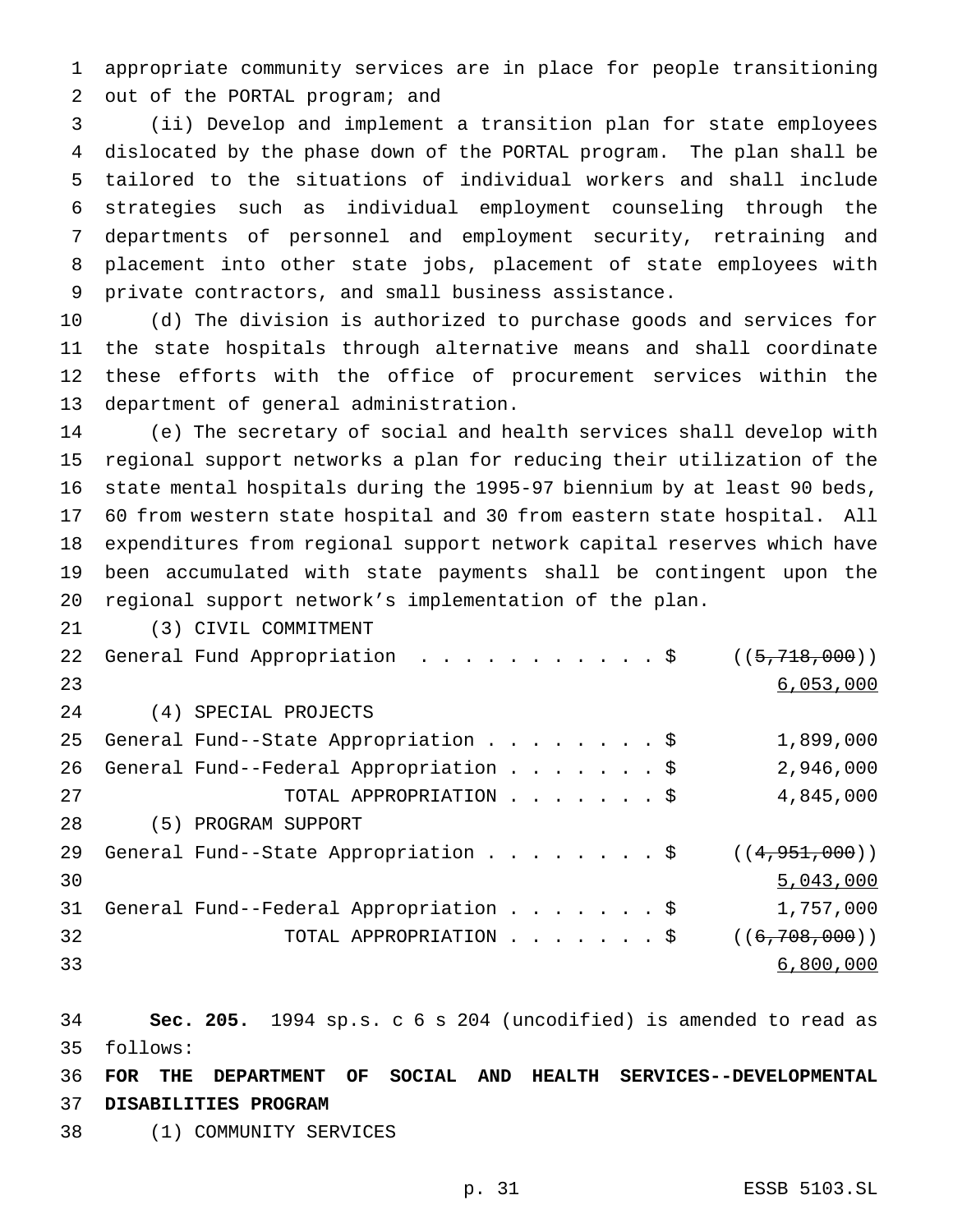| $\mathbf 1$    |     | General Fund--State Appropriation \$            |                        |  |  |  |  | ( (205, 103, 000) ) |
|----------------|-----|-------------------------------------------------|------------------------|--|--|--|--|---------------------|
| 2              |     |                                                 |                        |  |  |  |  | 203,630,000         |
| 3              |     | General Fund--Federal Appropriation \$          |                        |  |  |  |  | ((130, 724, 000))   |
| $\overline{4}$ |     |                                                 |                        |  |  |  |  | 132,336,000         |
| 5              |     | Health Services Account Appropriation \$        |                        |  |  |  |  | 29,000              |
| 6              |     |                                                 | TOTAL APPROPRIATION \$ |  |  |  |  | ( (335, 827, 000))  |
| 7              |     |                                                 |                        |  |  |  |  | 335,995,000         |
| 8              | (2) | INSTITUTIONAL SERVICES                          |                        |  |  |  |  |                     |
| 9              |     | General Fund--State Appropriation \$            |                        |  |  |  |  | ((125, 442, 000))   |
| 10             |     |                                                 |                        |  |  |  |  | 131,347,000         |
| 11             |     | General Fund--Federal Appropriation \$          |                        |  |  |  |  | ((163, 647, 000))   |
| 12             |     |                                                 |                        |  |  |  |  | 163,465,000         |
| 13             |     | General Fund--Local Appropriation $\frac{1}{5}$ |                        |  |  |  |  | 9,143,000           |
| 14             |     |                                                 | TOTAL APPROPRIATION \$ |  |  |  |  | ( (298, 232, 000) ) |
| 15             |     |                                                 |                        |  |  |  |  | 303,955,000         |
| 16             |     | (3) PROGRAM SUPPORT                             |                        |  |  |  |  |                     |
| 17             |     | General Fund--State Appropriation \$            |                        |  |  |  |  | ((5, 673, 000))     |
| 18             |     |                                                 |                        |  |  |  |  | 5,988,000           |
| 19             |     | General Fund--Federal Appropriation \$          |                        |  |  |  |  | ( (963,000) )       |
| 20             |     |                                                 |                        |  |  |  |  | 1,413,000           |
| 21             |     |                                                 | TOTAL APPROPRIATION \$ |  |  |  |  | ((6, 636, 000))     |
| 22             |     |                                                 |                        |  |  |  |  | 7,401,000           |

 (4) The appropriations in this section are subject to the following conditions and limitations:

 (a) The population of the state residential habilitation centers shall be reduced by at least 123 persons by January 1995. This shall be accomplished by providing appropriate community services for those residents who are most ready to move, and by closing the building and administration at Interlake School. In implementing this redeployment of resources, the secretary of social and health services shall assure that:

 (i) No individual shall be moved from an institutional to a community setting until sufficient services and support arrangements are in place to assure the individual's health, safety, personal well-being, and continued growth and development on an ongoing basis;

 (ii) The savings to general fund--state expenditures from the residential habilitation center consolidations shall exceed the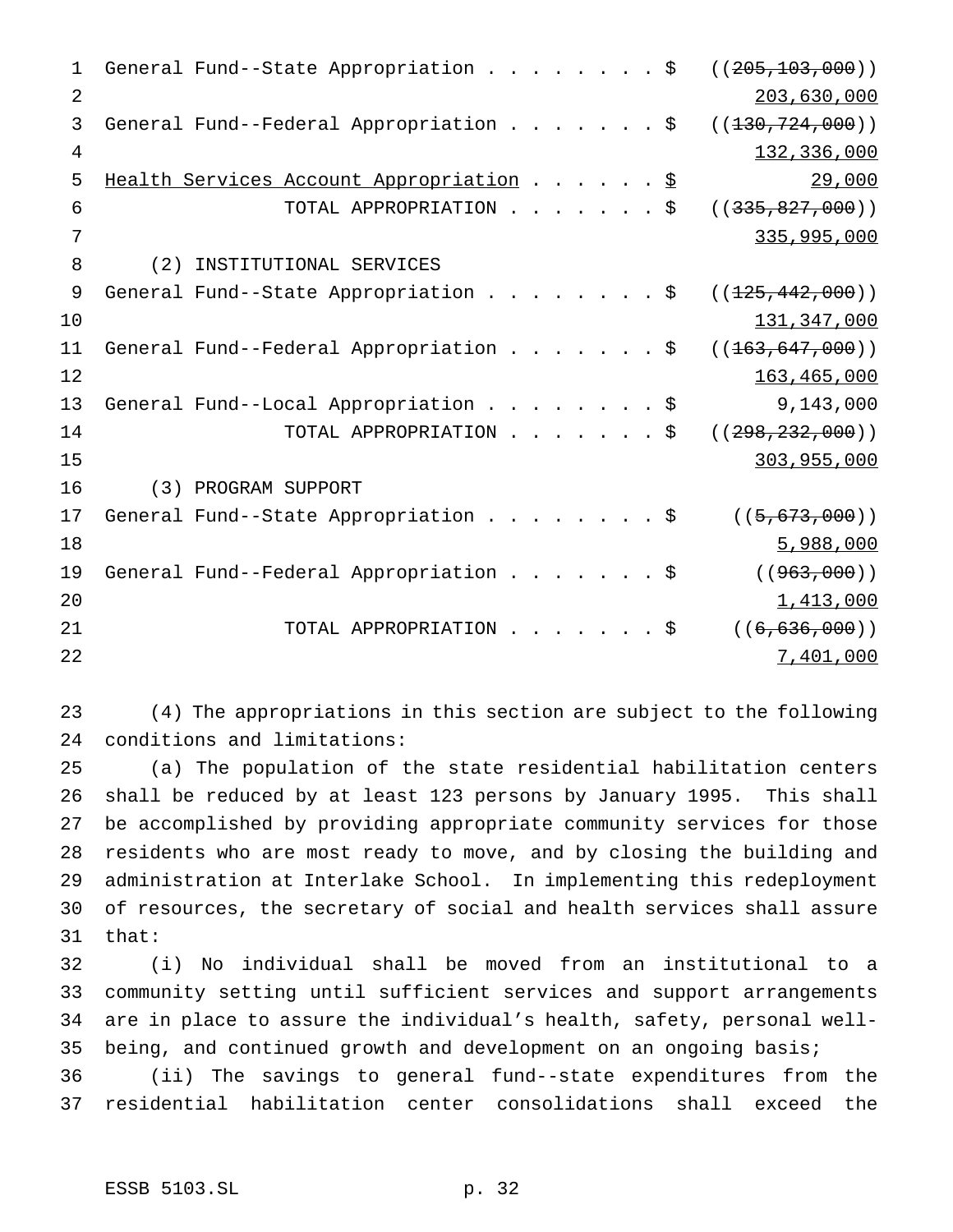additional costs of new community services for persons moving from the residential habilitation centers by at least \$1,200,000;

 (iii) A transition plan is developed and implemented for state employees dislocated by the redeployment. The plan shall be tailored to the situations of individual workers and shall include strategies such as individual employment counseling through the departments of personnel and employment security; retraining and placement into other 8 state jobs; placement of state employees with private contractors; and 9 assistance establishing private community service programs; and

 (iv) A report is submitted to appropriate committees of the legislature by October 1, 1993, and at the beginning of each biennial quarter thereafter, on specific plans for accomplishing the goals of this subsection (4)(a), and their outcomes.

 (b)(i) The number of persons receiving community residential services shall not be reduced below the end of fiscal year 1993 level, and shall be increased by the number of persons moving from residential habilitation centers; and

 (ii) The benchmark wage and benefits rate for contracted community residential providers shall not be reduced below the January 1993 level.

 (c) In addition to slots needed to accommodate persons moving from ICF/MR and nursing facilities, the secretary shall seek federal approval to expand by at least 750 the number of persons receiving services under federal medicaid home- and community-based services waivers. If the waiver request is not approved by the federal health care financing administration, the secretary is authorized to use up to \$18,000,000 of the general fund--state appropriation to develop intermediate care facilities for the mentally retarded, personal care, rehabilitative, and other services reimbursable under medicaid without a waiver of federal rules. The secretary shall report to the ways and means committee of the senate and the appropriations committee of the house of representatives by February 1, 1994, on the outcome of these efforts.

 (d) The secretary shall report to appropriate committees of the legislature by January 1, 1994, on efforts to obtain federal approval to include living units at Fircrest school as group homes under medicaid home- and community-based services waivers.

 (e) In developing employment support plans for individuals with developmental disabilities, counties shall utilize, for those who are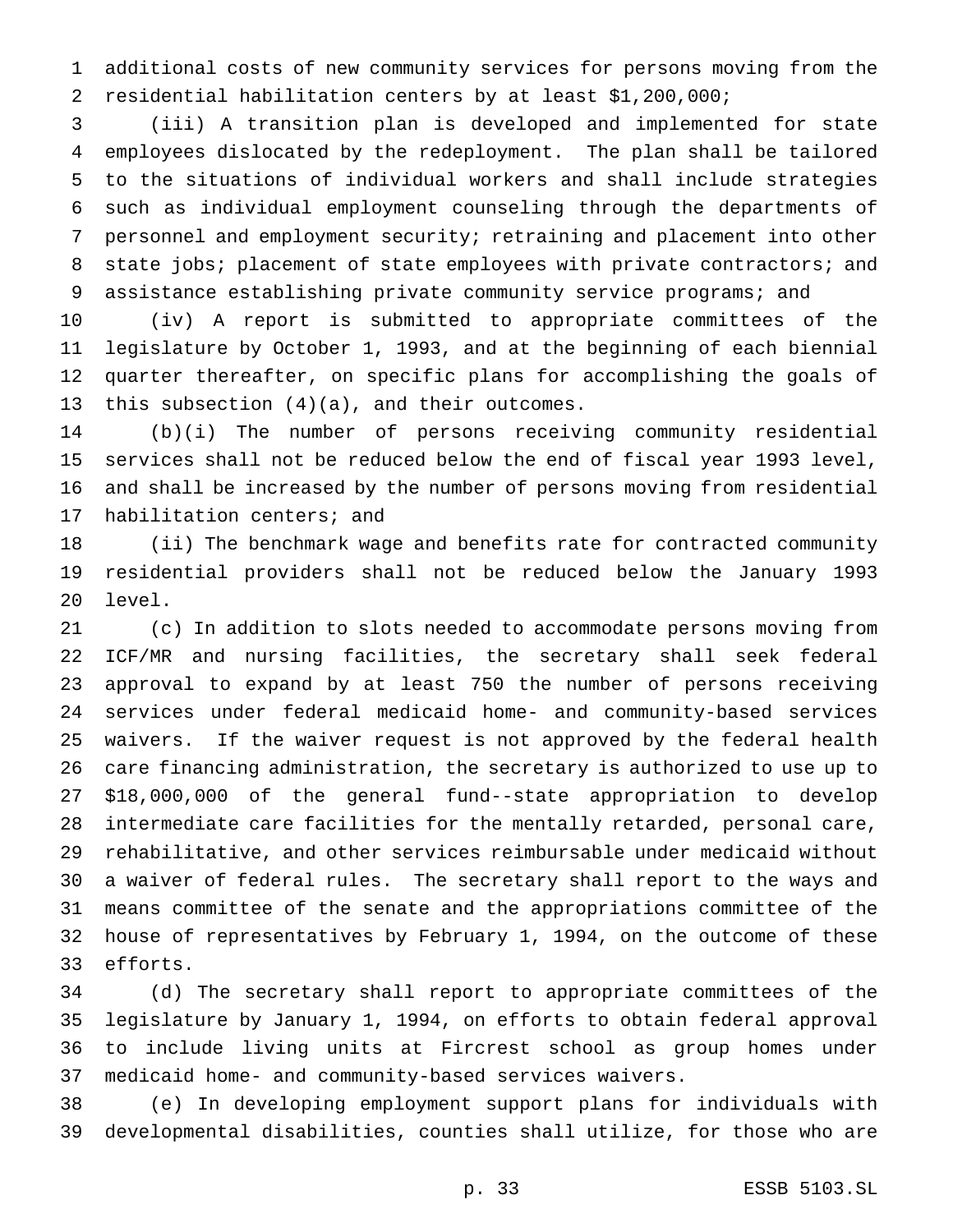programmatically eligible, social security work incentive programs such as plans for achieving self support (PASS) and impairment-related work expense (IRWE).

 (f) Counties shall use a portion of the general fund--state appropriation for the implementation of working agreements with the vocational rehabilitation program to maximize the use of federal funding for vocational programs.

 (g) \$1,935,000 of the general fund--state appropriation is provided solely for employment programs, or community access programs to the extent that the programs will lead to employment, for those persons who complete a high school curriculum during the 1993-95 biennium. Portions of this amount may be used for employment programs developed through the vocational rehabilitation program. Federal appropriations for this purpose are provided in the appropriations for the vocational rehabilitation program.

 **Sec. 206.** 1994 sp.s. c 6 s 205 (uncodified) is amended to read as follows:

 **FOR THE DEPARTMENT OF SOCIAL AND HEALTH SERVICES--AGING AND ADULT SERVICES PROGRAM** 20 General Fund--State Appropriation . . . . . . . \$ ((<del>629,313,000</del>)) 632,353,000 22 General Fund--Federal Appropriation . . . . . . \$ ((727,267,000)) 728,283,000 General Fund--Private/Local Appropriation....\$ 2,004,000 25 TOTAL APPROPRIATION . . . . . . \$ ((1,358,584,000))

1,362,640,000

 The appropriations in this section are subject to the following conditions and limitations:

 (1) During the first quarter of the fiscal biennium, the department shall transfer recipients of the chore services program who require assistance with household tasks only to the volunteer chore services program. At least \$2,277,000 of the general fund--state appropriation shall be used solely for the volunteer chore services program.

 (2) \$100,000 of the general fund--state appropriation and \$100,000 of the general fund--federal appropriation are provided solely for studying and developing a nursing home case mix reimbursement methodology. The department shall consult with the legislative budget committee in developing its recommendations.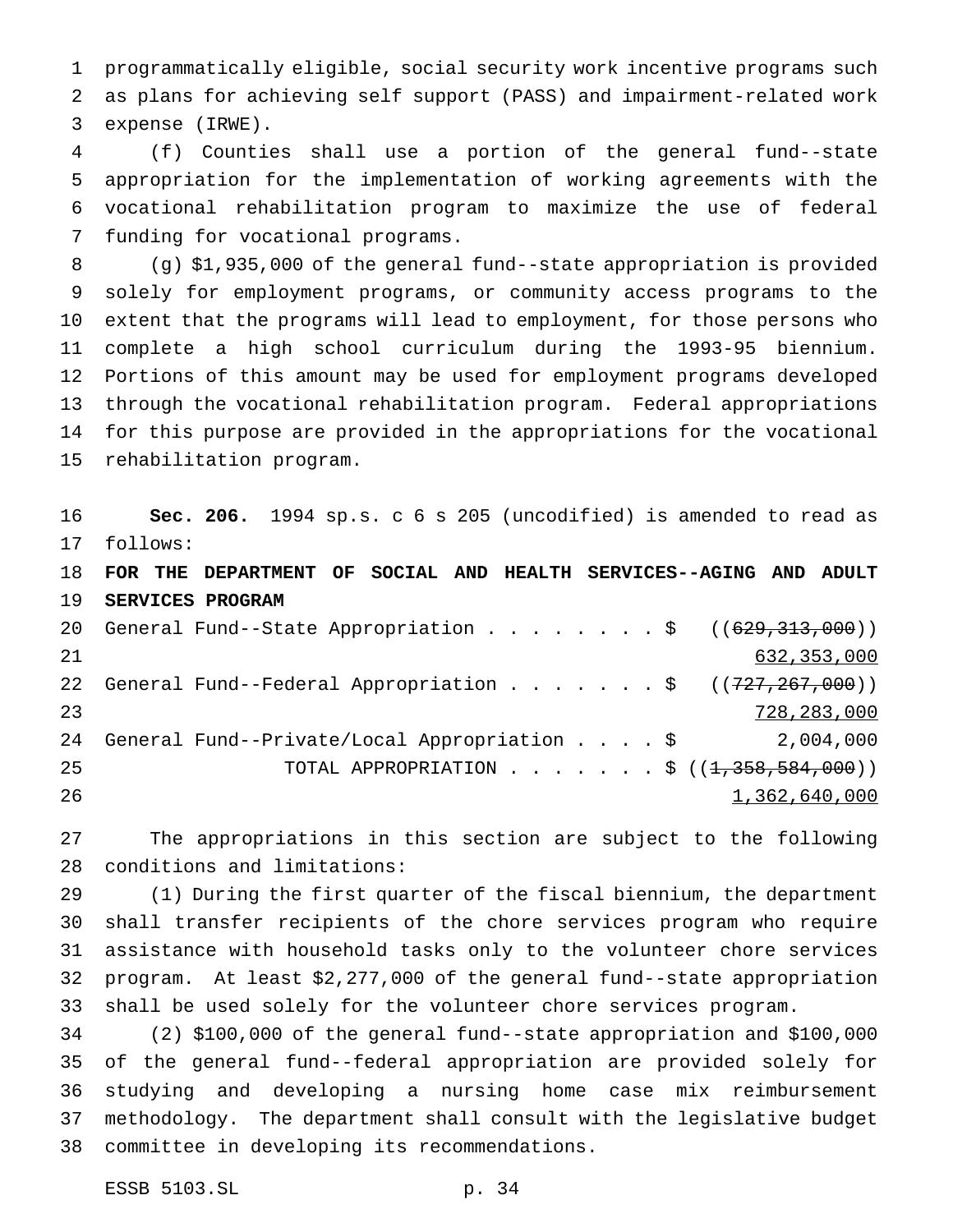(3) \$354,000 of the general fund--state appropriation and \$354,000 of the general fund--federal appropriation are provided solely to develop a management information system to collect and maintain information on home and community-based long-term care services and clients.

 (4) \$180,000 of the general fund--state appropriation is provided solely for adult day health services for persons with AIDS. These services shall be provided through a state-only program by a single agency specializing in long-term care for persons with AIDS.

 (5) \$150,000 of the general fund--state appropriation is provided solely for the purpose of accelerating the criminal background check process for employees of long-term care facilities, including reducing the turnaround time for nursing facilities licensed under chapter 18.51 RCW and carrying out in full the duties imposed on the department under section 14(2) of Engrossed Second Substitute House Bill No. 2154.

 (6) The department shall submit recommendations to the house of representatives health care and appropriations committees and the senate health and human services and ways and means committees by November 15, 1994, on methods to reduce the growth in long term care expenditures to a level no greater than the fiscal growth factors established under Initiative 601. These recommendations shall be developed in collaboration with long term care consumer and provider group representatives, and shall include strategies such as: (a) Assuring that people receive the least costly level of hospital, nursing home, or community-based care consistent with their needs; (b) eliminating excessive and duplicative regulatory, monitoring, and paperwork requirements, to the extent allowed by federal regulations and consistent with quality care, including consideration of any recommendations developed pursuant to section 481, chapter 492, Laws of 1993; (c) increasing the extent to which care tasks can be performed by properly trained and supervised people other than licensed personnel; (d) providing nursing facility preplacement screening and discharge planning regardless of payment source; (e) selective contracting for medicaid funded long-term care services based on considerations of cost and quality; and (f) obtaining federal waivers to reduce the number of medicaid recipients served in nursing facilities relative to other types of long-term care.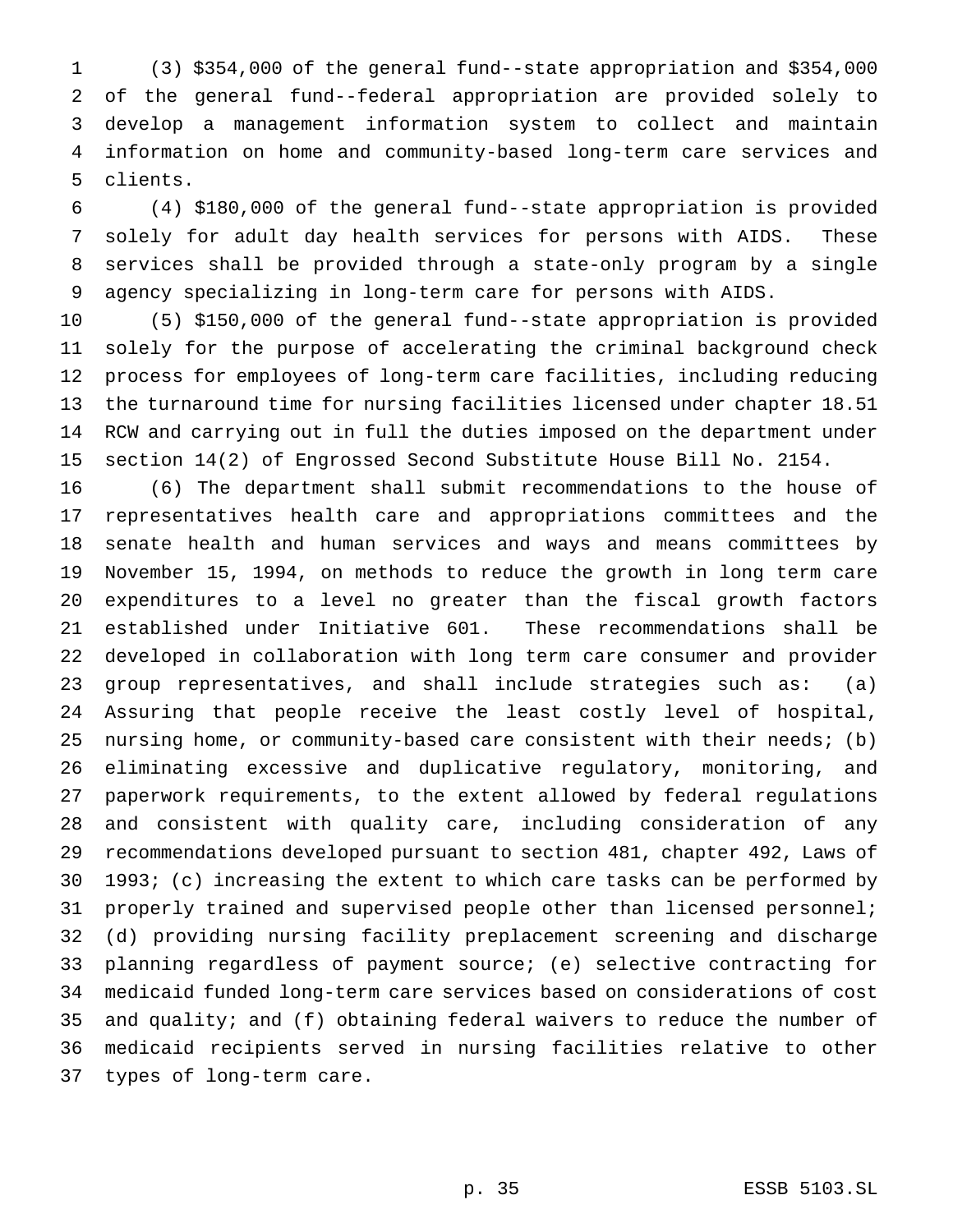**Sec. 207.** 1994 sp.s. c 6 s 206 (uncodified) is amended to read as follows: **FOR THE DEPARTMENT OF SOCIAL AND HEALTH SERVICES--INCOME ASSISTANCE PROGRAM** 5 General Fund--State Appropriation . . . . . . . \$ ((698,640,000)) 714,038,000 7 General Fund--Federal Appropriation . . . . . . \$ ((610,195,000)) 627,431,000 9 TOTAL APPROPRIATION . . . . . . \$ ((1,308,835,000))  $1,341,469,000$ 

 The appropriations in this section are subject to the following conditions and limitations:

 (1) Payment levels in the programs for aid to families with dependent children, general assistance, and refugee assistance shall contain an energy allowance to offset the costs of energy. The allowance shall be excluded from consideration as income for the purpose of determining eligibility and benefit levels of the food stamp program to the maximum extent such exclusion is authorized under federal law and RCW 74.08.046. To this end, up to \$300,000,000 of the income assistance payments is so designated for exemptions of the following amounts:

| 22 Family size: 1 2 3 4 5 6 7 8 or more      |  |  |  |  |  |
|----------------------------------------------|--|--|--|--|--|
| 23 Exemption: \$55 71 86 102 117 133 154 170 |  |  |  |  |  |

 (2) \$164,000 of the general fund--state appropriation and \$196,000 of the general fund--federal appropriation are provided solely to implement the comprehensive plan to coordinate services for homeless children and families. AFDC families whose children are in short-term (less than ninety days) foster care shall retain their grants. In addition, AFDC shall be reactivated for families at risk of homelessness thirty days prior to family reunification for children placed in foster care for more than ninety days.

 (3) \$644,000 of the general fund--state appropriation and \$712,000 of the general fund--federal appropriation are provided solely for the elimination of the one hundred hour rule for recipients of aid to families with dependent children--employable. This change shall take effect July 1, 1994, if the federal government has approved this amendment to the Title IV federal social security act state plan.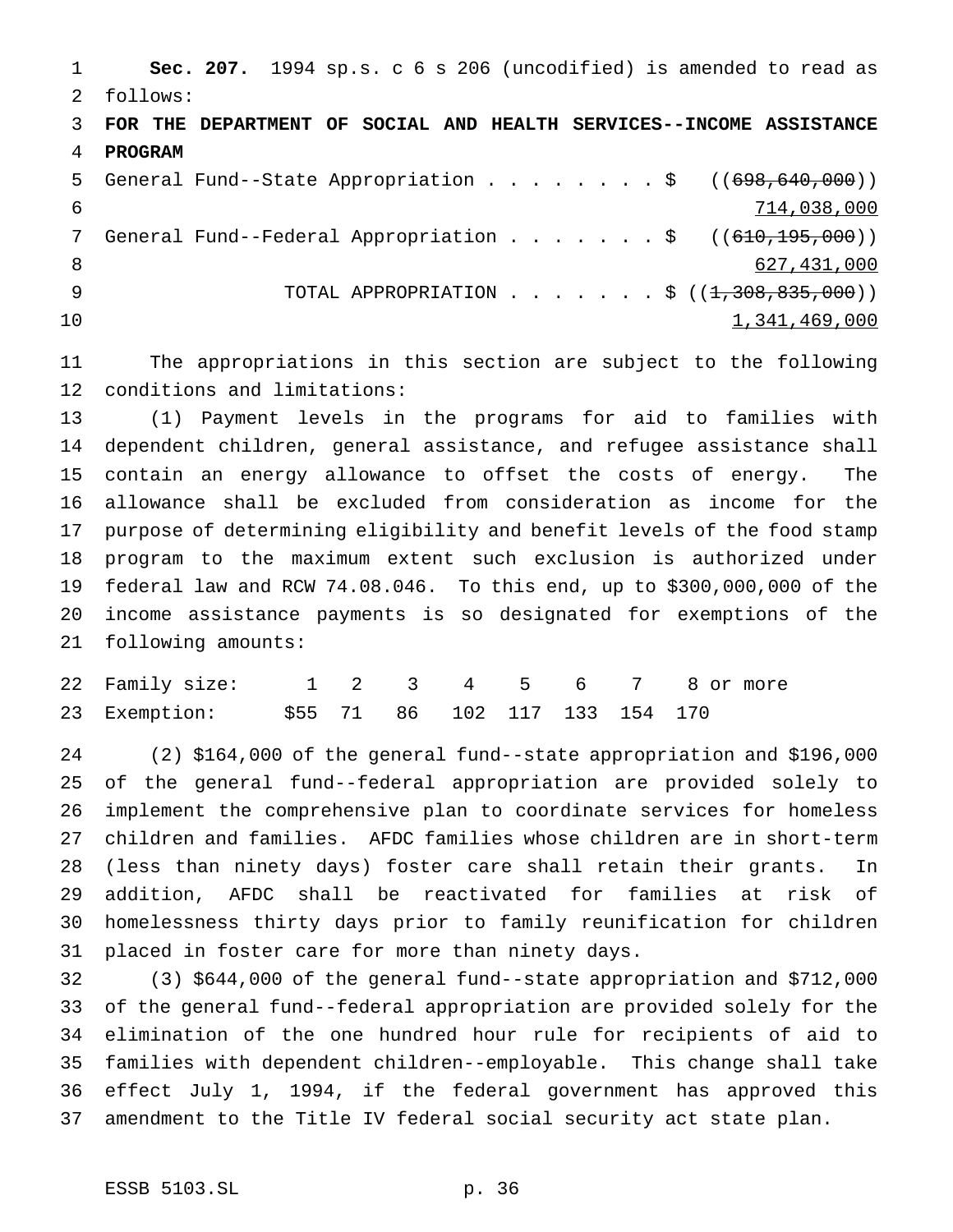**Sec. 208.** 1994 sp.s. c 6 s 208 (uncodified) is amended to read as follows: **FOR THE DEPARTMENT OF SOCIAL AND HEALTH SERVICES--MEDICAL ASSISTANCE PROGRAM** 5 General Fund--State Appropriation . . . . . . . \$ ((1,200,957,000)) 1,132,964,000 7 General Fund--Federal Appropriation . . . . . . \$ ((1,791,792,000)) 8 1,751,664,000 9 General Fund--Local Appropriation . . . . . . . \$ ((361,950,000)) 360,915,000 11 Health Services Account Appropriation . . . . . \$ ((57,979,000)) 29,365,000 13 TOTAL APPROPRIATION . . . . . . \$ ((3,412,678,000)) 3,274,908,000 The appropriations in this section are subject to the following conditions and limitations:

 (1) Funding is provided in this section for the adult dental program for Title XIX categorically eligible and medically needy persons and to provide foot care services by podiatric physicians and surgeons.

 (2) \$160,000 of the general fund--state appropriation and \$160,000 of the general fund--federal appropriation are provided solely for the prenatal triage clearinghouse to provide access and outreach to reduce infant mortality.

 (3) The department shall contract for the services of private debt collection agencies to maximize financial recoveries from third parties where it is not cost-effective for the state to seek the recovery directly.

 (4) \$3,128,000 of the general fund--state appropriation is provided solely for treatment of low-income kidney dialysis patients.

 (5) \$144,000 of the general fund--state appropriation is provided solely to continue the DECODE program.

 (6) It is the intent of the legislature that Harborview medical center continue to be an economically viable component of the health care system and that the state's financial interest in Harborview medical center be recognized.

37 (7) \$((53,442,000)) 24,808,000 of the health services account--38 state appropriation and  $$((58, 202, 000))$  25, 131, 000 of the general fund--federal appropriation are provided solely to expand medicaid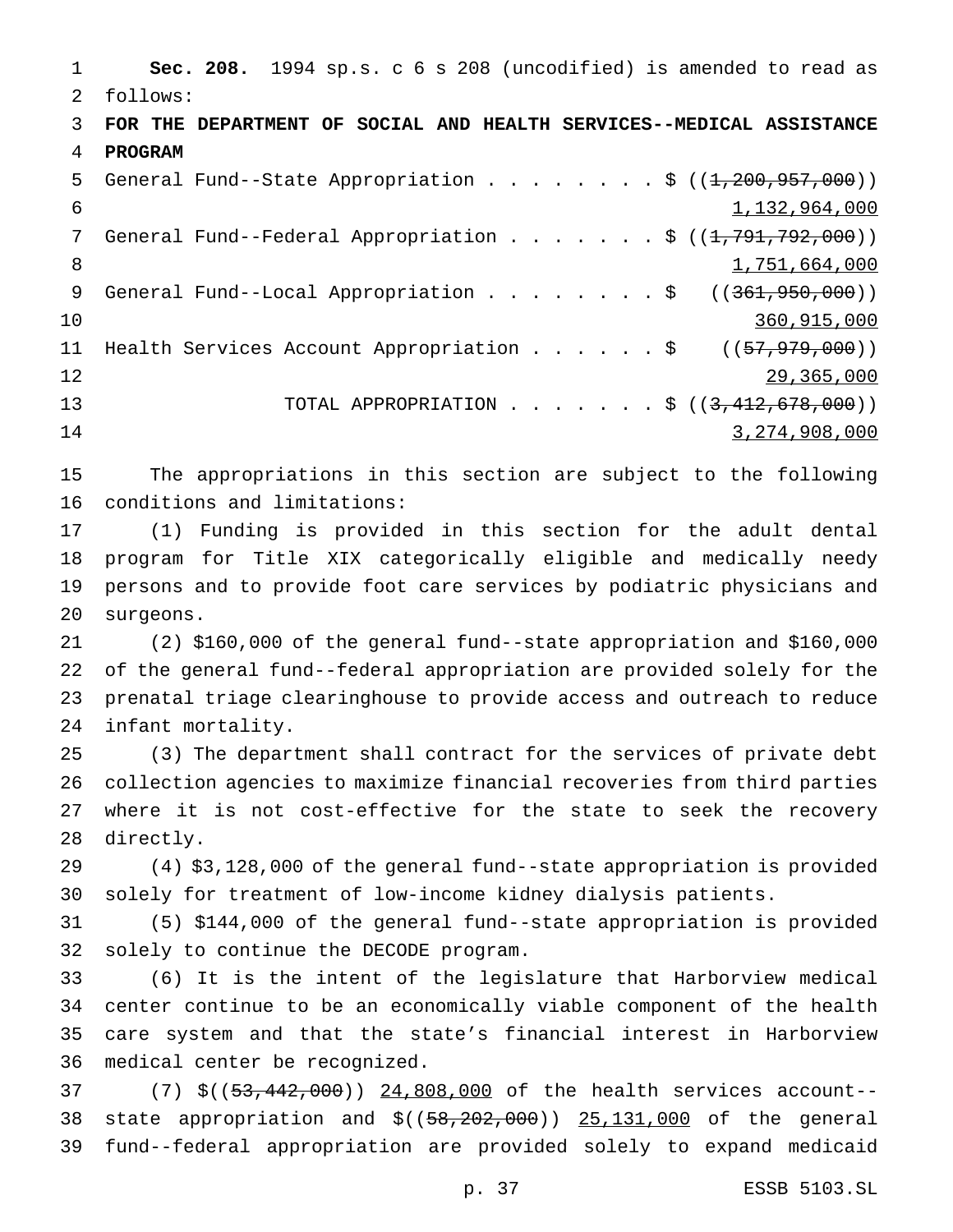eligibility to 200 percent of poverty for children through age 18, effective July 1, 1994. The appropriation in this subsection includes \$662,000 from the health services account--state and \$808,000 from general fund--federal to accelerate the implementation of managed care in the medicaid program. It also includes funds to administer the expanded caseload and to coordinate with the basic health plan. This subsection includes funds for full coverage of children enrolled in the basic health plan and eligible for medicaid under eligibility standards in place July 1, 1993. It is the intent of the legislature that children covered through this expanded coverage shall be enrolled in managed care plans to the maximum extent possible. The department shall seek to expand its managed care waivers to require children funded through this subsection to enroll in the basic health plan or other managed care systems. The department shall create a special eligibility category for children covered by this eligibility expansion, so that expenditures, unit costs and individuals served may be reported consistently over time. The department shall also provide for consistent reporting on other medicaid children served through the basic health plan.

 (8) \$644,000 of the health services account appropriation is provided solely for costs associated with the waiver application required by health care reform.

 (9) \$1,693,000 of the health services account appropriation is provided solely to expand maternity care services previously supported through the department of health.

 (10) \$100,000 of the general fund--state appropriation and \$800,000 of the general fund--federal appropriation are provided solely for one- time additional outreach efforts to extend family planning coverage to more women and to establish on-site family planning capabilities at the Spokane North community services office.

 (11) \$400,000 of the general fund--state appropriation and \$400,000 of the general fund--federal appropriation are provided solely for transitioning social security income clients to the healthy options managed care program during the current biennium.

 **Sec. 209.** 1994 sp.s. c 6 s 212 (uncodified) is amended to read as follows:

 **FOR THE DEPARTMENT OF SOCIAL AND HEALTH SERVICES--ADMINISTRATION AND SUPPORTING SERVICES PROGRAM**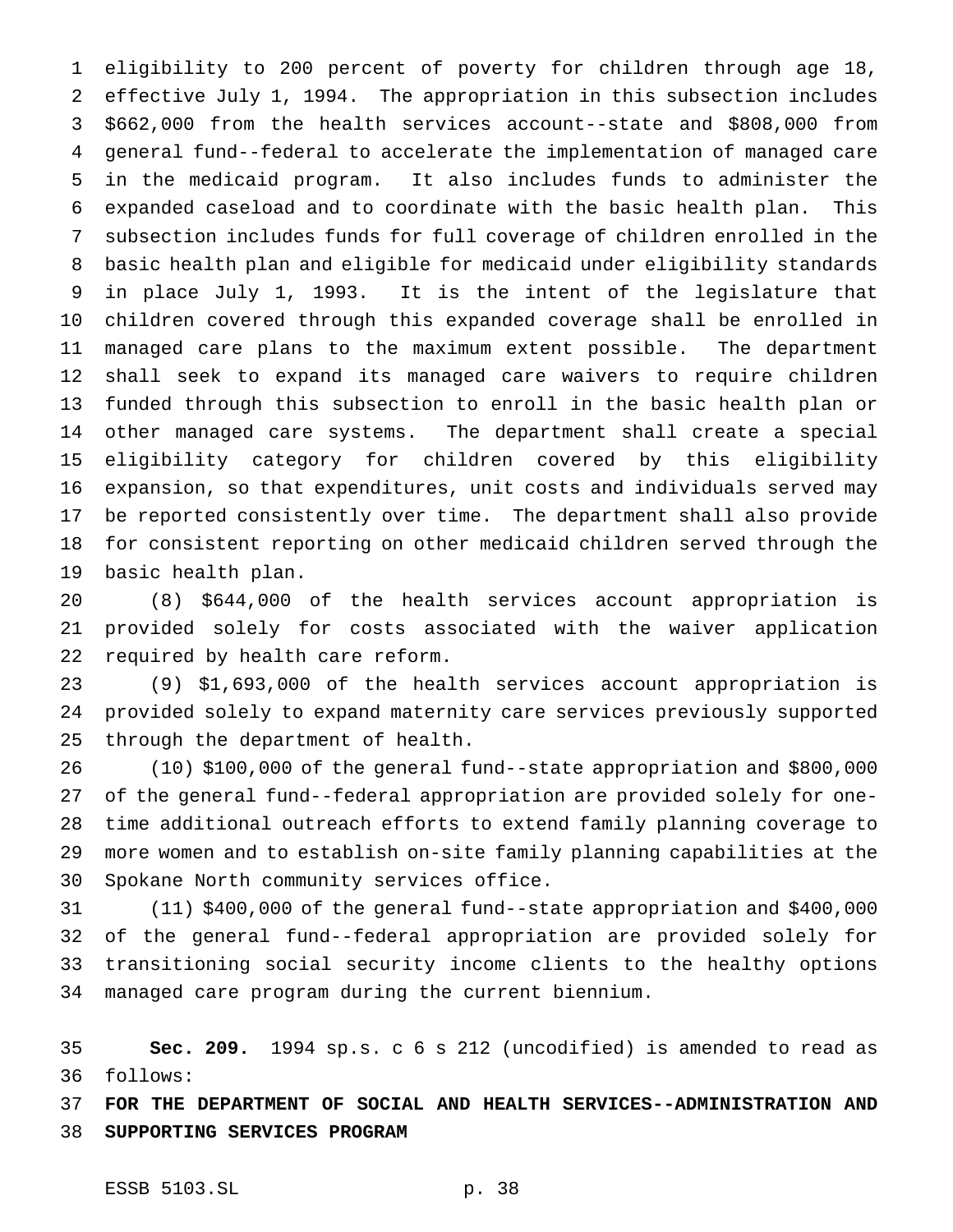|    | 1 General Fund--State Appropriation \$   | 45,744,000 |
|----|------------------------------------------|------------|
|    | 2 General Fund--Federal Appropriation \$ | 38,172,000 |
| 3. | TOTAL APPROPRIATION \$                   | 83,916,000 |

 The appropriations in this section are subject to the following conditions and limitations:

 (1) The secretary of social and health services and the director of labor and industries shall report to the legislature by December 1, 1993, on strategies for reducing workers compensation costs in developmental disabilities, juvenile rehabilitation, and mental health facilities operated by the department of social and health services.

 (2) The report shall identify the specific 1994-97 costs and savings associated with at least the following strategies for reducing workers compensation claims and costs: (a) Injury prevention strategies; (b) improved return to work efforts; (c) more effective claims management through designation of a specific claims unit in the department of labor and industries; and (d) more effective claims management through delegation of claims management responsibility to the department of social and health services.

 (3) The report shall also address the projected costs and benefits of at least the following strategies for financing injury and claims reduction efforts: (a) Upfront loss control credits; (b) post-biennial charges for actual costs rather than the current three-year actuarially adjusted method; (c) revised case reserve policies; and (d) reducing the number of state employee risk classifications.

 (4) The report shall be submitted to the committees on ways and means and labor and commerce of the senate, and to the committees on appropriations and commerce and labor of the house of representatives. (5) The department shall enter an interagency agreement transferring \$100,000 to the human rights commission by August 1, 1993, to offset the cost of investigating claims filed with the commission by department employees and clients.

 (6) The secretary of social and health services and the director of labor and industries shall negotiate and implement an upfront loss control discount as recommended in the agencies' January 1994 report to the legislature. The agreement shall identify: (a) Specific, measurable goals for reduced worker injuries and time-loss in the state developmental disabilities institutions and mental hospitals; (b) the actions that each agency will take to accomplish such reductions; and (c) the methods and frequency with which progress toward those goals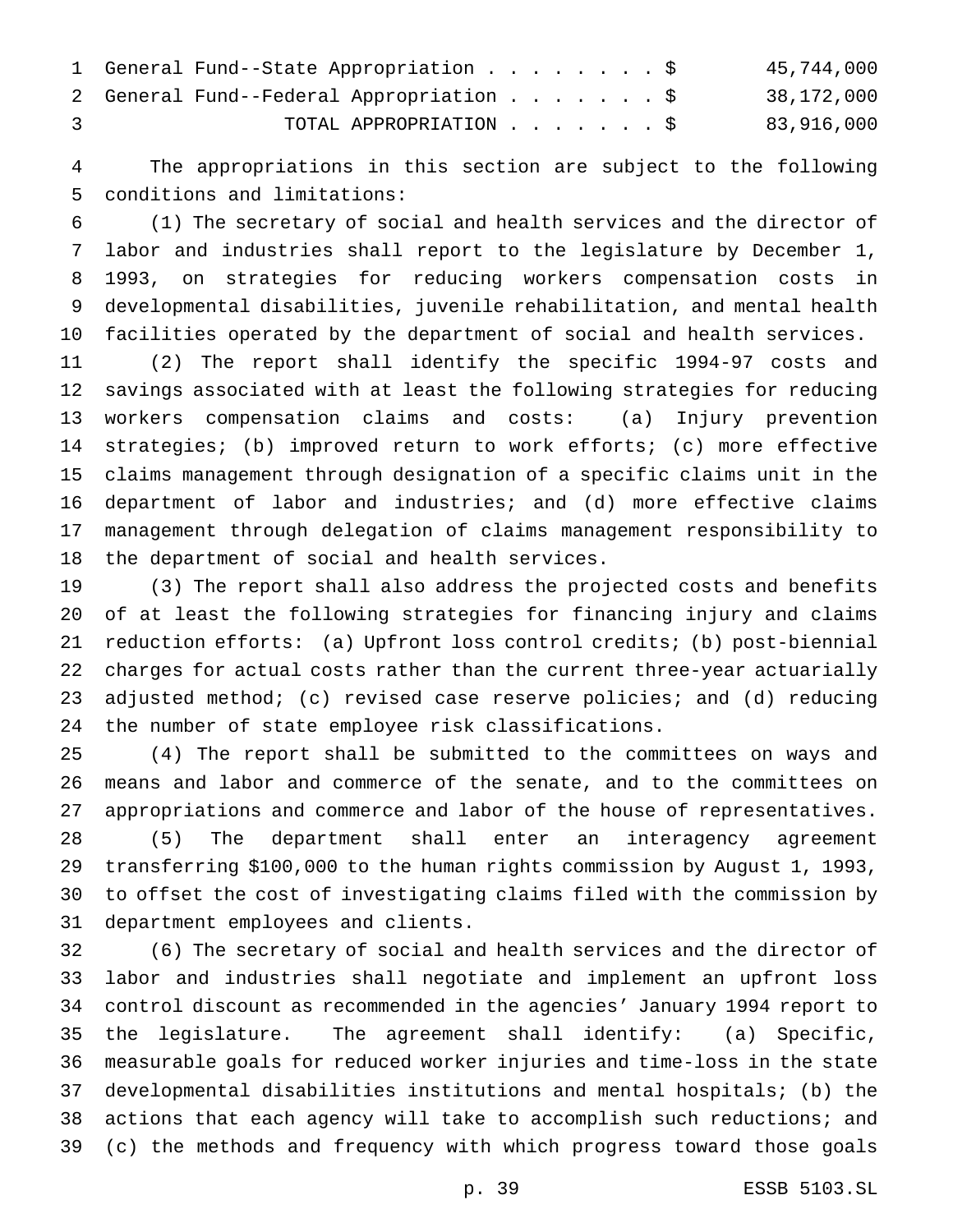shall be reported. By July 1, 1994, and every six months thereafter, the departments shall report to the appropriate fiscal and policy committees of the legislature on the status of the agreement and changes to date in injury and time-loss rates.

 (7) The secretary shall develop and implement a plan for increasing the sensitivity and effectiveness with which the department implements the requirement that parents of developmentally disabled children in foster care contribute to the cost of their child's care. The plan shall be a coordinated effort of the divisions of children and family services, developmental disabilities, and support enforcement, and shall include strategies such as (a) providing parents with easy-to- understand brochures informing them of their rights and responsibilities; (b) providing training for advocacy and parent 14 support groups on financial responsibility requirements and procedures; (c) designating specially-trained workers to manage collections for developmental disabilities cases; and (d) at the secretary's discretion, foregoing of federal reimbursement which would require unduly intrusive collection activities such as automatic wage attachments or collection for amounts owed prior to notification of financial responsibility.

 (8) \$660,000 of the general fund--state appropriation is provided solely for a matching grant to assist united way of Pierce county with the purchase of the historic Sprague building in downtown Tacoma. The Sprague building acquisition will allow for consolidation of many human services activities and available space will be leased at below market rates. The united way of Pierce county shall provide space in the Sprague building for the department of social and health services at no charge.

 (9) \$195,000 of the general fund--state appropriation is provided solely for a matching grant to assist the center for human services with purchasing a building in King county to house it's social services and educational programs. State matching funds are intended to reduce housing costs and will allow more local funding to be available for direct services to clients.

 **Sec. 210.** 1994 sp.s. c 6 s 213 (uncodified) is amended to read as follows:

 **FOR THE DEPARTMENT OF SOCIAL AND HEALTH SERVICES--COMMUNITY SERVICES ADMINISTRATION PROGRAM**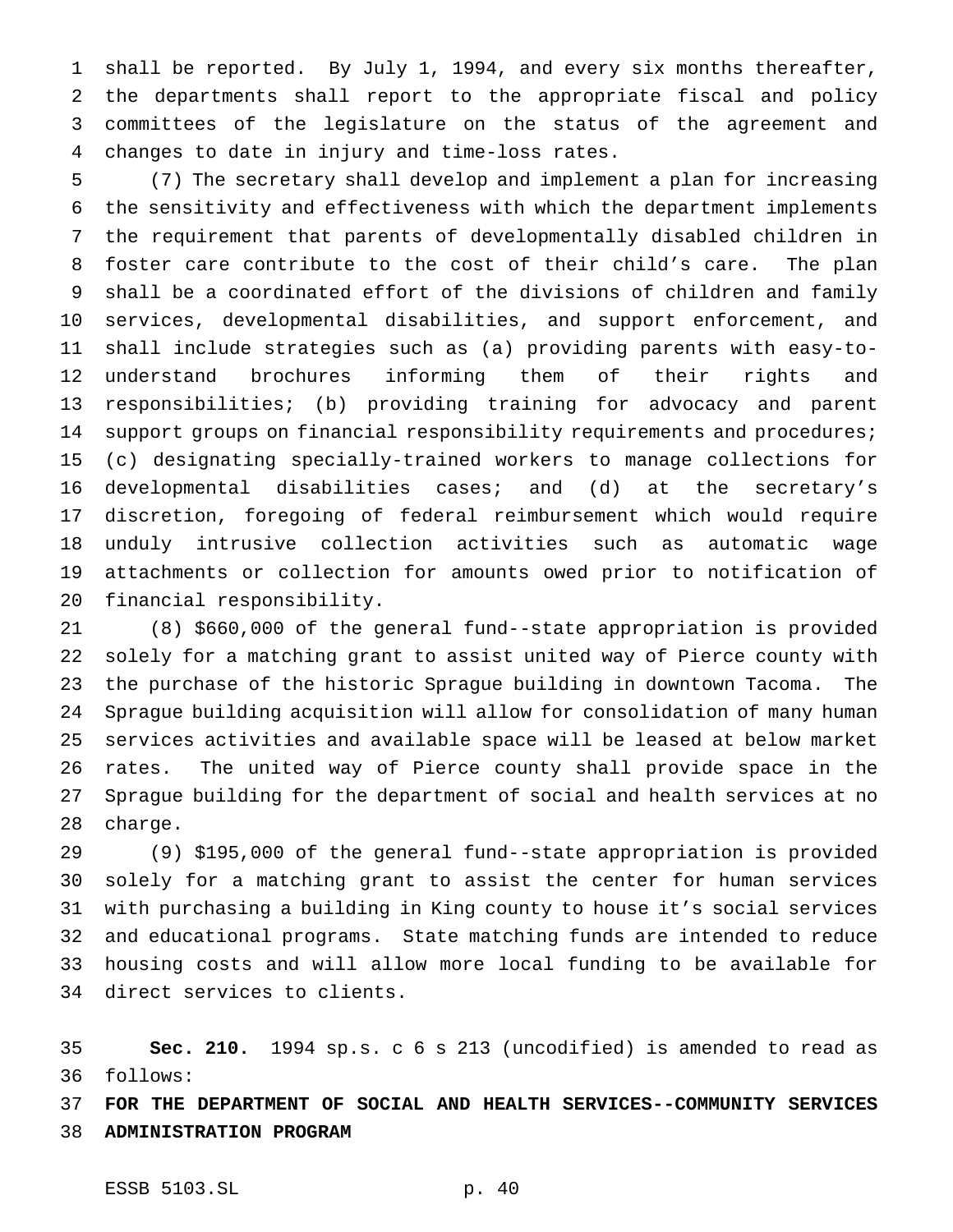|    | 1 General Fund--State Appropriation \$ ((222,778,000))            |               |
|----|-------------------------------------------------------------------|---------------|
|    |                                                                   | 220,068,000   |
| 3  | General Fund--Federal Appropriation $\frac{1}{5}$ ((255,588,000)) |               |
|    |                                                                   | 252, 253, 000 |
| 5  | Health Services Account Appropriation \$ 793,000                  |               |
| -6 | TOTAL APPROPRIATION ( $(479, 159, 000)$ )                         |               |
|    |                                                                   | 473,114,000   |
|    |                                                                   |               |

 The appropriations in this section are subject to the following conditions and limitations:

 (1) \$12,110,000 of the general fund--state appropriation and \$17,454,000 of the general fund--federal appropriation are provided solely for the development of the automated client eligibility system. Authority to expend these funds is conditioned on compliance with section 902 of this act.

 (2) The department shall distribute additional staff positions to community service offices to address increased workloads. In distributing the positions, the department shall ensure that additional staff are provided to the community service offices with the greatest workload in relation to current staff resources.

 (3) \$793,000 of the health services account--state and \$969,000 of the general fund--federal appropriation are provided solely for the costs associated with expanding medicaid eligibility to 200 percent of poverty level for children through age 18, effective July 1, 1994.

 (4) The department shall immediately develop mechanisms for the income assistance program, the medical assistance program, and community services administration to facilitate the enrollment in the federal supplemental security income program for disabled persons currently receiving aid to families with dependent children.

 (5) \$611,000 of the general fund--state appropriation and \$611,000 of the general fund--federal appropriation are provided solely to (a) train community service office staff in the effective communication of the expectation that public assistance recipients will enter employment, (b) provide family planning and employment information and educational video programs in the community service office waiting rooms, and (c) hold community meetings and workshops to involve community members and clients in developing effective strategies for service delivery.

 (6) \$1,697,000 of the general fund--state appropriation and \$1,997,000 of the general fund--federal appropriation are provided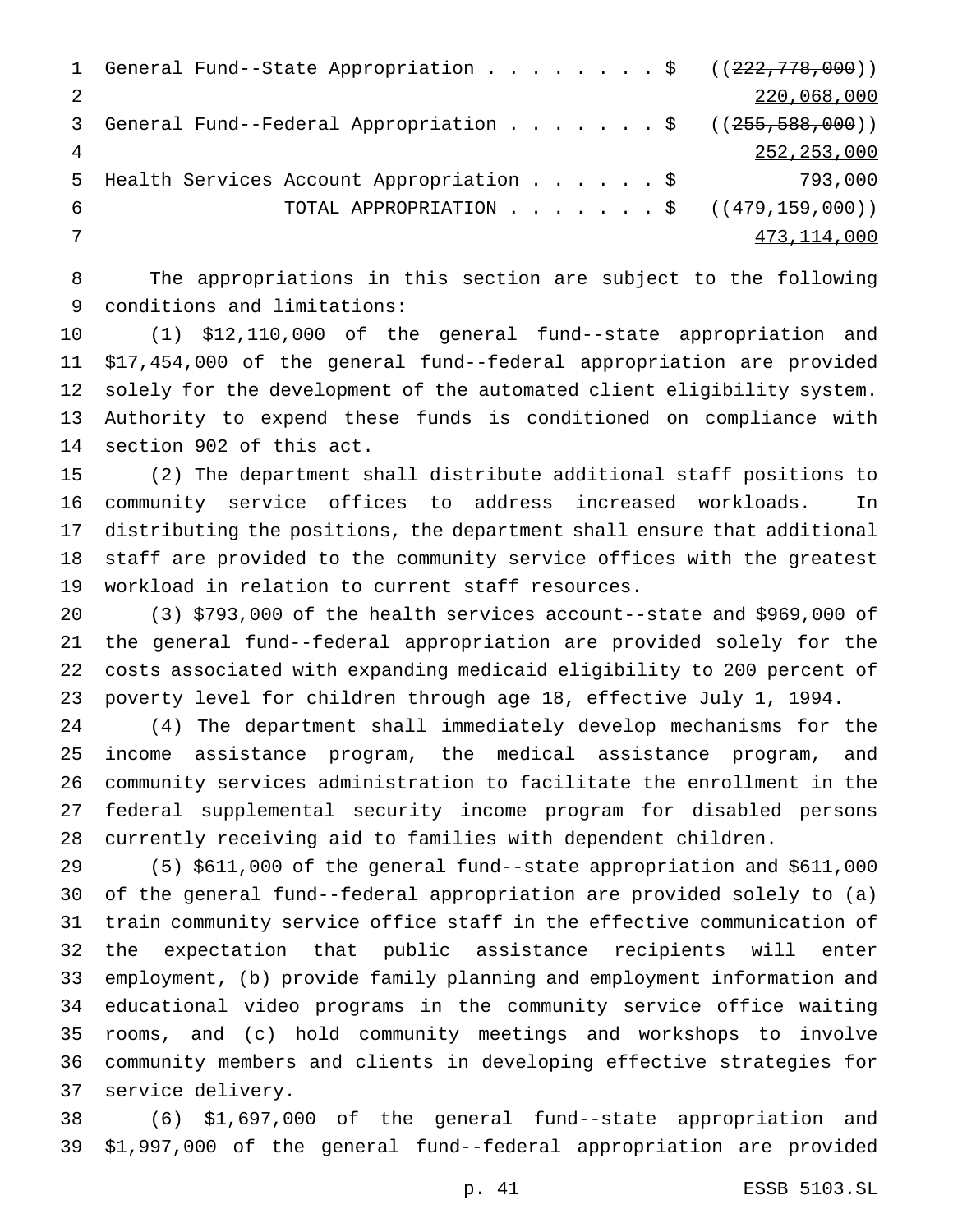solely to implement provisions of Engrossed Second Substitute House Bill No. 2798 (public assistance reform) which provide for increased access to family planning in the community service offices, a system to track recipients who leave assistance having taken any job offered, coordination and planning of an evaluation of state-wide changes to public assistance which take effect July 1, 1995, and changes to the automated client eligibility system.

 (7) \$750,000 of the general fund--federal appropriation is provided solely as matching funds for the administrative contingency fund appropriation in the employment security department to implement section 6 of Engrossed Second Substitute House Bill No. 2798 (public assistance reform).

 (8) \$100,000 of the general fund--state appropriation and \$100,000 of the general fund--federal appropriation are provided solely for the Washington state institute of public policy to continue conducting, for one additional year, its longitudinal study of families receiving, or at risk of receiving, public assistance.

 **Sec. 211.** 1994 sp.s. c 6 s 214 (uncodified) is amended to read as follows:

|    |                                      |  | 20 FOR THE DEPARTMENT OF SOCIAL AND HEALTH SERVICES--((R <del>EVENUE</del> |
|----|--------------------------------------|--|----------------------------------------------------------------------------|
| 21 | COLLECTIONS) ) CHILD SUPPORT PROGRAM |  |                                                                            |
| 22 |                                      |  | General Fund--State Appropriation $\frac{1}{5}$ ((41,409,000))             |
| 23 |                                      |  | 45,300,000                                                                 |
| 24 |                                      |  | General Fund--Federal Appropriation \$ $((136, 539, 000))$                 |
| 25 |                                      |  | 134,605,000                                                                |
| 26 |                                      |  | General Fund--Local Appropriation \$ $((36,141,000))$                      |
| 27 |                                      |  | 31,421,000                                                                 |
| 28 |                                      |  | TOTAL APPROPRIATION \$ $((214,089,000))$                                   |
| 29 |                                      |  | 211,326,000                                                                |

 The appropriations in this section are subject to the following conditions and limitations:

 (1) \$415,000 of the general fund--state appropriation and \$139,000 of the general fund--federal appropriation are provided solely to implement Senate Bill No. 5723 (increased recovery from social service clients). If the bill is not enacted by June 30, 1993, the amounts provided in this subsection shall lapse.

 (2) \$47,000 of the general fund--state appropriation is provided solely to implement House Bill No. 2492 (medicaid estate recovery). If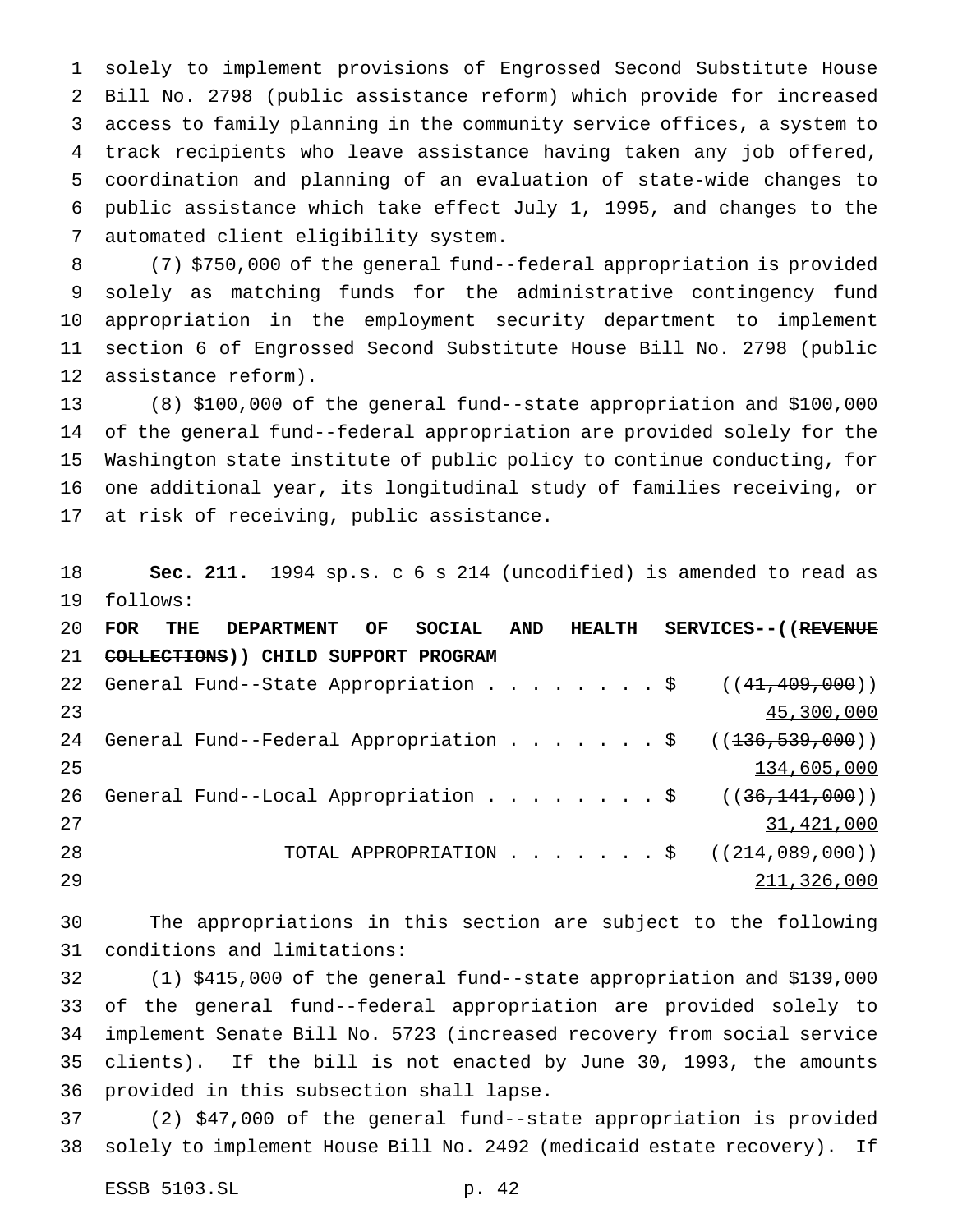the bill is not enacted by June 30, 1994, the amount provided in this subsection shall lapse.

 **Sec. 212.** 1994 sp.s. c 6 s 217 (uncodified) is amended to read as follows:

**FOR THE WASHINGTON STATE HEALTH CARE AUTHORITY**

6 General Fund Appropriation . . . . . . . . . . \$  $((27, 418, 000))$  6,810,000 8 Health Services Account Appropriation . . . . . \$ ((<del>136,568,000</del>)) 111,892,000 State Health Care Authority Administrative Account 11 Appropriation . . . . . . . . . . . . . . . \$ ((9,928,000)) 10,359,000 13 TOTAL APPROPRIATION . . . . . . \$ ((<del>173,914,000</del>)) 129,061,000

 The appropriations in this section are subject to the following conditions and limitations:

 (1) From the nonappropriated retired school employees insurance account, the health care authority shall reimburse the department of retirement systems through interagency agreements for enrolling K-12 retirees in a state-administered health benefits plan.

 (2) \$1,205,000 of the health services account appropriation is provided solely for health care reform planning. If Engrossed Substitute Senate Bill No. 5304 (health care reform) is not enacted by June 30, 1993, the amount provided in this subsection shall lapse.

 (3) \$6,810,000 of the general fund appropriation and \$5,000,000 of the health services account appropriation are provided solely to implement the transfer of the community health clinics funding from the department of health provided in Engrossed Substitute Senate Bill No. 5304 (health care reform).

 (4) \$222,000 of the health services account appropriation is provided solely to work with school districts in preparation of providing school employees state-administered health care plans, in accordance with Engrossed Substitute Senate Bill No. 5304 (health care reform).

 (5) The health care authority shall not initiate any services that will require expenditure of state general fund moneys unless expressly authorized in this act or other law, or unless the services were provided on March 1, 1993. The department may seek, receive, and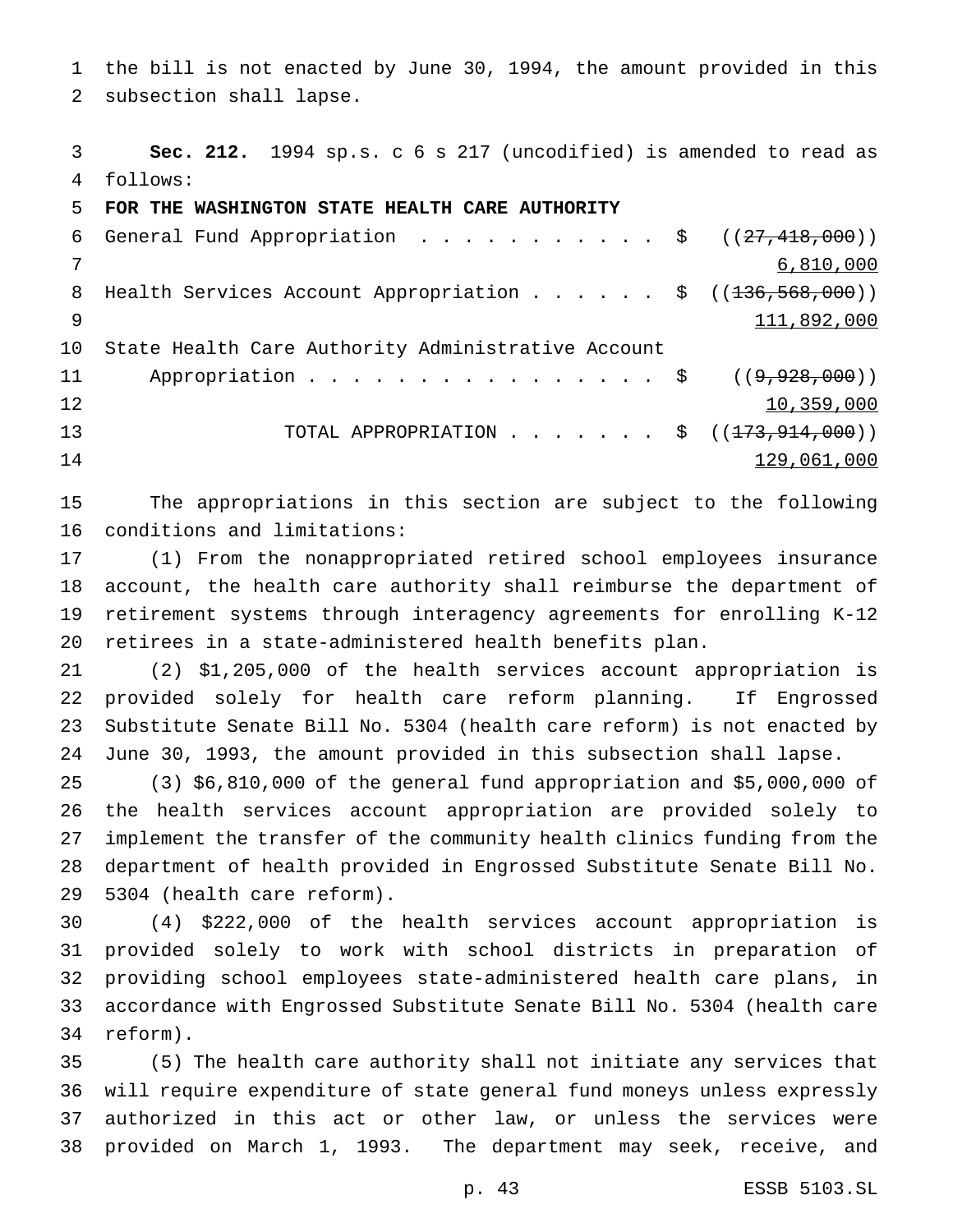spend, under RCW 43.79.260 through 43.79.282, federal moneys not anticipated in this act as long as the federal funding does not require expenditure of state moneys for the program in excess of amounts anticipated in this act. If the department receives unanticipated unrestricted federal moneys, those moneys shall be spent for services authorized in this act or in any other legislation that provides appropriation authority, and an equal amount of appropriated state moneys shall lapse. As used in this subsection, "unrestricted federal moneys" includes block grants and other funds that federal law does not require to be spent on specifically defined projects or matched on a formula basis by state funds.

12 (6)(a)  $\zeta$  ((130, 153, 000)) 105, 465, 000 of the health services account 13 appropriation ((and \$20,608,000 of the general fund appropriation are)) 14 is provided solely for health coverage through the subsidized portion 15 of the basic health plan and program administration. ((Expenditures from the general fund amount provided in this subsection shall be made 17 only to the extent that the office of financial management certifies that revenues to the health services account during the 1993-95 fiscal biennium are insufficient to fully fund all appropriations from the 20 health services account for the biennium. Total expenditures under 21 this subsection shall not exceed \$130,153,000.))

 (b) Beginning July 1, 1993, the administrator shall coordinate coverage with the medical assistance division of the department of social and health services to earn federal matching funds and to provide full medical assistance services for eligible children.

 **Sec. 213.** 1994 sp.s. c 6 s 221 (uncodified) is amended to read as follows:

#### **FOR THE DEPARTMENT OF LABOR AND INDUSTRIES**

|    | 29 General Fund--State Appropriation \$             | 9,487,000        |
|----|-----------------------------------------------------|------------------|
| 30 | Public Works Administration--State Appropriation \$ | 1,591,000        |
| 31 | Public Safety and Education Account State           |                  |
| 32 | Appropriation \$                                    | ((20, 513, 000)) |
| 33 |                                                     | 20,795,000       |
| 34 | Public Safety and Education Account Federal         |                  |
| 35 | Appropriation $\frac{1}{9}$                         | ((6, 165, 000))  |
| 36 |                                                     | 6,354,000        |
| 37 | Public Safety and Education Account Private/Local   |                  |
| 38 | Appropriation \$                                    | ( (100, 000) )   |
|    |                                                     |                  |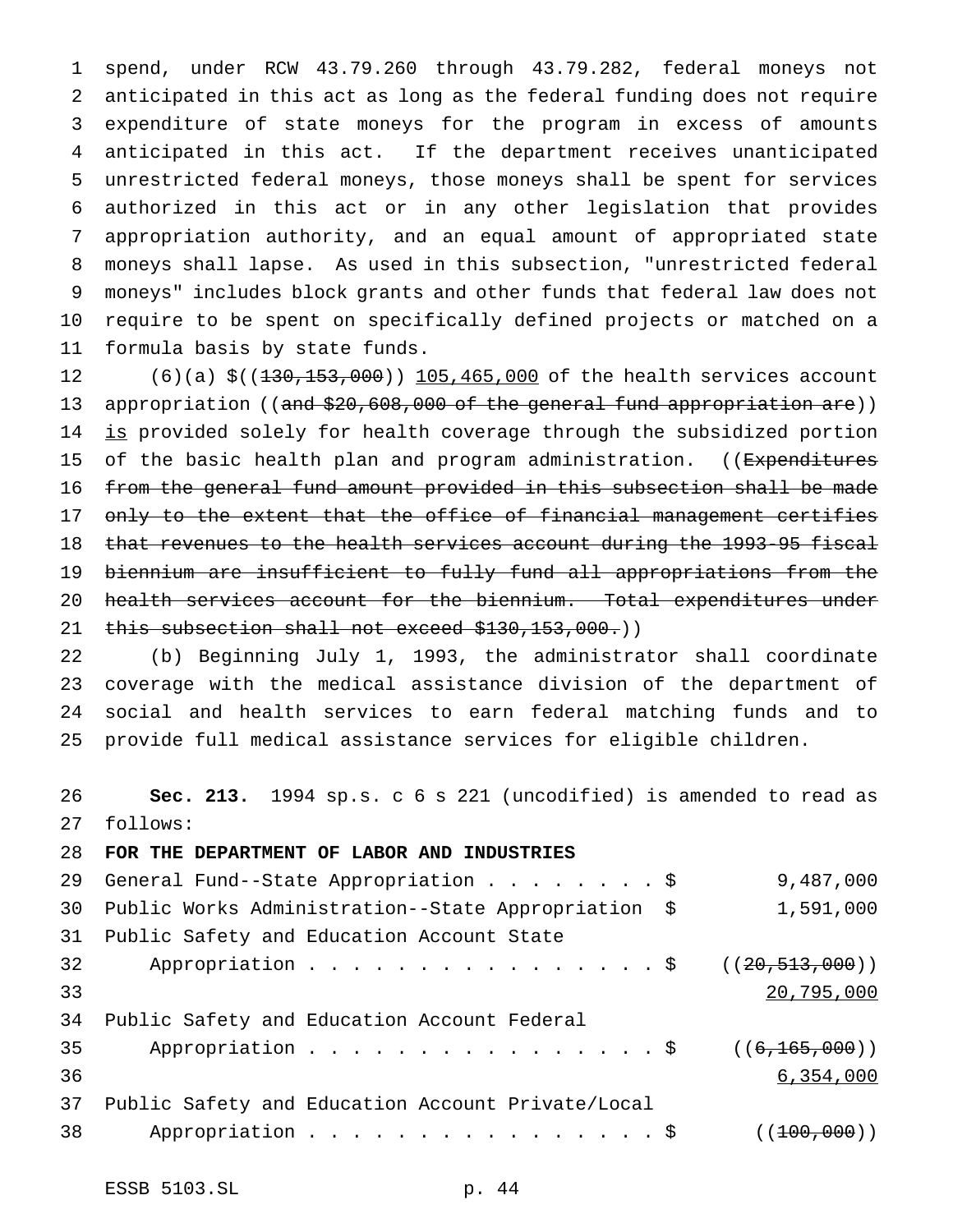|    |                                               | 339,000           |
|----|-----------------------------------------------|-------------------|
| 2  | Accident Fund--State Appropriation \$         | 141,261,000       |
| 3  | Accident Fund--Federal Appropriation \$       | 9,112,000         |
| 4  | Electrical License Fund Appropriation \$      | 17,315,000        |
| 5  | Farm Labor Revolving Account Appropriation \$ | 28,000            |
| 6  | Medical Aid Fund--State Appropriation \$      | ((163, 949, 000)) |
| 7  |                                               | 163, 131, 000     |
| 8  | Medical Aid Fund--Federal Appropriation \$    | 1,592,000         |
| 9  | Plumbing Certificate Fund Appropriation \$    | 700,000           |
| 10 | Pressure Systems Safety Fund Appropriation \$ | 1,857,000         |
| 11 | Worker and Community Right-to-Know Fund       |                   |
| 12 | Appropriation \$                              | 2,145,000         |
| 13 | TOTAL APPROPRIATION \$                        | ((375, 815, 000)) |
| 14 |                                               | 375,707,000       |

 The appropriations in this section are subject to the following conditions and limitations:

 (1) The secretary of social and health services and the director of labor and industries shall report to the legislature by January 1, 1994, on strategies for reducing workers compensation costs in developmental disabilities, juvenile rehabilitation, and mental health facilities operated by the department of social and health services.

 (2) The report shall identify the specific 1994-97 costs and savings associated with at least the following strategies for reducing workers compensation claims and costs: (a) Injury prevention strategies; (b) improved returned to work efforts; (c) more effective claims management through designation of a specific claims unit in the department of labor and industries; and (d) more effective claims management through delegation of claims management responsibility to the department of social and health services.

 (3) The report shall also address the projected costs and benefits of at least the following strategies for financing injury and claims reduction efforts: (a) Upfront loss control credits; (b) post-biennial charges for actual costs rather than the current three-year actuarially adjusted method; (c) revised case reserve policies; and (d) reducing the number of state employee risk classifications.

 (4) The report shall be submitted to the committees on ways and means and labor and commerce of the senate, and to the committees on appropriations and commerce and labor of the house of representatives.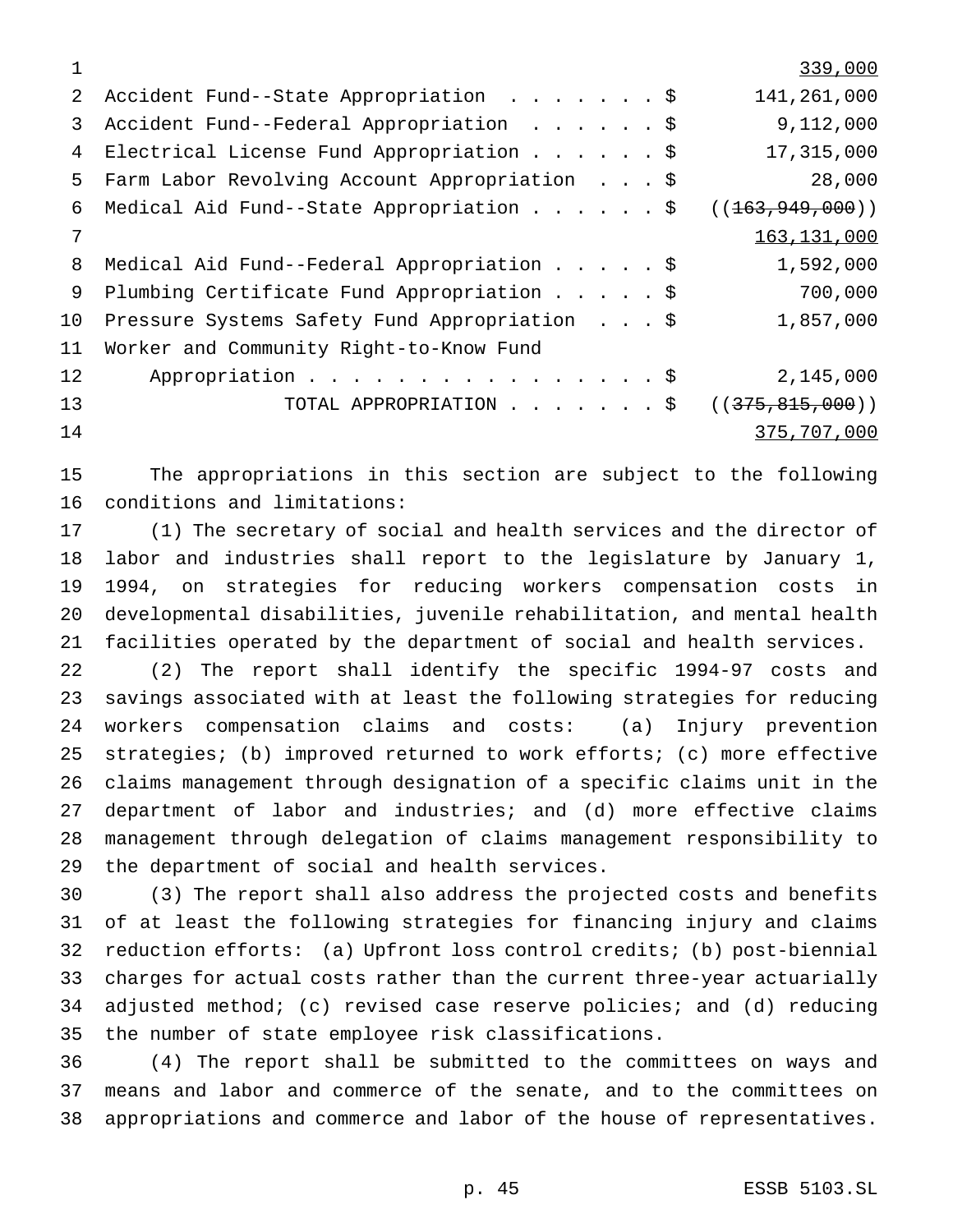(5) Expenditure of funds appropriated in this section for the information systems projects identified in agency budget requests as "prime migration" and "state fund information system" is conditioned upon compliance with section 902 of this act.

 (6) Pursuant to RCW 7.68.015, the department shall operate the crime victims compensation program within the public safety and education act funds appropriated in this section. In the event that cost containment measures are necessary, the department may (a) institute copayments for services; (b) develop preferred provider and managed care contracts; (c) place benefit maximums on treatment; (d) coordinate with the department of social and health services to use public safety and education account funds as the match for federal Title XIX reimbursement, to the extent this maximizes total funds available for services to crime victims; and (e) establish priorities for the provision of services to eligible claimants as follows:

 (i) Emergency medical services (inclusive of sexual assault examinations and emergency transportation);

(ii) Nonemergency medical and outpatient mental health services;

(iii) Family member mental health services;

 (iv) Direct compensation (wage loss and disability) benefits on future claims; and

(v) Substance abuse and inpatient mental health services.

 (7) \$470,000 of the medical aid fund--state appropriation is provided solely for activities required by Engrossed Second Substitute Senate Bill No. 5304 (health care reform). If the bill is not enacted by July 1, 1993, the amount provided in this subsection shall lapse.

 (8) The director of labor and industries and the secretary of social and health services shall negotiate and implement an upfront loss control discount as recommended in the agencies' January 1994 report to the legislature. The agreement shall identify: (a) Specific, measurable goals for reduced worker injuries and time-loss in 32 the state developmental disabilities institutions and mental hospitals; (b) the actions which each agency will take to accomplish such reductions; and (c) the methods and frequency with which progress toward those goals shall be reported. By July 1, 1994, and every six months thereafter, the departments shall report to the appropriate fiscal and policy committees of the legislature on the status of the agreement, and changes to date in injury and time-loss rates.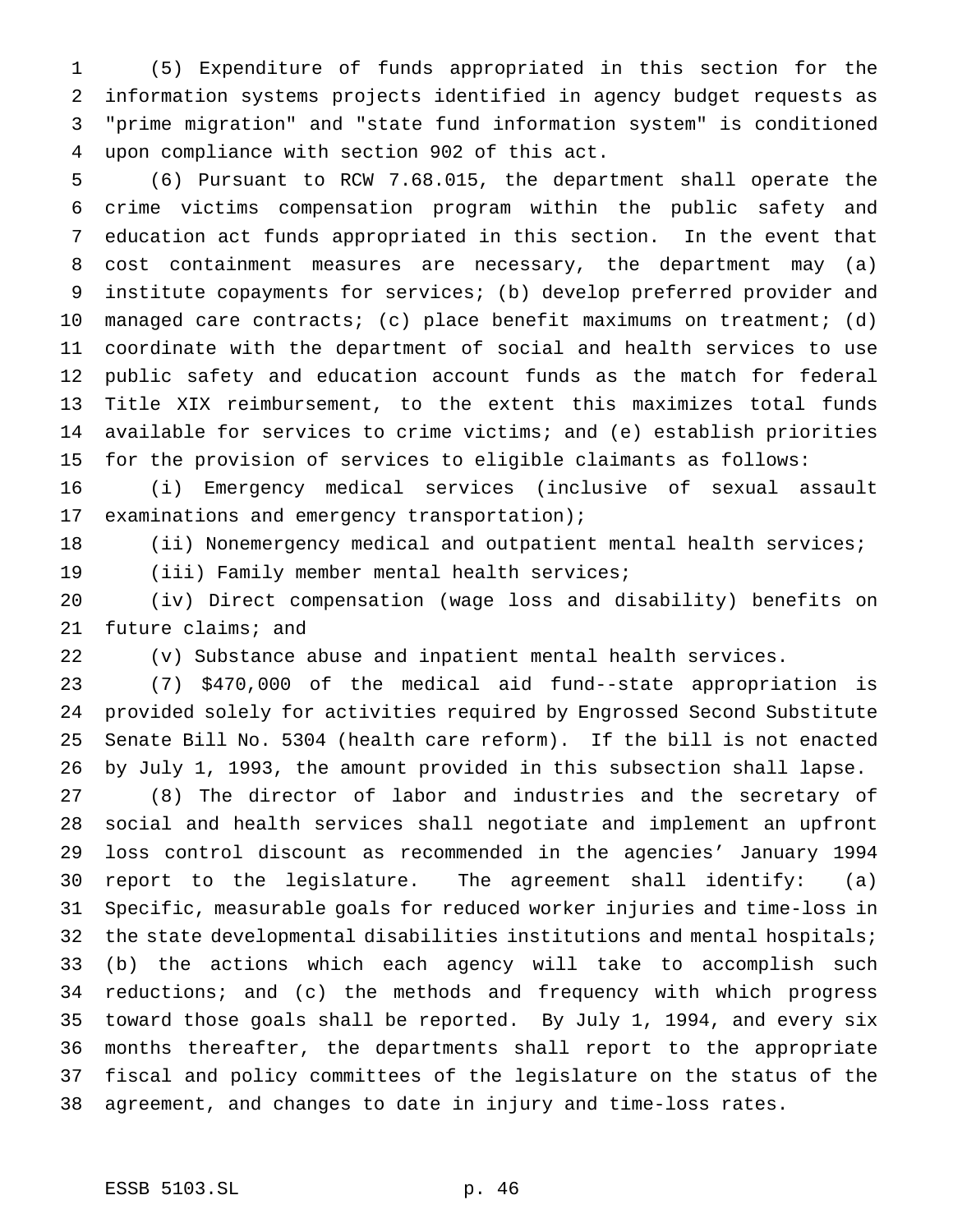(9) \$108,000 of the general fund--state appropriation is provided solely for an interagency agreement to reimburse the board of industrial insurance appeals for crime victims appeals.

 (10) Up to \$1,500,000 of the medical aid fund--state appropriation is provided solely to implement section 4 of Substitute House Bill No. 2696 (chemically related illness). Prior to the expenditure of these funds, an agency implementation plan must be approved as required under section 4 of Substitute House Bill No. 2696. If the bill is not enacted by June 30, 1994, the amount provided in this subsection shall lapse.

 (11) \$210,000 of the general fund--state appropriation is provided solely for enhancing the building inspection program.

 (12) The department shall provide support to the workers' compensation advisory committee which shall undertake a review of the cost-effectiveness and appellate structure of the board of industrial insurance appeals system. The committee shall seek input from all interested and affected parties. The committee shall report its recommendations to the governor and the legislature by December 1, 1994.

 **Sec. 214.** 1994 sp.s. c 6 s 223 (uncodified) is amended to read as follows: **FOR THE DEPARTMENT OF VETERANS AFFAIRS** (1) HEADQUARTERS 24 General Fund Appropriation . . . . . . . . . . \$ 2,565,000 Industrial Insurance Premium Refund Account Appropriation................\$ 78,000 Charitable, Educational, Penal, and Reformatory Institutions Account Appropriation .....\$ 4,000 TOTAL APPROPRIATION.......\$ 2,647,000 (2) FIELD SERVICES 31 General Fund--State Appropriation . . . . . . . \$  $((3,437,000))$  $3.479,000$  General Fund--Federal Appropriation.......\$ 618,000 34 General Fund--Local Appropriation . . . . . . . \$ ((58,000)) 16,000 TOTAL APPROPRIATION.......\$ 4,113,000 (3) VETERANS HOME 38 General Fund--State Appropriation . . . . . . . \$ ((8,090,000))

p. 47 ESSB 5103.SL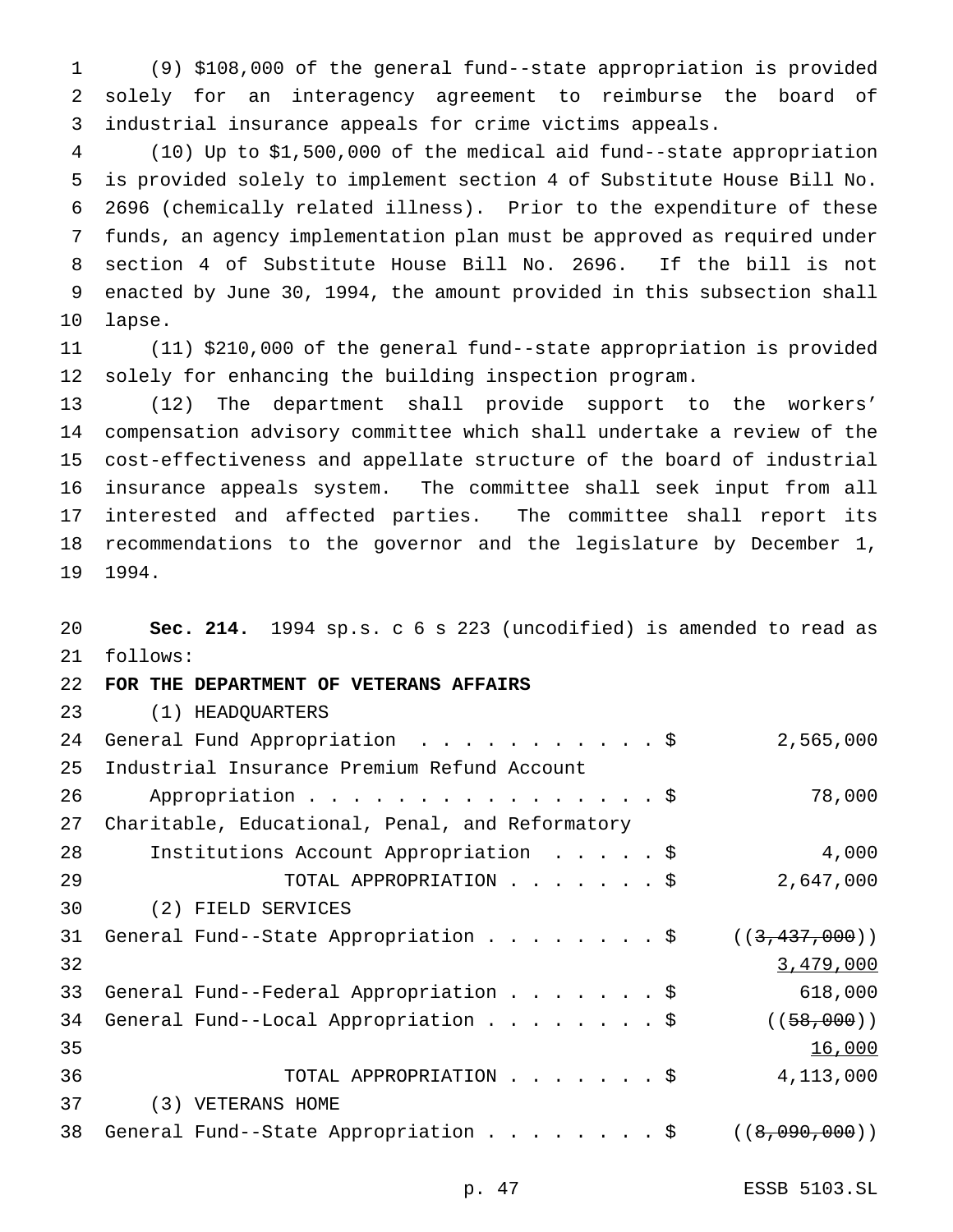1 8,489,000 2 General Fund--Federal Appropriation . . . . . . \$  $((10,154,000))$ 3 9,372,000 4 General Fund--Local Appropriation . . . . . . . \$ ((7,528,000)) 5 8,035,000 6 TOTAL APPROPRIATION . . . . . . \$ ((<del>25,772,000</del>)) 7 25,896,000 8 (4) SOLDIERS HOME 9 General Fund--State Appropriation . . . . . . . \$ ((5,598,000))  $\frac{8}{387,000}$ 11 General Fund--Federal Appropriation . . . . . . \$ ((5,869,000))  $12$  and  $4,353,000$ 13 General Fund--Local Appropriation . . . . . . . \$ ((4,642,000))  $14$   $4,447,000$ 15 TOTAL APPROPRIATION . . . . . . \$ ((16,109,000)) 16 17,187,000 17 **Sec. 215.** 1994 sp.s. c 6 s 224 (uncodified) is amended to read as 18 follows: 19 **FOR THE DEPARTMENT OF HEALTH** 20 General Fund--State Appropriation........\$ 89,662,000 21 General Fund--Federal Appropriation . . . . . . \$ 183,990,000 22 General Fund--Local Appropriation........\$ 21,462,000 23 Hospital Commission Account Appropriation . . . \$ ((3,028,000))  $24$  3,228,000 25 Medical Disciplinary Account Appropriation ...\$ 1,806,000 26 Health Professions Account Appropriation . . . . \$ ((27,772,000)) 27 28,716,000 28 Industrial Insurance Account Appropriation ...\$ 14,000 29 State Toxics Control Account Appropriation . . . \$ ((3,091,000))  $30$  2,922,000 31 Violence Reduction and Drug Enforcement ((and 32 E<del>ducation</del>)) Account Appropriation . . . . . \$ 467,000 33 Medical Test Site Licensure Account 34 Appropriation................\$ 1,832,000 35 Safe Drinking Water Account Appropriation....\$ 2,710,000 36 Public Health Services Account Appropriation . . \$ 20,000,000 37 Youth Tobacco Prevention Account Appropriation . \$ ((<del>1,830,000</del>))  $38$  1,605,000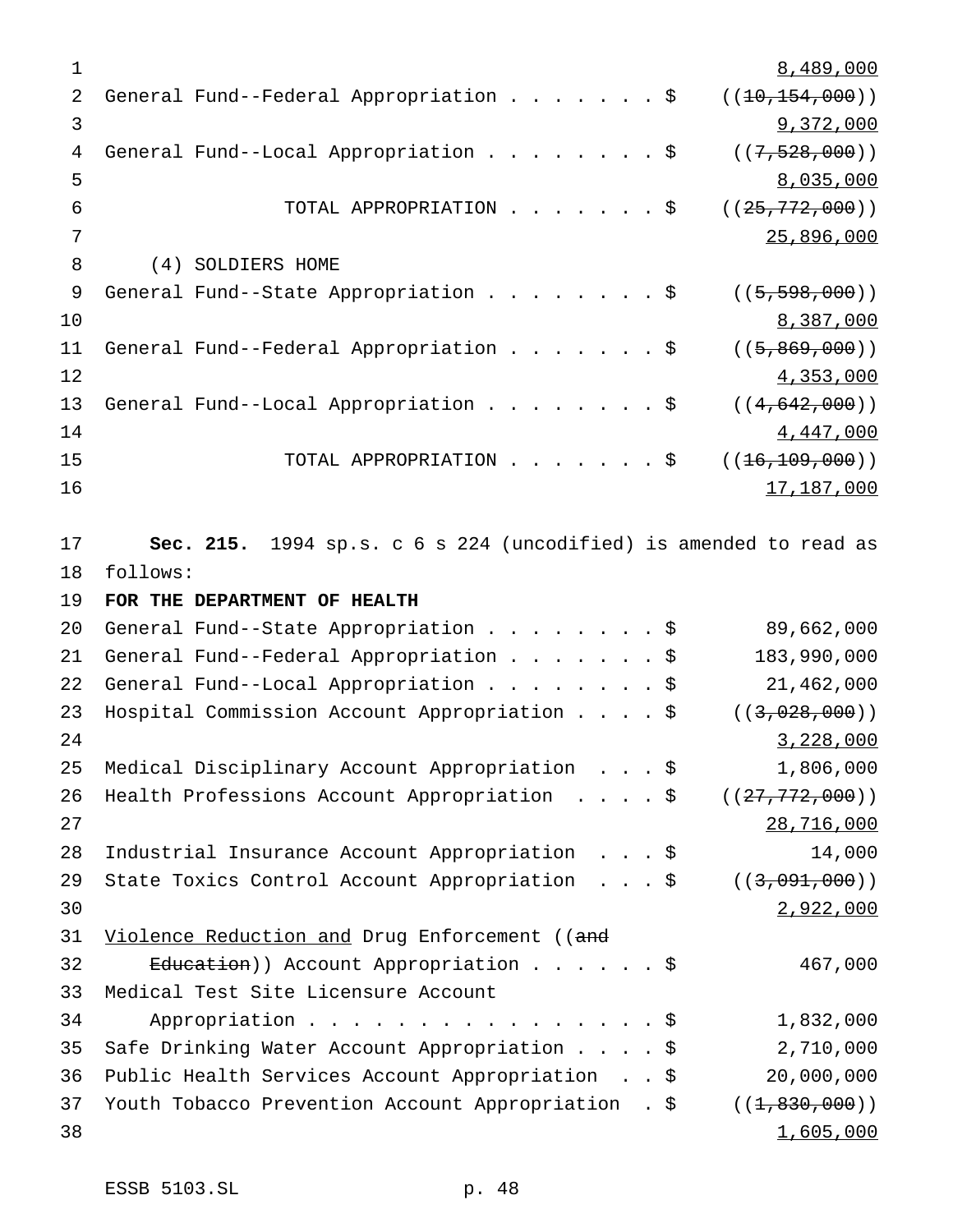| $\mathbf{1}$ | Water Quality Account Appropriation \$                        | 2,997,000   |
|--------------|---------------------------------------------------------------|-------------|
|              | 2 Health Services Account Appropriation \$ $((12, 587, 000))$ |             |
|              |                                                               | 12,812,000  |
| 4            | Waterworks Operator Certification Account                     |             |
| 5            | Appropriation \$ $((522,000))$                                |             |
| -6           |                                                               | 406,000     |
|              | TOTAL APPROPRIATION \$ $((373, 770, 000))$                    |             |
| 8            |                                                               | 374,629,000 |
|              |                                                               |             |

 The appropriations in this section are subject to the following conditions and limitations:

 (1) \$2,465,000 of the general fund--state appropriation is provided for the implementation of the Puget Sound water quality management plan.

 (2) \$3,900,000 of the public health services account appropriation is provided solely to implement Second Substitute Senate Bill No. 5239 (centralizing poison information services). If the bill is not enacted by June 30, 1993, the amount provided in this subsection shall lapse. (3) \$2,750,000 of the public health services account appropriation is provided solely for teen pregnancy prevention activities as provided in Engrossed Substitute House Bill No. 1408 (teen pregnancy prevention). The media campaign portion of the program shall be provided through a nonprofit corporation.

 (4) \$1,000,000 of the public health services account appropriation is provided solely for a counter message advertising campaign aimed at reducing high risk teen behaviors, reducing tobacco and substance abuse, and encouraging sexual abstinence. The media campaign shall be provided through a nonprofit corporation.

 (5) \$100,000 of the public health services account appropriation is provided solely for the community-based multicultural assistance program.

 (6) \$1,000,000 of the public health services account appropriation is provided solely for immunization programs to include: \$200,000 for provider and public education, \$200,000 for demonstration projects in low-income or economically distressed areas, and \$600,000 for competitive challenge grants to be matched on a one-to-one basis by applicant communities.

 (7) \$1,000,000 of the public health services account appropriation is provided solely for enhanced family planning services.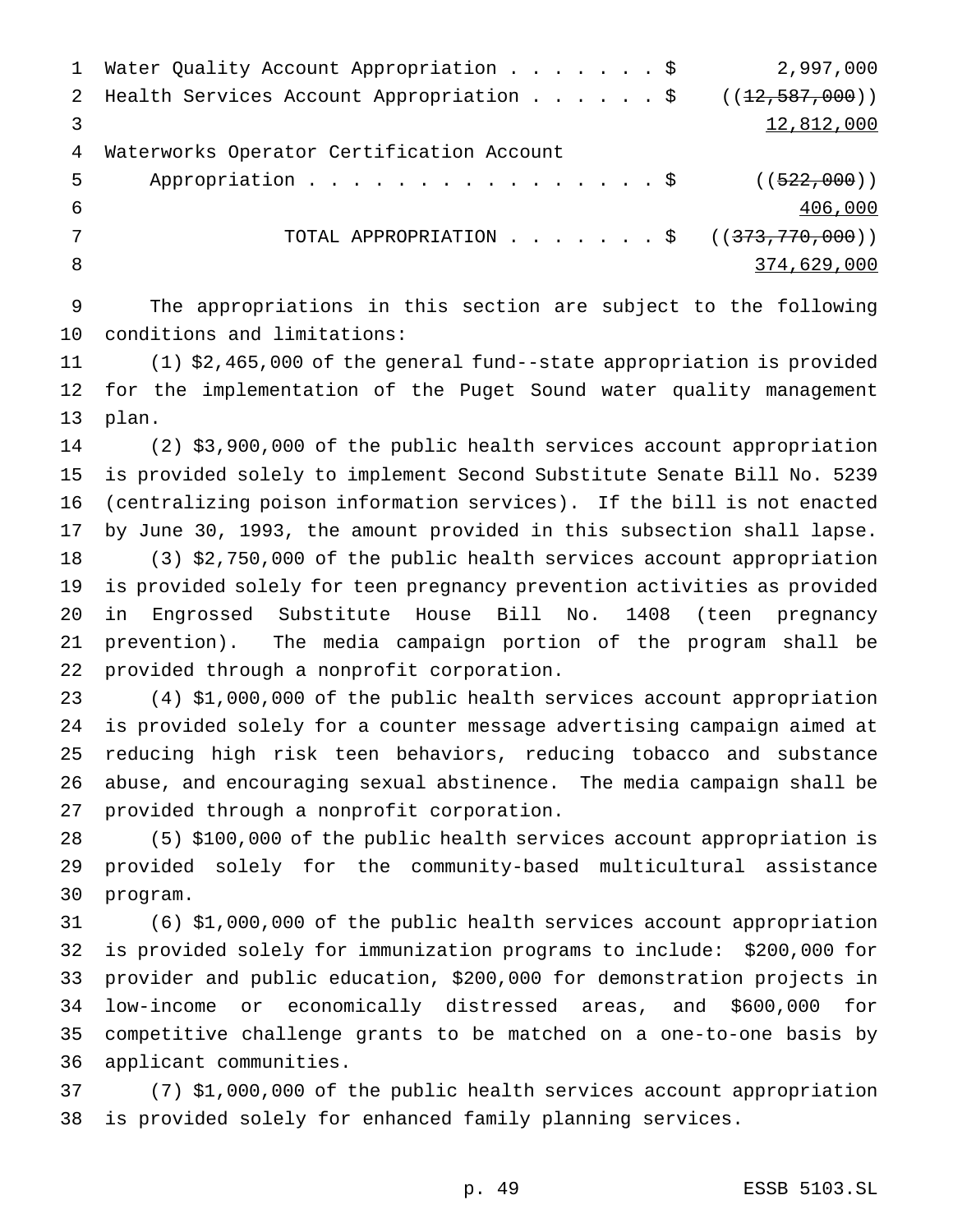(8) \$250,000 of the public health services account appropriation is provided solely for development of the public health services improvement plan.

 (9) \$10,000,000 of the public health services account appropriation is provided solely for distribution to local health departments for distribution on a per capita basis. Prior to distributing these funds, the department shall adopt rules and procedures to ensure that these funds are not used to replace current local support for public health programs.

 (10) \$1,507,000 of the health services account appropriation is provided solely for improving recruitment and retention of primary care providers in rural and underserved areas.

 (11) \$1,948,000 of the health services account appropriation is provided solely for training emergency medical service personnel.

 (12) \$280,000 of the health services account appropriation is provides solely for malpractice insurance for volunteer primary care providers.

 (13) \$613,000 of the health services account appropriation is provided solely for development of the health personnel improvement plan.

 (14) \$1,918,000 of the health services account appropriation is provided solely for special services for children from throughout the state through Children's hospital.

 (15) \$3,530,000 of the health services account appropriation is provided solely for data activities associated with health care reform.

 (16) \$1,375,000 of the health services account appropriation is provided solely for the state board of health and health policy activities of the department of health.

 (17) \$997,000 of the health services account appropriation is provided solely for the certification of emergency services personnel and ambulance services licensing activities performed by the department of health.

 (18) \$419,000 of the health services account appropriation is provided solely for the pesticide program activities in the department of health.

 (19) \$225,000 of the health services account appropriation is 37 provided solely to replace funds due to a reduction in the youth 38 tobacco prevention account revenue.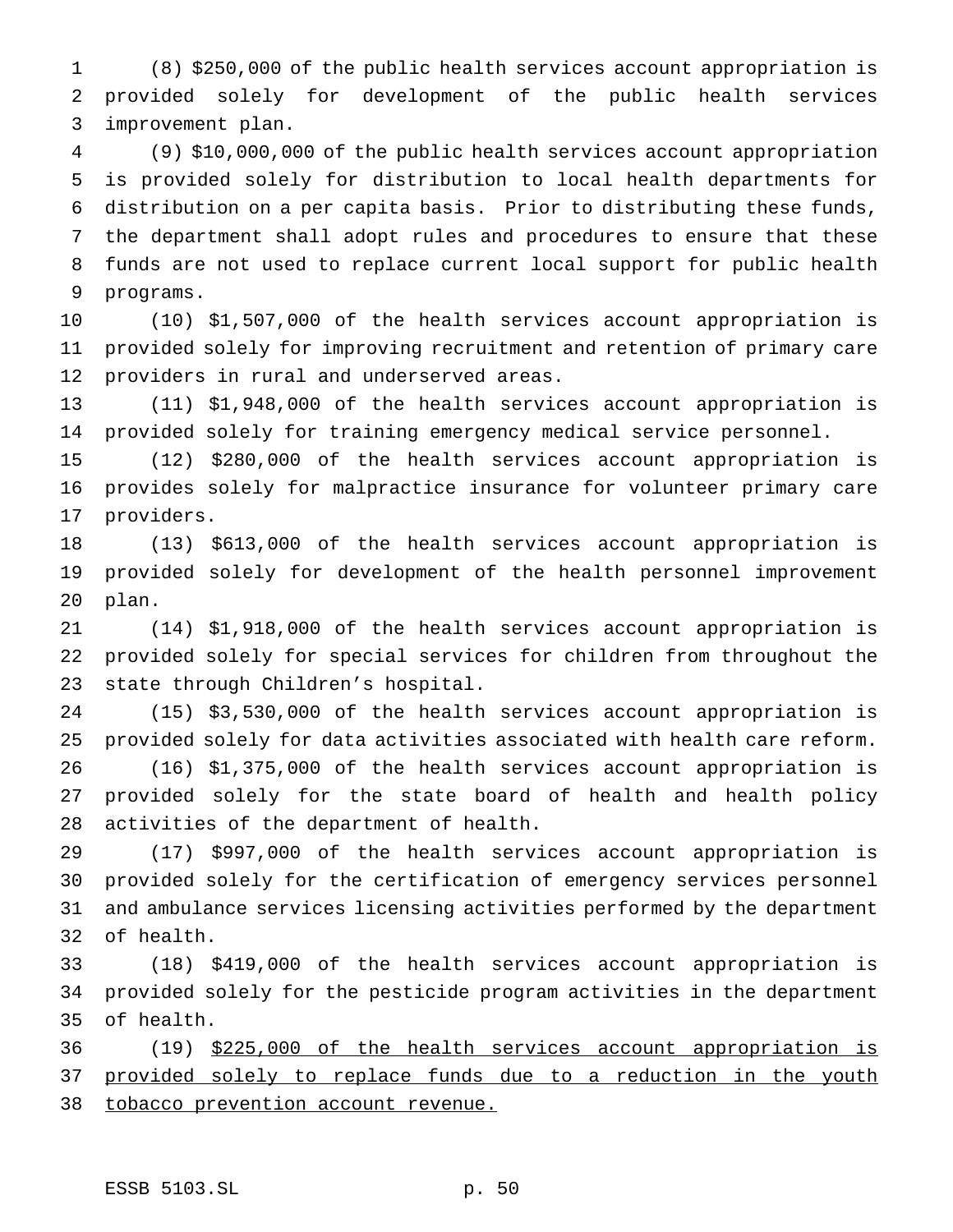1 (20) The department of health shall not initiate any services that will require expenditure of state general fund moneys unless expressly authorized in this act or other law, or unless the services were provided on March 1, 1993. The department may seek, receive, and spend, under RCW 43.79.260 through 43.79.282, federal moneys not anticipated in this act as long as the federal funding does not require expenditure of state moneys for the program in excess of amounts anticipated in this act. If the department receives unanticipated unrestricted federal moneys, those moneys shall be spent for services authorized in this act or in any other legislation that provides appropriation authority, and an equal amount of appropriated state moneys shall lapse. Upon the lapsing of any moneys under this subsection, the office of financial management shall notify the legislative fiscal committees. As used in this subsection, "unrestricted federal moneys" includes block grants and other funds that federal law does not require to be spent on specifically defined projects or matched on a formula basis by state funds.

 $((+20))$   $(21)$  The department is authorized to raise existing public water systems operator certification fees in excess of the fiscal growth factor established by Initiative 601 in order to meet the actual costs of certification and regulation.

 $((+21))$   $(22)$  \$1,158,000 of the general fund--state appropriation is provided to the department of health for the violence prevention act (Engrossed Second Substitute House Bill No. 2319). The department will develop comprehensive rules for the collection of data related to violence, risk, and protective factors. In addition, the department will also establish standards for local health departments to use in planning and policy development to prevent juvenile crime and develop a reporting format for public media to voluntarily report efforts to reduce violence.

31  $((+22))$   $(23)$  \$25,000 of the general fund--state appropriation is provided solely to develop a state-wide youth suicide prevention plan.

 **Sec. 216.** 1994 sp.s. c 6 s 225 (uncodified) is amended to read as follows:

**FOR THE DEPARTMENT OF CORRECTIONS**

 The appropriations in this section shall be expended for the 37 programs and in the amounts listed in this section. However, after May 38 1, 1995, unless specifically prohibited by this act, the department may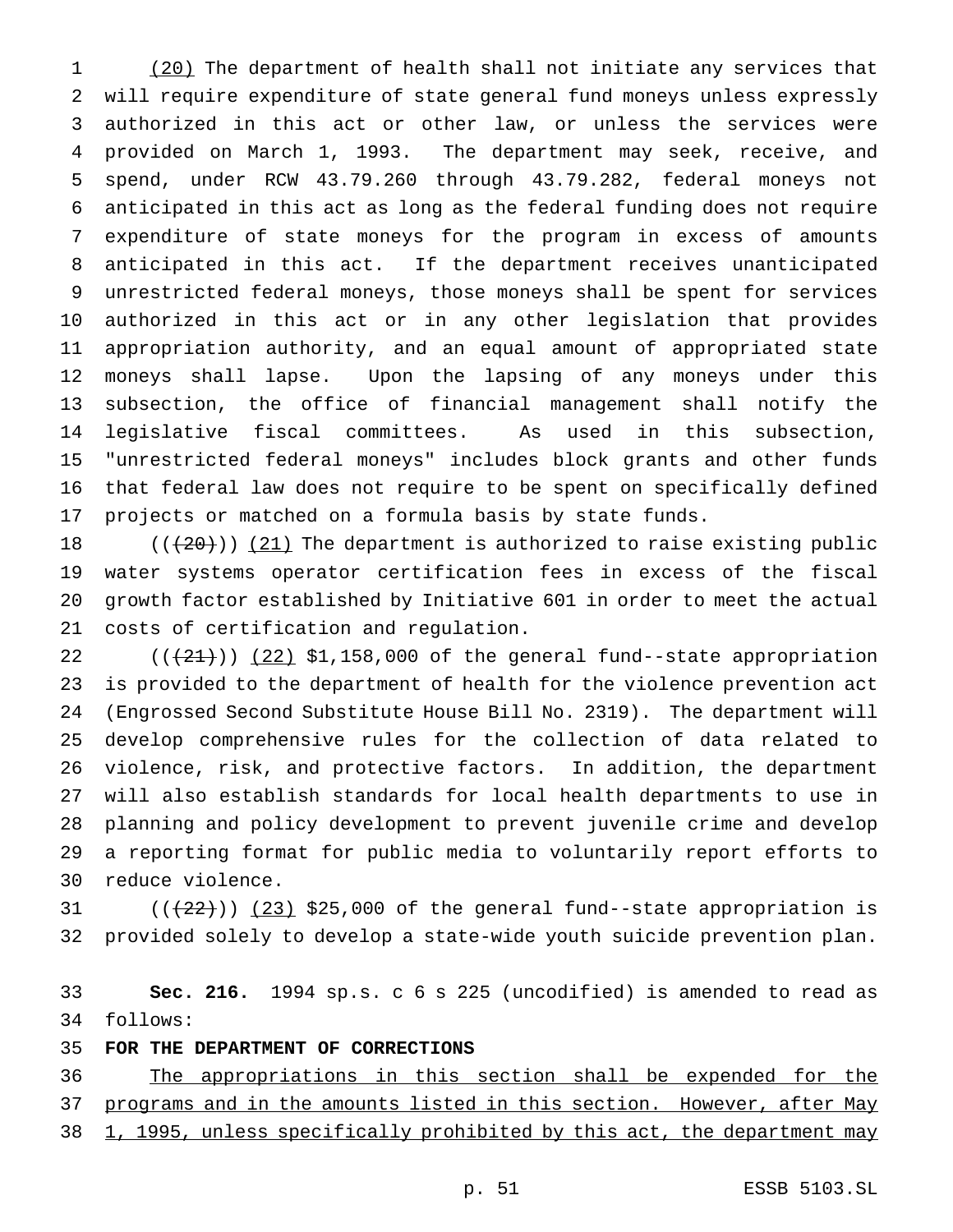transfer moneys among programs after approval by the director of financial management. The director of financial management shall notify the appropriate fiscal committees of the senate and house of representatives in writing prior to approving any deviation from the appropriation levels. (1) COMMUNITY CORRECTIONS 7 General Fund--State Appropriation . . . . . . . \$ ((<del>136,845,000</del>)) 132,129,000 9 Violence Reduction and Drug Enforcement ((and 10 Education)) Account Appropriation . . . . . \$ 114,000 11 TOTAL APPROPRIATION . . . . . . \$ ((<del>136,959,000</del>))  $132,243,000$  The appropriations in this subsection are subject to the following conditions and limitations: The department shall not expend any funds appropriated in this act for the supervision of misdemeanants, except in the case of agreements entered into by the department with units of local government pursuant to RCW 72.09.300. (2) INSTITUTIONAL SERVICES 19 General Fund--State Appropriation . . . . . . . \$ ((502,077,000)) 498,218,000 21 Violence Reduction and Drug Enforcement ((and 22 Education)) Account Appropriation . . . . . \$ 1,836,000 23 TOTAL APPROPRIATION . . . . . . \$ ((<del>503,913,000</del>)) 500,054,000 (3) ADMINISTRATION AND PROGRAM SUPPORT 26 General Fund--State Appropriation . . . . . . . \$  $((27,386,000))$  33,361,000 28 ((State Capital Vehicle Parking Account 29 Appropriation . . . . . . . . . . . . . . . \$ 90,000)) Industrial Insurance Premium Refund Account Appropriation................\$ 147,000 32 TOTAL APPROPRIATION . . . . . . \$ ((27,623,000))  $33,508,000$ 

 The appropriations in this subsection are subject to the following conditions and limitations:

 (a) \$356,000 of the general fund--state appropriation is provided solely for the development of a centralized claims data collection system for health services provided by the department to inmates.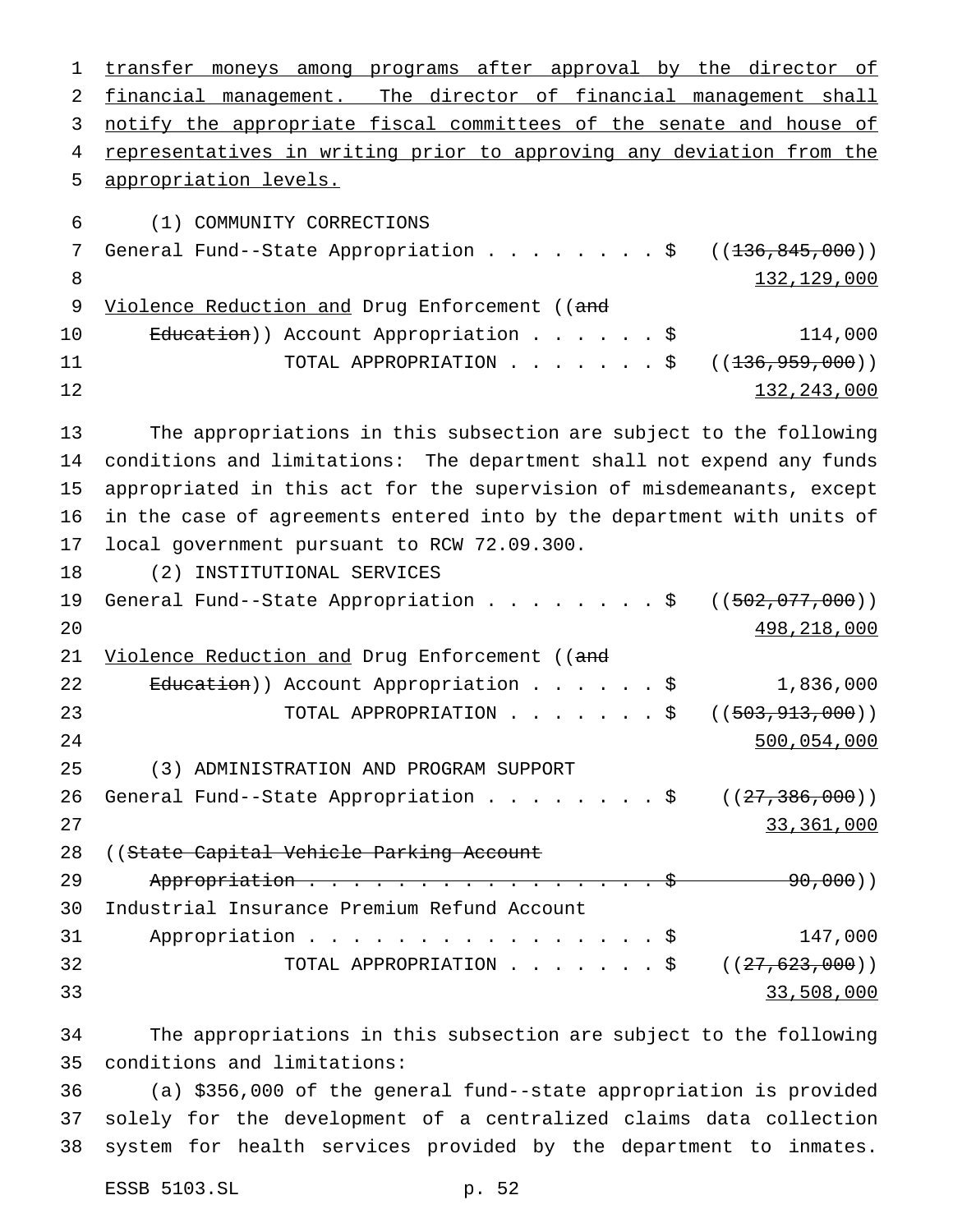Expenditures are contingent on the formal approval by the health care authority of the design of the system. The department shall report, by January 1, 1995, to the house of representatives corrections committee, the house of representatives appropriations committee, and the senate ways and means committee on savings that may result from centralized claims administration and bill review. The report shall also contain plans and a timeline for the development and implementation of comprehensive cost containment strategies developed in conjunction with the health care authority.

 (b) By January 1, 1996, the department shall develop a standard set of health services available for inmates in correctional facilities consistent with the schedule of services that meets the coverage for subsidized enrollees in the basic health plan, pursuant to chapter 70.47 RCW. The services for incarcerated inmates shall exceed the level of services available under the basic health plan for subsidized enrollees only to the extent that they have been identified by the secretary as medically necessary. At such time as the legislature adopts a uniform benefits package pursuant to RCW 43.72.130, the department shall replace the schedule of services for incarcerated inmates with the health care services allowed under the uniform benefits package. The uniform benefits package of services for incarcerated inmates shall exceed the services available under the uniform benefits package only to the extent that they have been identified as medically necessary and appropriate supplemental benefits and services by the secretary.

 (c) The department shall submit recommendations to the house of representatives appropriations committee, the house of representatives capital committee, and the senate ways and means committee by January 1, 1995, on methods of reducing operating costs in its facilities through the use of highest and best use analysis and life cycle cost analysis as developed by the legislative budget committee in its report Department of Corrections Capacity Planning and Implementation (LBC 94- 1). In identifying options for reductions in its operating budget, the department shall specify the capital costs and savings as well as operating budget savings related to each option.

 (d) Indian Ridge correctional center shall be made available to the division of juvenile rehabilitation by October 15, 1994. The department of corrections and the division of juvenile rehabilitation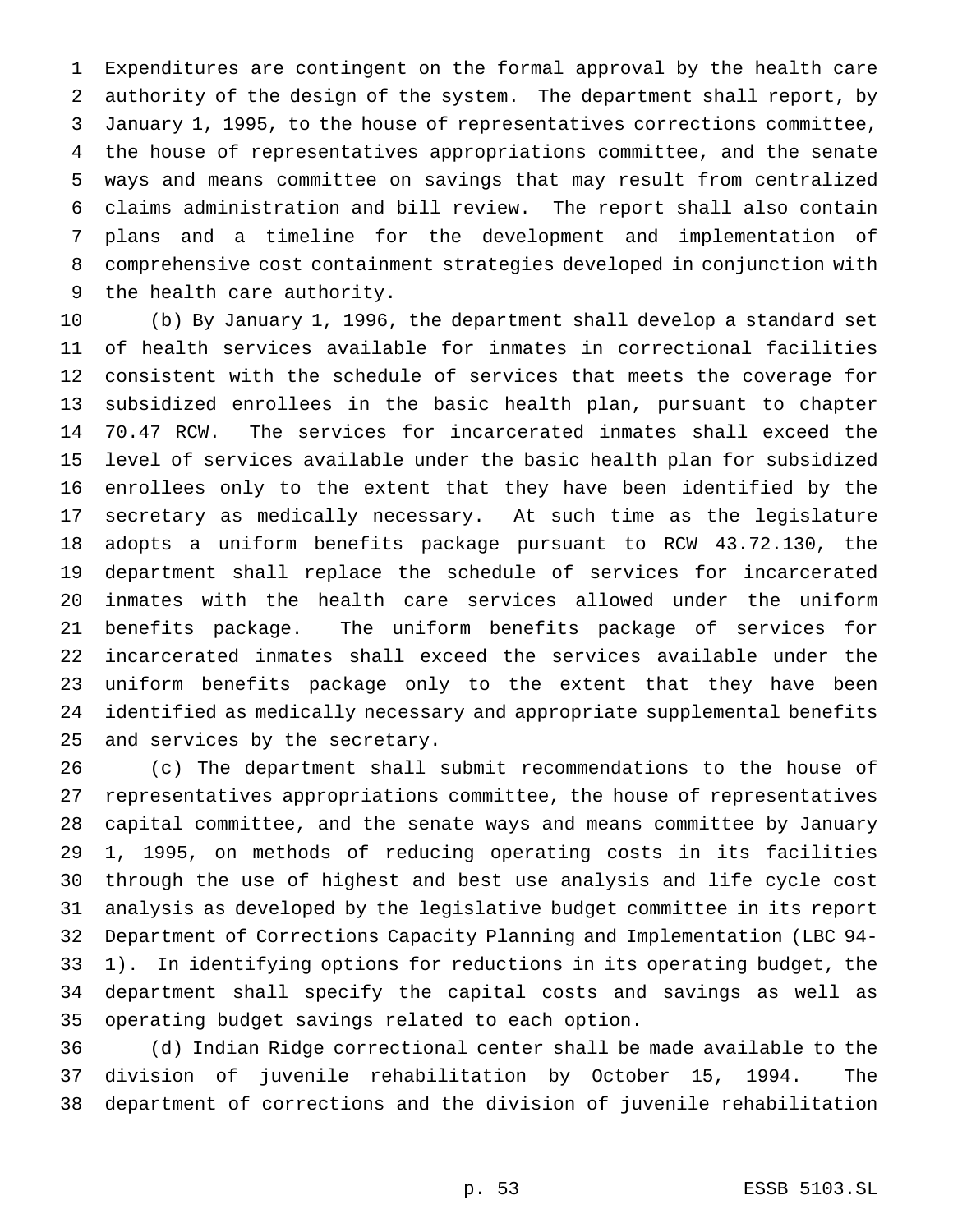may enter into a contract for operation of the facility prior to the date of transfer. (4) CORRECTIONAL INDUSTRIES 4 General Fund--State Appropriation . . . . . . . \$ 3,797,000 (5) REVOLVING FUNDS 6 General Fund--State Appropriation  $\ldots$ .............\$ ( $(\pm 0.576,000)$ ) 10,242,000 **Sec. 217.** 1994 sp.s. c 6 s 228 (uncodified) is amended to read as follows: **FOR THE EMPLOYMENT SECURITY DEPARTMENT** 11 General Fund--State Appropriation . . . . . . . \$ ((1,997,000)) 2,000,000 13 General Fund--Federal Appropriation . . . . . . \$ 144,834,000 14 General Fund--Local Appropriation . . . . . . . \$ 19,982,000 Industrial Insurance Premium Account--State 16 Appropriation . . . . . . . . . . . . . . . \$ 30,000 Administrative Contingency Fund--Federal 18 Appropriation . . . . . . . . . . . . . . \$ 8,235,000 Unemployment Compensation Administration Fund-- Federal Appropriation............\$ 152,309,000 Employment Service Administration Account Federal Appropriation............\$ 11,340,000 Employment Training Trust Fund Appropriation . . \$ 7,804,000 24 TOTAL APPROPRIATION . . . . . . \$ ((<del>346,531,000</del>)) 346,534,000

 The appropriations in this section are subject to the following conditions and limitations:

 (1) \$63,000 of the administrative contingency fund--federal appropriation is provided solely to implement section 30 of chapter 315, Laws of 1991, (Engrossed Substitute Senate Bill No. 5555, timber areas assistance) for the department to contract with the department of community development for support of existing employment centers in timber-dependent communities.

 (2) \$215,000 of the administrative contingency fund--federal appropriation is provided solely for the department to contract with the department of community development for support of existing reemployment support centers.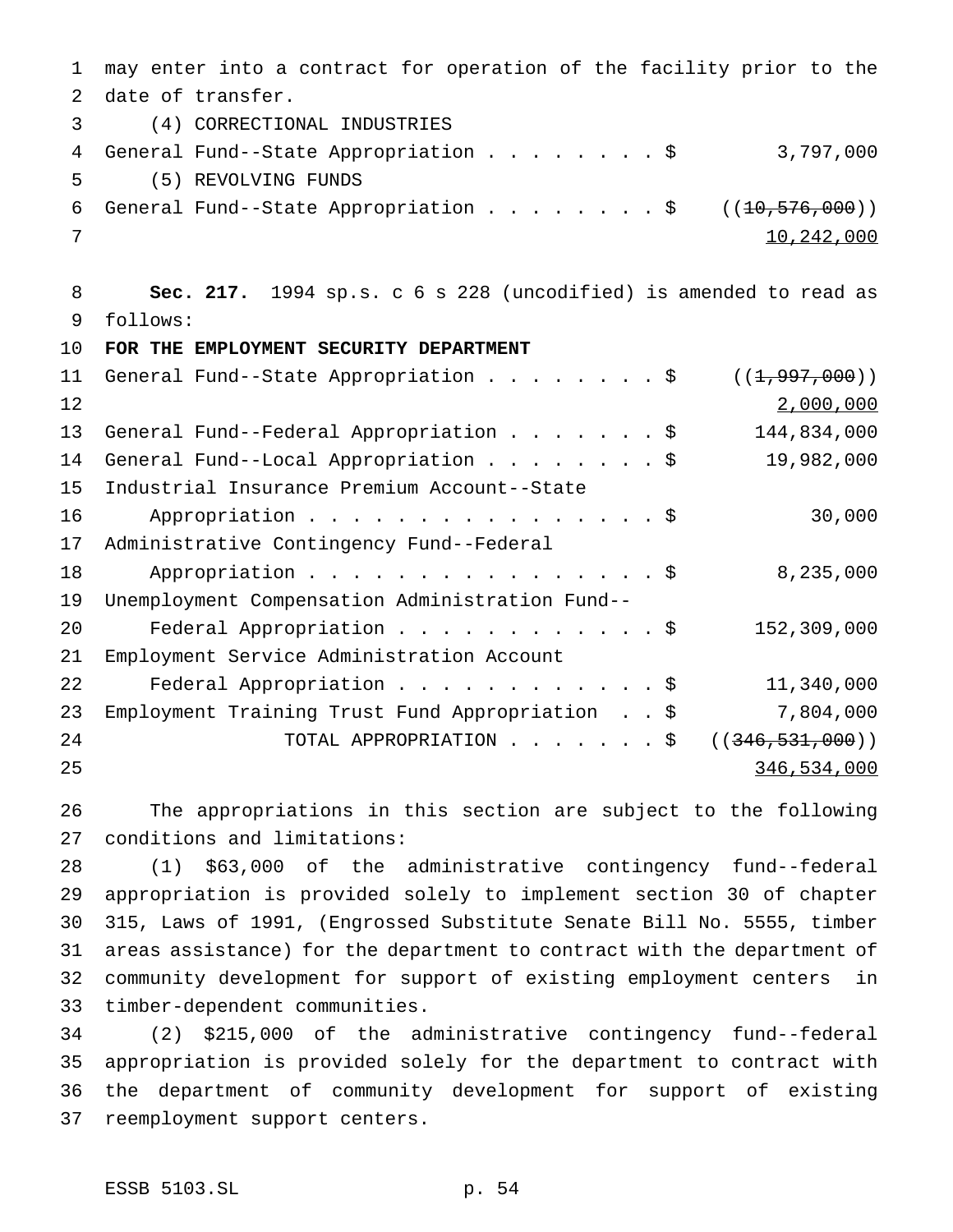(3) \$643,000 of the administrative contingency fund--federal appropriation is provided solely for programs authorized in sections 5 through 9 of chapter 315, Laws of 1991 (Engrossed Substitute Senate Bill No. 5555, countercyclical program for timber-impacted areas).

 (4) \$304,000 of the administrative contingency fund--federal appropriation is provided solely for programs authorized in section 3 of chapter 315, Laws of 1991 (Engrossed Substitute Senate Bill No. 5555, self-employment enterprise development program for timber areas).

 (5) \$289,000 of the administrative contingency fund--federal appropriation is provided solely for programs authorized in sections 3, 4, 5, and 9 of chapter 315, Law of 1991 (Engrossed Substitute Senate Bill No. 5555, timber areas assistance) for administration of extended unemployment benefits (timber AB screening - UI benefits extensions). (6) \$671,000 of the administrative contingency fund--federal appropriation is provided solely for the corrections clearinghouse coordinator.

 (7) \$778,000 of the administrative contingency fund--federal appropriation is provided solely for the corrections clearinghouse ex-offender program.

 (8) \$313,000 of the administrative contingency fund--federal appropriation is provided solely for the corrections clearinghouse career awareness program.

 (9) \$1,790,471 of the administrative contingency fund--federal appropriation is provided solely for the Washington service corps program.

 (10) \$270,000 of the unemployment compensation account--federal appropriation is provided solely for the resource center for the handicapped.

 (11) The employment security department shall spend no more than \$22,069,541 of the general fund--federal appropriation for the general unemployment insurance development effort (GUIDE) project. Of this amount, \$8,291,000 is transferred to the office of financial management to monitor the contract and expenditures for the GUIDE project. The office of financial management shall report to the appropriate legislative committees on the progress of GUIDE by January 1, 1995. Authority to expend this amount is conditioned on compliance with section 902 of chapter 24, Laws of 1993, sp. sess.

 (12) \$300,000 of the general fund--state appropriation is provided solely to implement Engrossed Substitute House Bill No. 1529 (timber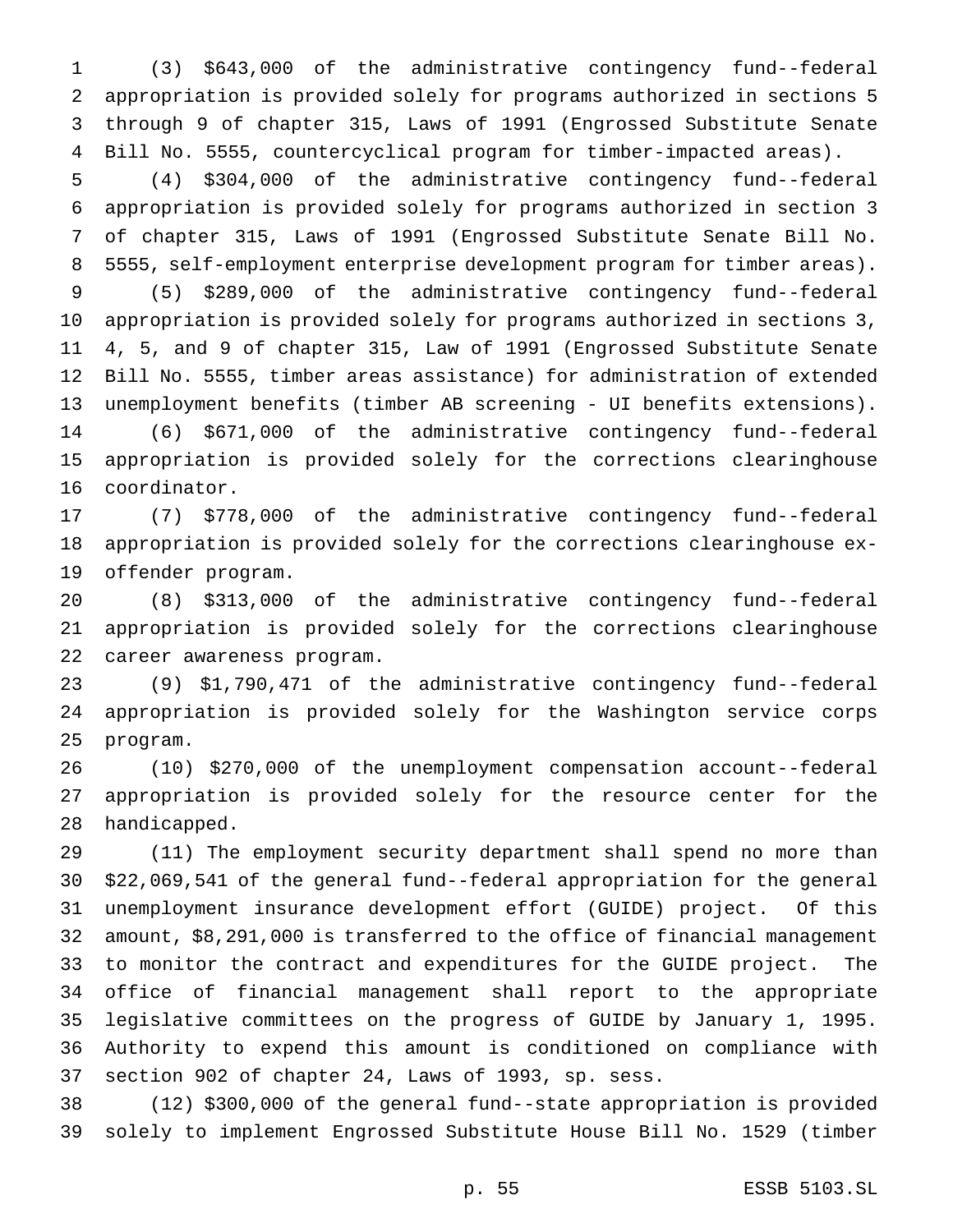programs reauthorization). If Engrossed Substitute House Bill No. 1529 is not enacted by June 30, 1993, the amount provided in this subsection shall lapse.

 (13) \$275,000 of the general fund--state appropriation is provided solely to implement a youth gang prevention program. If Engrossed Substitute House Bill No. 1333 is not enacted by June 30, 1993, the amount provided in this subsection shall lapse.

 (14) \$400,000 of the general fund--state appropriation is provided solely for transfer to the department of social and health services division of vocational rehabilitation solely to contract with the Washington initiative for supported employment for the purpose of continuing the promotion of supported employment services for persons with significant disabilities.

 (15) \$400,000 of the general fund--state appropriation is provided solely to implement the Washington serves program. If Substitute House Bill No. 1969 is not enacted by June 30, 1993, the amount provided in this subsection shall lapse.

 (16) \$500,000 of the administrative contingency fund appropriation is provided solely to match \$750,000 of the general fund--federal appropriation for the department of social and health services. The \$1,250,000 is provided solely for additional job counselors required under section 6 of Engrossed Second Substitute House Bill No. 2798 (public assistance reform).

 (17) \$600,000 of the general fund--state appropriation is provided solely to fund projects that provide employment and training opportunities for disadvantaged youth under a youthbuild or youthbuild- type program. "Youthbuild" means any program that provides disadvantaged youth with opportunities for employment, education, leadership development, entrepreneurial skills development, and training in the construction or rehabilitation of housing for special need populations, very low-income households, or low-income households.

 (18) \$68,000 of the employment service administration account-- federal appropriation is provided solely for supporting the unemployment insurance task force as prescribed under chapter 483, Laws of 1993 and Substitute Senate Bill No. 6217 (unemployment insurance task force).

 (19) \$3,000 of the general fund--state appropriation is provided solely to reimburse the department for unemployment compensation costs owed by the redistricting commission.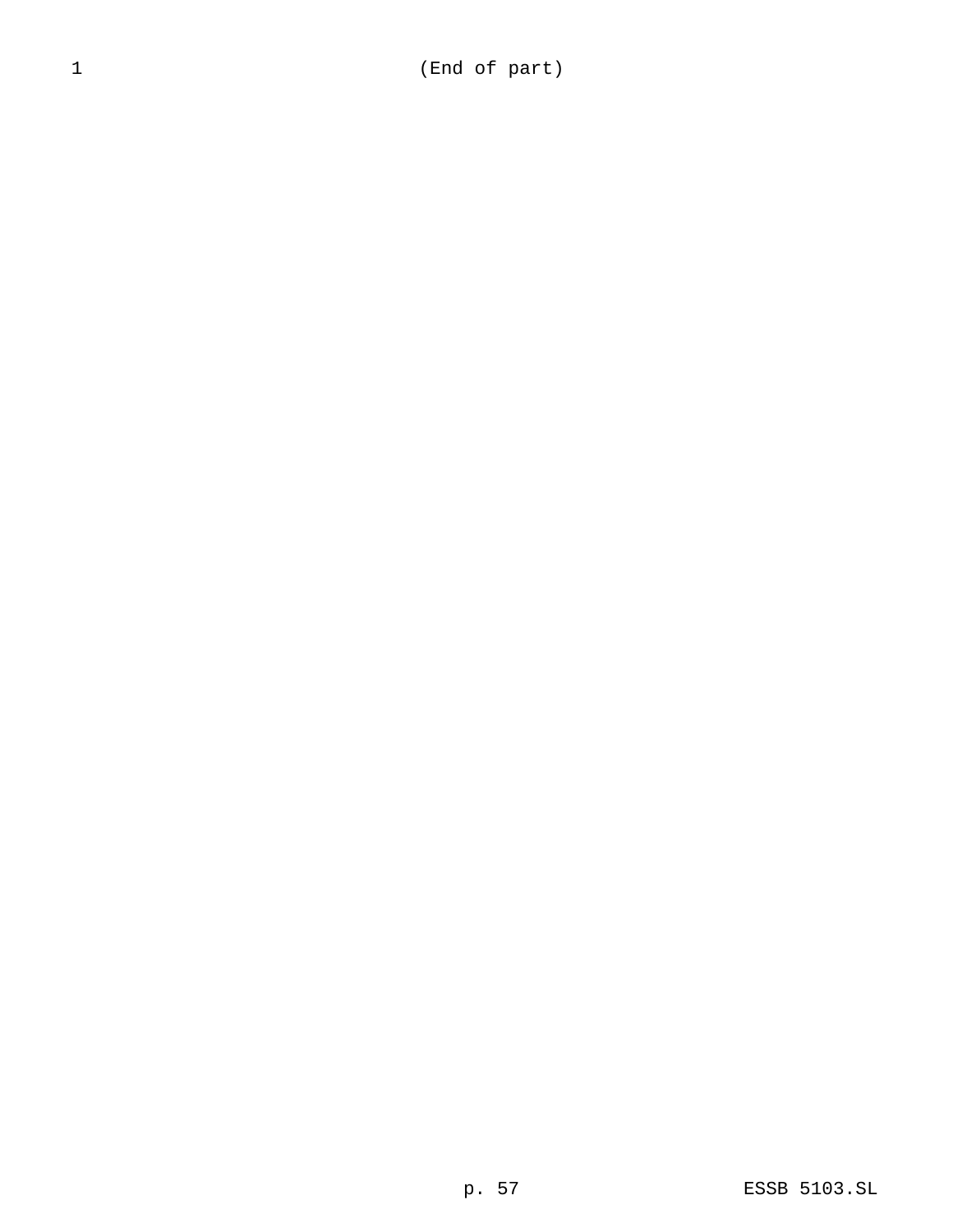| $\mathbf{1}$ | PART III                                                          |                  |
|--------------|-------------------------------------------------------------------|------------------|
| 2            | NATURAL RESOURCES                                                 |                  |
|              |                                                                   |                  |
| 3            | Sec. 301. 1994 sp.s. c 6 s 303 (uncodified) is amended to read as |                  |
| 4            | follows:                                                          |                  |
| 5            | FOR THE DEPARTMENT OF ECOLOGY                                     |                  |
| 6            | General Fund--State Appropriation \$                              | 53,557,000       |
| 7            | General Fund--Federal Appropriation \$                            | 44,601,000       |
| 8            | General Fund--Private/Local Appropriation \$                      | 946,000          |
| 9            | Special Grass Seed Burning Research Account                       |                  |
| 10           | Appropriation $\frac{1}{5}$                                       | 132,000          |
| 11           | Reclamation Revolving Account Appropriation \$                    | 2,096,000        |
| 12           | Emergency Water Project Revolving Account                         |                  |
| 13           | Appropriation: Appropriation pursuant to                          |                  |
| 14           | chapter 1, Laws of 1977 ex.s. \$                                  | 312,000          |
| 15           | Litter Control Account Appropriation \$                           | ((6, 388, 000))  |
| 16           |                                                                   | 5, 293, 000      |
| 17           | State and Local Improvements Revolving Account--                  |                  |
| 18           | Waste Disposal Facilities: Appropriation                          |                  |
| 19           | pursuant to chapter 127, Laws of 1972                             |                  |
| 20           | ex.s. (Referendum 26) \$                                          | ((2, 632, 000))  |
| 21           |                                                                   | 2,302,000        |
| 22           | Industrial Insurance Premium Refund Account                       |                  |
| 23           | Appropriation $\frac{1}{5}$                                       | 172,000          |
| 24           | State and Local Improvements Revolving Account--                  |                  |
| 25           | Water Supply Facilities: Appropriation pursuant                   |                  |
| 26           | to chapter 234, Laws of 1979 ex.s.                                |                  |
| 27           | $(Referendum 38)$                                                 | 1,349,000        |
| 28           | Stream Gaging Basic Data Fund Appropriation \$                    | 221,000          |
| 29           | Vehicle Tire Recycling Account Appropriation \$                   | 9,782,000        |
| 30           | Water Quality Account Appropriation $\frac{1}{5}$                 | 2,701,000        |
| 31           | Wood Stove Education Account Appropriation \$                     | 1,297,000        |
| 32           | Worker and Community Right-to-Know Fund                           |                  |
| 33           | Appropriation $\frac{1}{5}$                                       | 439,000          |
| 34           | State Toxics Control Account--State Appropriation \$              | ((54, 147, 000)) |
| 35           |                                                                   | 46,835,000       |
| 36           | Local Toxics Control Account Appropriation \$                     | 3,207,000        |
|              |                                                                   |                  |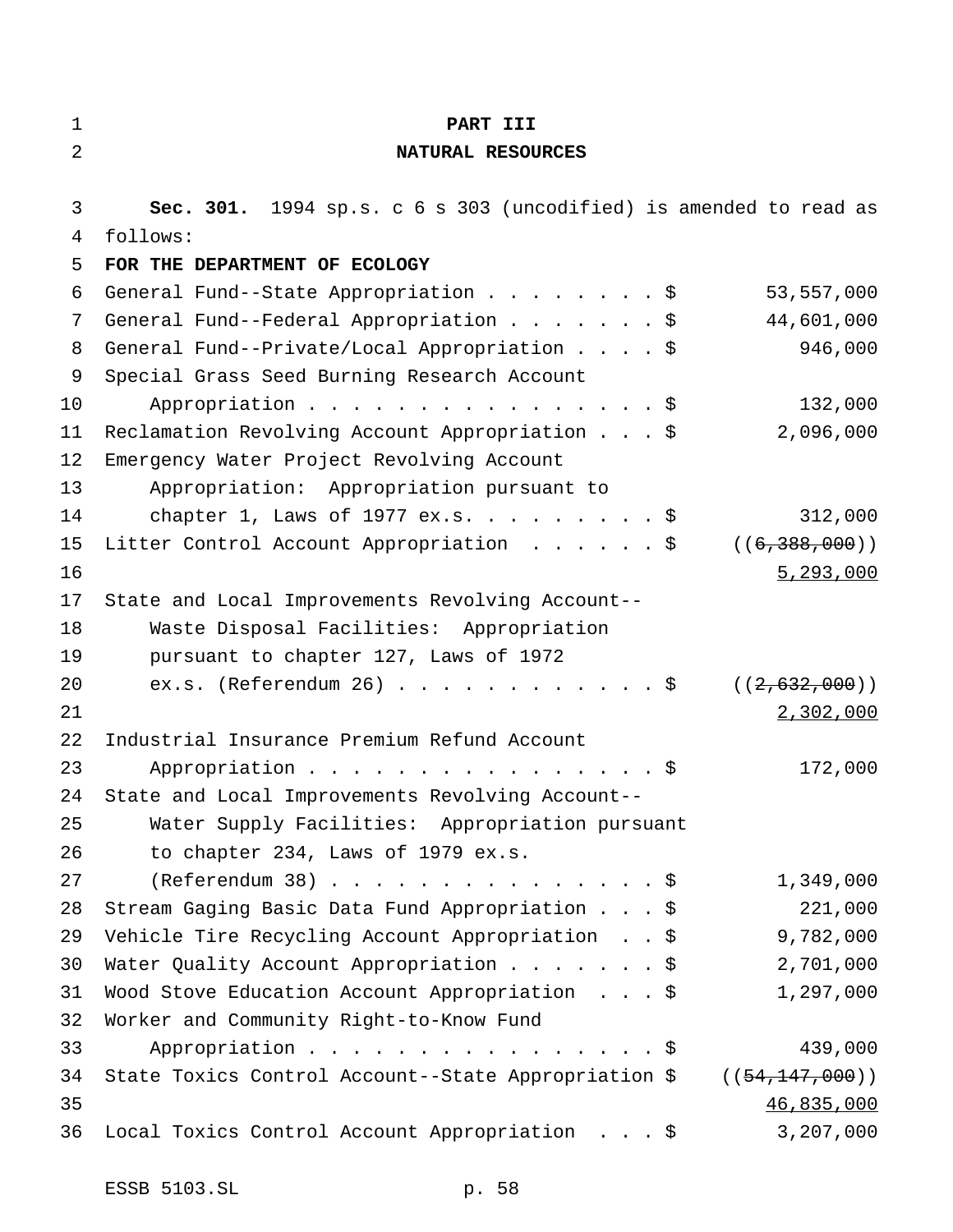| 1  | Water Quality Permit Account Appropriation \$          | ((20, 714, 000))  |
|----|--------------------------------------------------------|-------------------|
| 2  |                                                        | 19,185,000        |
| 3  | Solid Waste Management Account Appropriation \$        | 11,463,000        |
| 4  | Underground Storage Tank Account Appropriation . \$    | 2,835,000         |
| 5  | Hazardous Waste Assistance Account Appropriation<br>\$ | 4,112,000         |
| 6  | Air Pollution Control Account Appropriation \$         | 13,841,000        |
| 7  | Oil Spill Response Account Appropriation \$            | 7,060,000         |
| 8  | Oil Spill Administration Account Appropriation . \$    | 3,526,000         |
| 9  | Fresh Water Aquatic Weed Control Account               |                   |
| 10 | Appropriation \$                                       | 1,978,000         |
| 11 | Air Operating Permit Account Appropriation \$          | 4,566,000         |
| 12 | Water Pollution Control Revolving Account--State       |                   |
| 13 | Appropriation \$                                       | 177,000           |
| 14 | Water Pollution Control Revolving Account--Federal     |                   |
| 15 | Appropriation \$                                       | 1,034,000         |
| 16 | Public Works Assistance Account Appropriation \$       | 4,000,000         |
| 17 | Water Right Processing and Data Management             |                   |
| 18 | Account Appropriation \$                               | 2,154,000         |
| 19 | TOTAL APPROPRIATION \$                                 | ((261, 439, 000)) |
| 20 |                                                        | 251, 173, 000     |

 The appropriations in this section are subject to the following conditions and limitations:

 (1) \$6,222,000 of the general fund--state appropriation and \$1,071,000 of the general fund--federal appropriation are provided for the implementation of the Puget Sound water quality management plan.

 (2) \$7,800,000 of the general fund--state appropriation is provided solely for the auto emissions inspection and maintenance program. Expenditure of the amount provided in this subsection is contingent upon a like amount being deposited in the general fund from auto emission inspection fees in accordance with RCW 70.120.170(4).

 (3) \$400,000 of the general fund--state appropriation is provided solely for water resource management activities associated with the continued implementation of the regional pilot projects started in the 1991-93 biennium.

 (4) \$((3,100,000)) 2,500,000 of the state toxics control account appropriation is provided solely for the following purposes:

 (a) To conduct remedial actions for sites for which there are no potentially liable persons or for which potentially liable persons cannot be found;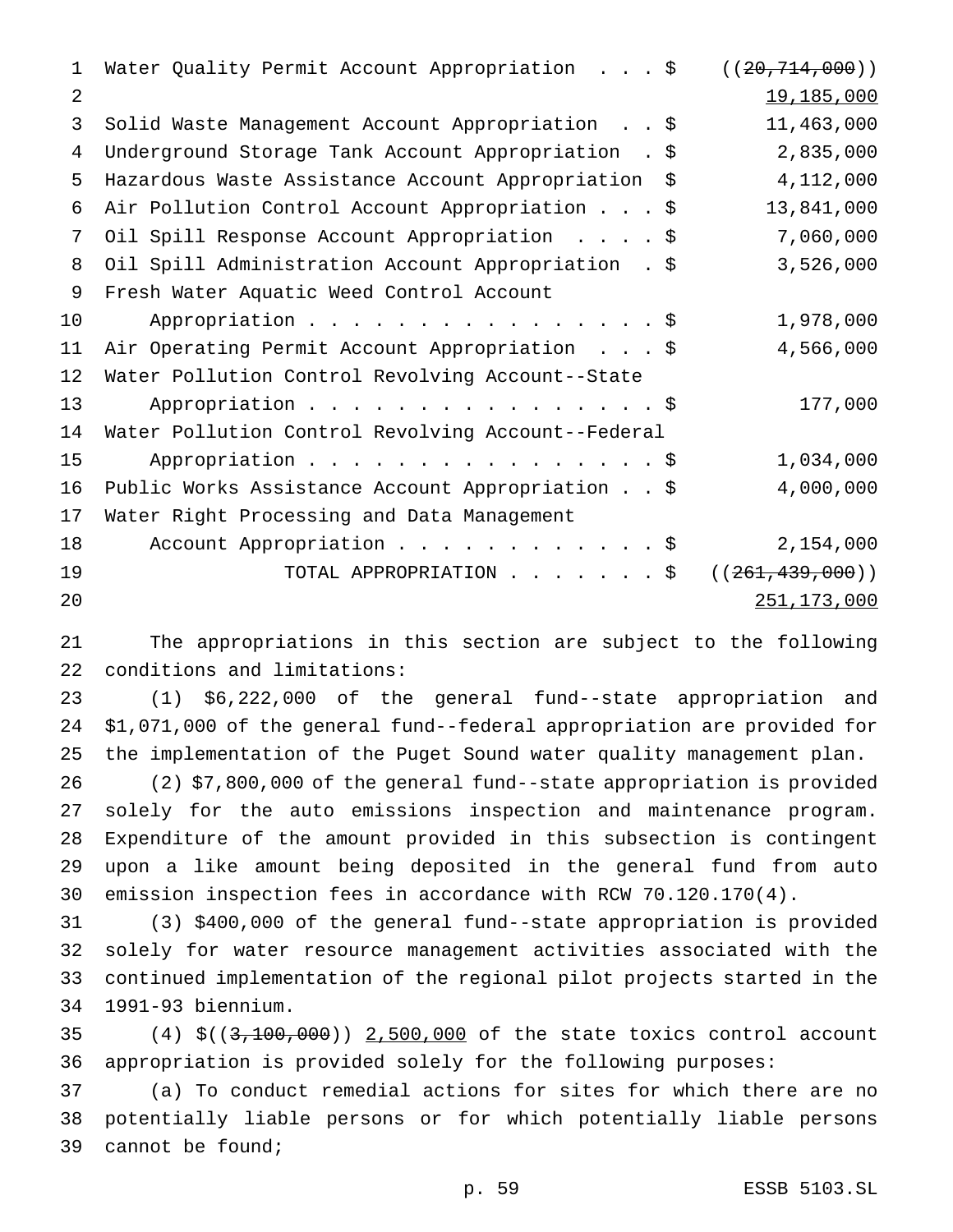(b) To provide funding to assist potentially liable persons under RCW 70.105D.070(2)(d)(xi) to pay for the cost of the remedial actions; and

 (c) To conduct remedial actions for sites for which potentially liable persons have refused to comply with the orders issued by the department under RCW 70.105D.030 requiring the persons to provide the remedial action.

 (5) \$4,566,000 of the air operating permit fee account appropriation and \$642,000 of the air pollution control account appropriation are provided solely to implement Engrossed Substitute House Bill No. 1089, reauthorizing air operating permits. If Engrossed Substitute House Bill No. 1089 is not enacted by June 30, 1993, \$4,566,000 of the air operating permit fee account appropriation and \$642,000 of the air pollution control account appropriation shall lapse.

 (6) Of the solid waste management account appropriation, \$6,100,000 is provided solely for grants to local governments to implement waste reduction and recycling programs, \$75,000 is provided solely for grants to local governments for costs related to contaminated oil collected from publicly used oil collection facilities, and \$40,000 is provided solely for school recycling awards. If Second Substitute Senate Bill No. 5288 is not enacted by June 30, 1993, \$10,200,000 of the solid waste management account appropriation and the amounts provided in this subsection shall lapse.

 (7)(a) \$2,000,000 of the general fund--state appropriation is provided solely for the continued implementation of the water resources data management system.

 (b) If Engrossed Second Substitute Senate Bill No. 6291 (water rights processing) is enacted by June 30, 1994, subsection (7)(a) is null and void and \$1,625,000 of the general fund--state appropriation and \$125,000 of the water right processing and data management account appropriation are provided solely for the continued implementation of the water resources data management system.

34 (8)(( $\frac{1}{(a)}$ )) For fiscal year 1994, \$3,750,000 of the general fund-- state appropriation is provided to administer the water rights permit program. For fiscal year 1995, not more than \$1,375,000 of the general fund--state appropriation may be expended for the program unless legislation to increase fees to fund at least fifty percent of the full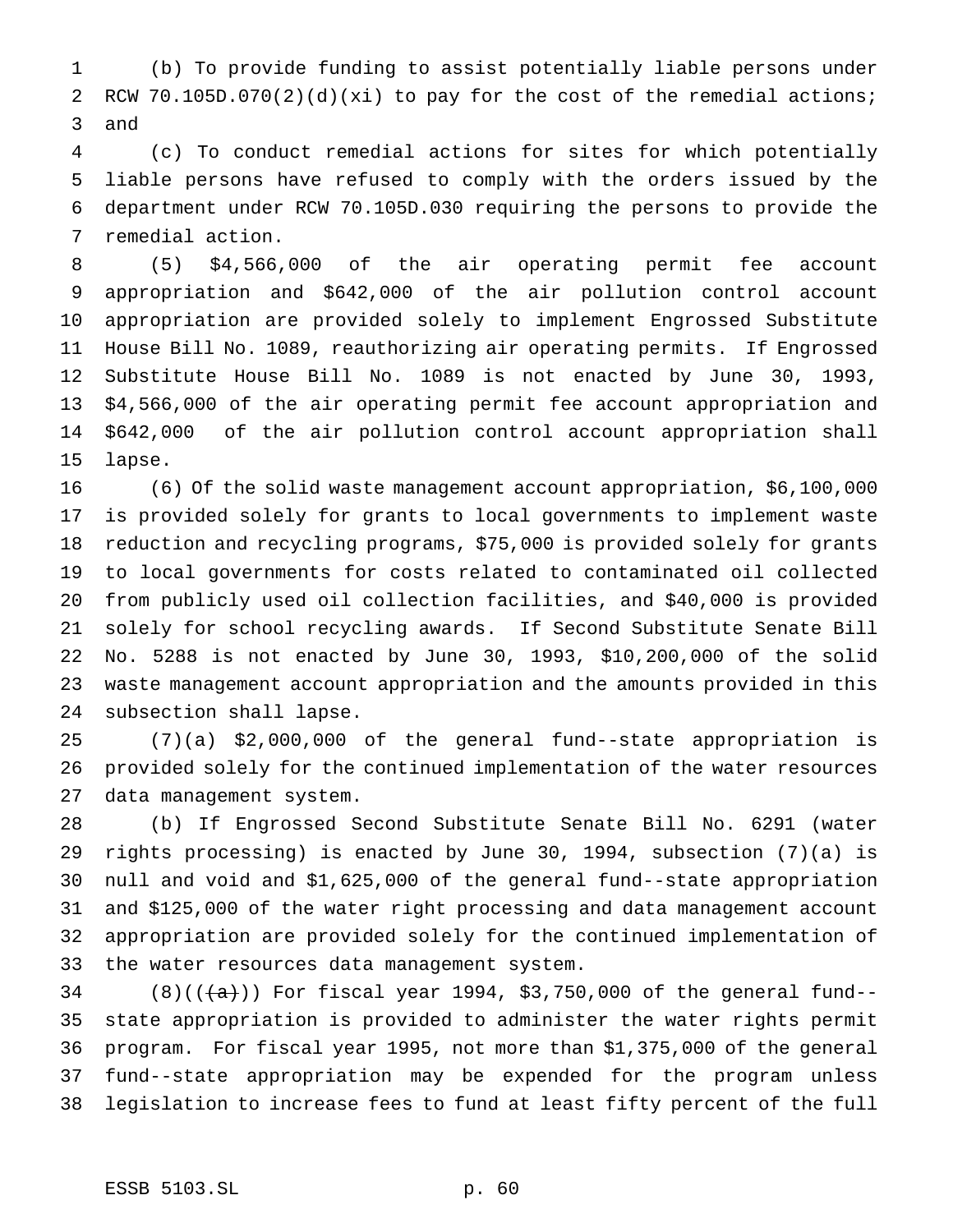cost of the water rights permit program, including data management, is enacted by June 30, 1994.

 (9) \$1,175,000 of the reclamation revolving account appropriation is provided solely for the administration of the well drilling program. If House Bill No. 1806 is not enacted by June 30, 1993, the amount provided in this subsection shall lapse.

 (10) The department of ecology shall cooperate with the department of community development and shall carry out its responsibility under the federally required April 20, 1992, flood hazard reduction mitigation plan. Specifically, the department shall implement the duties outlined in the flood reduction matrix dated December 18, 1992, or as amended by federal requirements, in consultation with the office of financial management.

 (11) \$2,500,000 of the general fund--state appropriation is provided for funding labor-intensive environmental restoration projects, including projects using the Washington conservation corps. In awarding grant contracts, the department shall give priority to projects which implement watershed action plans. If the governor convenes an environmental restoration task force, then projects funded from the amount provided in this subsection shall be subject to review by the task force.

 (12) \$256,000 of the general fund--state appropriation is provided to identify and designate regional water resource planning areas in the central Puget Sound region and to prepare one or more comprehensive water resource plans for the designated area or areas. To assist in preparing the report, the department shall assemble representatives from state agencies, local governments and tribal governments. The report shall identify suggested boundaries, water resource issues relevant to each planning area, and public and private groups having specific interests in the region's water resource issues. The report shall be provided to the governor and the appropriate committees of the legislature by March 15, 1994. Within 90 days thereafter, the governor shall direct the development of a comprehensive water resources plan or plans required by RCW 90.54.040(1). Any amount of this appropriation in excess of \$156,000 shall not be expended unless matched by an equal amount from utilities and local governments.

 (13) \$238,000 of the water quality permit account appropriation is provided solely for implementation of Substitute House Bill No. 1169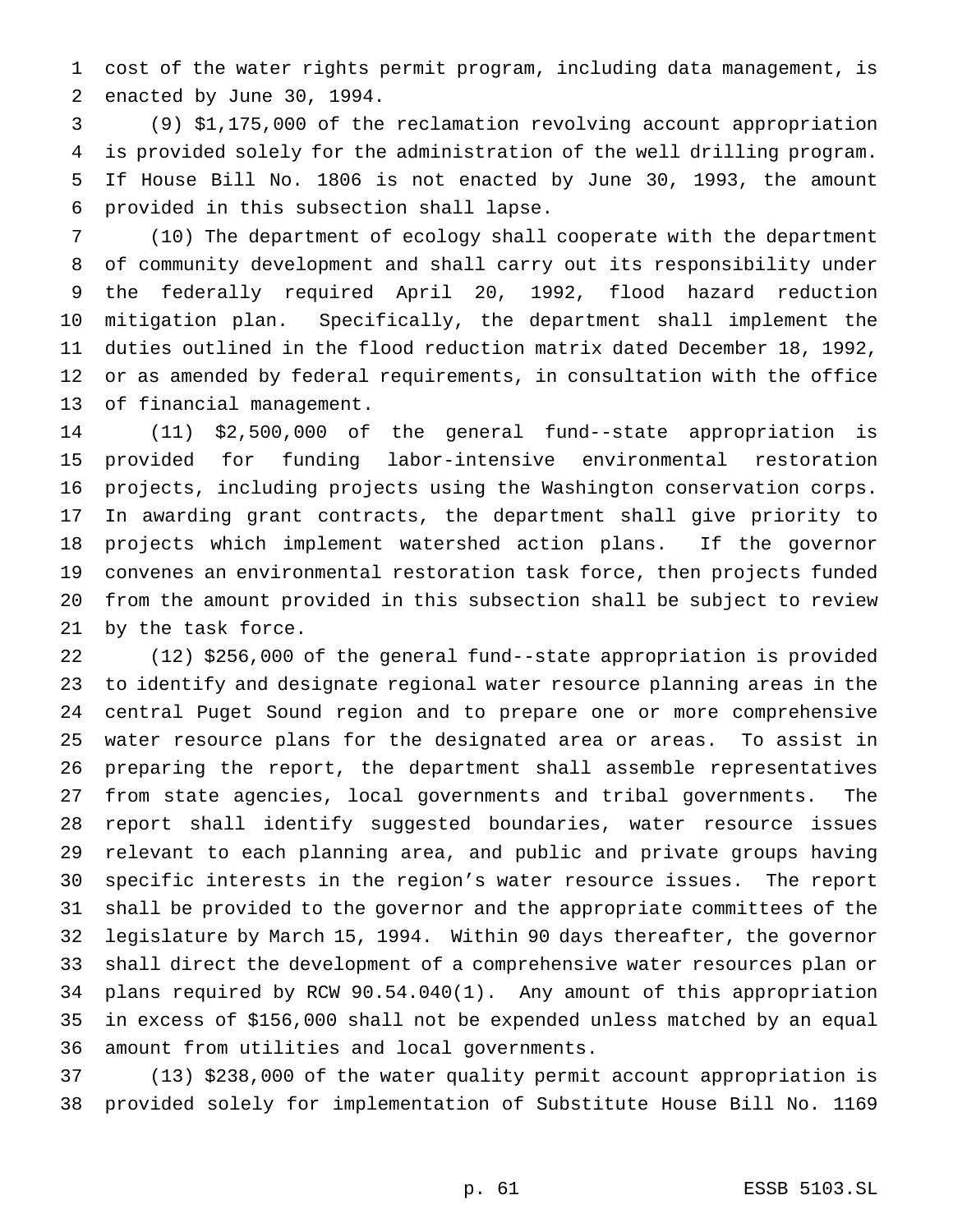(marine finfish). If Substitute House Bill No. 1169 is not enacted by June 30, 1993, the amount provided in this subsection shall lapse.

 (14) Within the appropriations provided in this section, sufficient funds are provided to implement sections 8 through 15 of Second Engrossed Substitute House Bill No. 1309 (wild salmonids).

 (15) Pursuant to RCW 43.135.055, the department is authorized to increase water well operators' fees under chapter 18.104 RCW, by rule, to an amount not to exceed two hundred fifty dollars for a two-year period.

 (16) Pursuant to RCW 43.135.055, the department is authorized to increase site use permit fees under RCW 43.200.080, by rule, to an amount sufficient to recover up to \$143,000 in costs associated with the Northwest interstate compact on low-level radioactive waste management.

 (17) \$100,000 of the public works assistance account is provided solely for technical analysis and coordination with the army corps of engineers and local agencies to address the breach in the south jetty at the entrance of Grays Harbor.

 (18) \$29,000 of the worker and community right-to-know fund appropriation is provided solely for conducting an environmental equity study to include information on the distribution of environmental facilities and toxic chemical releases in relation to low-income and minority communities.

 (19) \$100,000 of the general fund--state appropriation is provided solely on a one-time basis for the implementation of Engrossed Substitute House Bill No. 2521 (metals mining and milling). If the bill is not enacted by June 30, 1994, the amount provided in this subsection shall lapse. Consistent with section 27 of Engrossed Substitute House Bill 2521, the metals mining advisory group shall recommend to the legislature by January 1, 1995, a fee schedule that fully supports all provisions of Engrossed Substitute House Bill No. 2521.

 (20) \$50,000 of the water quality account appropriation is provided solely to contract with the Hood Canal coordinating council to: (a) Pursue methods to control existing nonpoint source pollution; (b) improve cooperation among local, state, federal, and tribal governmental agencies with management authority over Hood Canal; (c) encourage more centralized research and baseline data collection; and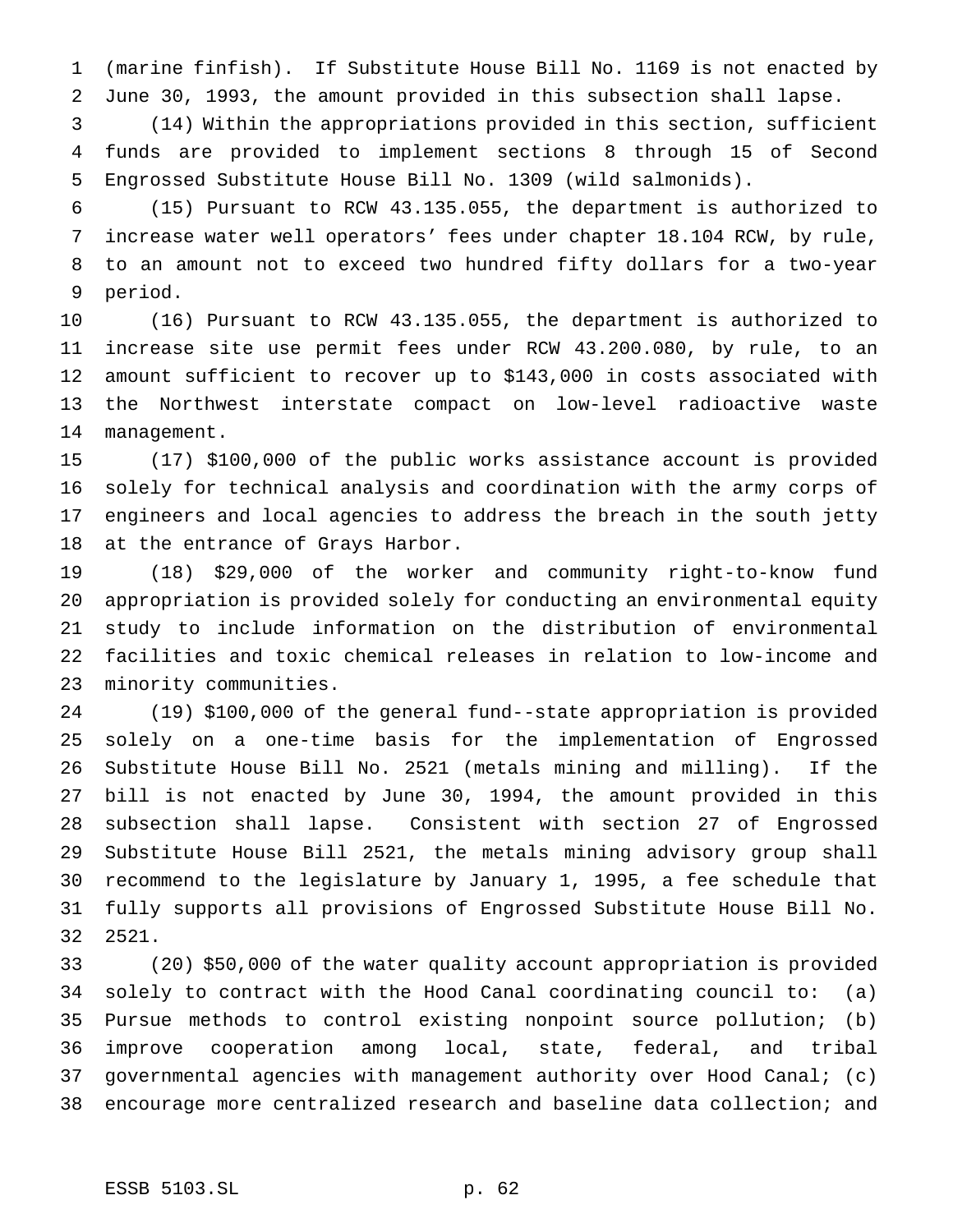(d) inform and educate local residents and decision makers about the need to protect the watershed's environmental integrity.

 **Sec. 302.** 1994 sp.s. c 6 s 310 (uncodified) is amended to read as follows:

**FOR THE DEPARTMENT OF FISHERIES**

| 6  | General Fund--State Appropriation \$                 | ( (55, 930, 000))  |
|----|------------------------------------------------------|--------------------|
| 7  |                                                      | 56,050,000         |
| 8  | General Fund--Federal Appropriation \$               | 25,048,000         |
| 9  | General Fund--Private/Local Appropriation \$         | 9,609,000          |
| 10 | Aquatic Lands Enhancement Account Appropriation . \$ | 4,269,000          |
| 11 | Industrial Insurance Premium Refund Account          |                    |
| 12 | Appropriation \$                                     | 28,000             |
| 13 | Oil Spill Administration Account Appropriation . \$  | 388,000            |
| 14 | Recreational Fish Enhancement--State                 |                    |
| 15 | Appropriation \$                                     | 3,749,000          |
| 16 | TOTAL APPROPRIATION \$                               | ( (99, 021, 000) ) |
| 17 |                                                      | 99,141,000         |

 The appropriations in this section are subject to the following conditions and limitations:

 (1) \$1,049,410 of the general fund--state appropriation is provided to implement the Puget Sound water quality management plan.

 (2) \$1,441,000 of the aquatic lands enhancement account appropriation is provided solely for wildstock restoration programs for salmon species outside of the Columbia river basin. Work will include the development, implementation and evaluation of specific stock restoration plans. The department of fisheries shall provide a progress report to the governor and appropriate legislative committees by September 6, 1994.

 (3) \$723,000 of the aquatic lands enhancement account appropriation is provided solely for shellfish management and enforcement.

 (4)  $\frac{200,000}{1000}$ ) 50,000 of the general fund--state appropriation is provided solely for attorney general costs on behalf of the department of fisheries in defending the state and public interest in tribal halibut litigation (United States v. Washington subproceeding 91-1 and Makah v. Mosbacher). The attorney general costs shall be paid as an interagency reimbursement.

37 (5)  $\zeta$ ((689,000)) 839,000 of the general fund--state appropriation is provided solely for attorney general costs on behalf of the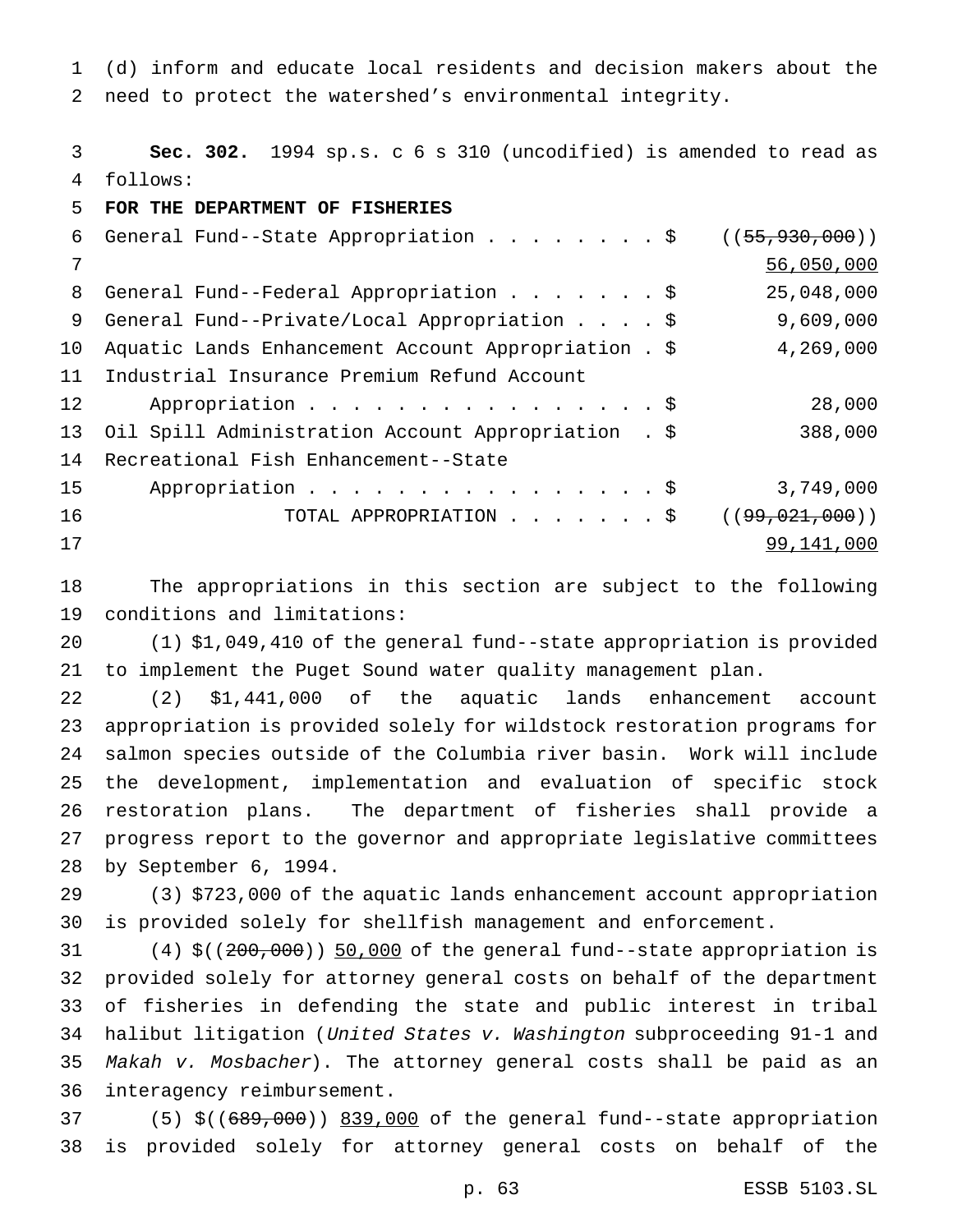department of fisheries, department of natural resources, department of health, and the state parks and recreation commission in defending the state and public interest in tribal shellfish litigation (United States v. Washington, subproceeding 89-3). The attorney general costs shall be paid as an interagency reimbursement.

 (6) The department of fisheries shall cooperate with the department of community development and shall carry out its responsibilities under the federally required April 20, 1992, flood hazard reduction mitigation plan. Specifically, the department shall implement the duties outlined in the flood reduction matrix dated December 18, 1992, or as amended by federal requirement, in consultation with the office of financial management.

 (7) Within the appropriations provided in this section, sufficient funds are provided to implement sections 1 through 6 of Second Engrossed Substitute House Bill No. 1309 (wild salmonids).

 (8) \$3,200,000 of the general fund--state appropriation is contingent upon the enactment of Substitute Senate Bill No. 5980 (fishing licenses). If Substitute Senate Bill 5980 is not enacted by June 30, 1993, \$3,200,000 of the general fund--state appropriation shall lapse.

 (9) \$115,000 of the general fund--state appropriation is provided solely to maintain the south Puget Sound net pen facility.

 (10) \$110,000 of the general fund--state appropriation is provided solely for the operation of the Issaquah Hatchery.

 (11) \$53,000 of the general fund--state appropriation is provided solely to implement Substitute Senate Bill No. 6125 (combined recreational hunting and fishing license). If the bill is not enacted by June 30, 1994, the amount provided in this subsection shall lapse.

 **Sec. 303.** 1994 sp.s. c 6 s 311 (uncodified) is amended to read as follows:

## **FOR THE DEPARTMENT OF WILDLIFE**

|    | 32 General Fund Appropriation \$ $((10,021,000))$       |            |
|----|---------------------------------------------------------|------------|
| 33 |                                                         | 10,204,000 |
|    | 34 ORV (Off-Road Vehicle) Account Appropriation \$      | 480,000    |
|    | 35 Aquatic Lands Enhancement Account Appropriation . \$ | 1,112,000  |
|    | 36 Public Safety and Education Account                  |            |
| 37 | Appropriation $\frac{1}{5}$                             | 590,000    |
|    | 38 Wildlife Fund--State Appropriation \$                | 50,776,000 |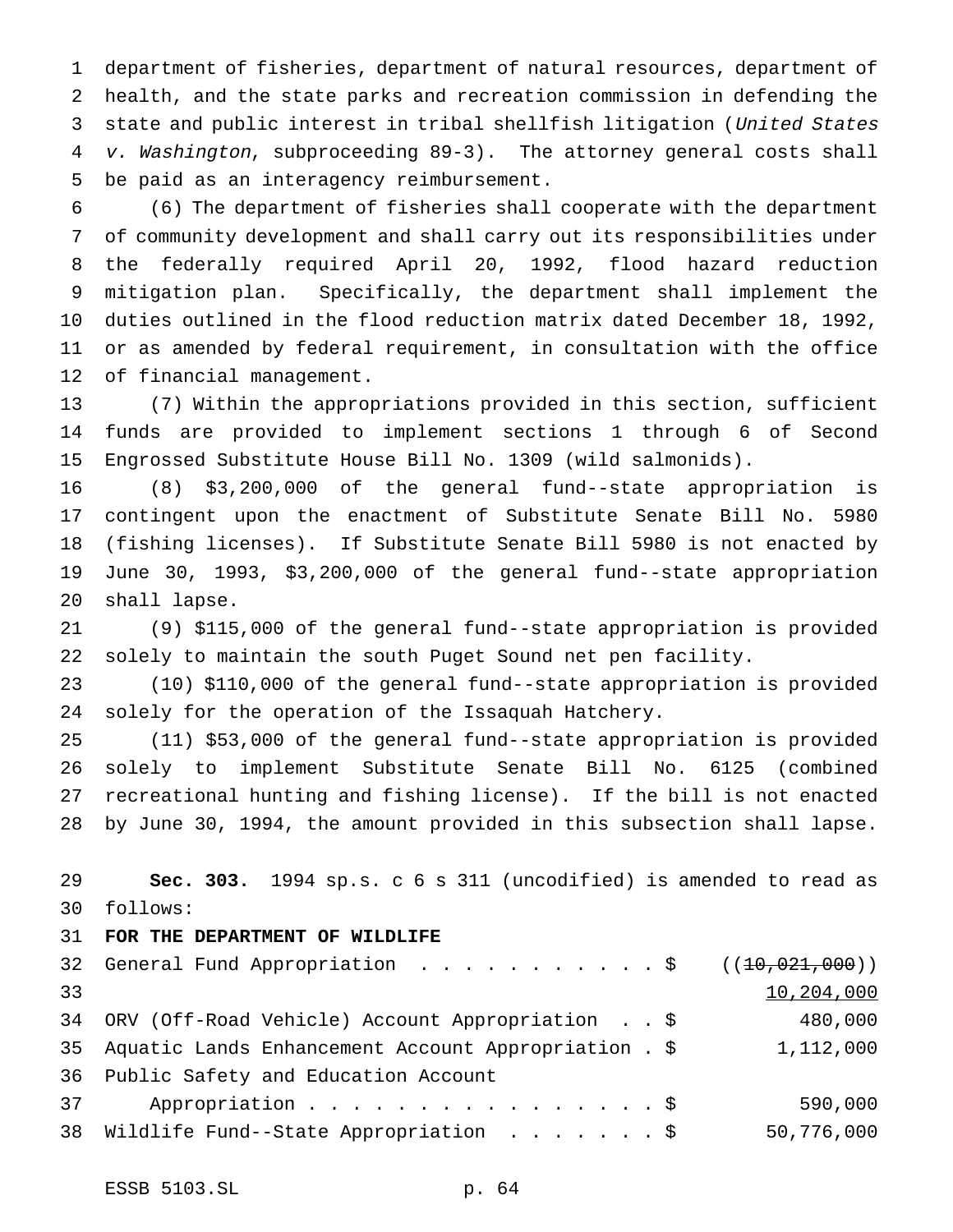|    | 1 Wildlife Fund--Federal Appropriation \$             | 32,101,000  |
|----|-------------------------------------------------------|-------------|
|    | 2 Wildlife Fund--Private/Local Appropriation \$       | 12,402,000  |
|    | 3 Game Special Wildlife Account Appropriation \$      | 1,012,000   |
|    | 4 Oil Spill Administration Account Appropriation . \$ | 520,000     |
| -5 | TOTAL APPROPRIATION \$ $((109,618,000))$              |             |
| -6 |                                                       | 109,197,000 |

 The appropriations in this section are subject to the following conditions and limitations:

 (1) \$482,145 of the general fund appropriation is provided to implement the Puget Sound water quality management plan.

 (2) The department of wildlife shall cooperate with the department of community development and shall carry out its responsibilities under the federally required April 20, 1992, flood hazard reduction mitigation plan. Specifically, the department shall implement the duties outlined in the flood reduction matrix dated December 18, 1992, or as amended by federal requirement, in consultation with the office of financial management.

 (3) \$920,000 of the general fund appropriation is provided solely to address stewardship needs on state lands. Of this amount, \$820,000 is provided for the Washington conservation corps program established under chapter 43.220 RCW.

 (4) \$140,000 of the general fund appropriation is provided for a cooperative effort with the department of agriculture for research and eradication of purple loosestrife on state lands.

 **Sec. 304.** 1994 sp.s. c 6 s 313 (uncodified) is amended to read as follows:

**FOR THE DEPARTMENT OF NATURAL RESOURCES**

|    | 28 General Fund--State Appropriation \$                | ((46, 994, 000)) |
|----|--------------------------------------------------------|------------------|
| 29 |                                                        | 71,194,000       |
| 30 | General Fund--Federal Appropriation \$                 | 906,000          |
|    | 31 General Fund--Private/Local Appropriation \$        | 264,000          |
|    | 32 ORV (Off-Road Vehicle) Account Appropriation \$     | 3,092,000        |
|    | 33 Forest Development Account Appropriation \$         | 37,614,000       |
|    | 34 Survey and Maps Account Appropriation \$            | 1,519,000        |
| 35 | Aquatic Lands Enhancement Account Appropriation . \$   | 2,524,000        |
| 36 | Surface Mining Reclamation Account Appropriation \$    | 1,271,000        |
|    | 37 Resource Management Cost Account Appropriation . \$ | 81,990,000       |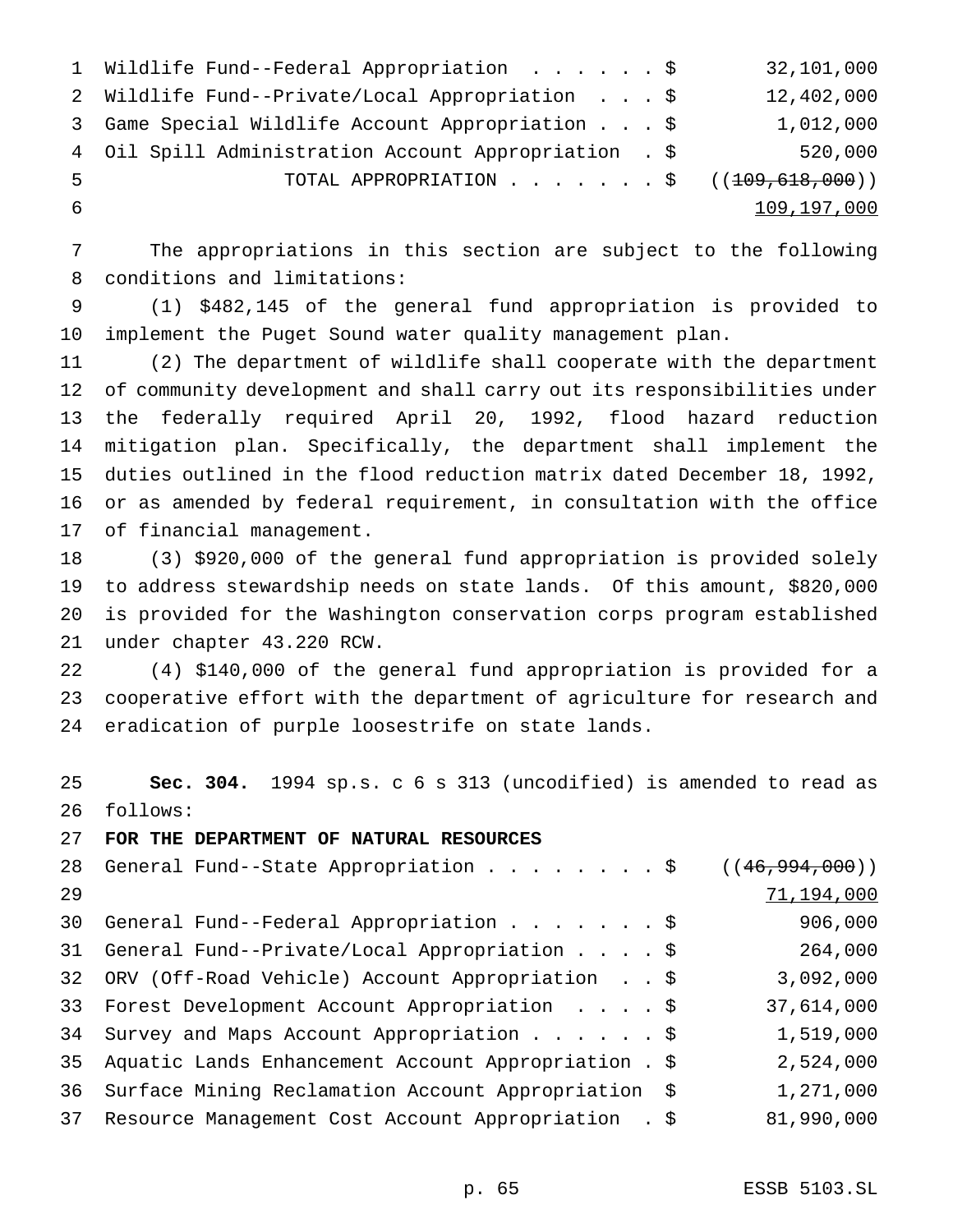Aquatic Land Dredged Material Disposal Site 2 Account Appropriation . . . . . . . . . . . \$ 738,000 Air Pollution Control Account Appropriation...\$ 852,000 Natural Resources Conservation Areas Stewardship Account Appropriation............\$ 1,119,000 Oil Spill Administration Account Appropriation . \$ 65,000 7 Litter Control Account Appropriation . . . . . \$ ((506,000)) 421,000 Industrial Insurance Premium Refund Account Appropriation................\$ 76,000 Watershed Restoration Account Appropriation...\$ 10,000,000 12 TOTAL APPROPRIATION . . . . . . \$ ((<del>189,530,000</del>)) 213,645,000

 The appropriations in this section are subject to the following conditions and limitations:

16 (1)  $$((7,072,000))$  31,272,000 of the general fund--state appropriation is provided solely for the emergency fire suppression subprogram.

 (2) \$993,000 of the appropriations in this section are provided to implement the Puget Sound water quality management plan.

 (3) \$450,000 of the general fund--state appropriation and \$900,000 of the resource management cost account appropriation are provided solely for the displaced forest-products worker program under chapter 50.70 RCW.

 (4) \$1,400,000 of the general fund--state appropriation is provided solely to address stewardship needs on state lands. Of this amount, \$1,250,000 shall be expended for the Washington conservation corps program established under chapter 43.220 RCW.

 (5) \$1,271,000 of the surface mining reclamation account is provided solely for surface mining regulation activities.

 (6) \$1,200,000 of the general fund--state appropriation is provided solely for cooperative monitoring, evaluation, and research projects related to implementation of the timber-fish-wildlife agreement.

 (7) \$2,000,000 of the general fund--state appropriation and \$2,000,000 of the amount referenced in subsection (13) of this section are provided solely to fund labor-intensive natural resource and forest restoration projects. In providing forest related employment opportunities, the department shall give first priority to hiring workers unemployed as a result of reduced timber supply. If the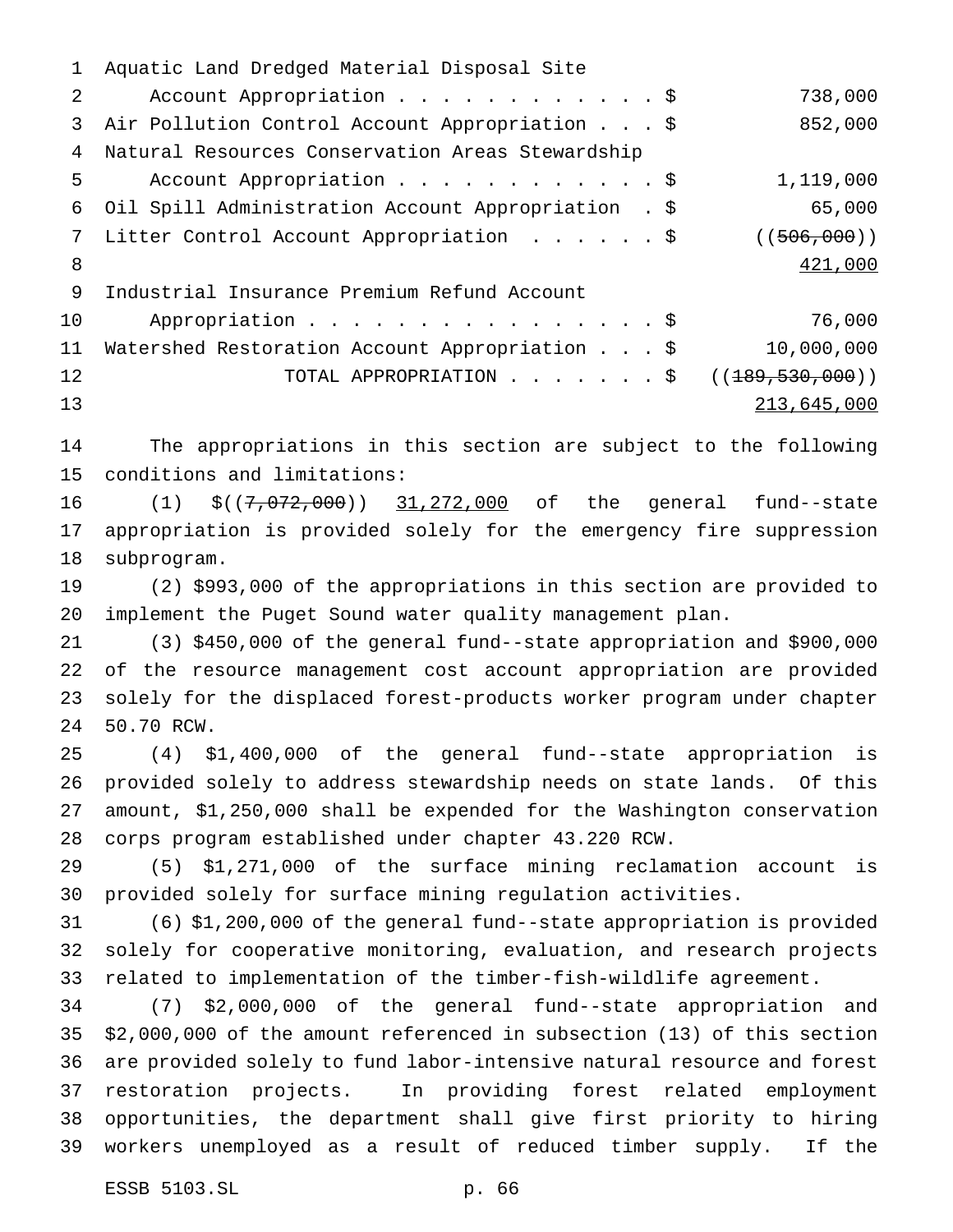governor convenes an environmental restoration task force, then projects funded from the amount provided in this subsection shall be subject to review by the task force.

 (8) The department of natural resources shall cooperate with the department of community development and shall carry out its responsibilities under the federally required April 20, 1992, flood hazard reduction mitigation plan. Specifically, the department shall implement the duties outlined in the flood reduction matrix dated December 18, 1992, or as amended by federal requirement, in consultation with the office of financial management.

 (9) \$60,000 of the general fund--state appropriation is provided solely for the department to contract for increased development of the Mount Tahoma cross-country ski trails system.

 (10) \$450,000, of which \$225,000 is from the resource management cost account appropriation and \$225,000 is from the aquatic lands enhancement account appropriation, is provided solely for the control and eradication of Spartina.

 (11) \$1,555,000 of the general fund--state appropriation is provided solely for increased workload associated with forest practice compliance and watershed management.

 (12) The department of natural resources shall provide its quarterly trust revenue forecast to the office of financial management and the legislature on a timetable which is consistent with the submission of the state economic and revenue forecast to the governor and the legislature by the economic and revenue forecast council. In preparing its forecasts and to the extent feasible, the department shall use economic assumptions that are consistent with those used by the economic and revenue forecast council.

 (13) The full amount of the watershed restoration account appropriation in this section is provided solely for the watershed recovery partnership program established in Engrossed Substitute Senate Bill No. 6243 (omnibus capital budget).

 (14) \$50,000 of the general fund--state appropriation is provided solely on a one-time basis for the implementation of Engrossed Substitute House Bill No. 2521 (metals mining and milling). If the bill is not enacted by June 30, 1994, the amount provided in this subsection shall lapse. Consistent with section 27 of Engrossed Substitute House Bill No. 2521, the metals mining advisory group shall recommend to the legislature by January 1, 1995, a fee schedule that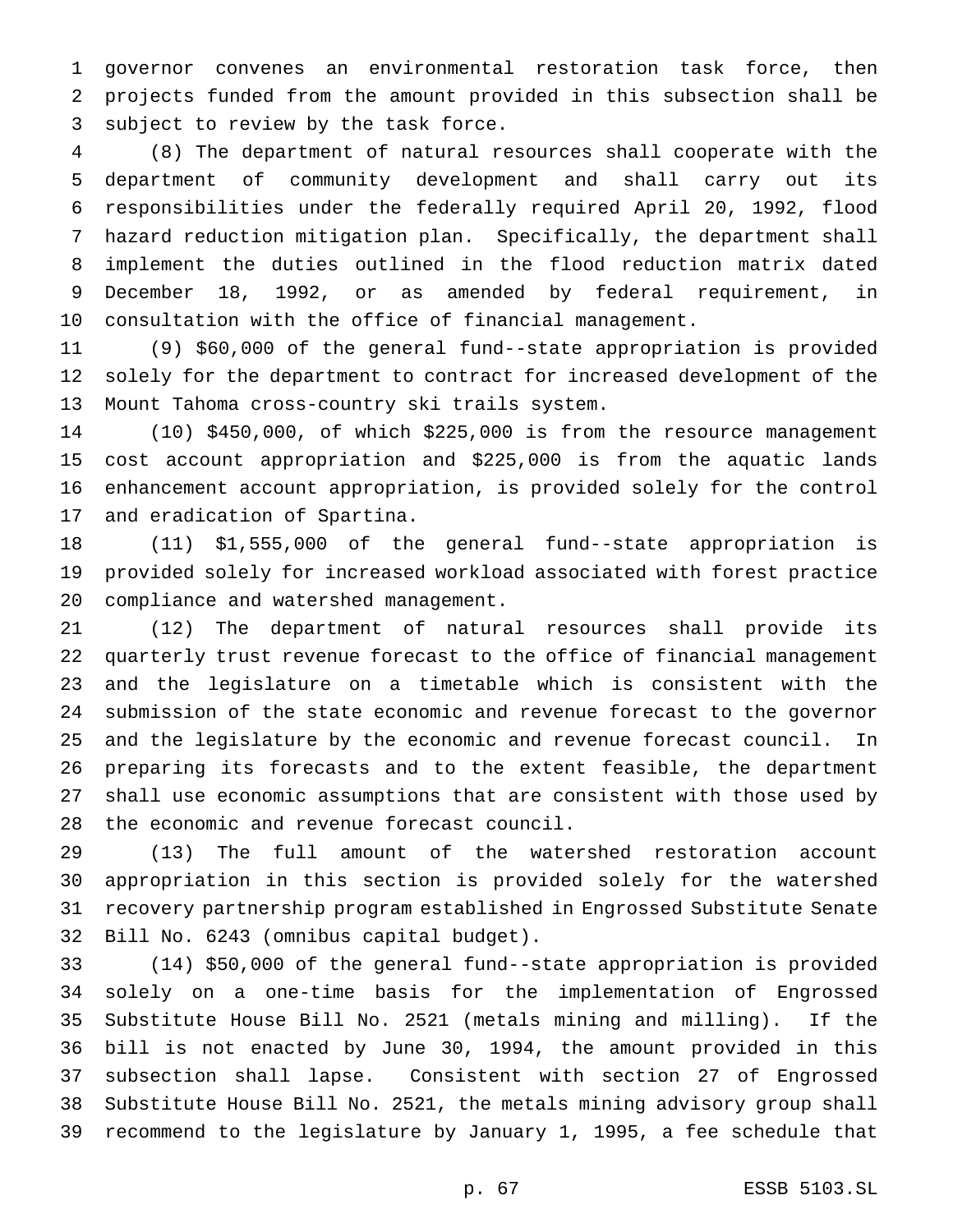fully supports all provisions of Engrossed Substitute House Bill No. 2521.

 (15) \$5,000 of the general fund--state appropriation is provided solely to implement Substitute Senate Bill No. 6556 (public lands rental/TV districts). If the bill is not enacted by June 30, 1994, the amount provided in this subsection shall lapse.

 **Sec. 305.** 1994 sp.s. c 6 s 314 (uncodified) is amended to read as follows:

## **FOR THE DEPARTMENT OF AGRICULTURE**

|    | 10 General Fund--State Appropriation \$ $((14, 523, 000))$     |                    |
|----|----------------------------------------------------------------|--------------------|
| 11 |                                                                | 14,853,000         |
|    | 12 General Fund--Federal Appropriation \$                      | 4,186,000          |
|    | 13 State Toxics Control Account Appropriation \$ ((1,103,000)) |                    |
| 14 |                                                                | 1,043,000          |
|    | 15 Weights and Measures Account Appropriation \$               | 864,000            |
| 16 | State Industrial Insurance Premium Refund Account              |                    |
| 17 | Appropriation \$                                               | 74,000             |
| 18 | TOTAL APPROPRIATION \$                                         | ( (20, 750, 000) ) |
| 19 |                                                                | 21,020,000         |

 The appropriations in this section are subject to the following conditions and limitations:

 (1) \$71,000 of the general fund--state appropriation is provided solely to implement the Puget Sound water quality management plan element NP-6. The department shall provide technical assistance to local governments in the process of developing watershed management plans.

 (2) \$300,000 of the general fund--state appropriation and the entire weights and measures account appropriation are provided solely for the department's weights and measures program.

 (3) \$493,000 of the general fund--state appropriation is provided solely to promote international trade.

 (4) The department shall report to the governor and the appropriate fiscal committees of the legislature, by November 15, 1994, regarding administrative costs of the agency and how such costs are being allocated between programs and funds sources within the agency.

 **Sec. 306.** 1994 sp.s. c 6 s 315 (uncodified) is amended to read as follows:

ESSB 5103.SL p. 68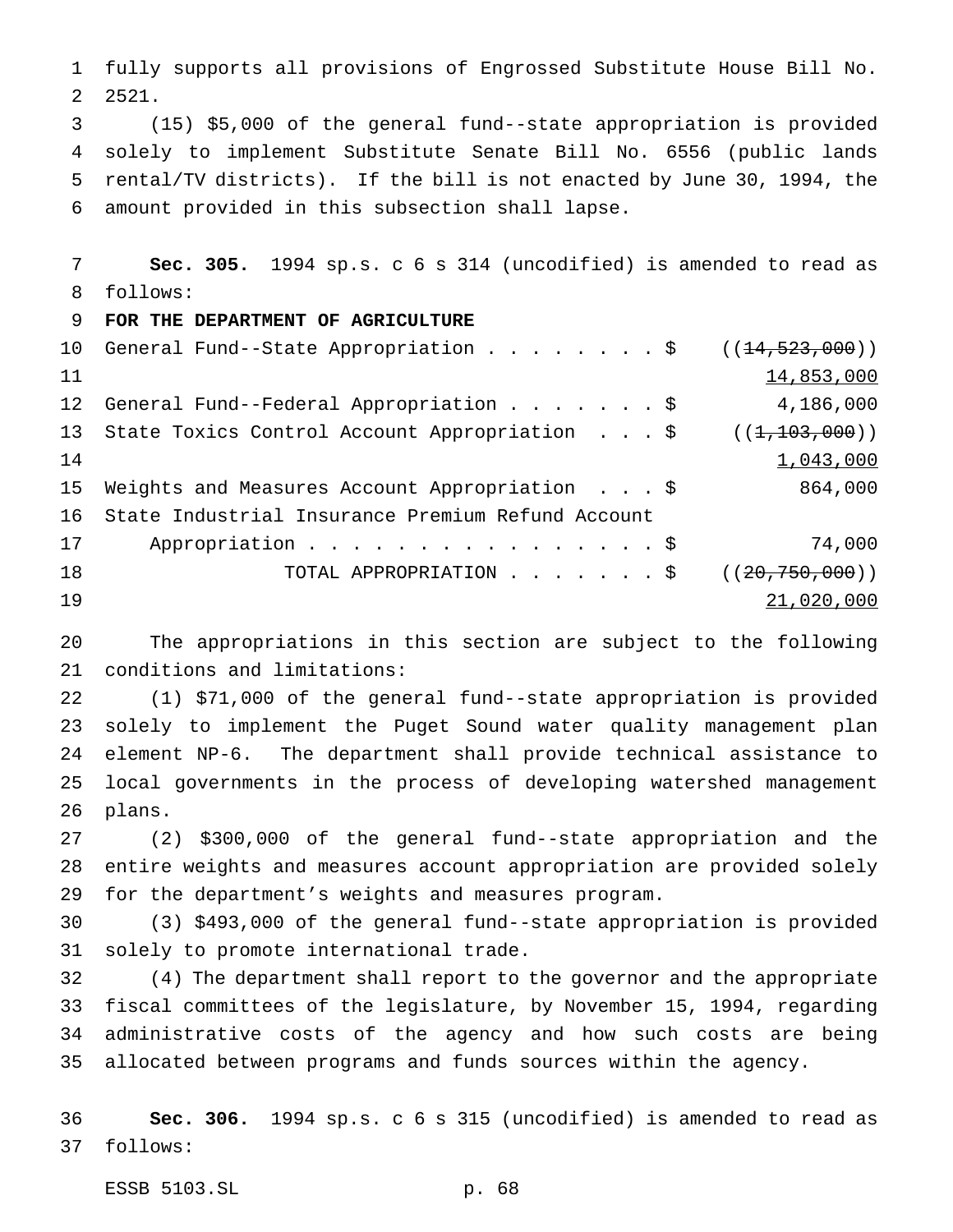# **FOR THE OFFICE OF MARINE SAFETY**

 Oil Spill Administration Account Appropriation................\$ 3,992,000 4 State Toxics Control Account Appropriation . . . \$ ((298,000)) 282,000 6 TOTAL APPROPRIATION  $\ldots$ .....\$ ((4,290,000))  $\frac{4}{274}$ , 000

 The appropriations in this section are subject to the following conditions and limitations:

 (1) \$963,000 of the oil spill administration account appropriation is provided solely for the implementation of a field operations program in accordance with Substitute House Bill No. 1144. The marine oversight board shall provide an assessment of the work plan to implement the office of marine safety's field operations program. A report containing the marine oversight board's assessment of the field operations program, including recommendations for the allocation of resources, shall be submitted to the office of financial management, the office of marine safety, and appropriate committees of the legislature by August 1, 1993.

 (2) \$224,000 of the oil spill administration account appropriation is provided solely for the implementation of a field operations program on the Columbia river. This funding level assumes that the state of Oregon will provide office space and other forms of in-kind support.

 (3) \$153,000 of the oil spill administration account appropriation is provided solely for the marine oversight board. After July 1, 1994, funding provided in this subsection is for meeting-related costs only.

(End of part)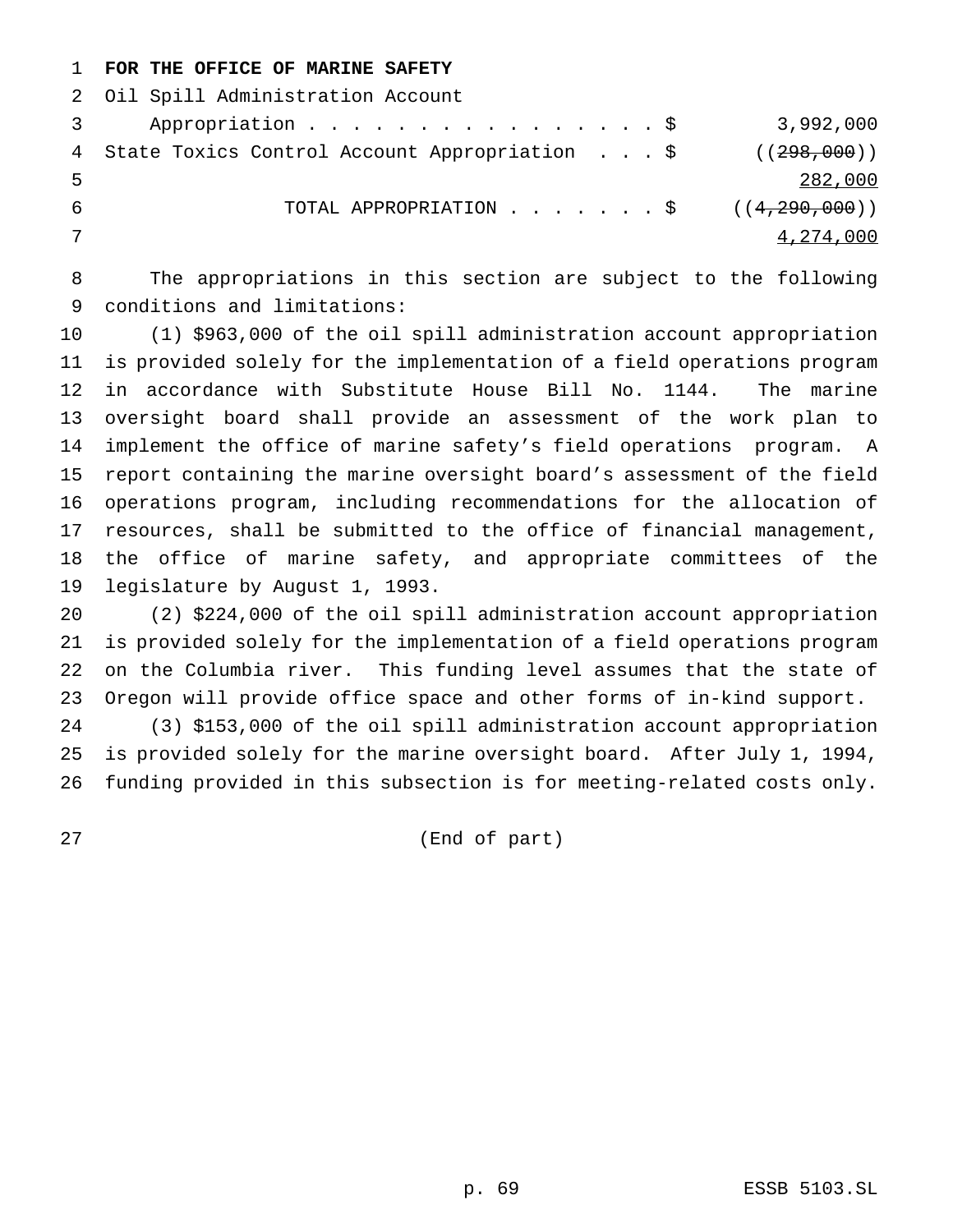| ٠   |  |
|-----|--|
| . . |  |
|     |  |

#### **PART V**

## **EDUCATION**

 **Sec. 501.** 1994 sp.s. c 6 s 502 (uncodified) is amended to read as follows: **FOR THE SUPERINTENDENT OF PUBLIC INSTRUCTION--FOR GENERAL APPORTIONMENT**

**(BASIC EDUCATION)**

7 General Fund Appropriation . . . . . . . . . . \$ ((6,007,518,000)) 5,986,385,000

 The appropriation in this section is subject to the following conditions and limitations:

 (1) The general fund appropriation includes such funds as are necessary for the remaining months of the 1992-93 school year.

 (2) Allocations for certificated staff salaries for the 1993-94 and 1994-95 school years shall be determined using formula-generated staff units calculated pursuant to this subsection. Staff allocations for small school enrollments in grades K-6 shall be the greater of that generated under (a) of this subsection, or under (d) and (e) of this subsection. Certificated staffing allocations shall be as follows:

 (a) On the basis of each 1,000 average annual full time equivalent enrollments, excluding full time equivalent enrollment otherwise recognized for certificated staff unit allocations under (c) through (f) of this subsection:

 (i) Four certificated administrative staff units for grades K-12, excluding full time equivalent handicapped enrollment recognized for 25 funding purposes under section 507 of this act;

 (ii) 49 certificated instructional staff units, as required in RCW 28A.150.260(2)(b), for grades K-3, excluding full time equivalent handicapped students ages six through eight;

 (iii) An additional 5.3 certificated instructional staff units for grades K-3;

 (A) Funds provided under this subsection (2)(a)(iii) in excess of the amount required to maintain the statutory minimum ratio established under RCW 28A.150.260(2)(b) shall be allocated only if the district documents an actual ratio equal to or greater than 54.3 certificated instructional staff per thousand full time equivalent students in grades K-3. For any school district documenting a lower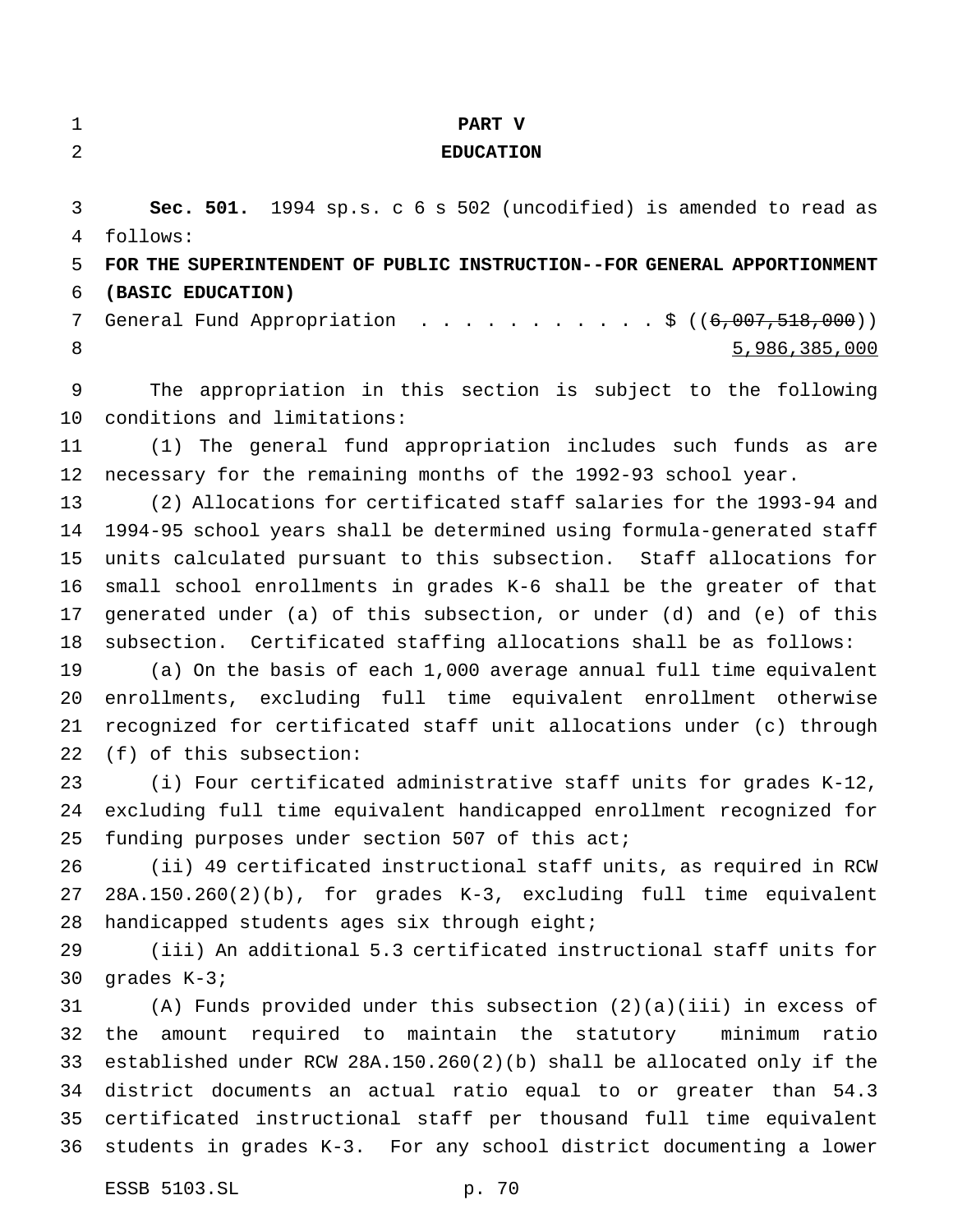certificated instructional staff ratio, the allocation shall be based on the district's actual grades K-3 certificated instructional staff ratio achieved in that school year, or the statutory minimum ratio established under RCW 28A.150.260(2)(b), if greater.

 (B) Districts at or above 51.0 certificated instructional staff per one thousand full time equivalent students in grades K-3 may dedicate up to 1.3 of the 54.3 funding ratio to employ additional classified instructional assistants assigned to basic education classrooms in grades K-3. For purposes of documenting a district's staff ratio under this section, funds used by the district to employ additional classified instructional assistants shall be converted to a certificated staff equivalent and added to the district's actual certificated instructional staff ratio. Additional classified instructional assistants, for the purposes of this subsection, shall be determined using the 1989-90 school year as the base year.

 (C) Any district maintaining a ratio equal to or greater than 54.3 certificated instructional staff per thousand full time equivalent students in grades K-3 may use allocations generated under this subsection (2)(a)(iii) in excess of that required to maintain the minimum ratio established under RCW 28A.150.260(2)(b) to employ additional basic education certificated instructional staff or classified instructional assistants in grades 4-6. Funds allocated under this subsection (2)(a)(iii) shall only be expended to reduce class size in grades K-6. No more than 1.3 of the certificated instructional funding ratio amount may be expended for provision of classified instructional assistants; and

 (iv) Forty-six certificated instructional staff units for grades 4- 12, excluding full time equivalent handicapped students ages nine and above; and

 (b) For school districts with a minimum enrollment of 250 full time equivalent students whose full time equivalent student enrollment count in a given month exceeds the first of the month full time equivalent enrollment count by 5 percent, an additional state allocation of 110 percent of the share that such increased enrollment would have generated had such additional full time equivalent students been included in the normal enrollment count for that particular month;

 (c) On the basis of full time equivalent enrollment in vocational education programs and skill center programs approved by the superintendent of public instruction, 0.92 certificated instructional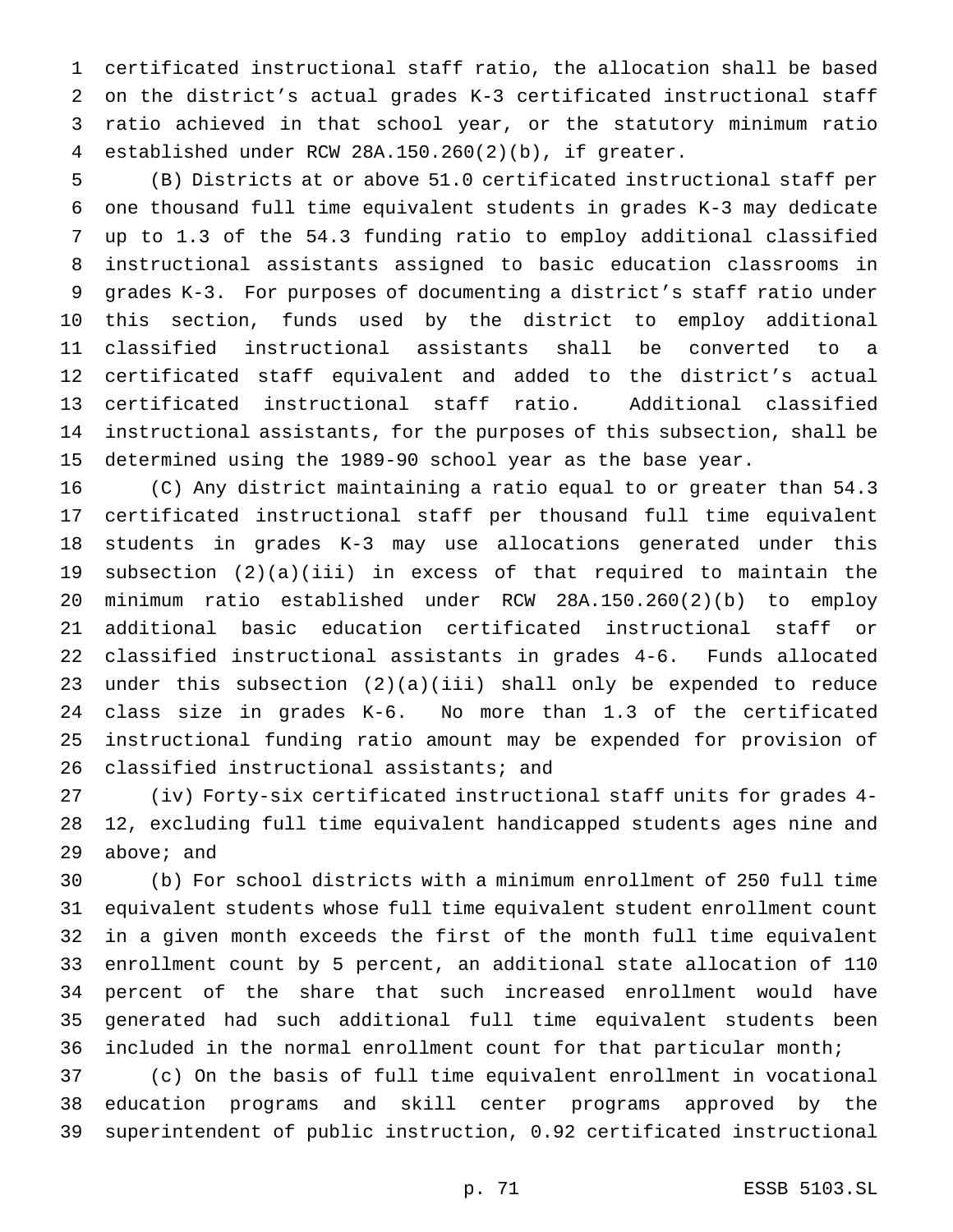staff units and 0.08 certificated administrative staff units for each 16.67 full time equivalent vocational students;

 (d) For districts enrolling not more than twenty-five average annual full time equivalent students in grades K-8, and for small school plants within any school district which have been judged to be remote and necessary by the state board of education and enroll not more than twenty-five average annual full time equivalent students in grades K-8:

 (i) For those enrolling no students in grades seven and eight, 1.76 certificated instructional staff units and 0.24 certificated administrative staff units for enrollment of not more than five students, plus one-twentieth of a certificated instructional staff unit 13 for each additional student enrolled; and

 (ii) For those enrolling students in grades 7 or 8, 1.68 certificated instructional staff units and 0.32 certificated administrative staff units for enrollment of not more than five students, plus one-tenth of a certificated instructional staff unit for each additional student enrolled.

 (e) For specified enrollments in districts enrolling more than twenty-five but not more than one hundred average annual full time equivalent students in grades K-8, and for small school plants within any school district which enroll more than twenty-five average annual full time equivalent students in grades K-8 and have been judged to be remote and necessary by the state board of education:

 (i) For enrollment of up to sixty annual average full time equivalent students in grades K-6, 2.76 certificated instructional staff units and 0.24 certificated administrative staff units; and

 (ii) For enrollment of up to twenty annual average full time equivalent students in grades 7 and 8, 0.92 certificated instructional staff units and 0.08 certificated administrative staff units.

 (f) For districts operating no more than two high schools with enrollments of less than three hundred average annual full time equivalent students, for enrollment in grades 9-12 in each such school, other than alternative schools:

 (i) For remote and necessary schools enrolling students in any grades 9-12 but no more than twenty-five average annual full time equivalent students in grades K-12, four and one-half certificated instructional staff units and one-quarter of a certificated administrative staff unit;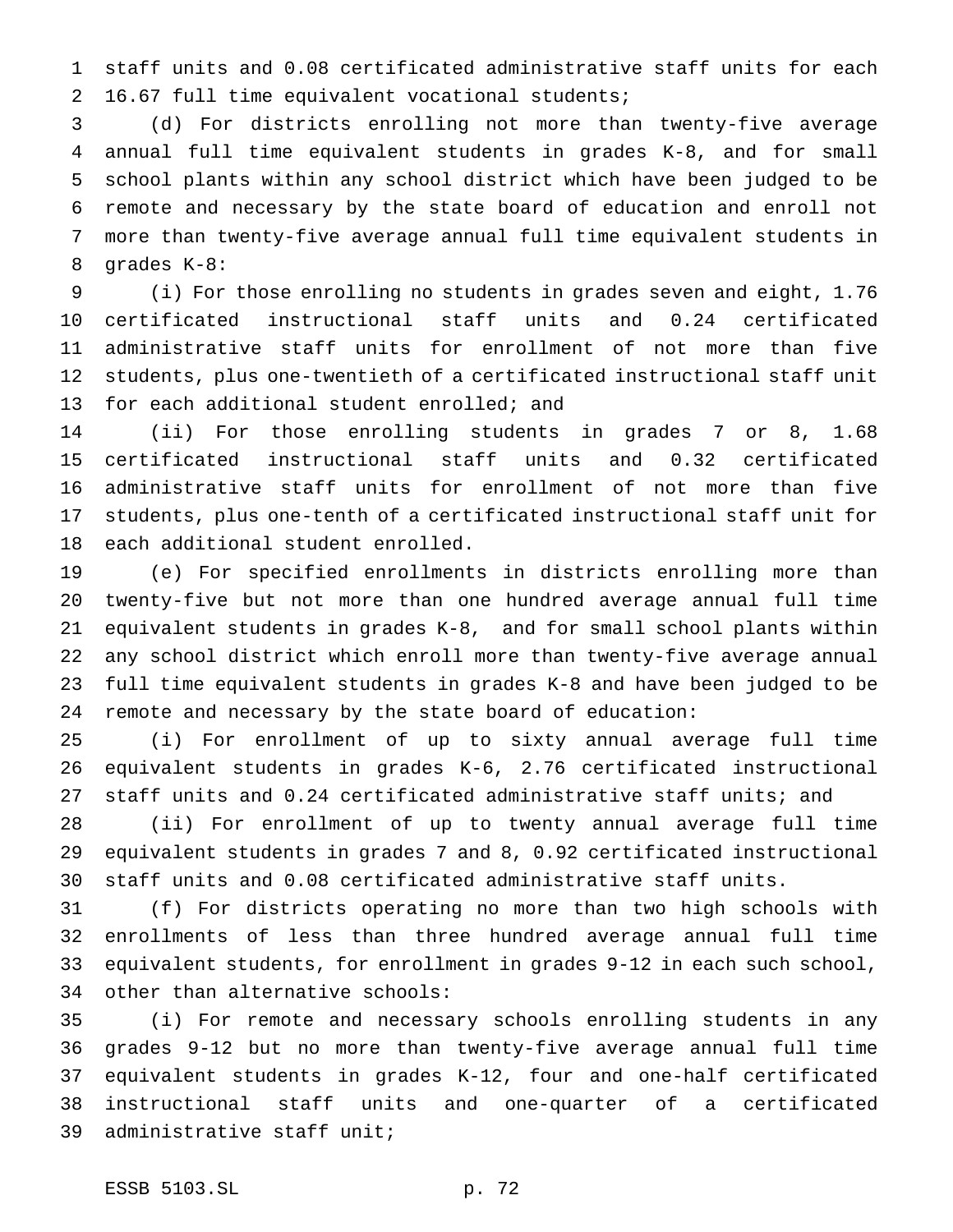(ii) For all other small high schools under this subsection, nine certificated instructional staff units and one-half of a certificated administrative staff unit for the first sixty average annual full time equivalent students, and additional staff units based on a ratio of 0.8732 certificated instructional staff units and 0.1268 certificated administrative staff units per each additional forty-three and one-half average annual full time equivalent students.

 Units calculated under (f)(ii) of this subsection shall be reduced by certificated staff units at the rate of forty-six certificated instructional staff units and four certificated administrative staff units per thousand vocational and handicapped full time equivalent students.

 (g) For each nonhigh school district having an enrollment of more than seventy annual average full time equivalent students and less than one hundred eighty students, operating a grades K-8 program or a grades 1-8 program, an additional one-half of a certificated instructional staff unit;

 (h) For each nonhigh school district having an enrollment of more than fifty annual average full time equivalent students and less than one hundred eighty students, operating a grades K-6 program or a grades 1-6 program, an additional one-half of a certificated instructional staff unit.

 (3) Allocations for classified salaries for the 1993-94 and 1994-95 school years shall be calculated using formula-generated classified staff units determined as follows:

 (a) For enrollments generating certificated staff unit allocations under subsection (2) (d) through (h) of this section, one classified staff unit for each three certificated staff units allocated under such subsections.

 (b) For all other enrollment in grades K-12, including vocational but excluding handicapped full time equivalent enrollments, one classified staff unit for each sixty average annual full time equivalent students.

 (c) For each nonhigh school district with an enrollment of more than fifty annual average full time equivalent students and less than one hundred eighty students, an additional one-half of a classified staff unit.

 (4) Fringe benefit allocations shall be calculated at a rate of 21.29 percent in the 1993-94 school year and 21.29 percent in the 1994-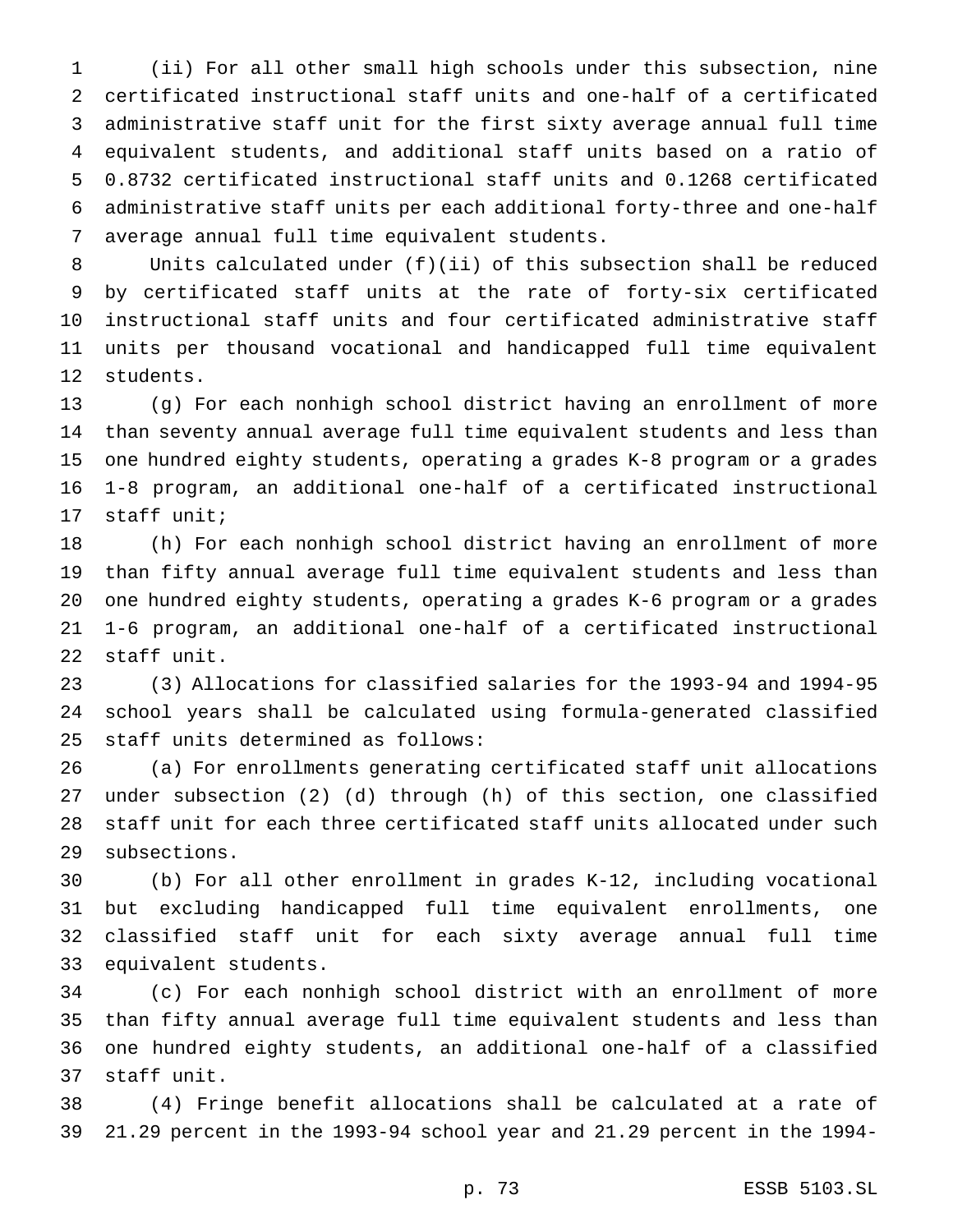95 school year of certificated salary allocations provided under subsection (2) of this section, and a rate of 18.73 percent in the 1993-94 school year and 18.73 percent in the 1994-95 school year of classified salary allocations provided under subsection (3) of this section.

 (5) Insurance benefit allocations shall be calculated at the rates specified in section 504 of this act, based on:

 (a) The number of certificated staff units determined in subsection (2) of this section; and

 (b) The number of classified staff units determined in subsection (3) of this section multiplied by 1.152. This factor is intended to adjust allocations so that, for the purposes of distributing insurance benefits, full time equivalent classified employees may be calculated on the basis of 1440 hours of work per year, with no individual employee counted as more than one full time equivalent.

 (6)(a) For nonemployee-related costs associated with each certificated staff unit allocated under subsection (2) (a), (b), and (d) through (h) of this section, there shall be provided a maximum of \$7,251 per certificated staff unit in the 1993-94 school year and a maximum of \$7,439 per certificated staff unit in the 1994-95 school year.

 (b) For nonemployee-related costs associated with each certificated staff unit allocated under subsection (2)(c) of this section, there shall be provided a maximum of \$13,817 per certificated staff unit in the 1993-94 school year and a maximum of \$14,176 per certificated staff unit in the 1994-95 school year.

 (7) Allocations for substitute costs for classroom teachers shall be distributed at a maximum rate of \$341 for the 1993-94 school year and \$341 per year for the 1994-95 school year for allocated classroom teachers. Solely for the purposes of this subsection, allocated classroom teachers shall be equal to the number of certificated instructional staff units allocated under subsection (2) of this section, multiplied by the ratio between the number of actual basic education certificated teachers and the number of actual basic education certificated instructional staff reported state-wide for the 1992-93 school year.

 (8) Any school district board of directors may petition the superintendent of public instruction by submission of a resolution adopted in a public meeting to reduce or delay any portion of its basic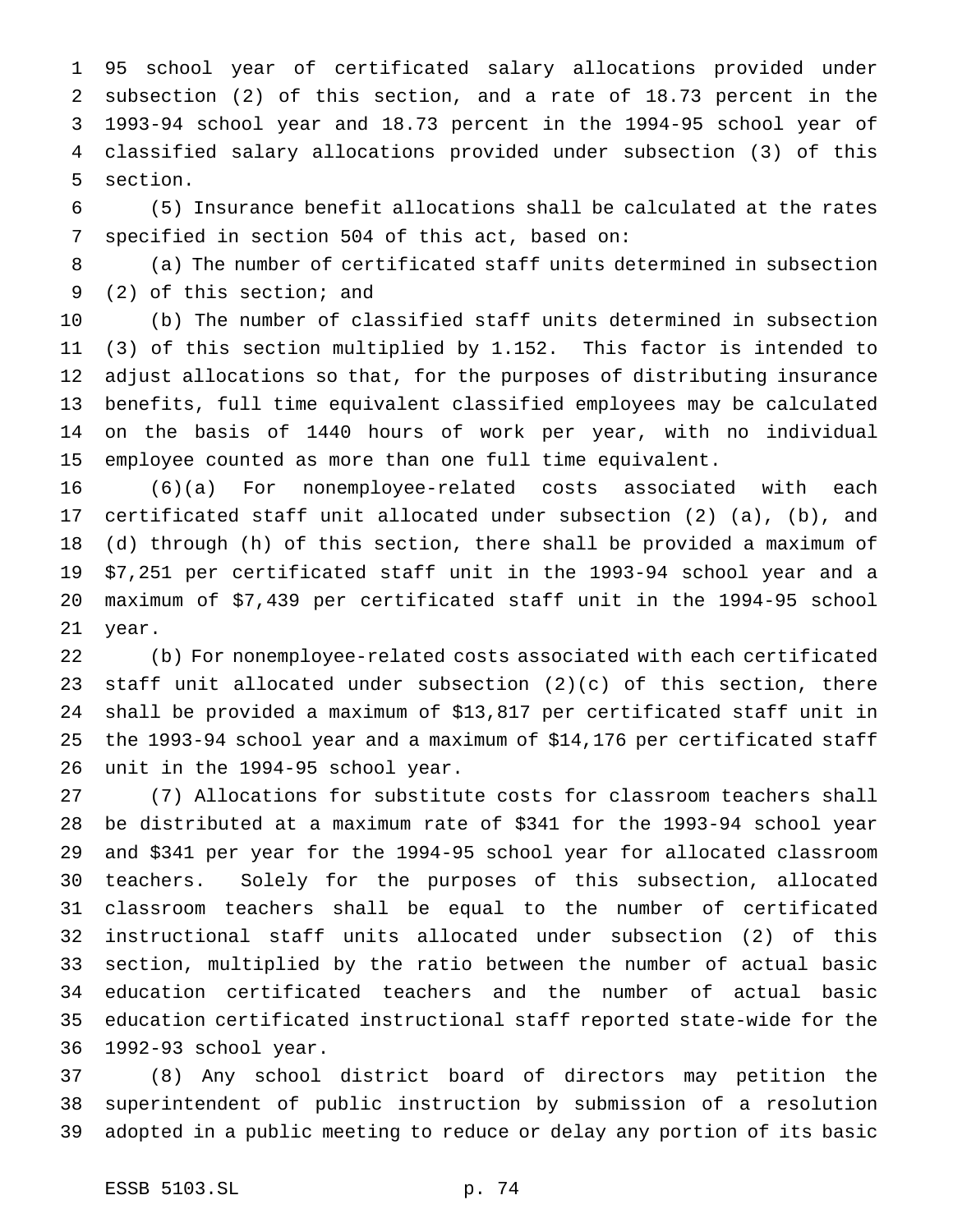education allocation for any school year. The superintendent of public instruction shall approve such reduction or delay if it does not impair the district's financial condition. Any delay shall not be for more than two school years. Any reduction or delay shall have no impact on levy authority pursuant to RCW 84.52.0531 and local effort assistance pursuant to chapter 28A.500 RCW.

 (9) The superintendent may distribute a maximum of \$4,953,000 outside the basic education formula during fiscal years 1994 and 1995 as follows:

 (a) For fire protection for school districts located in a fire protection district as now or hereafter established pursuant to chapter 52.04 RCW, a maximum of \$409,000 may be expended in fiscal year 1994 and a maximum of \$419,000 may be expended in fiscal year 1995.

 (b) For summer vocational programs at skills centers, a maximum of \$1,905,000 may be expended in fiscal year 1994 and a maximum of \$1,924,000 may be expended in fiscal year 1995.

 (c) A maximum of \$296,000 may be expended for school district emergencies.

 (10) The superintendent shall distribute a maximum of \$18,750,000 outside the basic education formula for the purchase of instructional materials and technology related investments to improve learning for all students. The superintendent shall allocate the funds at a maximum rate of \$20.61 per full time equivalent student, beginning September 1, 1994, and ending June 30, 1995, except that each skill center shall be allocated \$40,000 instead of receiving a per student allocation from participating school districts. The expenditure of the funds shall be determined at each school site by the school building staff, parents, and the community where site-based decision-making has been adopted or, where not adopted, by the building staff including itinerant teachers. Expenditures on technology investments by a school site should, to the greatest extent possible, be consistent with the district's technology plan. School districts shall distribute all funds received without deduction for indirect costs. Funds provided by this subsection do not fall within the definition of basic education under Article IX of the state Constitution.

 (11) For the purposes of RCW 84.52.0531, the increase per full time equivalent student in state basic education appropriations provided under this act, including appropriations for salary and benefits increases, is 1.0 percent from the 1992-93 school year to the 1993-94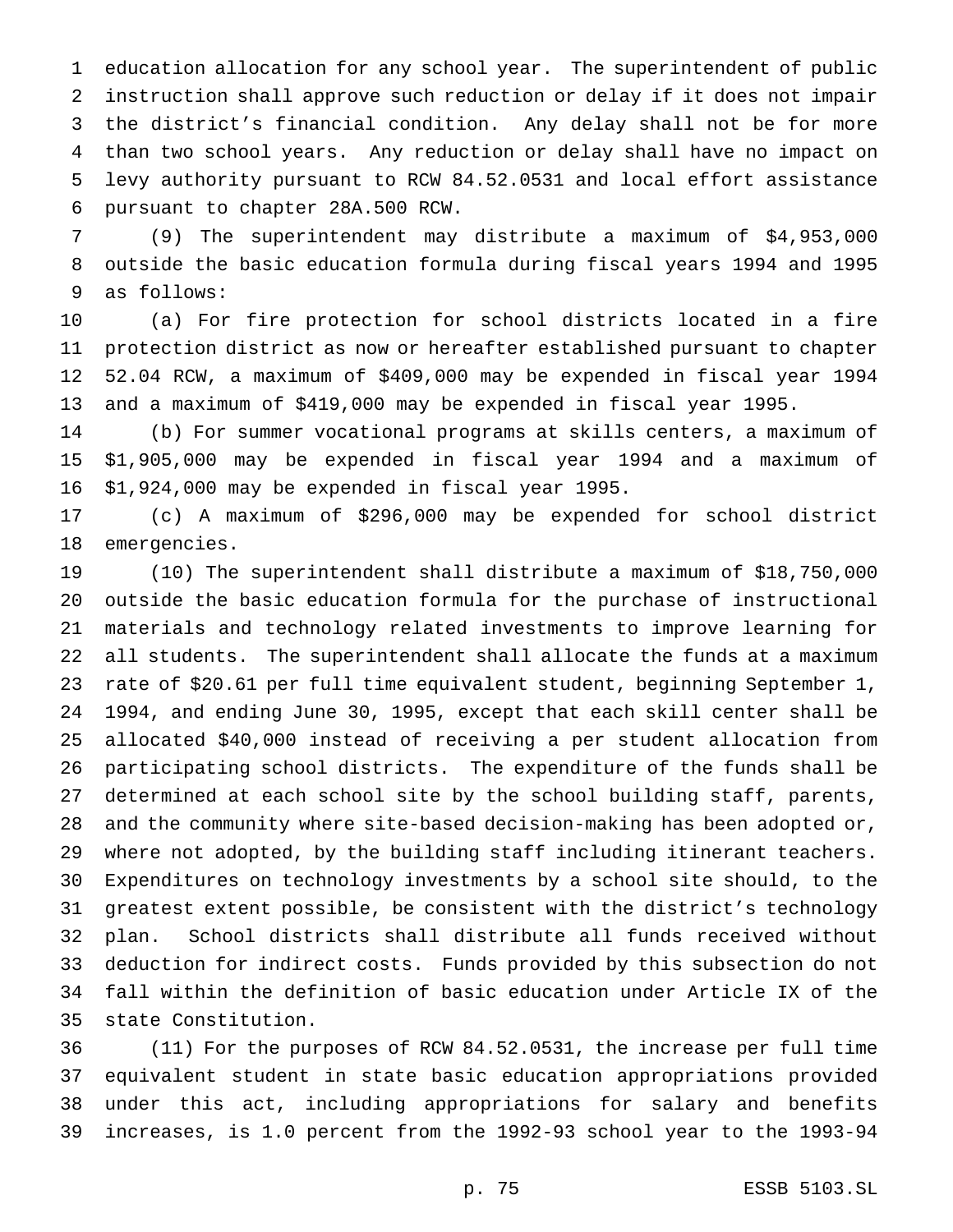school year, and 1.0 percent from the 1993-94 school year to the 1994-95 school year.

 (12) If two or more school districts consolidate and each district was receiving additional basic education formula staff units pursuant to subsection (2) (b) through (h) of this section, the following shall apply:

 (a) For three school years following consolidation, the number of basic education formula staff units shall not be less than the number of basic education formula staff units received by the districts in the school year prior to the consolidation; and

 (b) For the fourth through eighth school years following consolidation, the difference between the basic education formula staff units received by the districts for the school year prior to consolidation and the basic education formula staff units after consolidation pursuant to subsection (2) (a) through (h) of this section shall be reduced in increments of twenty percent per year.

 **Sec. 502.** 1994 sp.s. c 6 s 503 (uncodified) is amended to read as follows:

 **FOR THE SUPERINTENDENT OF PUBLIC INSTRUCTION--FOR SCHOOL EMPLOYEE INSURANCE BENEFIT ADJUSTMENTS**

21 General Fund Appropriation . . . . . . . . . . \$ ((3,539,000)) 3,491,000

 The appropriation in this section is subject to the following conditions and limitations:

 (1) Allocations for insurance benefits from general fund appropriations provided under section 502 of this act shall be calculated at a rate of \$317.79 per month for each certificated staff unit, and for each classified staff unit adjusted pursuant to section 502(5)(b) of this act.

 (2) The appropriation in this section is provided solely to increase insurance benefit allocations for state-funded certificated and classified staff for the 1994-95 school year, effective October 1, 1994, to a rate of \$322.90 as distributed pursuant to this section. The rates specified in this section are subject to revision each year by the legislature.

 (a) Effective October 1, 1994, for the 1994-95 school year, an increase of \$5.11 in insurance benefit allocations per month is provided for state-funded staff units in the following programs: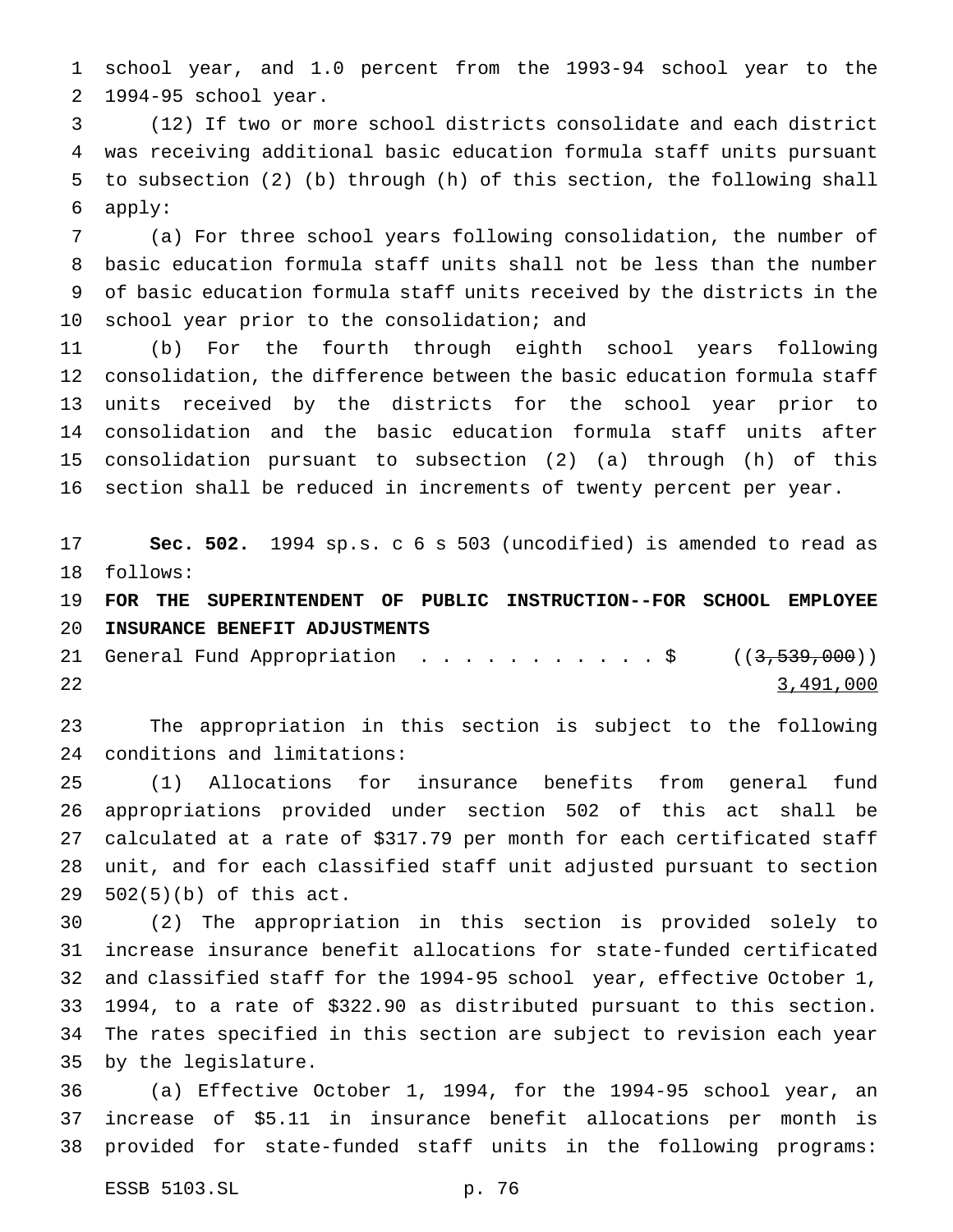General apportionment under section 502(5) of this act; handicapped program under section 507 of this act; educational service districts under section 509 of this act; and institutional education under section 512 of this act.

 (b) The increases in insurance benefit allocations for the following categorical programs shall be calculated by increasing the annual state funding rates by the amounts specified in this subsection. Effective October 1, 1994, the maximum rate adjustments provided on an annual basis under this section for the 1994-95 school year are:

10 (i) For pupil transportation, an increase of ((\$.05)) \$.043 per weighted pupil-mile for the 1994-95 school year;

12 (ii) For learning assistance, an increase of ((\$1.28 per pupil)) \$1.17 per eligible student for the 1994-95 school year;

 (iii) For education of highly capable students, an increase of 15  $((\frac{2}{5}.32))$  \$.30 per pupil for the 1994-95 school year;

16 (iv) For transitional bilingual education, an increase of  $((\frac{2}{5}, 83))$ 17 \$.76 per pupil for the 1994-95 school year.

 **Sec. 503.** 1994 sp.s. c 6 s 504 (uncodified) is amended to read as follows:

 **FOR THE SUPERINTENDENT OF PUBLIC INSTRUCTION--FOR PUPIL TRANSPORTATION** 21 General Fund Appropriation . . . . . . . . . . \$ ((344,886,000)) 337,975,000

 The appropriation in this section is subject to the following conditions and limitations:

 (1) The appropriation includes such funds as are necessary for the remaining months of the 1992-93 school year.

 (2) A maximum of \$1,072,000 may be expended for regional transportation coordinators and related activities. The transportation coordinators shall:

 (a) Ensure that data submitted by school districts for state transportation funding shall, to the greatest extent practical, reflect the actual transportation activity of each district;

 (b) Prepare a catalog of hazardous walking conditions submitted for state funding by each school district by category such as: Type of hazard; number of years the hazard has been submitted for reimbursement (to the extent known); potential for mitigation; entity that would be responsible for mitigation; and status of mitigation effort, if any;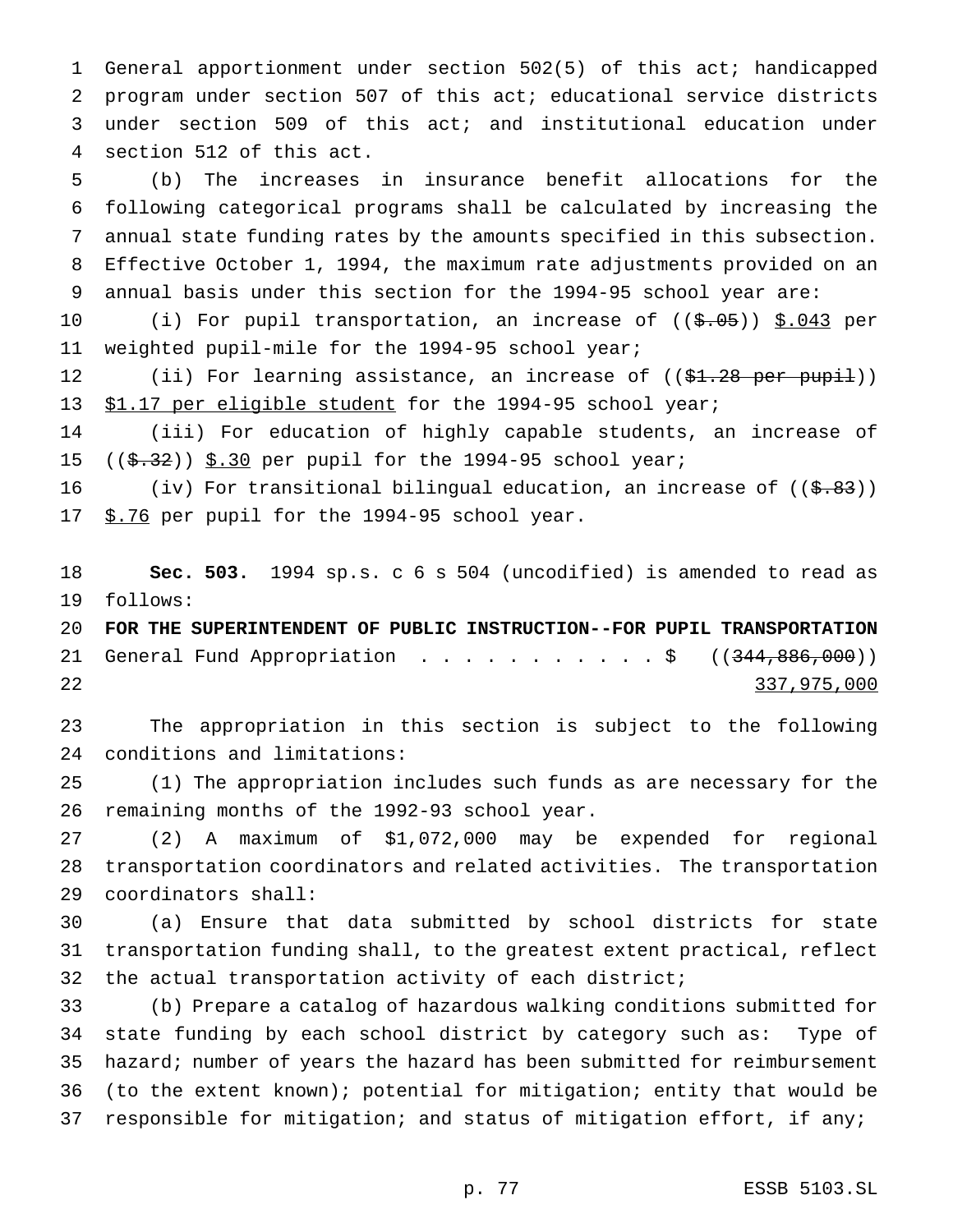(c) Regarding small schools receiving bonus units under section 502 of this act, for comparison purposes, prepare an analysis of travel times for students to contiguous school districts. The analysis shall be submitted to the office of financial management and the fiscal committees of the legislature by December 1, 1994; and

 (d) Prepare an analysis of the small fleet rate contained in the state transportation allocation formula. The analysis shall be submitted to the office of financial management and the fiscal committees of the legislature by December 1, 1994.

 The superintendent of public instruction shall, to the extent possible, consolidate the functions of regional transportation coordinators and regional traffic safety education coordinators in order to increase efficiency in the delivery of services state-wide.

 (3) For eligible school districts, the small-fleet maintenance factor shall be funded at a rate of \$1.74 in the 1993-94 school year and \$1.79 in the 1994-95 school year per weighted pupil-mile.

 (4) \$180,000 is provided solely for the transportation of students enrolled in "choice" programs. Transportation shall be limited to low- income students who are transferring to "choice" programs solely for educational reasons. The superintendent shall provide a report to the appropriate policy and fiscal committees of the legislature concerning the use of these moneys by November 1, 1993.

 (5) The superintendent of public instruction shall evaluate current and alternative methods of purchasing school buses and propose the most efficient and effective method for purchasing school buses. The superintendent shall submit a report to the house appropriations committee and the senate ways and means committee by December 15, 1993. Any future proposals for purchasing school buses for schools in the state of Washington shall incorporate the most cost effective method found as a result of this evaluation.

 **Sec. 504.** 1994 sp.s. c 6 s 505 (uncodified) is amended to read as follows:

 **FOR THE SUPERINTENDENT OF PUBLIC INSTRUCTION--FOR HANDICAPPED EDUCATION PROGRAMS**

|    |  |  |  |  |  | 35 General Fund--State Appropriation \$ $((870,001,000))$                 |
|----|--|--|--|--|--|---------------------------------------------------------------------------|
| 36 |  |  |  |  |  | 878,103,000                                                               |
|    |  |  |  |  |  | 37 General Fund--Federal Appropriation $\ldots$ \$ 98,684,000             |
| 38 |  |  |  |  |  | TOTAL APPROPRIATION $\cdot \cdot \cdot \cdot \cdot \cdot$ ((968,685,000)) |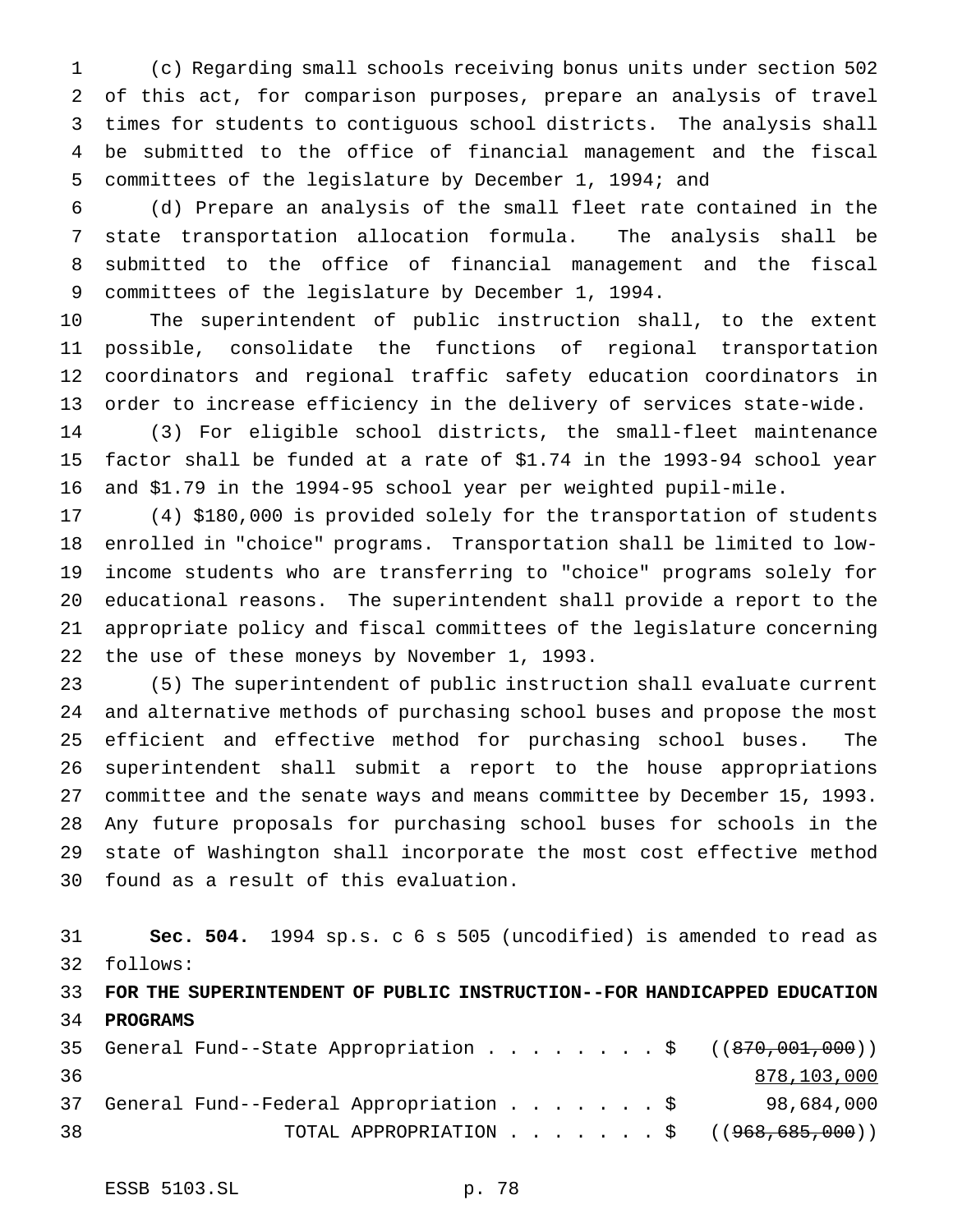The appropriations in this section are subject to the following conditions and limitations:

 (1) The general fund--state appropriation includes such funds as are necessary for the remaining months of the 1992-93 school year.

 (2) The superintendent of public instruction shall distribute state funds for the 1993-94 and 1994-95 school years in accordance with districts' handicapped enrollments and the allocation model established in LEAP Document 13 as developed on January 31, 1994, at 15:30 hours, and in accordance with Substitute Senate Bill No. 5727 (Title XIX funding), if enacted.

 (3) A maximum of \$678,000 may be expended from the general fund--state appropriation to fund 5.43 full time equivalent teachers and 2.1 full time equivalent aides at Children's orthopedic hospital and medical center. This amount is in lieu of money provided through the home and hospital allocation and the handicapped program.

 (4) \$1,000,000 of the general fund--federal appropriation is provided solely for projects to provide handicapped students with appropriate job and independent living skills, including work experience where possible, to facilitate their successful transition out of the public school system. The funds provided by this subsection shall be from federal discretionary grants.

 (5) The superintendent of public instruction shall distribute salary and fringe benefit allocations for state supported staff units in the handicapped education program in the same manner as is provided for basic education program staff.

 **Sec. 505.** 1994 sp.s. c 6 s 507 (uncodified) is amended to read as follows: **FOR THE SUPERINTENDENT OF PUBLIC INSTRUCTION--FOR INSTITUTIONAL EDUCATION PROGRAMS** 31 General Fund--State Appropriation . . . . . . . \$  $((26,318,000))$  27,639,000 General Fund--Federal Appropriation.......\$ 8,548,000 34 TOTAL APPROPRIATION . . . . . . \$ ((<del>34,866,000</del>)) 36,187,000

 The appropriations in this section are subject to the following conditions and limitations:

p. 79 ESSB 5103.SL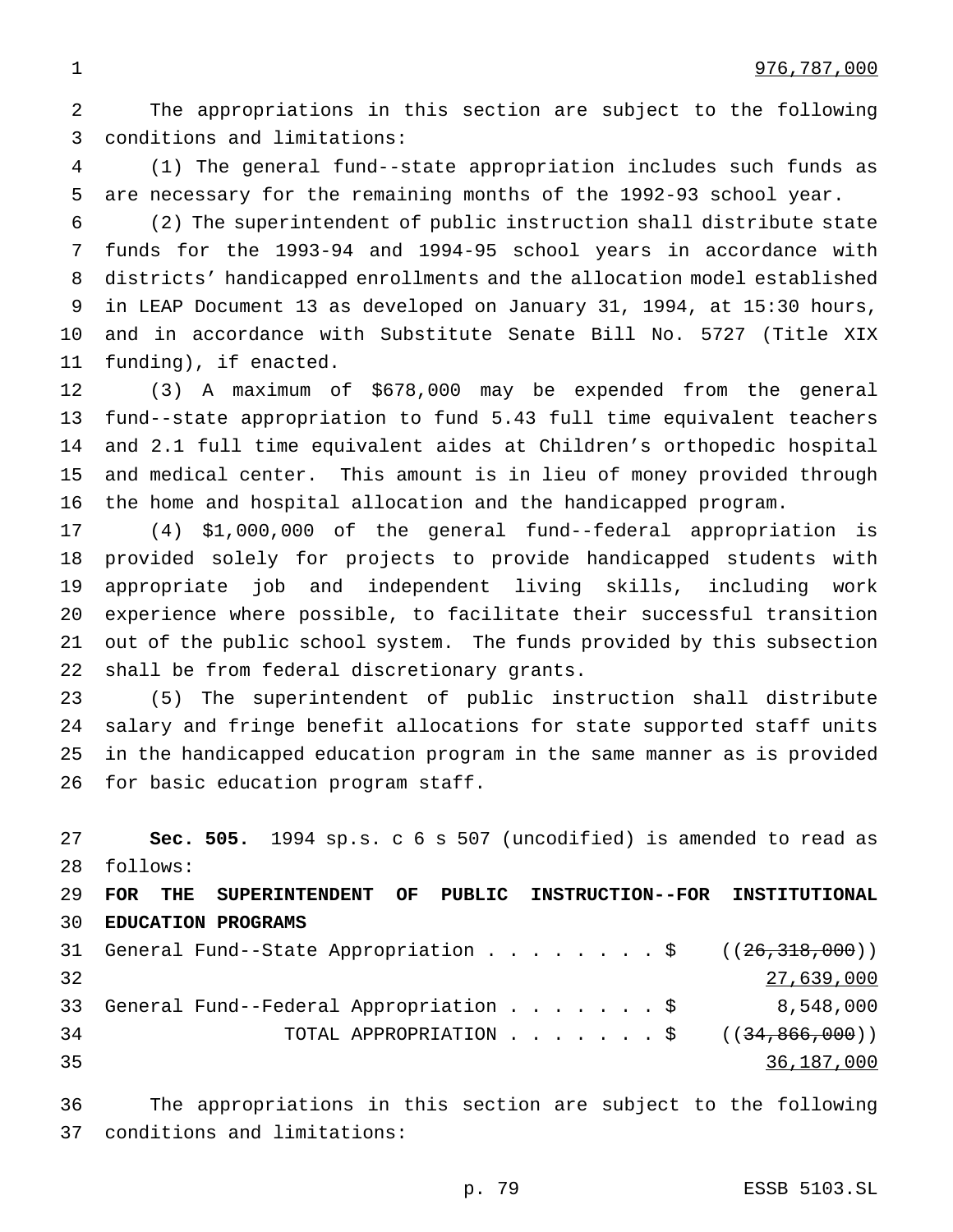(1) The general fund--state appropriation includes such funds as are necessary for the remaining months of the 1992-93 school year.

 (2) State funding provided under this section is based on salaries and other expenditures for a 220-day school year. The superintendent of public instruction shall monitor school district expenditure plans for institutional education programs to ensure that districts plan for a full-time summer program.

 (3) Average staffing ratios for each category of institution shall not exceed the rates specified in the legislative budget notes.

 **Sec. 506.** 1994 sp.s. c 6 s 508 (uncodified) is amended to read as follows:

 **FOR THE SUPERINTENDENT OF PUBLIC INSTRUCTION--FOR PROGRAMS FOR HIGHLY CAPABLE STUDENTS**

14 General Fund Appropriation . . . . . . . . . . \$ ((8,939,000)) 8,889,000

 The appropriation in this section is subject to the following conditions and limitations:

 (1) The appropriation includes such funds as are necessary for the remaining months of the 1992-93 school year.

 (2) Allocations for school district programs for highly capable students shall be distributed for up to one and one-half percent of each district's full time equivalent basic education act enrollment.

 (3) \$435,000 of the appropriation is for the Centrum program at Fort Worden state park.

 **Sec. 507.** 1994 sp.s. c 6 s 509 (uncodified) is amended to read as follows:

 **FOR THE SUPERINTENDENT OF PUBLIC INSTRUCTION--FOR TRANSITIONAL BILINGUAL PROGRAMS**

29 General Fund Appropriation . . . . . . . . . . \$ ((47,057,000)) 46,450,000

 The appropriation in this section is subject to the following conditions and limitations:

 (1) The appropriation provides such funds as are necessary for the remaining months of the 1992-93 school year.

 (2) The superintendent shall distribute a maximum of \$628.90 per eligible bilingual student in the 1993-94 and the 1994-95 school years.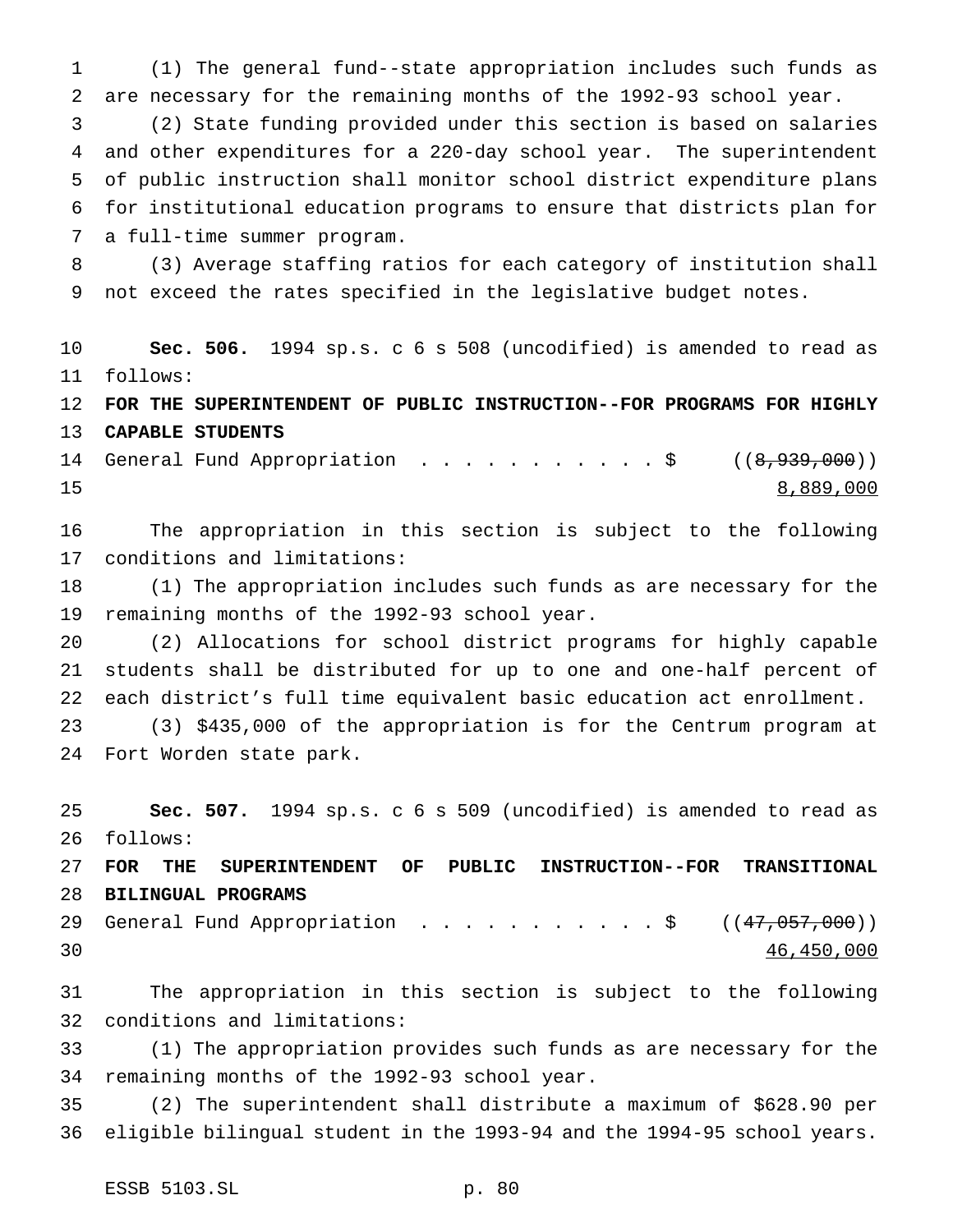**Sec. 508.** 1994 sp.s. c 6 s 510 (uncodified) is amended to read as follows:

 **FOR THE SUPERINTENDENT OF PUBLIC INSTRUCTION--FOR THE LEARNING ASSISTANCE PROGRAM**

5 General Fund Appropriation . . . . . . . . . . \$ ((107,913,000)) 107,377,000

 The appropriation in this section is subject to the following conditions and limitations:

 (1) The appropriation provides such funds as are necessary for the remaining months of the 1992-93 school year.

 (2) For making the calculation of the percentage of students scoring in the lowest quartile as compared with national norms, beginning with the 1991-92 school year, the superintendent shall multiply each school district's 4th and 8th grade test results by 0.86. (3) Funding for school district learning assistance programs serving kindergarten through grade nine shall be distributed during the 1993-94 and 1994-95 school years at a maximum rate of \$470 per student eligible for learning assistance programs.

 (4) The superintendent of public instruction shall develop a new allocation formula as required under section 520 of this act.

 **Sec. 509.** 1994 sp.s. c 6 s 511 (uncodified) is amended to read as follows:

 **FOR THE SUPERINTENDENT OF PUBLIC INSTRUCTION--LOCAL ENHANCEMENT FUNDS** 24 General Fund Appropriation . . . . . . . . . . \$ ((47,587,000)) 47,311,000

 The appropriation in this section is subject to the following conditions and limitations:

 (1) The appropriation provides such funds as are necessary for the remaining months of the 1992-93 school year.

 (2) School districts receiving moneys pursuant to this section shall expend such moneys to meet educational needs as identified by the school district. Program enhancements funded pursuant to this section do not fall within the definition of basic education for purposes of Article IX of the state Constitution and the state's funding duty thereunder, nor shall such funding constitute levy reduction funds for purposes of RCW 84.52.0531.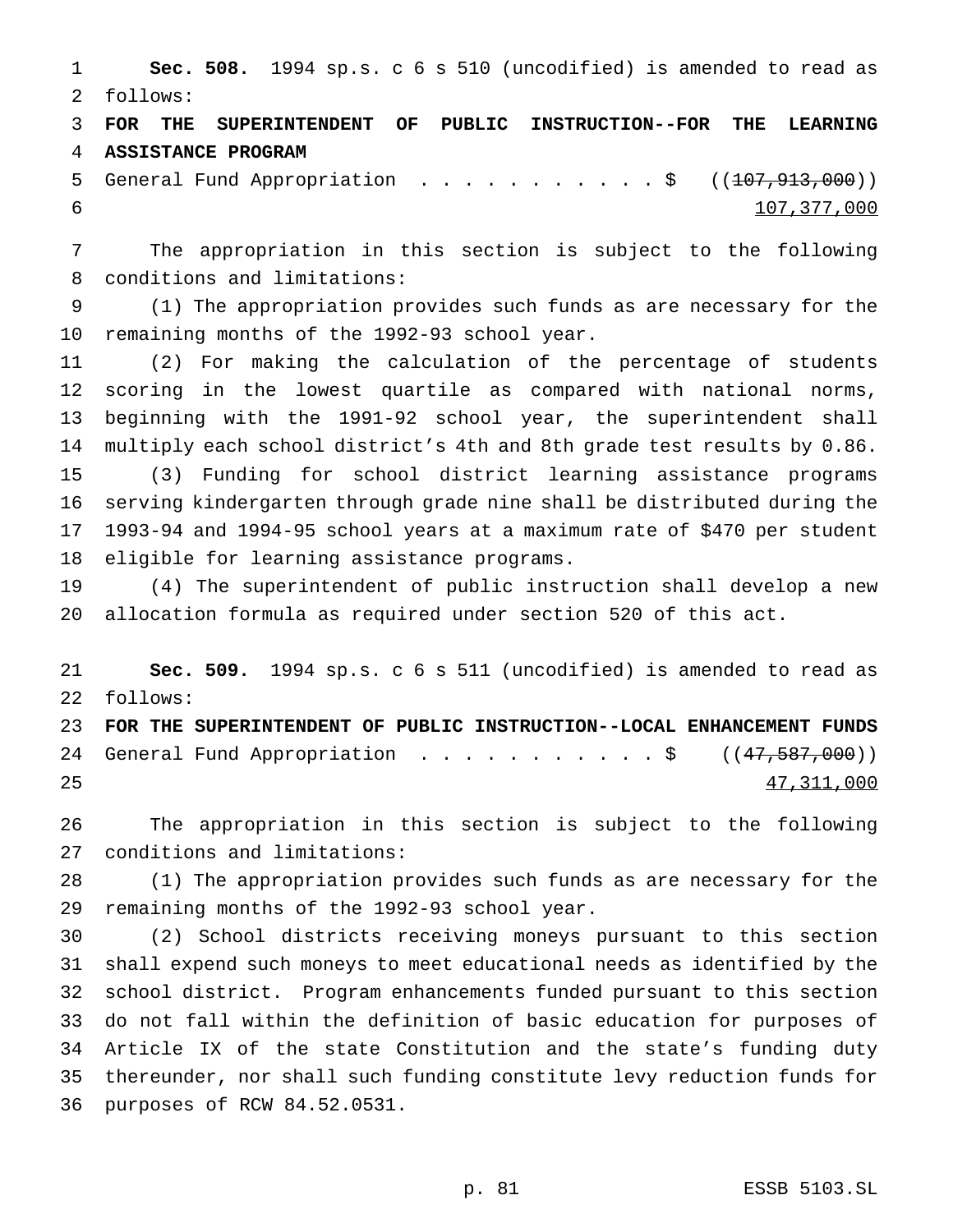(3) Allocations to school districts shall be calculated on the basis of full time enrollment at an annual rate of up to \$26.30 per student. For school districts enrolling not more than one hundred average annual full time equivalent students, and for small school plants within any school district designated as remote and necessary schools, the allocations shall be as follows:

 (a) Enrollment of not more than 60 average annual full time equivalent students in grades kindergarten through six shall generate funding based on sixty full time equivalent students;

 (b) Enrollment of not more than 20 average annual full time equivalent students in grades seven and eight shall generate funding based on twenty full time equivalent students; and

 (c) Enrollment of not more than 60 average annual full time equivalent students in grades nine through twelve shall generate funding based on sixty full time equivalent students.

 (4) Receipt by a school district of one-fourth of the district's allocation of funds under this section for the 1994-95 school year, as determined by the superintendent of public instruction, shall be conditioned on a finding by the superintendent that the district is enrolled as a medicaid service provider and is actively pursuing federal matching funds for medical services provided through special education programs, pursuant to Substitute Senate Bill No. 5727 (Title XIX funding). If Substitute Senate Bill No. 5727 is not enacted by June 30, 1993, the limitations imposed by this subsection shall not take effect.

 **Sec. 510.** 1994 sp.s. c 6 s 512 (uncodified) is amended to read as follows:

 **FOR THE SUPERINTENDENT OF PUBLIC INSTRUCTION--EDUCATIONAL REFORM PROGRAMS**

30 General Fund Appropriation . . . . . . . . . . \$ ((76,174,000)) 75,861,000

 The appropriation in this section is subject to the following conditions and limitations:

 (1) \$39,934,000 is provided for student learning improvement grants for the 1994-95 school year to implement education reform under RCW 28A.300.138. The grants shall be allocated based on the number of full time equivalent certificated staff employed in eligible schools of a district. The allocation shall not exceed \$800 per full time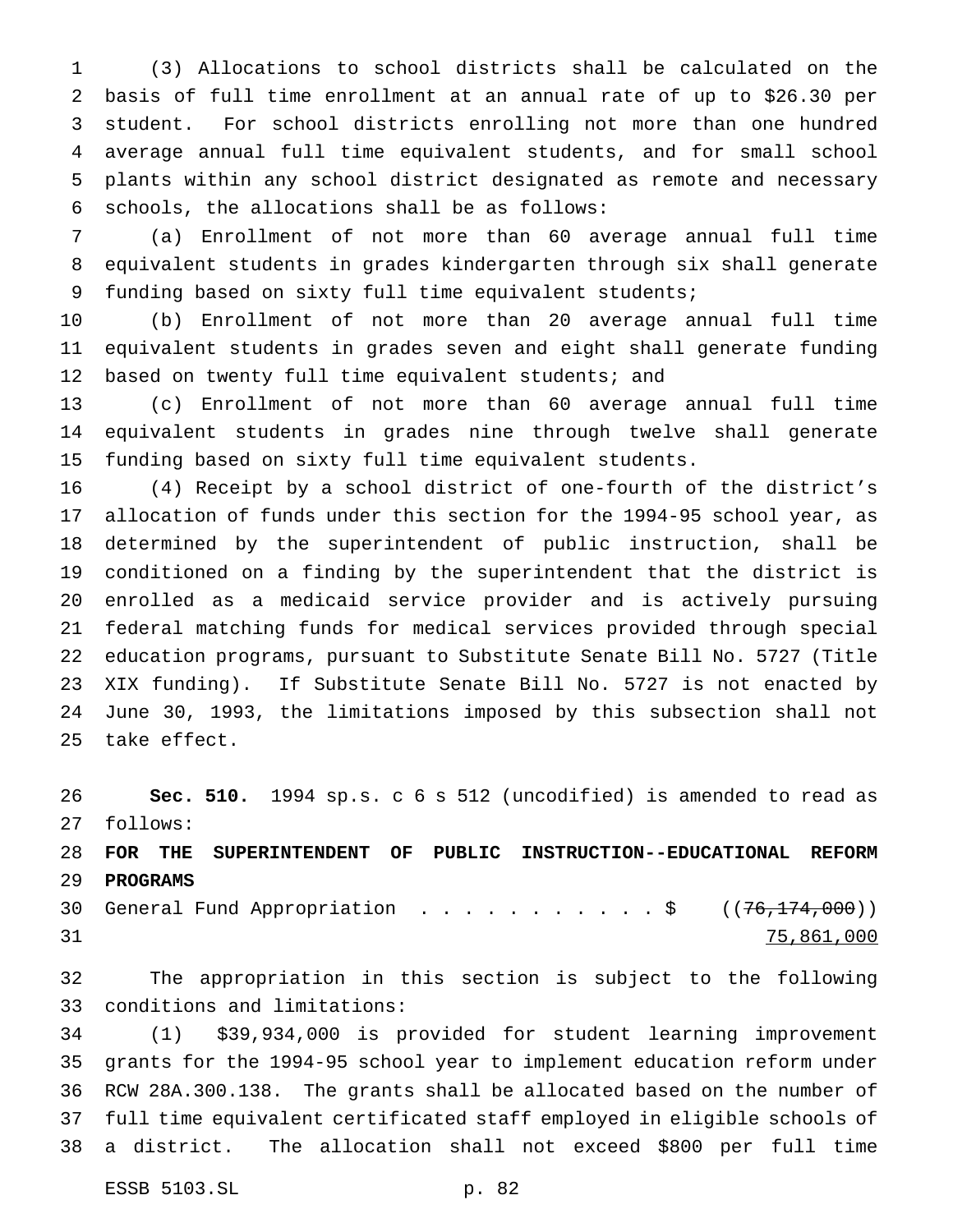equivalent certificated staff and shall be allocated in fiscal year 1995, beginning September 1, 1994.

 (2) \$2,190,000 is provided solely for training of paraprofessional classroom assistants and classroom teachers to whom the assistants are assigned.

 (3) \$3,900,000 is provided solely for the twenty-first century pilot programs for the remaining months of the 1992-93 school year and for the 1993-94 school year.

 (4) \$((3,317,000)) 3,004,000 is provided solely for the operation of the commission on student learning under Engrossed Substitute House Bill No. 1209 (education reform). The commission on student learning shall report on a regular basis regarding proposed activities and expenditures of the commission.

 (5) \$1,683,000 is provided solely for development of assessments as required in Engrossed Substitute House Bill No. 1209 (education reform).

 (6) \$2,550,000 is provided for school-to-work transition projects in the common schools, including state support activities, under Engrossed Substitute House Bill No. 1209 (education reform) and Engrossed Substitute House Bill No. 1820 (school-to-work transition).

 (7) \$3,300,000 is provided for mentor teacher assistance, including state support activities, under Engrossed Substitute House Bill No. 1209 (education reform). Of this amount, \$400,000 is provided to establish one to three pilot projects pairing full-time mentor teachers with experienced teachers who are having difficulties and full-time mentor teachers with beginning teachers, as authorized under section 402 of Engrossed Substitute House Bill No. 1209.

 (8) \$900,000 is provided for superintendent and principal internships, including state support activities, under Engrossed Substitute House Bill No. 1209 (education reform).

 (9) \$4,500,000 is provided for improvement of technology infrastructure and educational technology support centers, including state support activities, under Engrossed Substitute House Bill No. 1209 (education reform).

 (10) \$8,000,000 is provided for grants to school districts to provide a continuum of care for children and families to help children become ready to learn. Grant proposals from school districts shall contain local plans designed collaboratively with community service providers. If a continuum of care program exists in the area in which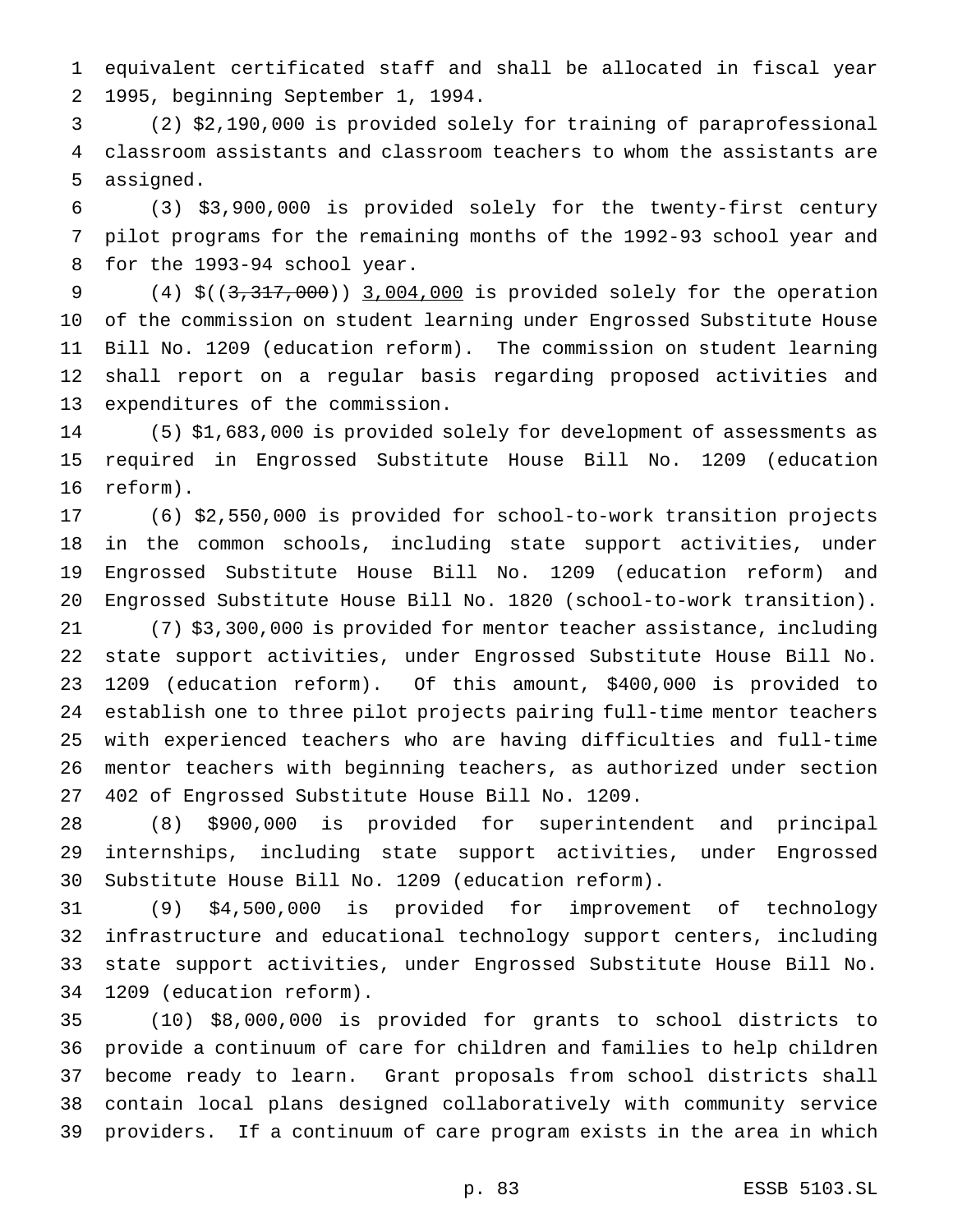the school district is located, the local plan shall provide for coordination with existing programs to the greatest extent possible. Grant funds shall be allocated pursuant to part IX of Engrossed Substitute House Bill No. 1209 (education reform).

 (11) \$5,000,000 is provided solely for the meals for kids program under Substitute Senate Bill No. 5971 (school meals) and shall be distributed as follows:

 (a) \$442,000 is provided solely for start-up grants for schools not eligible for federal start-up grants and for summer food service programs.

 (b) \$4,558,000 is provided solely to increase the state subsidy for free and reduced-price breakfasts.

 (12) \$900,000 is provided for technical assistance related to education reform through the office of the superintendent of public instruction, in consultation with the commission on student learning, as specified in RCW 28A.300.130 (center for the improvement of student learning).

(End of part)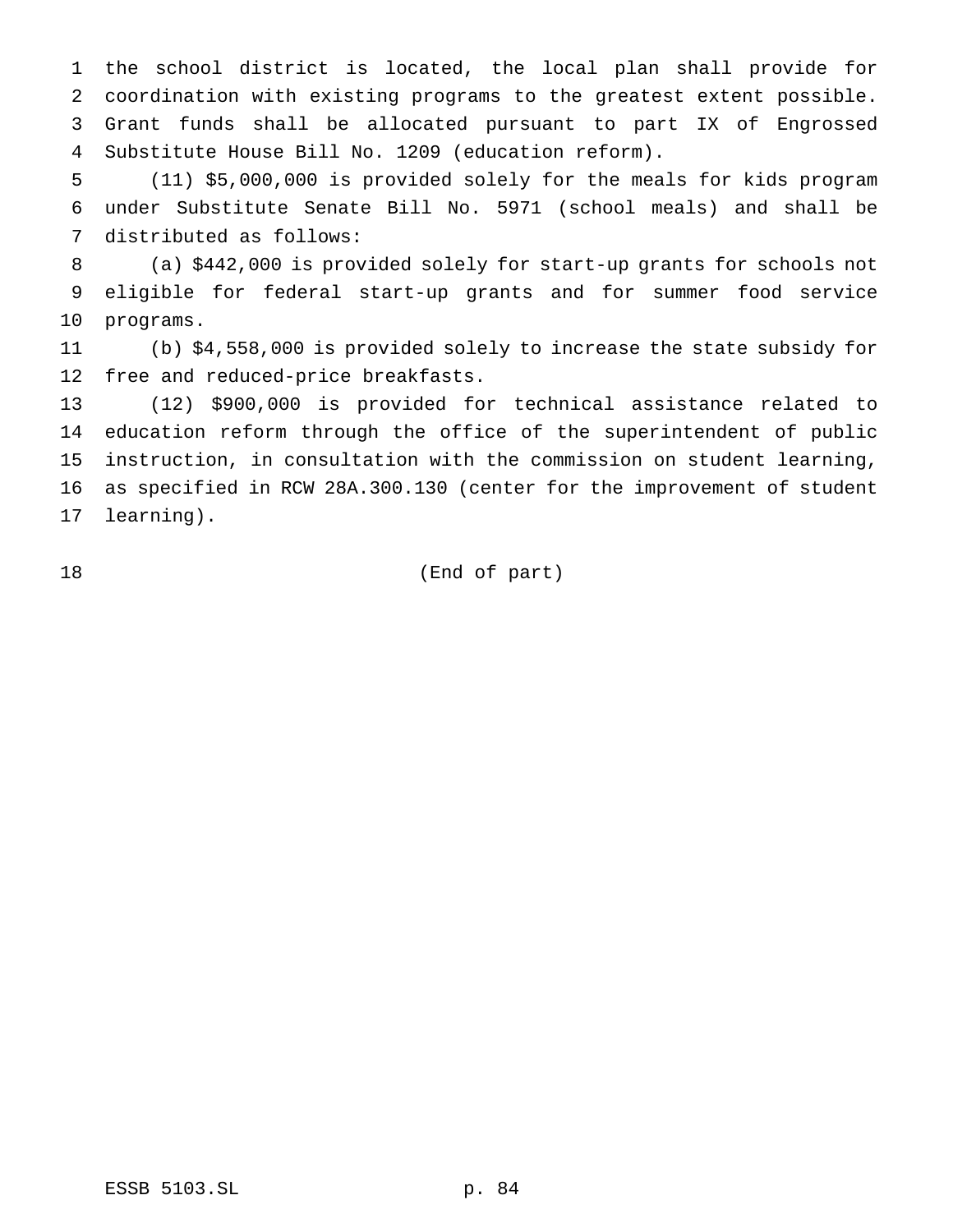| $\mathbf 1$    | PART VI                                                                |
|----------------|------------------------------------------------------------------------|
| $\overline{2}$ | HIGHER EDUCATION                                                       |
| 3              | Sec. 601. 1994 sp.s. c 6 s 602 (uncodified) is amended to read as      |
| 4              | follows:                                                               |
| 5              | FOR THE STATE BOARD FOR COMMUNITY AND TECHNICAL COLLEGES               |
| 6              | General Fund--State Appropriation \$<br>((674, 899, 000))              |
| 7              | 693,742,000                                                            |
| 8              | General Fund--Federal Appropriation \$<br>11,403,000                   |
| 9              | Industrial Insurance Premium Refund                                    |
| 10             | 12,000<br>Account Appropriation \$                                     |
| 11             | Employment and Training Trust                                          |
| 12             | Fund Appropriation $\frac{1}{5}$<br>35,120,000                         |
| 13             | TOTAL APPROPRIATION ( $(721, 434, 000)$ )                              |
| 14             | 740, 277, 000                                                          |
|                |                                                                        |
| 15             | The appropriations in this section are subject to the following        |
| 16             | conditions and limitations:                                            |
| 17             | $(1)$ \$2,883,000 of the general fund--state appropriation is provided |
| 18             | solely for 500 supplemental FTE enrollment slots to implement section  |
| 19             | 17, chapter 315, Laws of 1991 (timber-dependent communities).          |
| 20             | (2) \$35,120,000 of the employment and training trust<br>fund          |
| 21             | appropriation is provided solely for training and related support      |
| 22             | services specified in Engrossed Substitute House Bill No.<br>1988      |
| 23             | (employment and training). Of this amount:                             |
| 24             | (a) \$27,630,000 shall provide enrollment opportunity for 3,500 full   |
| 25             | time equivalent students in fiscal year 1994 and 5,000 full time       |
| 26             | equivalent students in fiscal year 1995. The state board for community |
| 27             | and technical colleges shall allocate the enrollments, with a minimum  |
| 28             | of 225 each year to Grays Harbor College;                              |
| 29             | $(b)$ \$7,490,000 shall provide child care assistance, transportation, |
| 30             | and financial aid for the student enrollments funded in (a) of this    |

 If Engrossed Substitute House Bill No. 1988 is not enacted by June 30, 1993, this appropriation shall lapse.

subsection.

 (3) \$3,725,000 of the general fund--state appropriation is provided solely for assessment of student outcomes at community and technical colleges.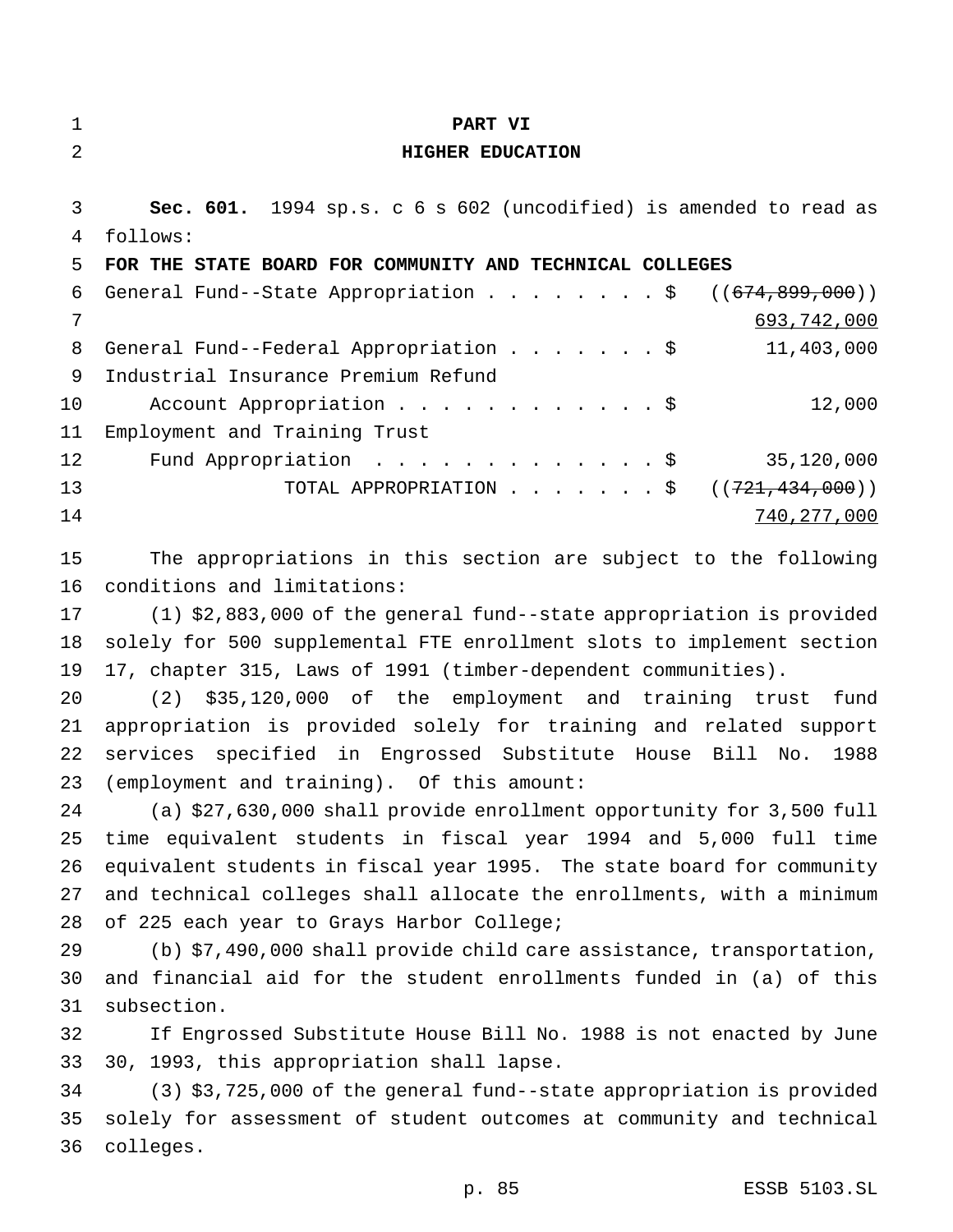(4) \$1,412,000 of the general fund--state appropriation is provided solely to recruit and retain minorities.

 (5) For purposes of RCW 28B.15.515(2), there is no upper enrollment variance limit and college districts may enroll students above the general fund--state level.

 (6) For fiscal year 1994, the appropriations in this section shall not be used for salary increases including increments, but may be used for increments required to be paid under chapter 41.56 or 41.06 RCW except as restricted under section 913 of this act.

 (7) For fiscal year 1995, colleges allocated funds from appropriations in this section shall not grant salary increases from any fund source, but may grant increments to classified staff and full- time faculty whose annual base salary is less than \$45,000. Faculty increments shall be effective during the first month of the academic year. Funding of increments for faculty is limited to savings available from full-time faculty turnover and a maximum of \$1,140,000 of the general fund--state appropriation. Section 915, chapter 224, Laws of 1993 sp. sess. does not apply to the increases authorized under this subsection.

 (8) \$297,000 of the general fund--state appropriation is provided solely for the two-plus-two program at Olympic College.

 (9) \$3,364,000 of the general fund--state appropriation is provided solely for instructional equipment for technical colleges.

 (10) For fiscal year 1995, technical colleges may increase tuition and fees to conform with the percentage increase in community college operating fees authorized in chapter 18, Laws of 1993 sp. sess., notwithstanding RCW 43.135.055.

 (11) \$225,000 of the general fund--state appropriation is provided solely to implement Substitute House Bill No. 2210 (creating a new community college district). If the bill is not enacted by June 30, 1994, the amount provided in this subsection shall lapse.

 (12) \$1,000,000 of the general fund--state appropriation is provided for instructional equipment purchases for community and technical colleges. Each college district shall match its allocation of this appropriation with an equal amount of funds from private or other noncollege sources.

 (13) \$17,837,602 of the general fund--state appropriation is provided to the state board for community and technical colleges solely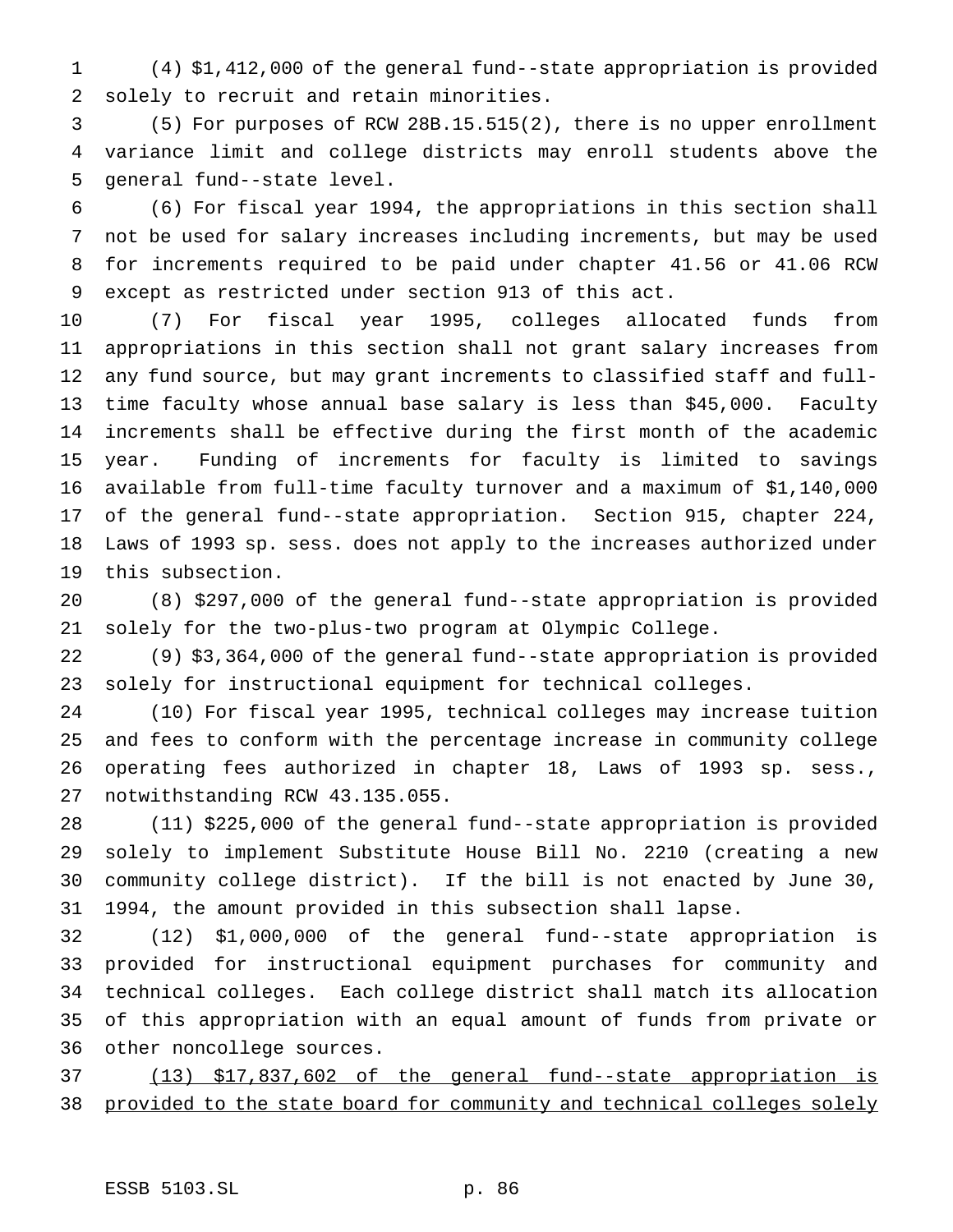for communications and computing equipment and related expenditures.

Of this amount:

 (a) \$11,637,602 is provided for additions in interactive classrooms and teleconferencing facilities, computers, and related expenditures. Allocation of funds for classroom and teleconferencing facilities shall be based on expected enrollment increases and improvements in program productivity. Up to \$250,000 shall be used to ensure planning integration with other public higher education institutions, the higher education coordinating board, the department of information services, 10 and the common school system. It is the intent that the use of these 11 funds shall provide for increased student access and improved program 12 delivery. These funds are made available provided that:

 (i) Within reasonable cost measures, interactive classrooms and 14 teleconferencing facilities shall be interoperable with other 15 interactive public higher education, common school, and state 16 government telecommunications systems;

 (ii) Broad-based student and faculty involvement shall be included 18 in the planning for expenditures; and

19 (iii) Strategies for implementation and proposed measures of performance shall be presented to the director of financial management, the senate ways and means committee, and the house appropriations committee by June 30, 1995.

 (b) \$6,200,000 is provided for communication network systems and related expenditures.

 (c) The state board shall provide a report to the appropriate legislative committees by December 30, 1995. The report shall provide an outline of expenditures, measurements of performance improvements, 28 and demonstrations of the interconnectivity of the community college interactive classroom systems with those listed in (a) of this subsection.

 (14) \$750,000 of the general fund--state appropriation is provided for facility improvements or equipment at community and technical 33 colleges. The state board for community and technical colleges shall establish criteria for allocating funds. Each allocation shall be matched by no less than an equal amount of private or other noncollege funds.

 **Sec. 602.** 1994 sp.s. c 6 s 603 (uncodified) is amended to read as follows: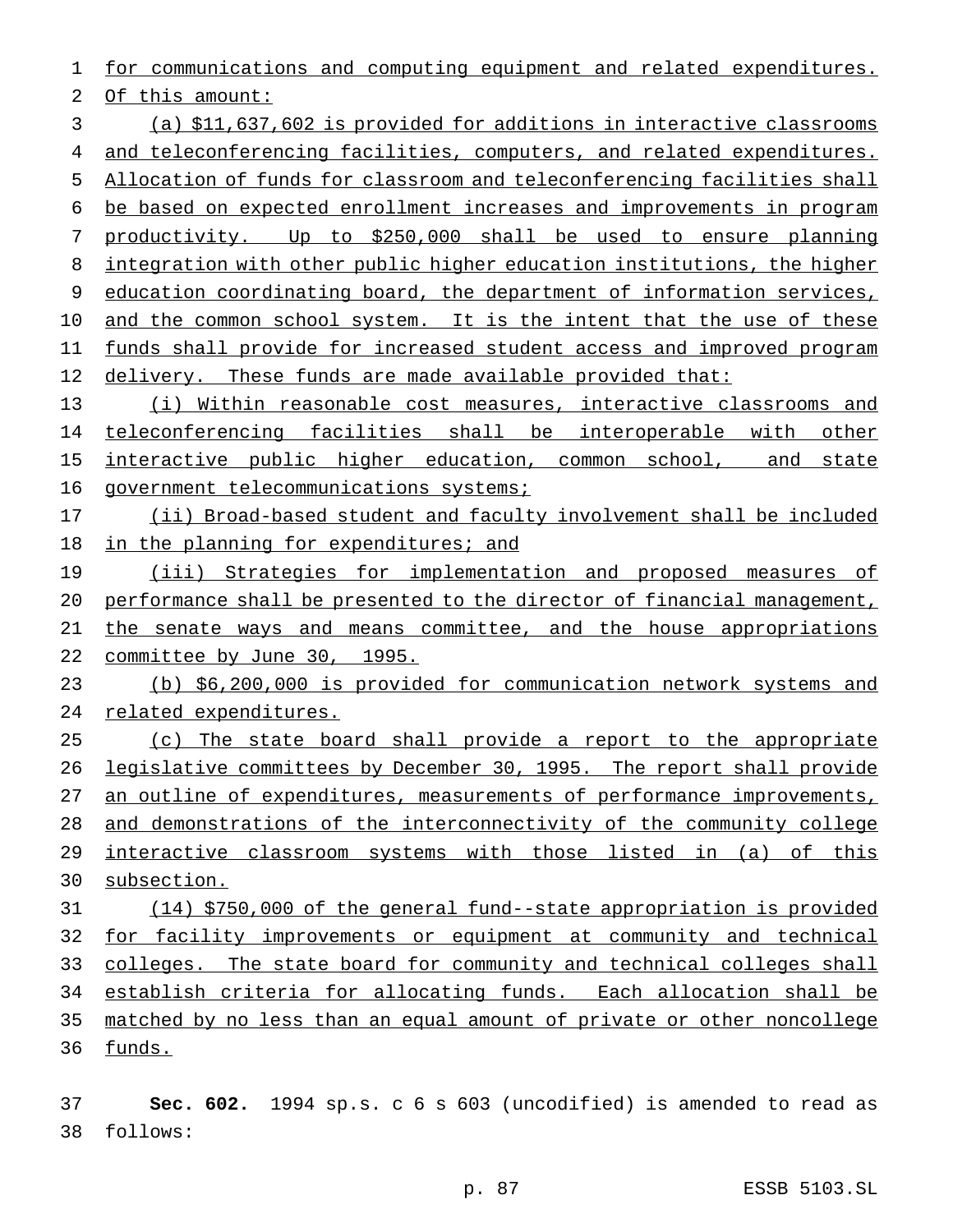# **FOR THE UNIVERSITY OF WASHINGTON**

|     | 2 General Fund Appropriation \$ ((504,130,000)) |             |
|-----|-------------------------------------------------|-------------|
|     |                                                 | 502,775,000 |
|     | 4 Medical Aid Fund Appropriation \$             | 4,083,000   |
|     | 5 Accident Fund Appropriation \$                | 3,840,000   |
|     | 6 Oil Spill Administration Account \$           | 236,000     |
|     | Death Investigations Account Appropriation \$   | 1,427,000   |
|     | 8 Health Services Account Appropriation \$      | 5,800,000   |
| - 9 | TOTAL APPROPRIATION \$ $((519,380,000))$        |             |
| 10  |                                                 | 518,161,000 |
|     |                                                 |             |

 The appropriations in this section are subject to the following conditions and limitations:

 (1) \$7,201,000 of the general fund appropriation is provided solely to operate upper-division and graduate level courses offered at the Tacoma branch campus.

 (2) \$7,713,000 of the general fund appropriation is provided solely to operate upper-division and graduate level courses offered at the Bothell branch campus.

 (3) The University of Washington shall prepare a plan to identify and remedy the cause of disparate market gaps in compensation for professional/exempt employees and librarians. The plan to remedy the causes shall be presented to the legislative fiscal and policy committees by July 1, 1994. The plan will delineate what corrective actions the university will implement, independent of legislative action, in both the short-term and long-term.

 (4) \$2,300,000 of the health services account appropriation is provided solely for the implementation of Engrossed Second Substitute Senate Bill No. 5304 (health care reform) to increase the supply of primary health care providers. If Engrossed Second Substitute Senate Bill No. 5304 is not enacted by June 30, 1993, this appropriation shall lapse.

 (5) \$300,000 of the health services account appropriation is provided solely to expand community-based training for physician assistants. If Engrossed Second Substitute Senate Bill No. 5304 is not enacted by June 30, 1993, this appropriation shall lapse.

 (6) \$300,000 of the health services account appropriation is provided solely for the advanced registered nurse program. If Engrossed Second Substitute Senate Bill No. 5304 is not enacted by June 30, 1993, this appropriation shall lapse.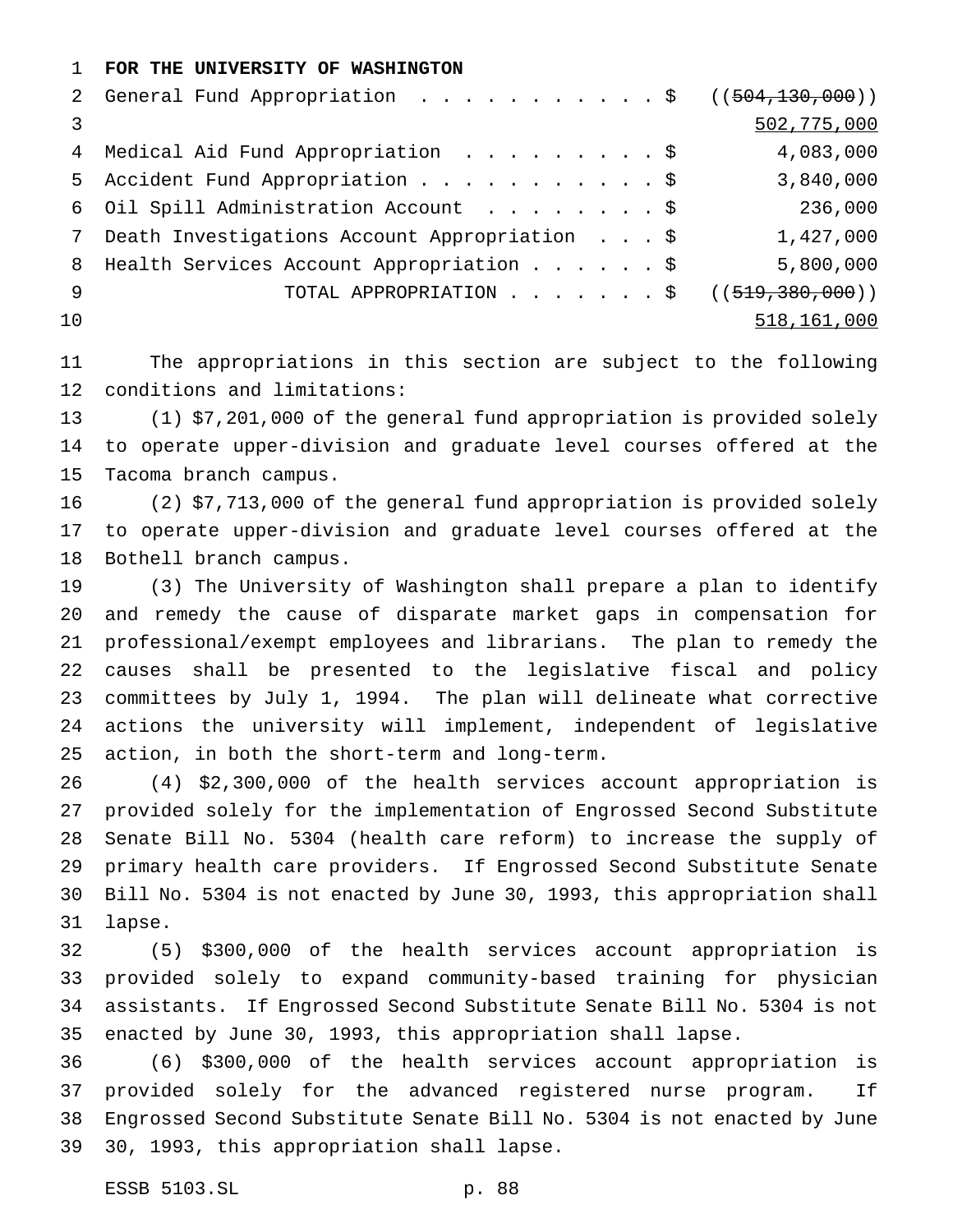(7) \$2,900,000 of the health services account appropriation is provided solely for health benefits for teaching and research assistants pursuant to Engrossed House Bill No. 2123.

 (8) \$372,000 of the general fund appropriation is provided solely for assessment of student outcomes.

 (9) \$648,000 of the general fund appropriation is provided solely to recruit and retain minorities.

 (10) The University of Washington shall maintain essential requirements level funding for the family practice residency network within the school of medicine.

 (11) \$25,000 of the general fund appropriation is provided solely for the Thomas Burke Memorial Washington State Museum for meeting obligations created by the federal Native American Graves Protection and Repatriation Act of 1991, and for assistance in preparing rare Oligocene period whale fossils found on the Olympic Peninsula.

 (12) The death investigation council, in consultation with the Washington state toxicology laboratory, shall prepare a plan for billing clients for services. The plan is to be implemented in 1995- 97, and revenue from client billings shall be sufficient to cover the projected budget deficit for 1995-97.

 (13) \$715,000 of the general fund appropriation is provided solely 22 for equipment, software, and related expenditures to support a state-23 wide library network.

 **Sec. 603.** 1994 sp.s. c 6 s 604 (uncodified) is amended to read as follows:

**FOR WASHINGTON STATE UNIVERSITY**

|    | 27 General Fund Appropriation \$ $((290, 469, 000))$  |             |
|----|-------------------------------------------------------|-------------|
| 28 |                                                       | 291,186,000 |
|    | 29 Health Services Account Appropriation \$ 1,400,000 |             |
| 30 |                                                       |             |
| 31 |                                                       | 292,586,000 |

 The appropriations in this section are subject to the following conditions and limitations:

 (1) \$7,811,000 of the general fund appropriation is provided solely to operate upper-division and graduate level courses and other educational services offered at the Vancouver branch campus.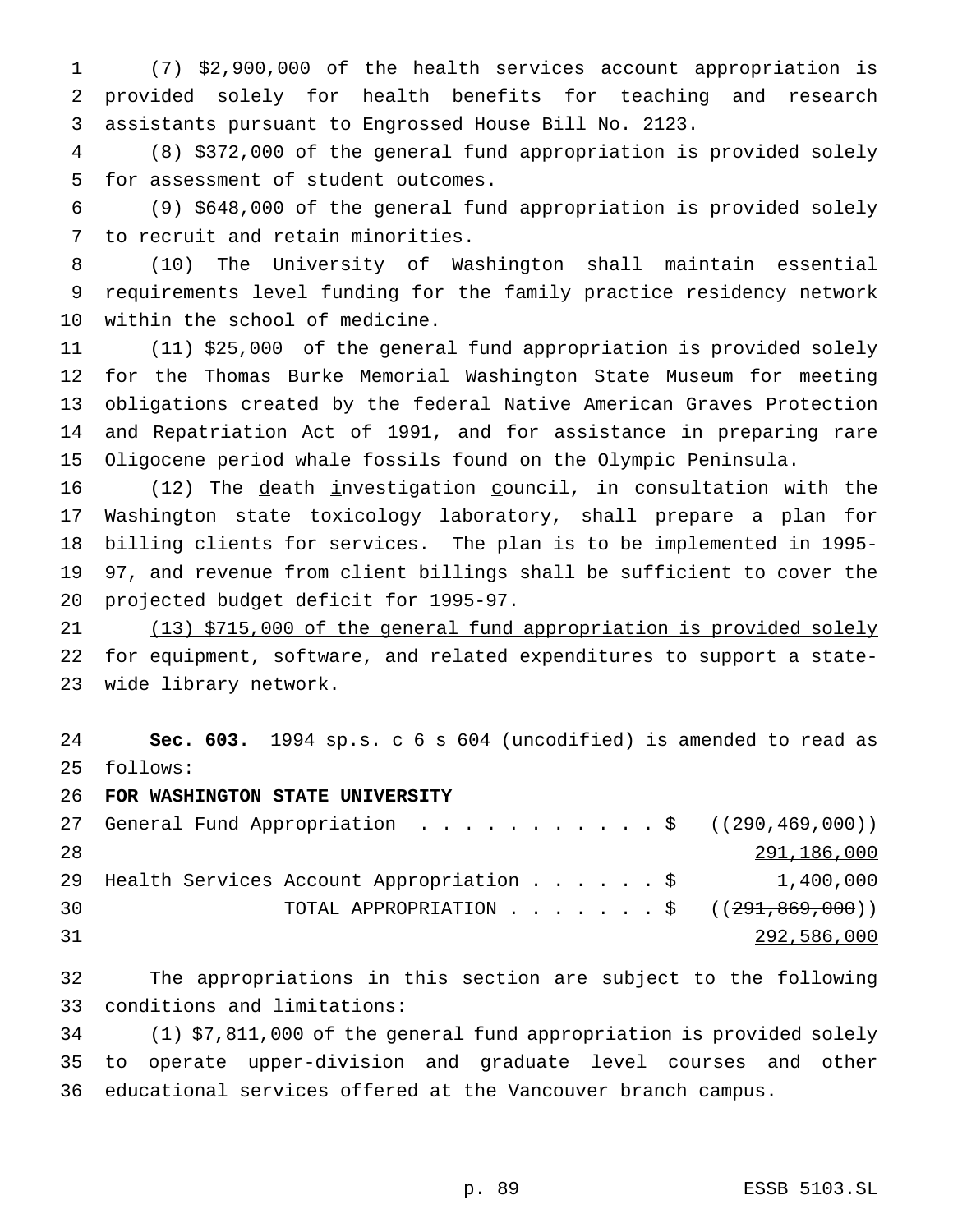(2) \$5,697,000 of the general fund appropriation is provided solely to operate upper-division and graduate level courses and other educational services offered at the Tri-Cities branch campus.

 (3) \$6,748,000 of the general fund appropriation is provided solely to operate graduate and professional level courses and other educational services offered at the Spokane branch campus.

 (4) \$372,000 of the general fund appropriation is provided solely for assessment of student outcomes.

 (5) \$280,000 of the general fund appropriation is provided solely to recruit and retain minorities.

 (6) \$1 of the general fund appropriation is provided solely for the implementation of section 7 of Second Engrossed Substitute House Bill No. 1309 or substantially similar legislation.

 (7) \$1,400,000 of the health services account appropriation is provided solely for health benefits for teaching and research assistants pursuant to Engrossed House Bill No. 2123.

 (8) \$262,000 of the general fund appropriation is provided solely for the poultry diagnostic lab.

 (9) \$120,000 of the general fund appropriation is provided solely for the aquaculture certification center.

 (10)(a) To protect children and adults from inappropriate pesticide exposure in public schools, the cooperative extension service shall make available upon request a model integrated pest management program for use by local public school districts. The model program shall maximize reliance on natural pest controls least harmful to people and the environment.

 (b) School district implementation of model integrated pest management programs shall involve parents, teachers, and staff.

 (11) \$1,620,000 of the general fund appropriation is provided 30 solely for the purchase of equipment for the veterinary teaching hospital.

 (12) \$717,000 of the general fund appropriation is provided solely 33 for equipment, software, and related expenditures to support a state-wide library network.

 **Sec. 604.** 1994 sp.s. c 6 s 605 (uncodified) is amended to read as follows:

# **FOR EASTERN WASHINGTON UNIVERSITY**

38 General Fund Appropriation . . . . . . . . . . \$  $((72, 252, 000))$ 

ESSB 5103.SL p. 90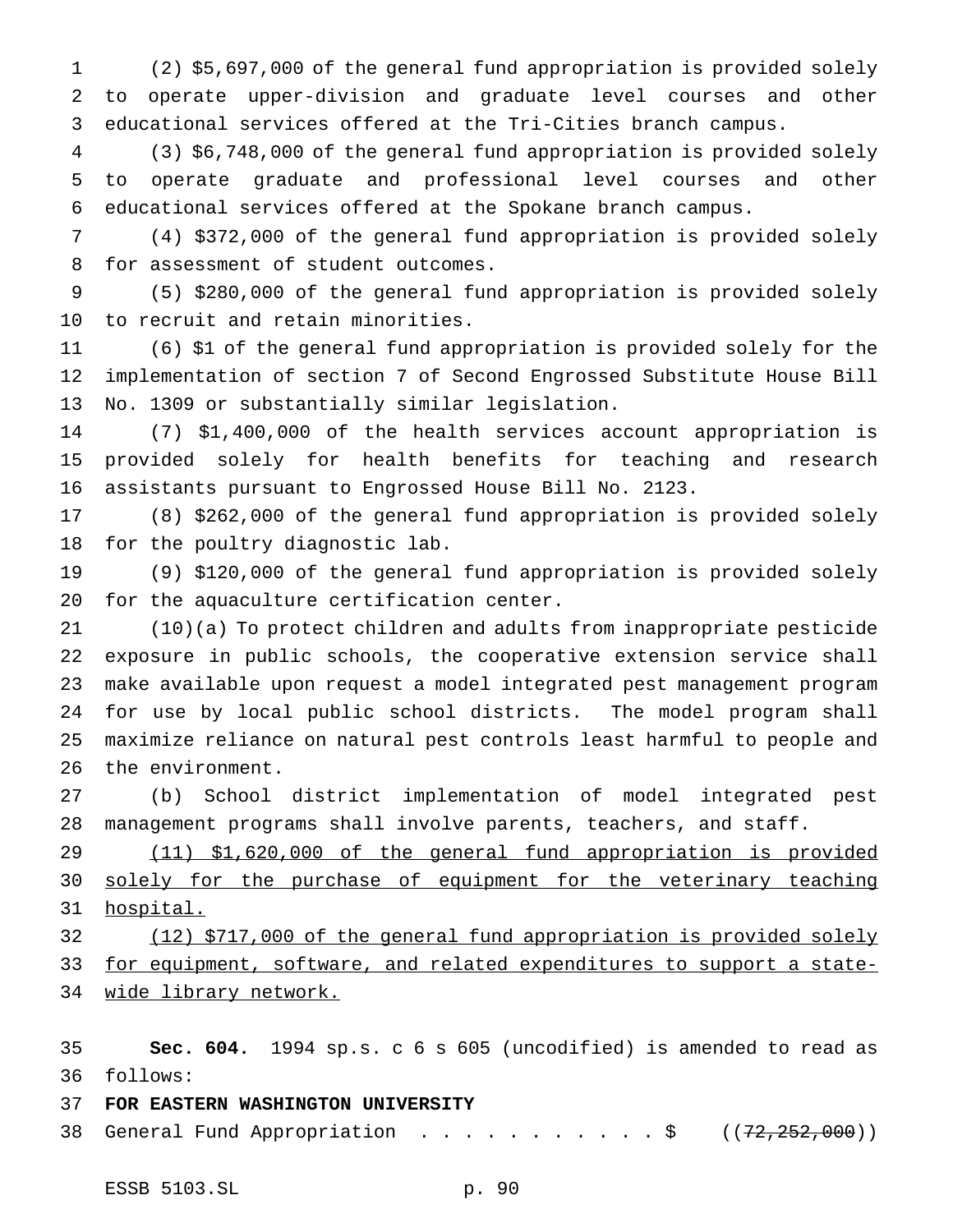|  |                                               |  |  |  | 72,870,000 |
|--|-----------------------------------------------|--|--|--|------------|
|  | 2 Health Services Account Appropriation \$    |  |  |  | 200,000    |
|  | TOTAL APPROPRIATION $\ldots$ , ((72,452,000)) |  |  |  |            |
|  |                                               |  |  |  | 73,070,000 |

 The appropriations in this section are subject to the following conditions and limitations:

 (1) \$372,000 of the general fund appropriation is provided solely for assessment of student outcomes.

 (2) \$186,000 of the general fund appropriation is provided solely to recruit and retain minorities.

 (3) \$200,000 of the health services account appropriation is provided solely for health benefits for teaching and research assistants pursuant to Engrossed House Bill No. 2123.

14 (4) \$618,000 of the general fund appropriation is provided solely for equipment, software, and related expenditures to support a state-16 wide library network.

 **Sec. 605.** 1994 sp.s. c 6 s 606 (uncodified) is amended to read as follows:

**FOR CENTRAL WASHINGTON UNIVERSITY**

|    | 20 General Fund Appropriation \$ ((66,003,000))                     |            |
|----|---------------------------------------------------------------------|------------|
| 21 |                                                                     | 66,147,000 |
|    | 22 Industrial Insurance Premium Refund Account                      |            |
| 23 | Appropriation $\frac{1}{5}$                                         | 10,000     |
|    | 24 Health Services Account Appropriation \$                         | 140,000    |
| 25 | TOTAL APPROPRIATION $\ldots$ , $\ldots$ , $\ddot{S}$ ((66,153,000)) |            |
| 26 |                                                                     | 66,297,000 |

 The appropriations in this section are subject to the following conditions and limitations:

 (1) \$372,000 of the general fund appropriation is provided solely for assessment of student outcomes.

 (2) \$140,000 of the general fund appropriation is provided solely to recruit and retain minorities.

 (3) \$140,000 of the health services account appropriation is provided solely for health for benefits teaching and research assistants pursuant to Engrossed House Bill No. 2123.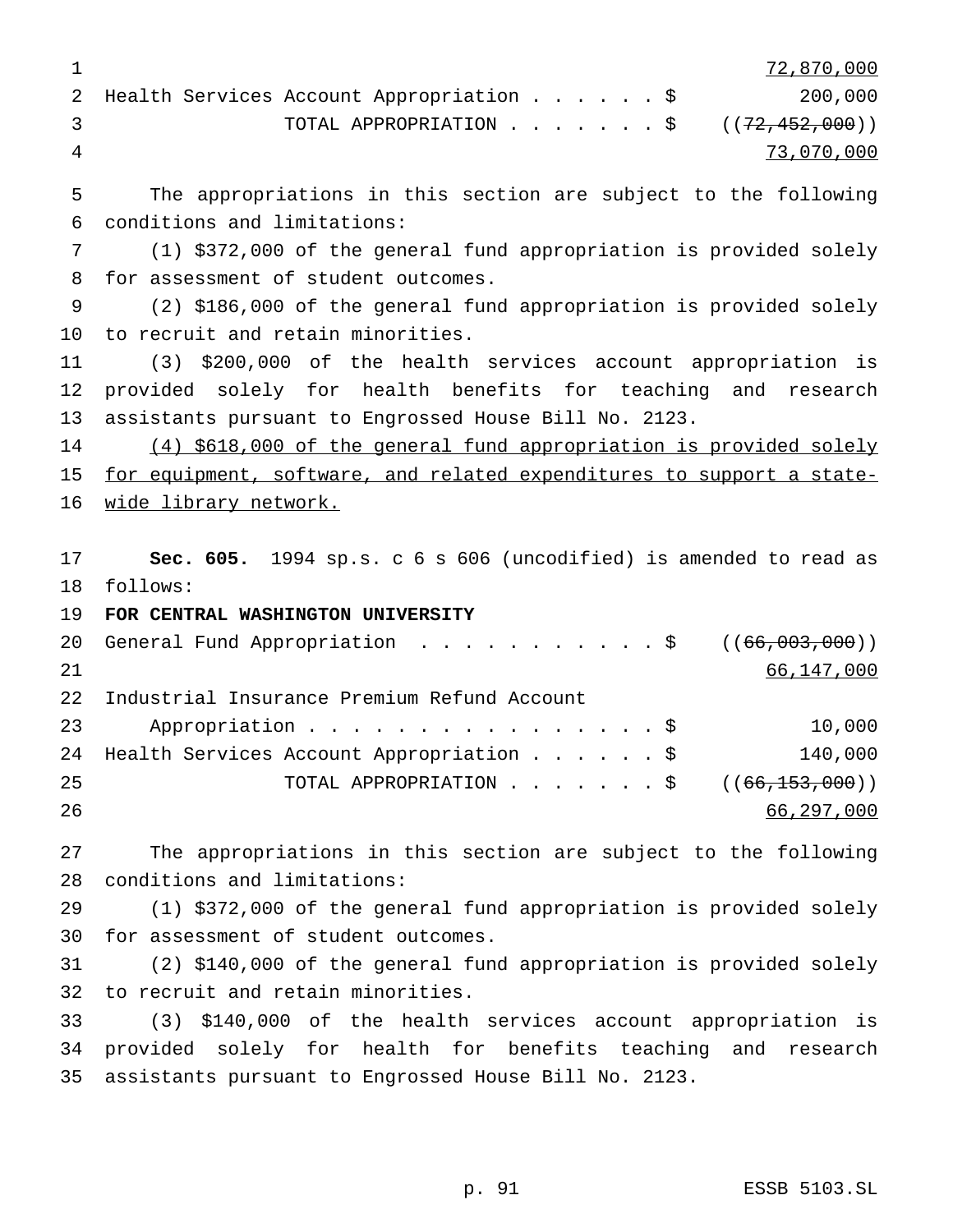(4) \$690,000 of the general fund appropriation is provided solely for equipment, software, and related expenditures to support a state- wide library network. **Sec. 606.** 1994 sp.s. c 6 s 607 (uncodified) is amended to read as follows: **FOR THE EVERGREEN STATE COLLEGE** 7 General Fund Appropriation . . . . . . . . . . \$ ((36,899,000)) 37,285,000 The appropriation in this section is subject to the following conditions and limitations: (1) \$372,000 of the general fund appropriation is provided solely for assessment of student outcomes. (2) \$94,000 of the general fund appropriation is provided solely to recruit and retain minorities. (3) \$410,000 of the general fund appropriation is provided solely for the public schools partnership program. (4) \$976,000 of the general fund appropriation is provided solely for the Washington state institute for public policy to conduct studies requested by the legislature. (5) \$386,000 of the general fund appropriation is provided solely for equipment, software, and related expenditures to support a state- wide library network. **Sec. 607.** 1994 sp.s. c 6 s 608 (uncodified) is amended to read as follows: **FOR WESTERN WASHINGTON UNIVERSITY** 26 General Fund Appropriation . . . . . . . . . . \$ ((81,088,000)) 81,163,000 Health Services Account Appropriation......\$ 200,000 29 TOTAL APPROPRIATION . . . . . . \$ ((<del>81,288,000</del>)) 81,363,000 The appropriations in this section are subject to the following conditions and limitations: (1) \$372,000 of the general fund appropriation is provided solely for assessment of student outcomes. (2) \$186,000 of the general fund appropriation is provide solely to recruit and retain minorities.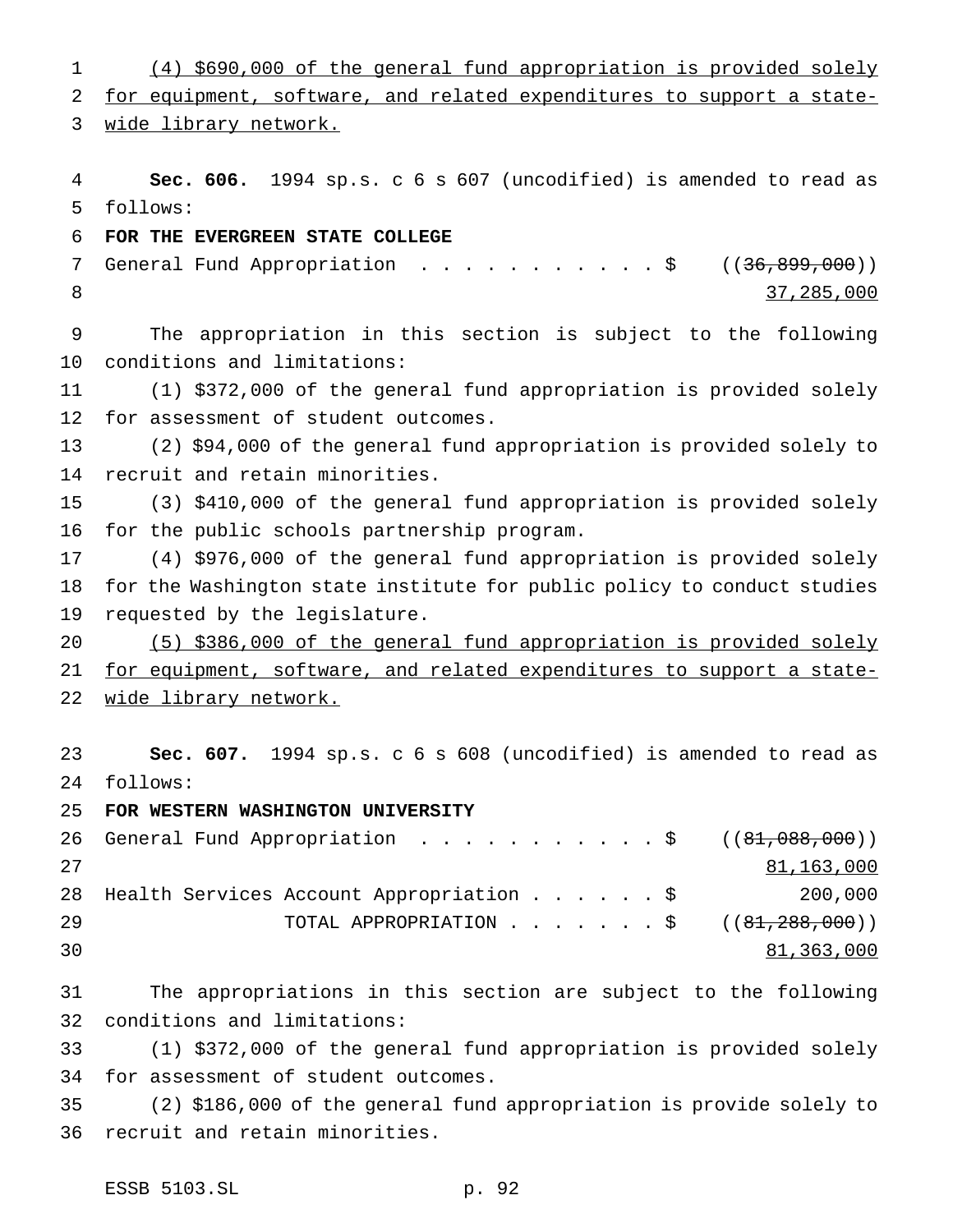(3) \$200,000 of the health services account appropriation is provided solely for health benefits for teaching and research assistants pursuant to Engrossed House Bill No. 2123. (4) \$75,000 of the general fund appropriation is provided solely

 for equipment, software, and related expenditures to support a state-wide library network.

 **Sec. 608.** 1994 sp.s. c 6 s 613 (uncodified) is amended to read as follows:

# **FOR WASHINGTON STATE LIBRARY**

|    | 10 General Fund--State Appropriation \$ $((14,172,000))$                 |  |  |            |
|----|--------------------------------------------------------------------------|--|--|------------|
| 11 |                                                                          |  |  | 14,412,000 |
|    | 12 General Fund--Federal Appropriation \$                                |  |  | 4,796,000  |
|    | 13 General Fund--Private/Local Appropriation \$                          |  |  | 46,000     |
| 14 | TOTAL APPROPRIATION $\cdot \cdot \cdot \cdot \cdot \cdot$ ((19,014,000)) |  |  |            |
| 15 |                                                                          |  |  | 19,254,000 |

 The appropriations in this section are subject to the following conditions and limitations:

 $(1)$  \$2,385,516 of the general fund--state appropriation and \$54,000 from federal funds are provided solely for a contract with the Seattle public library for library services for the blind and physically handicapped.

 (2) \$240,000 of the general fund--state appropriation is provided solely for payment of a federal audit settlement.

 **Sec. 609.** 1994 sp.s. c 6 s 617 (uncodified) is amended to read as follows:

**FOR THE STATE SCHOOL FOR THE DEAF**

|      | 27 General Fund--State Appropriation \$ $((12, 557, 000))$               |            |
|------|--------------------------------------------------------------------------|------------|
| 28   |                                                                          | 12,670,000 |
|      | 29 General Fund--Private/Local Appropriation $\ldots$ \$                 | 40,000     |
| 30 I | Industrial Insurance Premium Refund Account                              |            |
| 31   | Appropriation $\frac{1}{5}$                                              | 9,000      |
| 32   | TOTAL APPROPRIATION $\cdot \cdot \cdot \cdot \cdot \cdot$ ((12,606,000)) |            |
| 33   |                                                                          | 12,719,000 |

 **Sec. 610.** 1993 sp.s. c 22 s 816 (uncodified) is amended to read as follows:

**FOR CENTRAL WASHINGTON UNIVERSITY**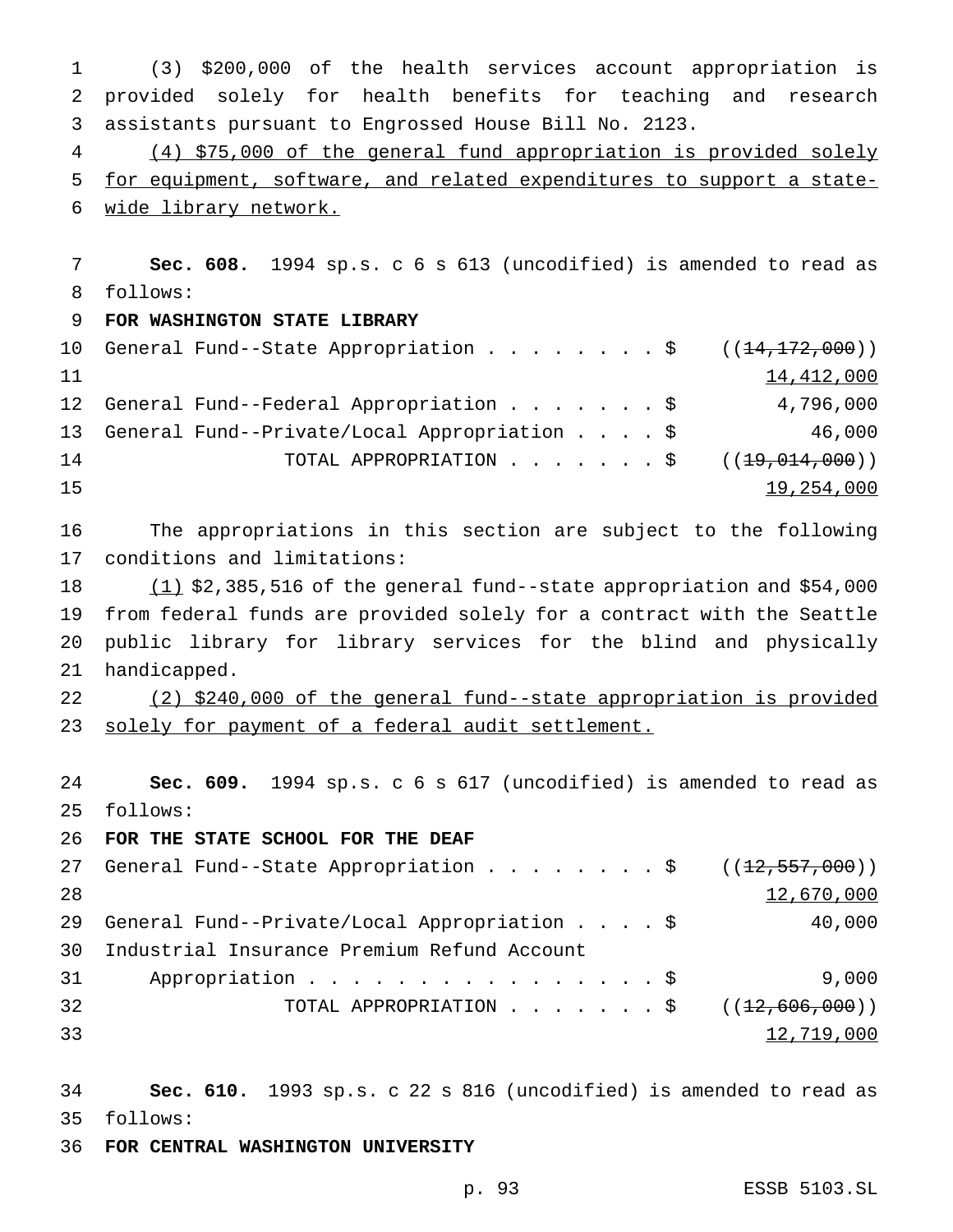| $\mathbf{1}$        | Asbestos and PCB abatement (94-1-003)                                                            |         |
|---------------------|--------------------------------------------------------------------------------------------------|---------|
| $\overline{2}$<br>3 | ((Reappropriation)) Appropriation:                                                               | 100,000 |
| 4<br>5<br>6         | Prior Biennia (Expenditures) $\frac{1}{5}((1,605,388))$<br>Future Biennia (Projected Costs) \$ 0 |         |
| 7<br>8              | TOTAL $\frac{1}{5}((1,705,388)))$                                                                | 100,000 |
|                     |                                                                                                  |         |

(End of part)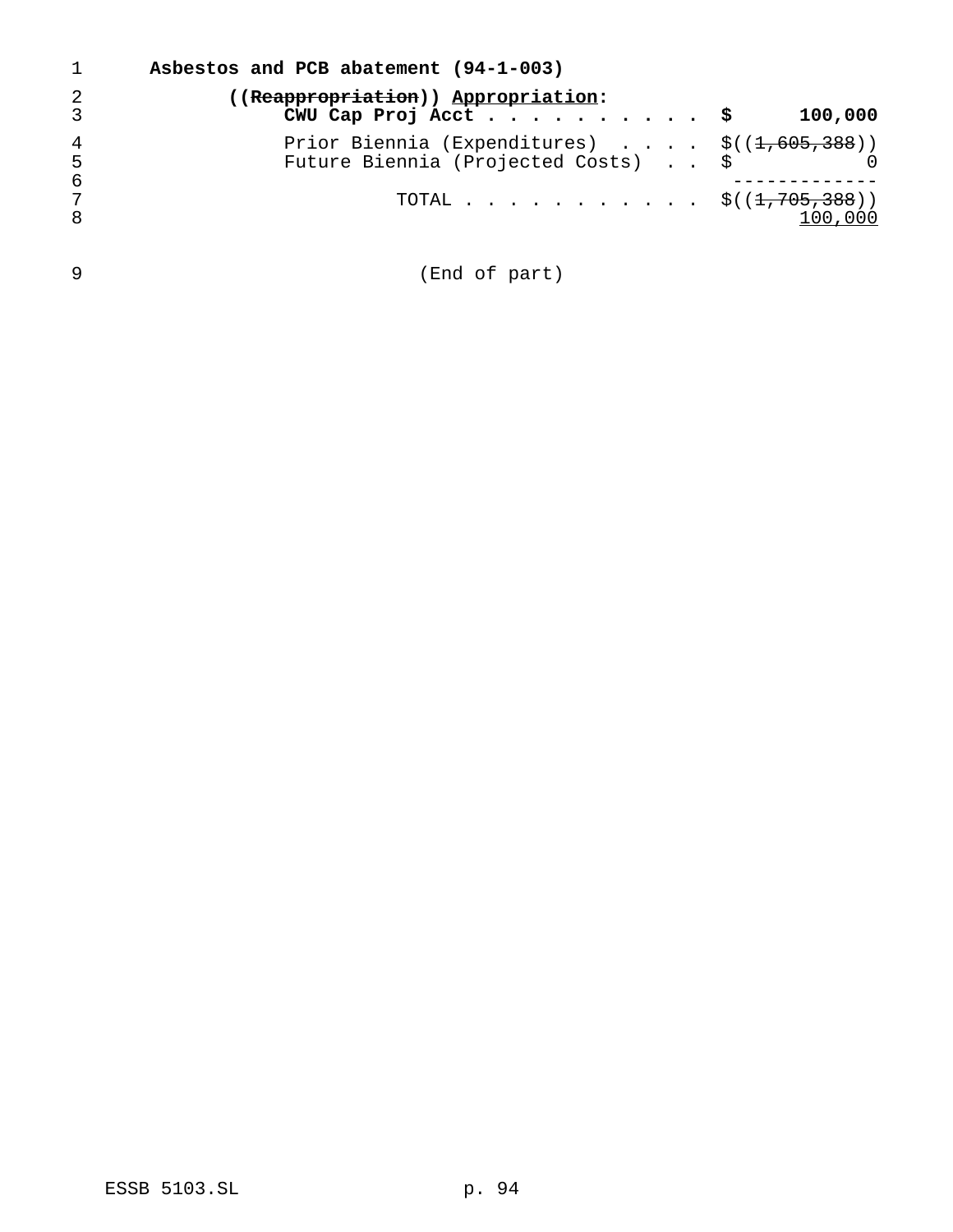### **PART VII**

# **SPECIAL APPROPRIATIONS**

 NEW SECTION. **Sec. 701.** 1993 sp.s. c 24 s 709 (uncodified) is repealed.

 **Sec. 702.** 1993 sp.s. c 24 s 711 (uncodified) is amended to read as follows:

**FOR THE GOVERNOR--TORT DEFENSE SERVICES**

|     | 8 General Fund Appropriation \$                                                                             | 2,500,000 |
|-----|-------------------------------------------------------------------------------------------------------------|-----------|
| - 9 | Special Fund Agency Tort Defense Services                                                                   |           |
| 10  | Revolving Fund Appropriation $\ldots \ldots \ldots$ , $\frac{1}{5}$ ( $(\frac{1}{7000}, \frac{000}{000})$ ) |           |
| 11  |                                                                                                             | 1,700,000 |
| 12  | TOTAL APPROPRIATION $\ldots$ , $\ldots$ , $\ddot{\text{S}}$ ((3,500,000))                                   |           |
| 13  |                                                                                                             | 4,200,000 |

 The appropriations in this section are subject to the following conditions and limitations: To facilitate payment of tort defense services from special funds, the state treasurer is directed to transfer sufficient moneys from each special fund to the special fund tort defense services revolving fund, in accordance with schedules provided by the office of financial management. The governor shall distribute the moneys appropriated in this section to agencies to pay for tort defense services.

 NEW SECTION. **Sec. 703.** A new section is added to 1993 sp.s. c 24 (uncodified) to read as follows:

 **FOR SUNDRY CLAIMS**. The following sums, or so much thereof as may be necessary, are appropriated from the general fund, unless otherwise indicated, for relief of various individuals, firms, and corporations for sundry claims. These appropriations are to be disbursed on vouchers approved by the director of general administration, except as otherwise provided, as follows:

 (1) Reimbursement of criminal defendants acquitted on the basis of self-defense, pursuant to RCW 9A.16.110:

| 32 | (a) David Sampson, claim number SCJ-92-18 \$ $6,724.50$       |  |
|----|---------------------------------------------------------------|--|
| 33 | (b) Michael D. Williams, claim number $SCJ-94-03$ \$ 3,842.00 |  |
| 34 | (c) Daniel B. Brown, claim number $SCJ-94-04$ \$ 5,907.68     |  |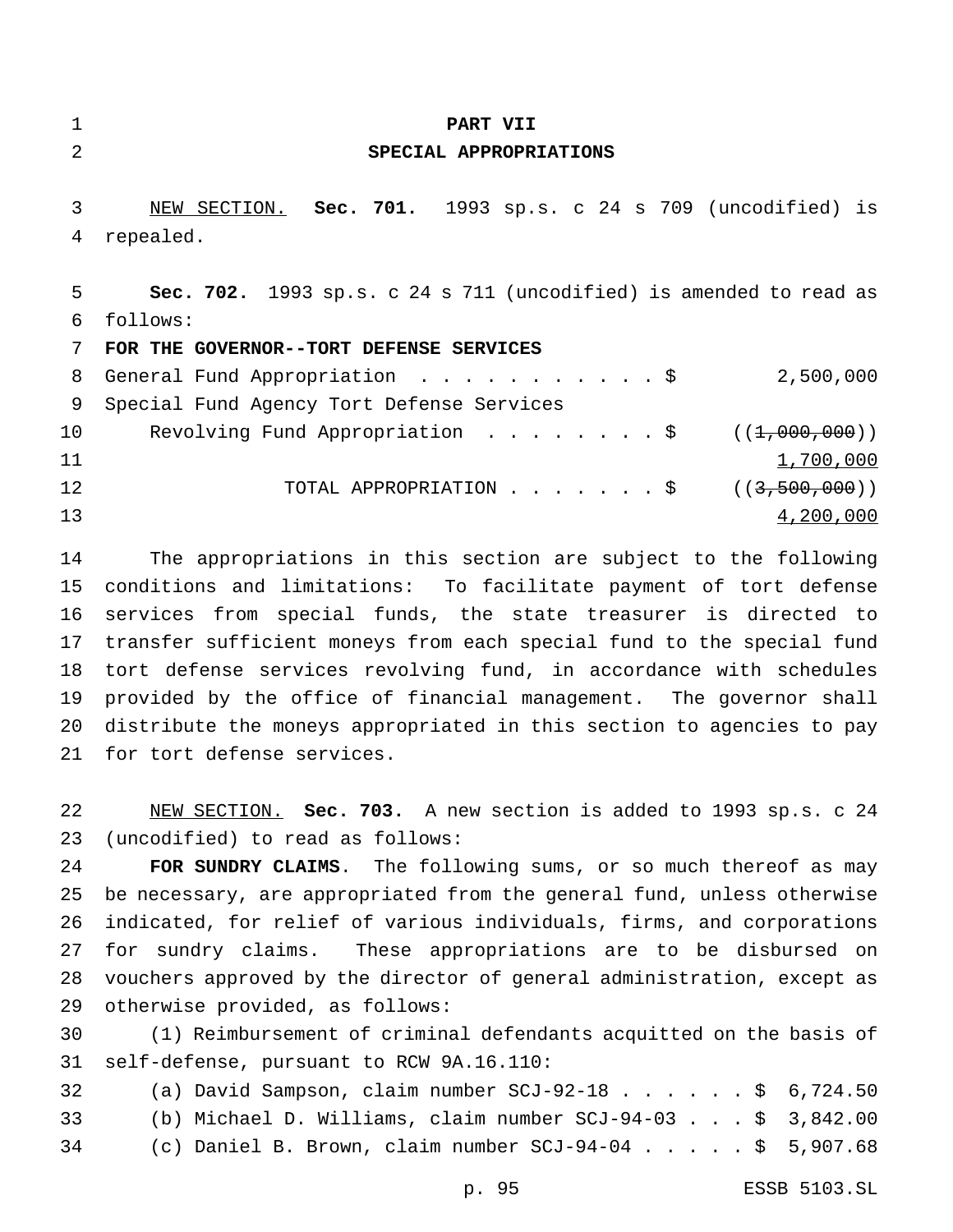(d) Stacy Schierman, claim number SCJ-94-07.....\$ 15,615.00 (e) Timothy S. Brown, claim number SCJ-94-10 ....\$ 7,826.40 (f) Gordon Williamson, claim number SCJ-94-11....\$ 2,626.95 (g) Thomas R. Mazza, claim number SCJ-94-12.....\$ 5,806.61 (h) Gary R. Thomas, claim number SCJ-95-01 .....\$ 2,526.40 (i) Billy L. Stewart, claim number SCJ-95-05 ....\$ 3,985.75 (j) Daniel P. Bible, claim number SCJ-95-06.....\$ 5,601.15 (2) Payment from the state wildlife account of claims for damage to crops by wildlife, pursuant to RCW 77.12.280: (a) B&B Enterprises, claim number SCG-93-06.....\$ 25,229.25 (b) Ray M. Beller, claim number SCG-93-09......\$ 2,000.00 (c) Mickey O. Peer, claim number SCG-93-12 .....\$ 17,463.00 (d) Mark Kayser, claim number SCG-93-13.......\$ 400.00 (e) James G. Manwell, claim number SCG-94-03 ....\$ 2,000.00 (f) Robert Klingenstein, claim number SCG-94-05...\$ 7,985.45 (g) Francis Fitzgerald, claim number SCG-94-07 ...\$ 3,753.80 (h) Robert Bossen, claim number SCG-95-03......\$ 17,000.00 (3) Payment for claims involving the alleged negligence of emergency management volunteers, pursuant to chapter 38.52 RCW: PROVIDED, That all subsequent emergency management claims shall be paid from the self-insurance liability account pursuant to RCW 4.92.130: Estate of Wanda Kyzar, claim number DCD9206-10525 . \$ 650,000.00

(End of part)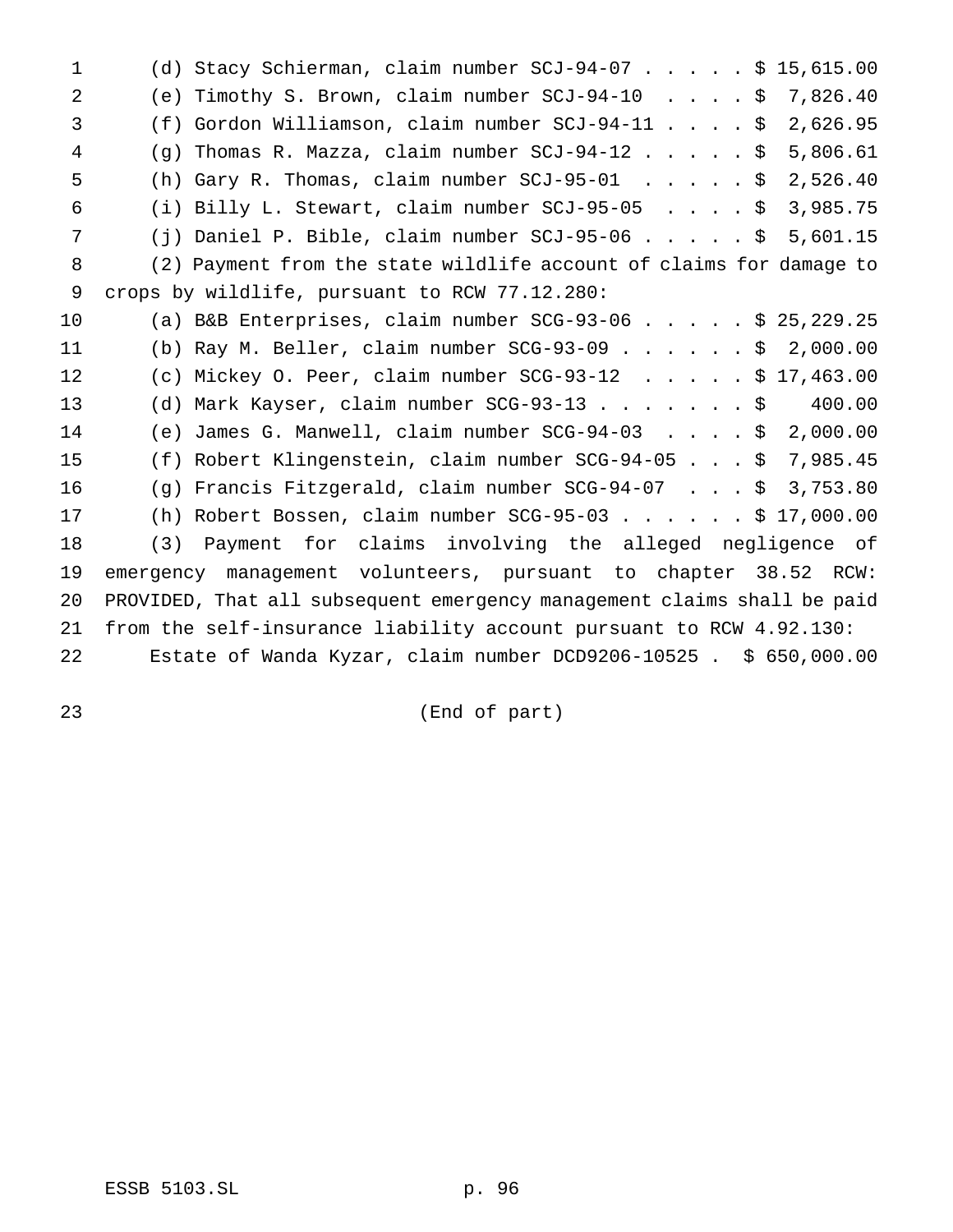| $\mathbf 1$ | PART VIII                                                                                                   |
|-------------|-------------------------------------------------------------------------------------------------------------|
| 2           | OTHER TRANSFERS AND APPROPRIATIONS                                                                          |
| 3           | Sec. 801. 1994 sp.s. c 6 s 803 (uncodified) is amended to read as                                           |
| 4           | follows:                                                                                                    |
| 5           | FOR THE STATE TREASURER--STATE REVENUES FOR DISTRIBUTION                                                    |
| 6           | General Fund Appropriation for fire insurance                                                               |
| 7           | premiums tax distribution $\ldots$ \$<br>((4, 369, 500))                                                    |
| 8           | 5,465,000                                                                                                   |
| 9           | General Fund Appropriation for public utility                                                               |
| 10          | district excise tax distribution $\ldots \ldots$<br>((27, 050, 294))                                        |
| 11          | 27,027,000                                                                                                  |
| 12          | General Fund Appropriation for prosecuting                                                                  |
| 13          | attorneys' salaries \$<br>((3, 300, 000))                                                                   |
| 14          | 3,007,000                                                                                                   |
| 15          | General Fund Appropriation for motor vehicle                                                                |
| 16          | excise tax distribution \$<br>((96, 797, 347))                                                              |
| 17          | 95,066,000                                                                                                  |
| 18          | General Fund Appropriation for local mass                                                                   |
| 19          | transit assistance $\cdot \cdot \cdot \cdot \cdot \cdot \cdot \cdot \cdot \cdot \cdot$<br>((297, 185, 157)) |
| 20          | 301,495,000                                                                                                 |
| 21          | General Fund Appropriation for camper and                                                                   |
| 22          | travel trailer excise tax distribution $\ldots$ \$<br>((2, 817, 271))                                       |
| 23          | 2,968,000                                                                                                   |
| 24          | General Fund Appropriation for boating                                                                      |
| 25          | safety/education and law enforcement                                                                        |
| 26          | distribution $\frac{1}{2}$<br>((2, 623, 676))                                                               |
| 27          | 1,573,000                                                                                                   |
| 28          | Aquatic Lands Enhancement Account Appropriation                                                             |
| 29          | for harbor improvement revenue distribution . \$<br>((154,000))                                             |
| 30          | 143,000                                                                                                     |
| 31          | Liquor Excise Tax Fund Appropriation for                                                                    |
| 32          | liquor excise tax distribution ( $(22, 875, 500)$ )                                                         |
| 33<br>34    | 22,337,000                                                                                                  |
| 35          | Motor Vehicle Fund Appropriation for motor<br>vehicle fuel tax and overload penalties                       |
| 36          | distribution<br>. \$ (( <del>410,702,520</del> ))                                                           |
|             |                                                                                                             |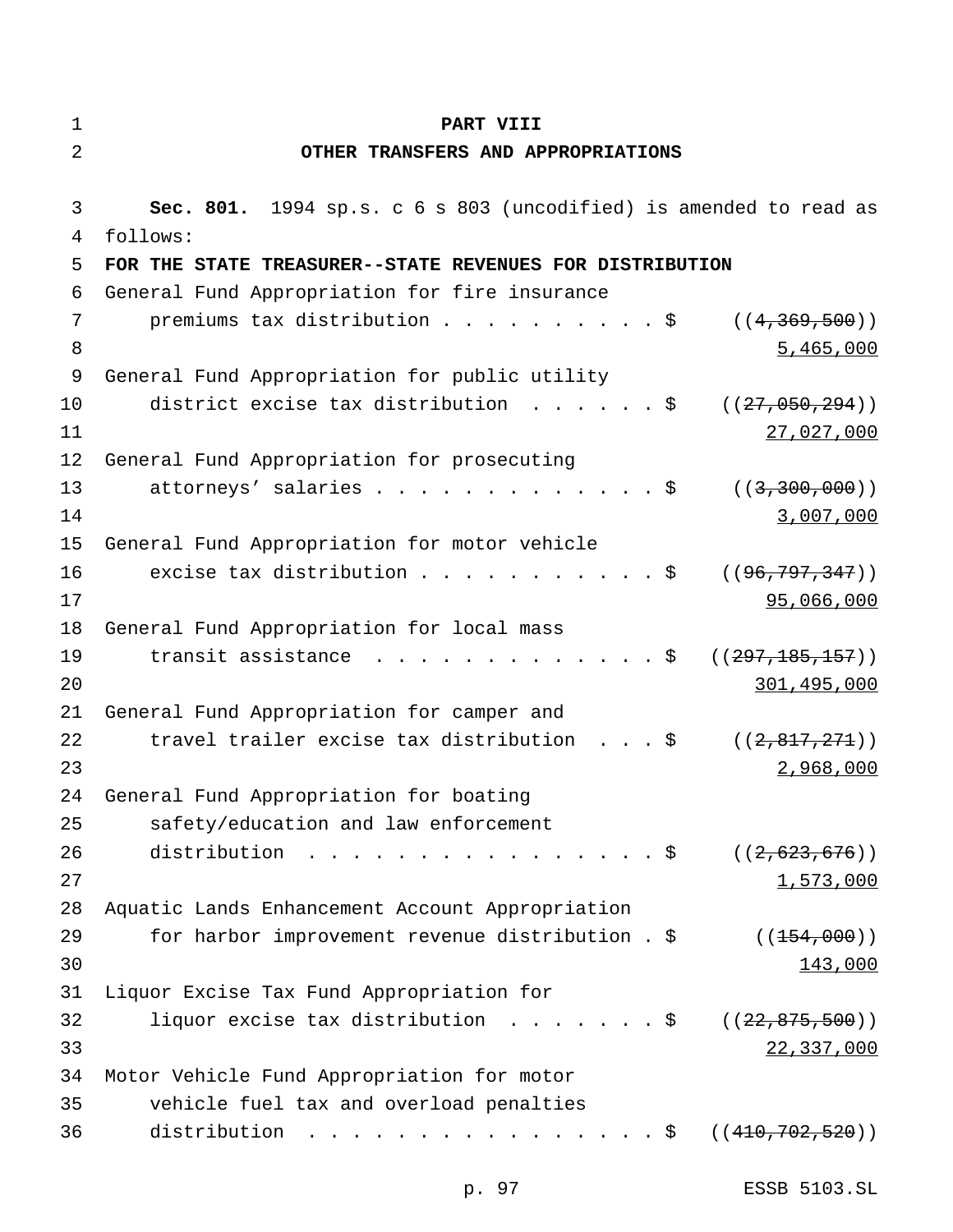414,784,000 Liquor Revolving Fund Appropriation for liquor 3 profits distribution . . . . . . . . . . . \$ ((44,296,710)) 43,419,000 Timber Tax Distribution Account Appropriation 6 for distribution to "Timber" counties  $\ldots$ ,  $\frac{1}{5}$  ((<del>139,375,055</del>)) 122,514,000 Municipal Sales and Use Tax Equalization Account 9 Appropriation . . . . . . . . . . . . . . \$ ((51,035,317)) 50,798,000 County Sales and Use Tax Equalization Account 12 Appropriation . . . . . . . . . . . . . . \$ ((<del>15,717,879</del>)) 12,168,000 Death Investigations Account Appropriation for distribution to counties for publicly 16 funded autopsies ...............\$ ((<del>1,400,000</del>))  $1,185,000$  County Criminal Justice Account Appropriation..\$ ((58,818,768)) 56,624,000 20 Municipal Criminal Justice Account Appropriation \$ ((23,896,400)) 22,583,000 22 TOTAL APPROPRIATION . . . . . . \$ ((<del>1,202,415,394</del>)) 1,183,156,000 The total expenditures from the state treasury under the appropriations in this section shall not exceed the funds available under statutory distributions for the stated purposes. **Sec. 802.** 1993 sp.s. c 24 s 804 (uncodified) is amended to read as follows: **FOR THE STATE TREASURER--FEDERAL REVENUES FOR DISTRIBUTION** Forest Reserve Fund Appropriation for federal 31 forest reserve fund distribution . . . . . \$ ((56,516,000)) 56,291,925 General Fund Appropriation for federal flood 34 control funds distribution  $\ldots \ldots \ldots$ \$ ((46,000)) 35 40,946 General Fund Appropriation for federal grazing 37 fees distribution . . . . . . . . . . . . . \$  $((52,000))$ 38 48,537

```
ESSB 5103.SL p. 98
```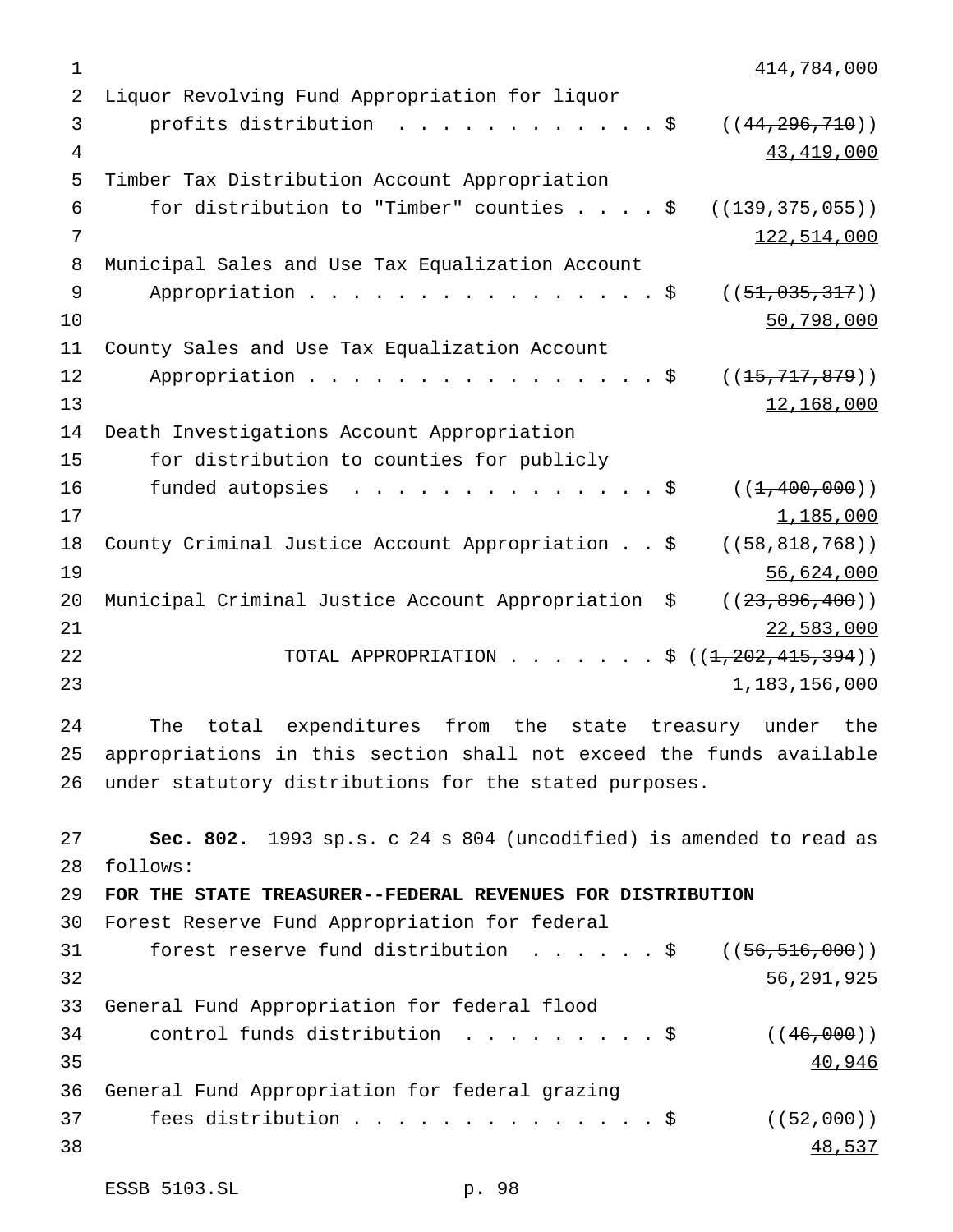```
1 General Fund Appropriation for distribution of
2 federal funds to counties in conformance with
3 Public Law 97-99 . . . . . . . . . . . . . $ ((400,000))
4 968,985
5 TOTAL APPROPRIATION . . . . . . $ ((57,014,000))
6 57,350,393
7 The total expenditures from the state treasury under the
8 appropriations in this section shall not exceed the funds available
9 under statutory distributions for the stated purposes.
10 Sec. 803. 1994 sp.s. c 6 s 804 (uncodified) is amended to read as
11 follows:
12 FOR THE STATE TREASURER--TRANSFERS
13 Flood Control Assistance Account: For transfer to
14 the General Fund--State . . . . . . . . . . $ 0
15 State Convention and Trade Center Account: For
16 transfer to the State Convention and Trade
17 Center Operations Account . . . . . . . . . $ 9,587,000
18 Water Quality Account: For transfer to the water
19 pollution revolving fund. Transfers shall be made
20 at intervals coinciding with deposits of federal
21 capitalization grant money into the revolving fund.
22 The amounts transferred shall not exceed the match
23 required for each federal deposit . . . . . $ 21,500,000
24 Trust Land Purchase Account: For transfer to the
25 General Fund . . . . . . . . . . . . . . . $ ((22,300,000))
26 18,300,000
27 General Government Special Revenue Fund--State
28 Treasurer's Service Account: For transfer to the
29 General Fund on or before June 30, 1995,
30 an amount up to $8,400,000 in excess of
31 the cash requirements of the state treasurer's
32 service account...............$ 8,400,000
33 Public Works Assistance Account:
34 For transfer to the General Fund . . . . . $ 35,000,000
35 Health Services Account:
36 For transfer to the Public Health Services
37 account . . . . . . . . . . . . . . . . . . $ 20,000,000
38 Economic Development Finance Authority Account:
```
p. 99 ESSB 5103.SL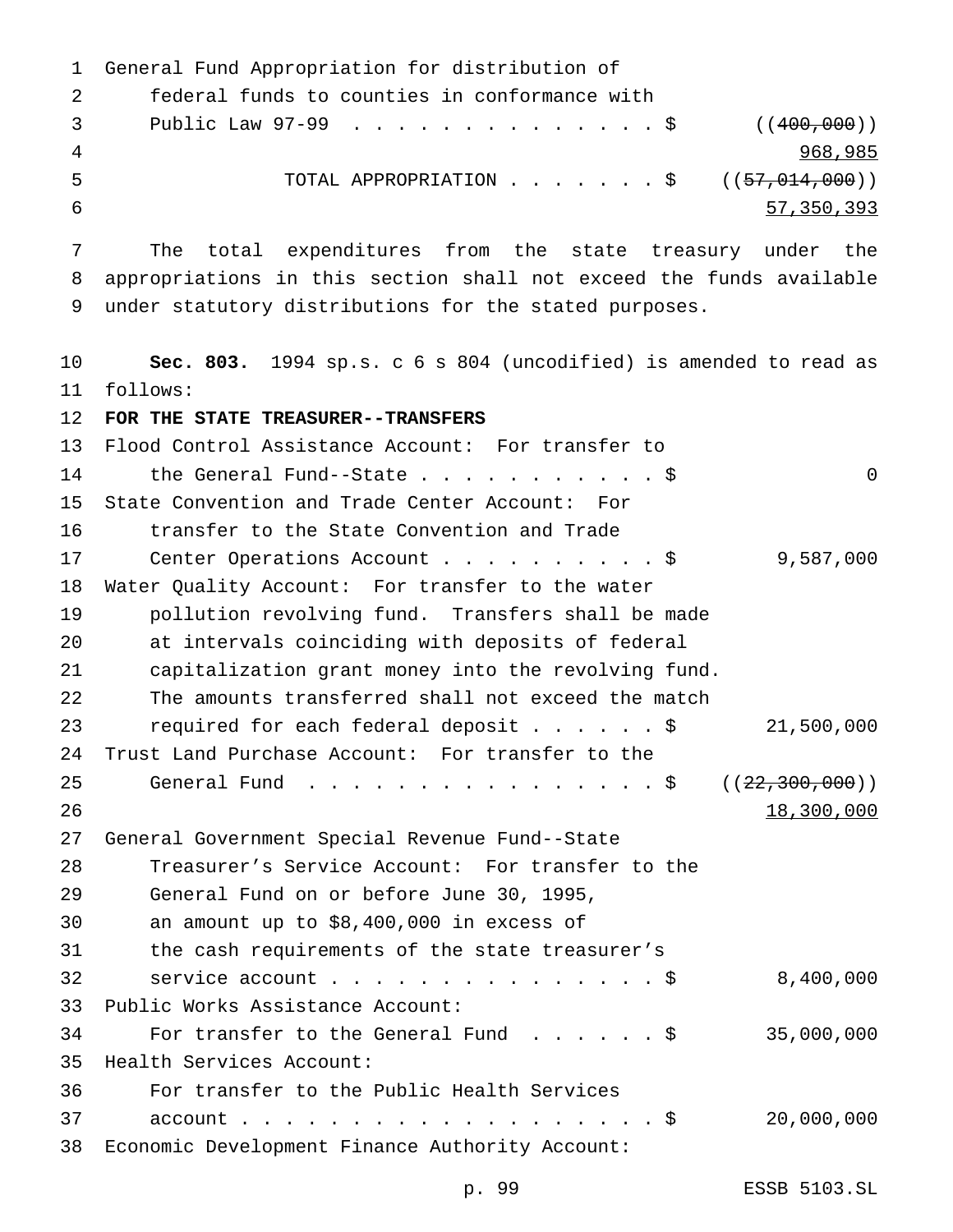| $\mathbf{1}$    | For transfer to the General Fund--Federal an |                |
|-----------------|----------------------------------------------|----------------|
| 2               | amount to include but not exceed all total   |                |
| 3               | federal equity in the account \$             | 458,000        |
| 4               | Oil Spill Response Account:                  |                |
| 5               | For transfer to the Oil Spill Administration |                |
| 6               |                                              | 955,000        |
| 7               | Air Pollution Control Account:               |                |
| 8               | For transfer to the General Fund pursuant    |                |
| 9               | to Senate Bill No. 5918 (ride sharing        |                |
| 10              | incentives) $\hat{S}$                        | ( (404, 000) ) |
| 11              |                                              | 25,000         |
| 12 <sub>1</sub> | Motor Vehicle Account: For transfer to the   |                |
| 13              | Liability Account per the requirements of    |                |
| 14              | <u>RCW 46.12.360</u> \$                      | 512,000        |
| 15              | TOTAL APPROPRIATION \$ $((118,604,000))$     |                |
| 16              |                                              | 114,737,000    |
|                 |                                              |                |

 NEW SECTION. **Sec. 804.** A new section is added to 1993 sp.s. c 24 (uncodified) to read as follows:

# **STATE TREASURER--TRANSFER TO SUPPORT ENFORCEMENT NONASSISTANCE SERVICE ACCOUNT**

 (1) Upon conclusion of the 1993-95 fiscal biennium, the state treasurer shall transfer an amount not to exceed \$2,330,000 to the support enforcement nonassistance service account from the state general fund, but only to the extent that the 1993-95 general fund-- state reversions from the department of social and health services exceed \$10,506,000.

 (2) By October 1, 1995, the division of child support of the department of social and health services shall submit a corrective action plan to the office of financial management and the legislative fiscal committees to minimize negative cash balances in the support enforcement nonassistance service account. The division is encouraged to consult the accounting division of the office of financial management in preparation of the corrective action plan.

(End of part)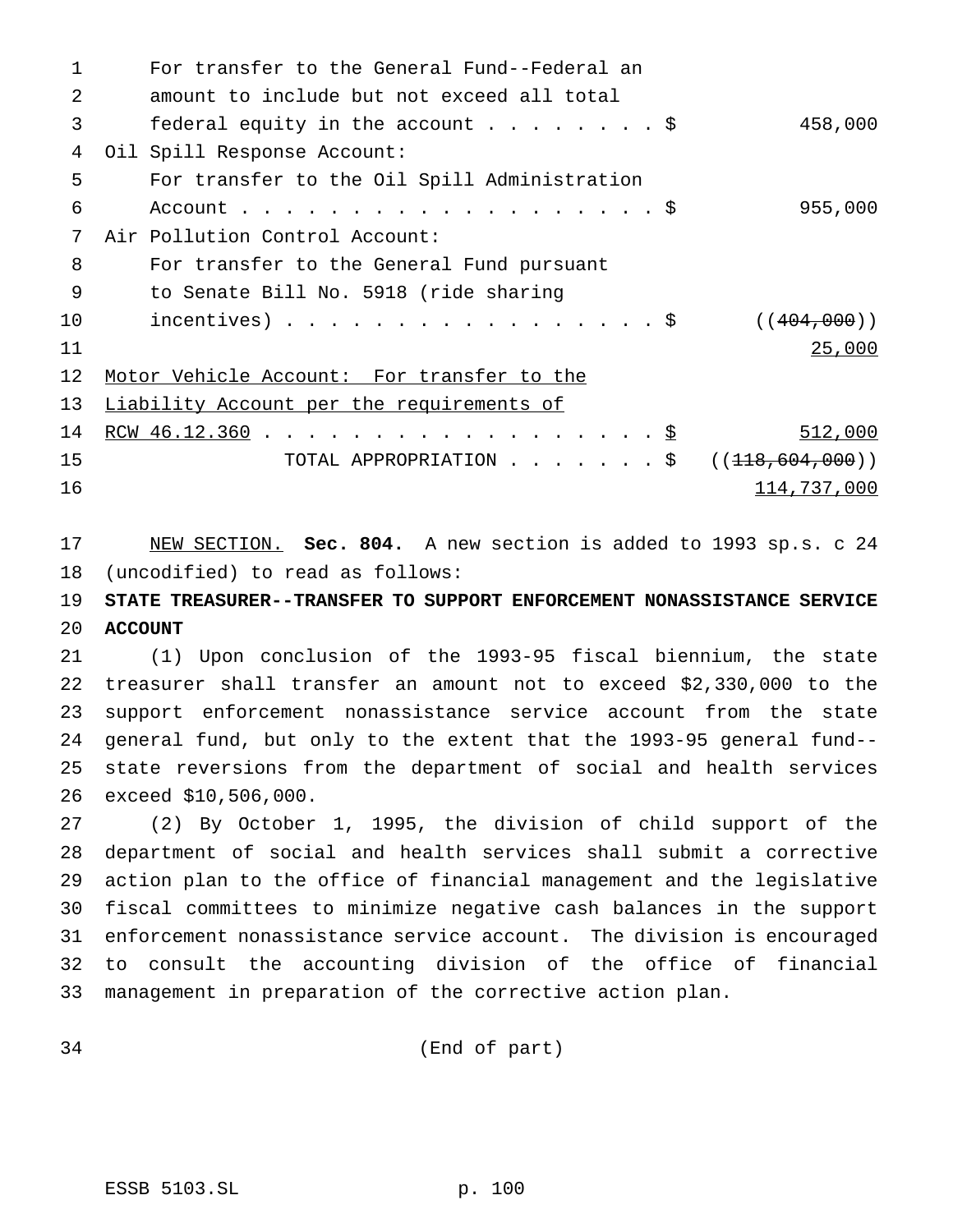| ×.<br>ᅩ | PART IX              |
|---------|----------------------|
| 2       | <b>MISCELLANEOUS</b> |

 NEW SECTION. **Sec. 901.** If any provision of this act or its application to any person or circumstance is held invalid, the remainder of the act or the application of the provision to other persons or circumstances is not affected.

 NEW SECTION. **Sec. 902.** This act is necessary for the immediate preservation of the public peace, health, or safety, or support of the state government and its existing public institutions, and shall take effect immediately.

# (End of part)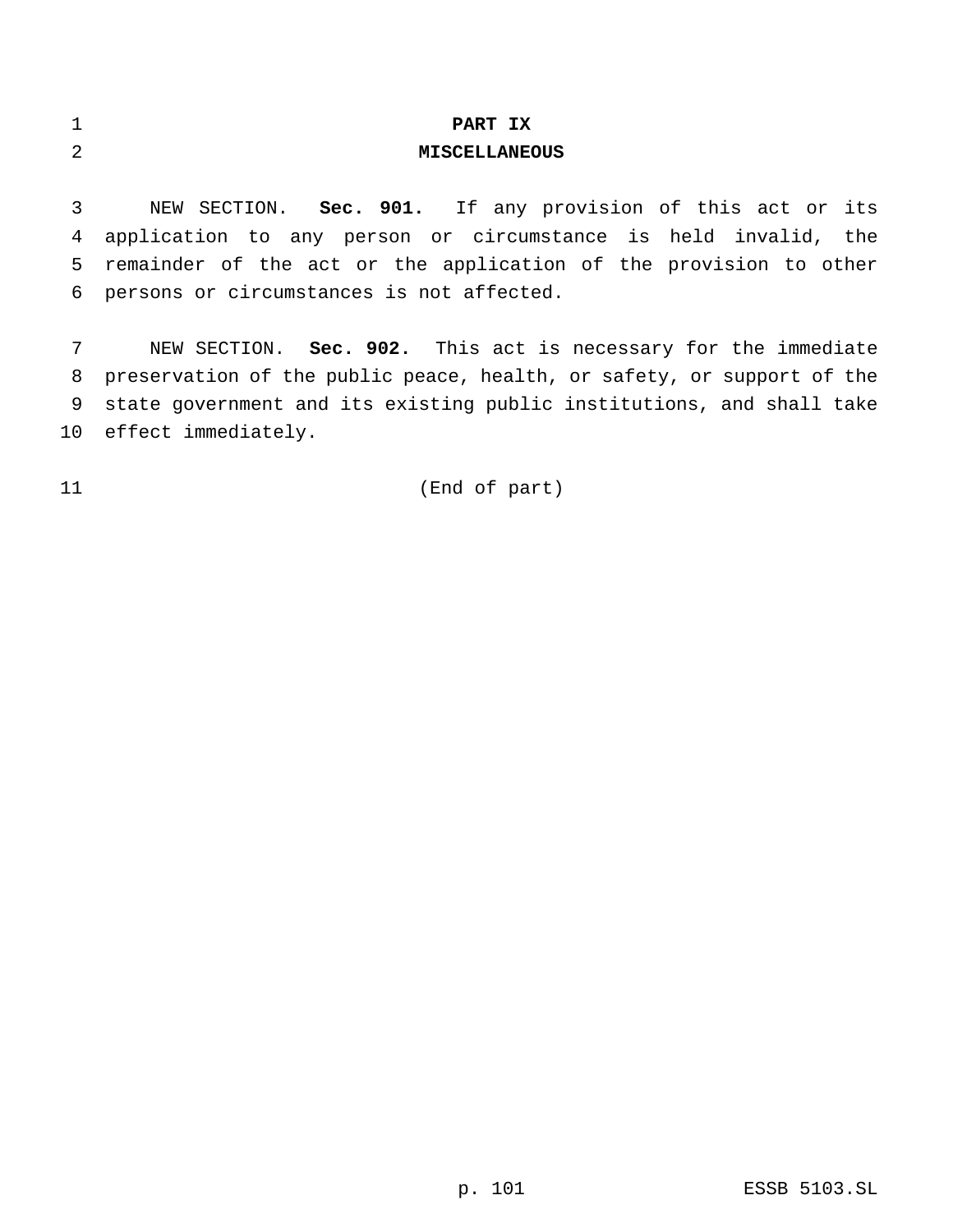| 2  |                                                                                                                                                                                                                                                             |
|----|-------------------------------------------------------------------------------------------------------------------------------------------------------------------------------------------------------------------------------------------------------------|
| 3  | .5<br>ATTORNEY GENERAL<br>$\frac{1}{2}$ . The contract of the contract of the contract of the contract of the contract of the contract of the contract of the contract of the contract of the contract of the contract of the contract of the contract of t |
| 4  | 17                                                                                                                                                                                                                                                          |
| 5  | 91                                                                                                                                                                                                                                                          |
| 6  | COMMISSION ON JUDICIAL CONDUCT<br>$\cdot$ 2                                                                                                                                                                                                                 |
| 7  | 68                                                                                                                                                                                                                                                          |
| 8  | DEPARTMENT OF COMMUNITY DEVELOPMENT<br>.7                                                                                                                                                                                                                   |
| 9  | FIRE PROTECTION POLICY BOARD<br>11                                                                                                                                                                                                                          |
| 10 | 51                                                                                                                                                                                                                                                          |
| 11 | 58                                                                                                                                                                                                                                                          |
| 12 | 63                                                                                                                                                                                                                                                          |
| 13 | 14<br>DEPARTMENT OF GENERAL ADMINISTRATION                                                                                                                                                                                                                  |
| 14 | 48<br>DEPARTMENT OF HEALTH                                                                                                                                                                                                                                  |
| 15 | 15<br>DEPARTMENT OF INFORMATION SERVICES                                                                                                                                                                                                                    |
| 16 | 44<br>DEPARTMENT OF LABOR AND INDUSTRIES                                                                                                                                                                                                                    |
| 17 | 65<br>DEPARTMENT OF NATURAL RESOURCES                                                                                                                                                                                                                       |
| 18 | 11                                                                                                                                                                                                                                                          |
| 19 | 13                                                                                                                                                                                                                                                          |
| 20 | DEPARTMENT OF SOCIAL AND HEALTH SERVICES<br>21                                                                                                                                                                                                              |
| 21 | 38<br>Administration and Supporting Services Program<br>$\cdot$ $\cdot$ $\cdot$ $\cdot$ $\cdot$ $\cdot$ $\cdot$                                                                                                                                             |
| 22 | 42                                                                                                                                                                                                                                                          |
| 23 | 22<br>Children and Family Services Program                                                                                                                                                                                                                  |
| 24 | Community Services and Administration Program<br>40                                                                                                                                                                                                         |
| 25 | 31<br>Developmental Disabilities Program                                                                                                                                                                                                                    |
| 26 | 36                                                                                                                                                                                                                                                          |
| 27 | Juvenile Rehabilitation Program<br>24                                                                                                                                                                                                                       |
| 28 | 34                                                                                                                                                                                                                                                          |
| 29 | 37<br>Medical Assistance Program                                                                                                                                                                                                                            |
| 30 | 28                                                                                                                                                                                                                                                          |
| 31 | 18<br>DEPARTMENT OF TRADE AND ECONOMIC DEVELOPMENT                                                                                                                                                                                                          |
| 32 | 47<br>DEPARTMENT OF VETERANS AFFAIRS                                                                                                                                                                                                                        |
| 33 | 64                                                                                                                                                                                                                                                          |
| 34 | 90                                                                                                                                                                                                                                                          |
| 35 | 54<br>EMPLOYMENT SECURITY DEPARTMENT                                                                                                                                                                                                                        |
| 36 | <b>GOVERNOR</b>                                                                                                                                                                                                                                             |
| 37 |                                                                                                                                                                                                                                                             |
| 38 | HOUSE OF REPRESENTATIVES                                                                                                                                                                                                                                    |